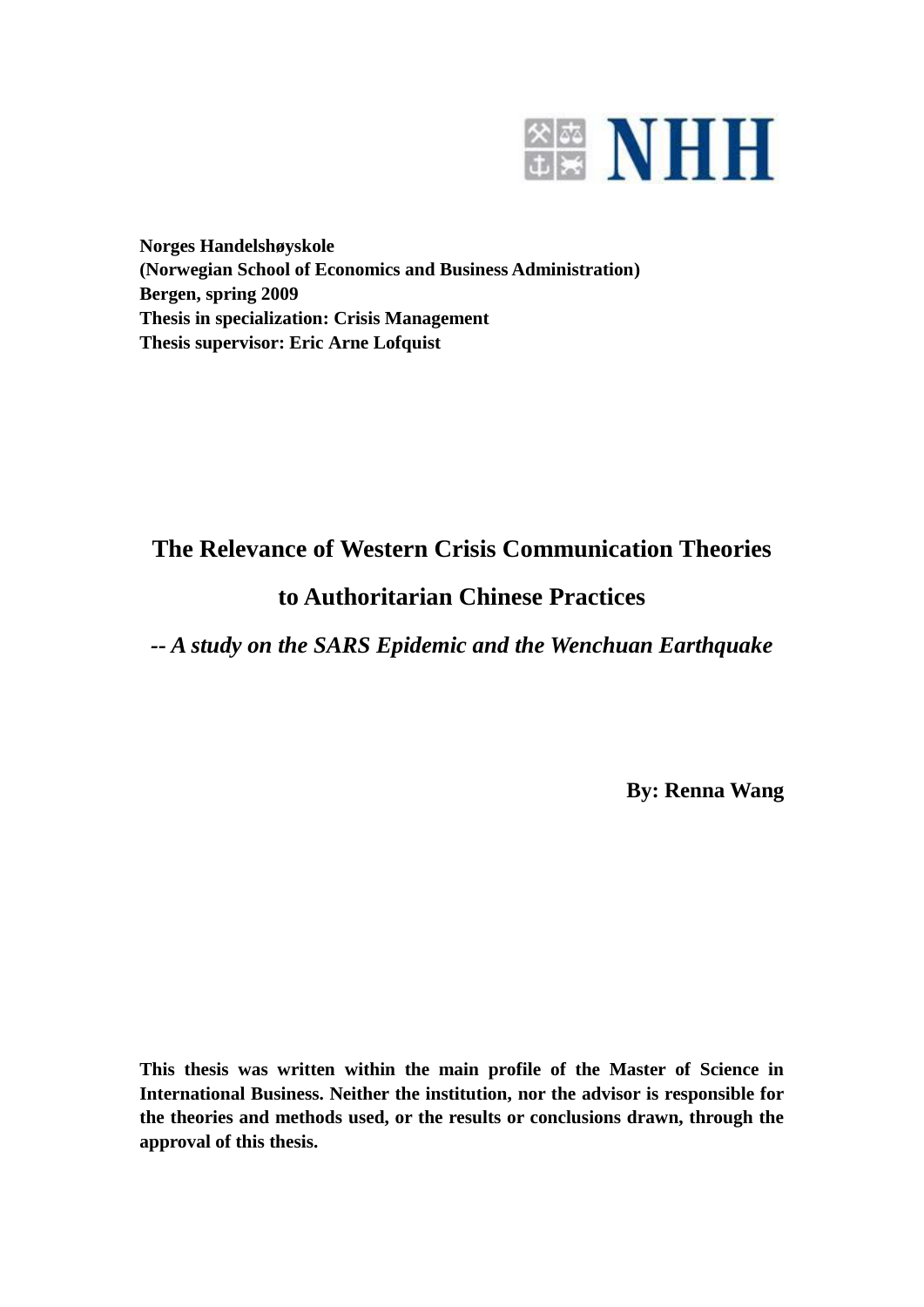### **Foreword**

It cost me much more efforts than I once expected to finish this master thesis. Hereby I would like to express my gratitude and thanks to my supervisor, Eric Arne Lofquist, for his guidance and supervisory; to my schoolmates, including Jinzhi Liu, Giang Pham and Santi Effendi, for discussing ideas with me.

I especially thank Bjørn Akio Furukawa and Bocong Sun from University of Bergen in Norway, Jieqiong Wang from Lund University in Sweden and Rui Xu from China for helping me searching relevant academic papers which are not accessible in databases of NHH; other friends such as Chao Alexander Gao for reminding me from time to time to keep working on the thesis.

Last but not least, I would like to extend my thanks for 2-year guide and help from staff in the International Office and the Student Information Centre, especially Norunn Johanne Øklund and Hanna Skoog.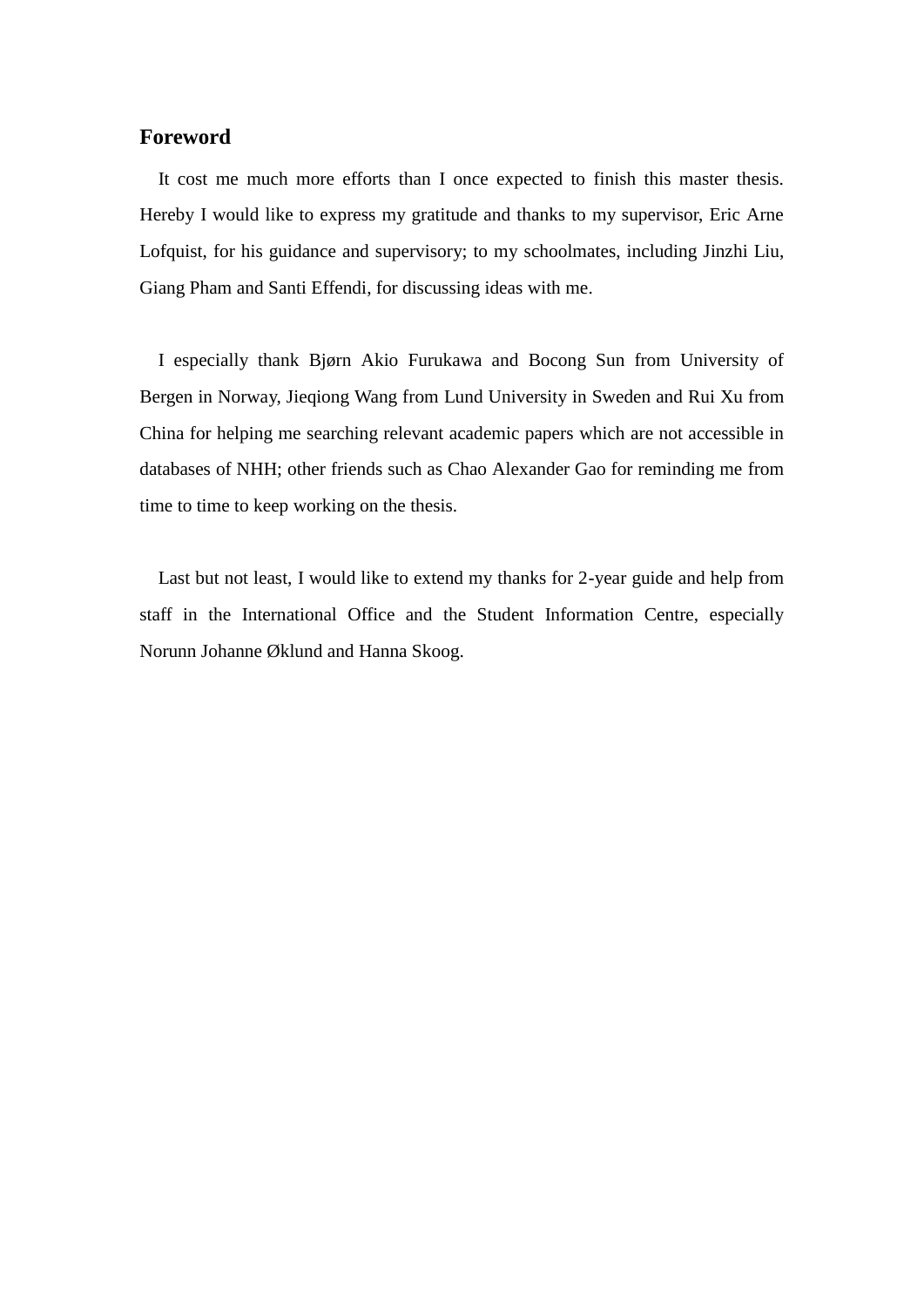#### **Abstract**

The theoretical field of crisis management has just been established and developed since 1970s and in the past three decades, most of such theories were western-oriented and US-dominated. Inspired by Huang, Lin and Su (Taiwan) and Lee (Hong Kong)'s explorations of cultural context in crisis communication, this thesis applied crisis communication theories to governmental practices in the mainland China examining the relevancy between theory and practice in a non-western context. The thesis specially focused on crisis communicative strategies corresponding to responsibility attributions, discourse of renewal optimistically promoting hopes and multi-voices influencing information exchange and responsiveness in crisis communication dominated by an authoritarian government. Then the thesis studied via chaos theory by comparing communication in two public crises (the SARS epidemic and the Wenchuan earthquake) over an extended period and suggested that crisis communication practices in China were bounded by the political system.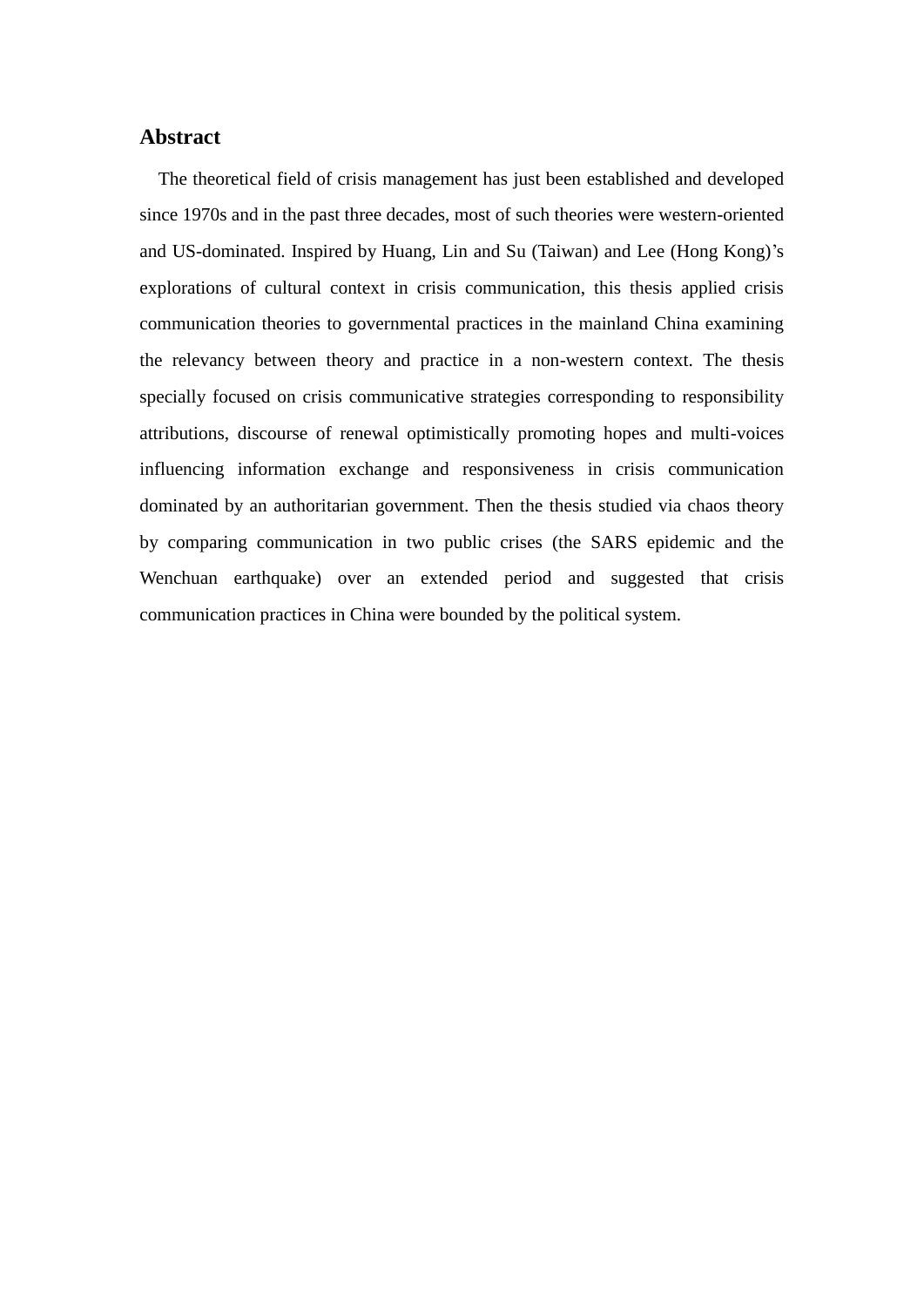# **Table of Contents**

| 2.6 Crisis Communication in a Complex Context and Chaos Theory19           |  |  |  |
|----------------------------------------------------------------------------|--|--|--|
|                                                                            |  |  |  |
|                                                                            |  |  |  |
| 3.1 The Responsibility Attributions of the Government to the SARS Crises23 |  |  |  |
| Ι                                                                          |  |  |  |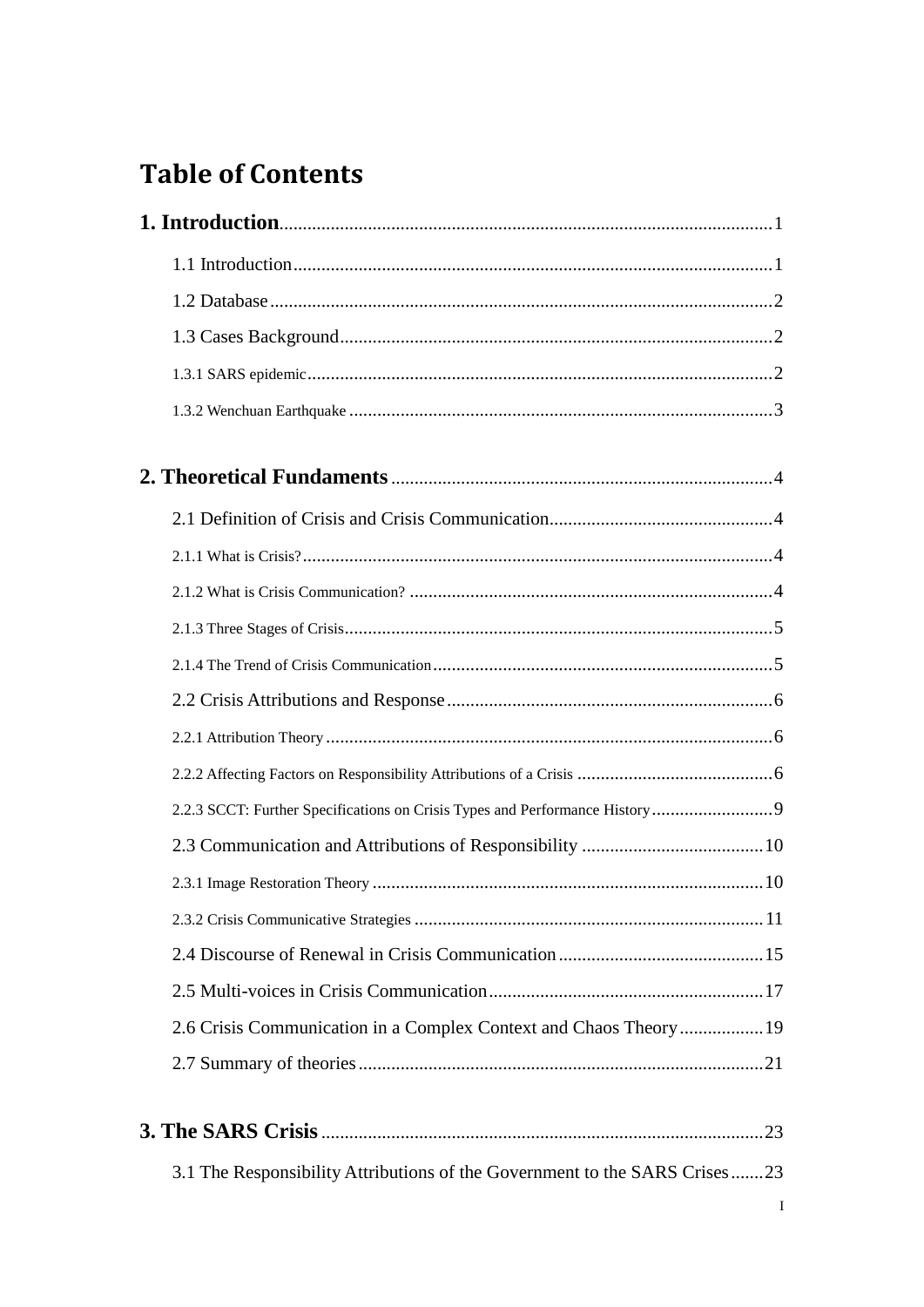| 4.1. Responsibility Attribution of the Government in the Wenchuan Event36     |  |  |
|-------------------------------------------------------------------------------|--|--|
| 4. 2 The Central Government's Crisis Communicative Strategies in the Wenchuan |  |  |
|                                                                               |  |  |
|                                                                               |  |  |
|                                                                               |  |  |
|                                                                               |  |  |
|                                                                               |  |  |
|                                                                               |  |  |
|                                                                               |  |  |
|                                                                               |  |  |
|                                                                               |  |  |
|                                                                               |  |  |
|                                                                               |  |  |
|                                                                               |  |  |
|                                                                               |  |  |
|                                                                               |  |  |
|                                                                               |  |  |
|                                                                               |  |  |
|                                                                               |  |  |
|                                                                               |  |  |
|                                                                               |  |  |
|                                                                               |  |  |
|                                                                               |  |  |
|                                                                               |  |  |
| П                                                                             |  |  |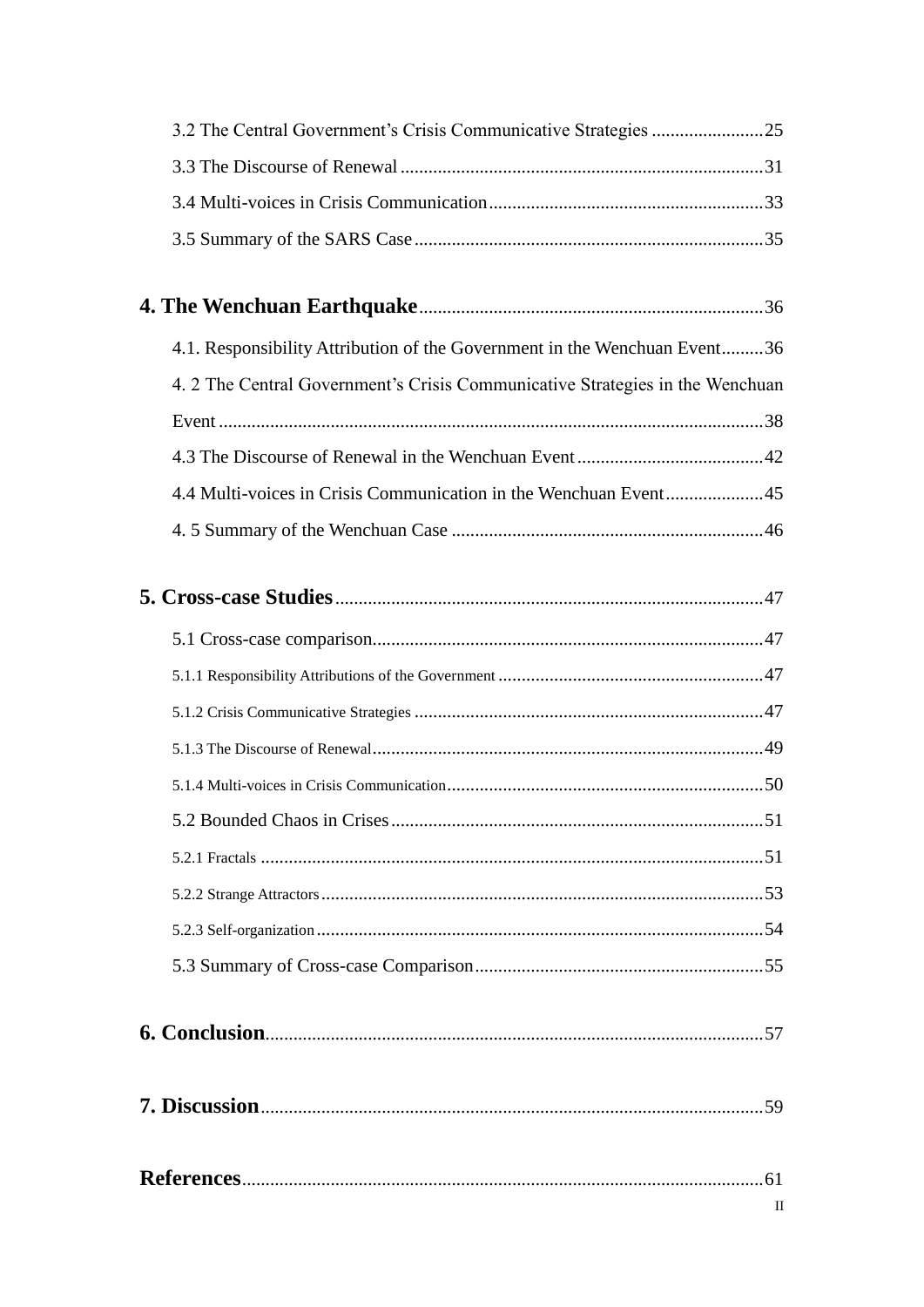|  | Appendix One: The Crisis Communicative Strategies (CCSs) in the SARS crisis |  |  |
|--|-----------------------------------------------------------------------------|--|--|
|  |                                                                             |  |  |
|  | Appendix Two: The Crisis Communicative Strategies (CCSs) in the Wenchuan    |  |  |
|  |                                                                             |  |  |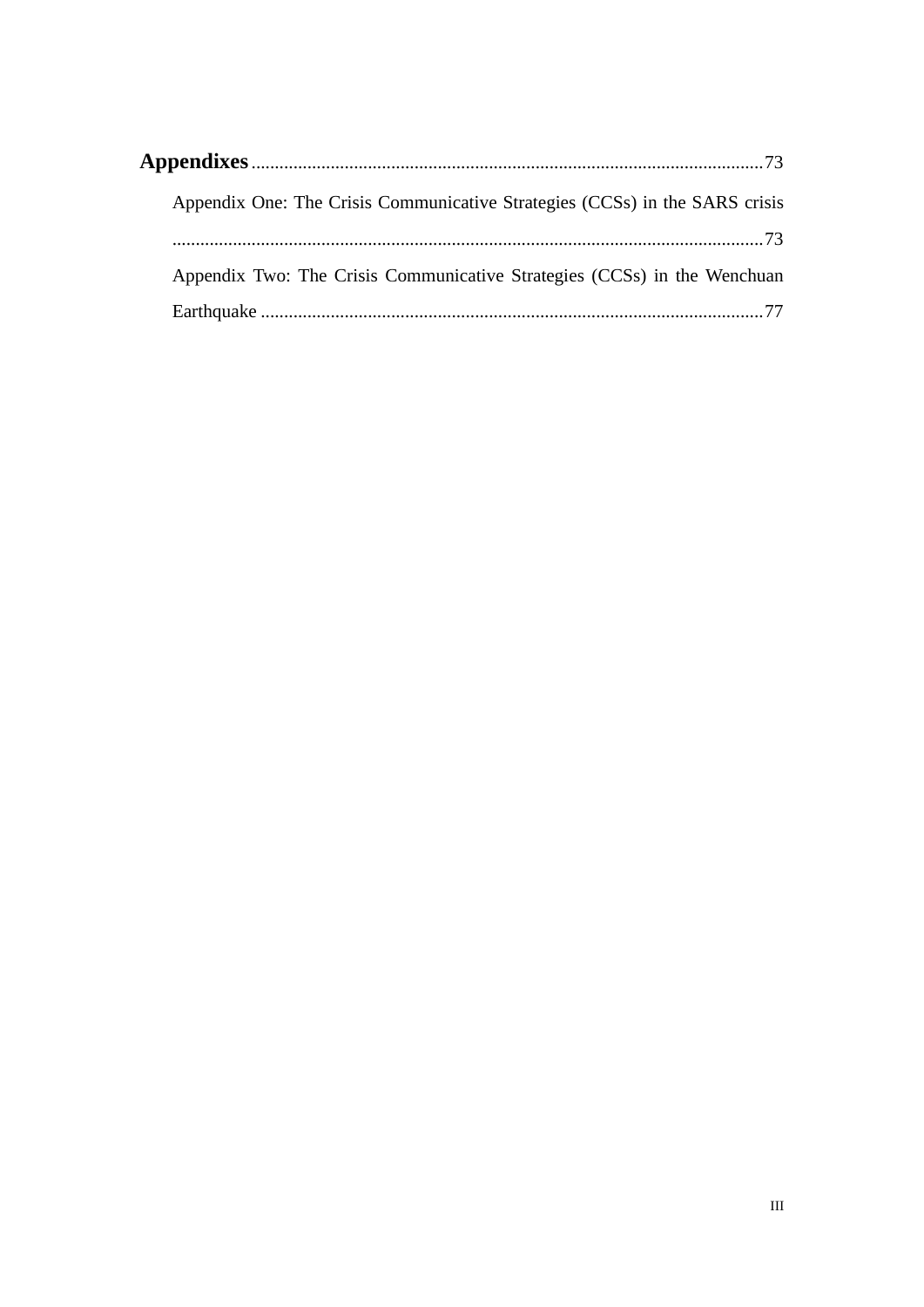### **1. Introduction**

### **1.1 Introduction**

 The purpose of this thesis was first to present and integrate such core theoretical contributions as attribution theory, crisis communicative strategies, the post-crisis discourse of renewal and multi-voices in communication to form a framework of theories within crisis communications. Then the thesis turned to critically apply this theoretical framework in a Chinese context to examine how much these crisis communication standards were relevant in the Chinese society. The theoretical part started from crisis communicative strategies and discourse in governmental practices to chaos theory for further study on these practices in a broad perspective crossing an extended time series. Crisis communication theories were applied to analyze two Chinese crisis cases in a pattern-matching manner (Yin, 2009) where theoretical standards were used to categorize facts into various patterns. They were the SARS epidemic between 2002 and 2003 and the Wenchuan earthquake in 2008. The research question was ―*what crisis communication practices did the central government of China adopt and what might possibly stimulate such adoption*"?

Crisis communication is multidimensional, involving various domestic groups at different levels. In this thesis, I plan to narrow down the study on the domestic communication at the state level dominated by the central government when attributions of responsibilities, crisis communicative strategies, the discourse of renewal and multi-voices in the communication are concerned. Analyses are carried out case-by-case respectively, and then a cross-case comparison will be presented to show the similarities and differences between the two cases. Based on these cross-case similarities and differences, chaos theory will be applied to analyze the crisis communication at a macro level including the government body and other actors in crises, such as NGOs and volunteers, to explain how these phenomena existed in the previous comparisons. Governmental crisis responses were usually authoritarian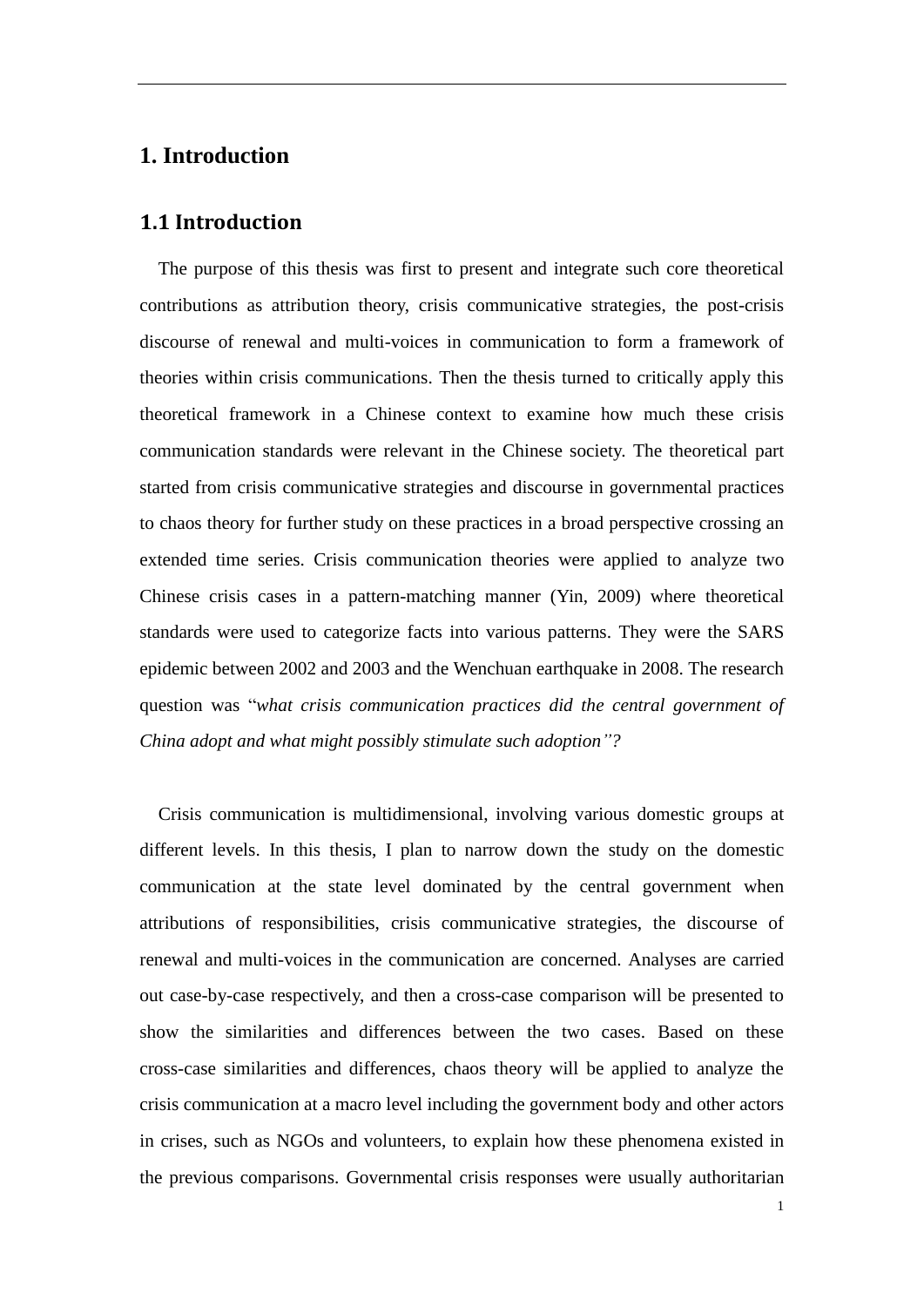and centralized. They were self-repeated fractals, in Murphy (1996)'s words. When citizens participate in crisis management, there were unpredictable results due to communication difficulties. In Seeger (2002)'s words, such results were strange attractors. After a crisis, the central government usually changed their policies and such changes were communicated in post-crisis periods possibly creating advantages for the next crisis handling. This process was called self-organization by scholars including Sellnow, Seeger and Ulmer (2002).

### **1.2 Database**

 This study employed a case-study method to develop descriptions of the events. Information on cases was collected in three steps. First, specials (TV programs, websites, magazines, etc.) edited by academic centers and news agencies were used to chronicle the events during and after the respective crisis. Second, news reports, mostly from top-level official propaganda in China, were used as resources for event descriptions and strategy-making process. Third, a series of academic papers contributed by Chinese scholars home and overseas, as well as foreign observers and researchers, were selected for relevant analyses.

### **1.3 Cases Background**

#### **1.3.1 SARS epidemic**

In November 2002, Severe Acute Respiratory Syndrome (SARS) occurred in Guangdong, China and the first outbreak of this unknown epidemic took place in February, 2003. Later, SARS spread to Hong Kong and then to Hanoi, Singapore and Toronto with "rapid increases in the number of cases" (WHO, 2003a: p. 1). On February 18, 2008, the Chinese Centre for Disease Control and Prevention declared that the causative agent of Guangdong's atypical pneumonia could be Chlamydia, even though local epidemiologists in Guangdong held a strong common belief that this could be incorrect (Tsinghua & Renmin, n. d.). In early April, a letter by Dr. Jiang Yanyong, a retired head of a Beijing-based military hospital, was exposed to unveil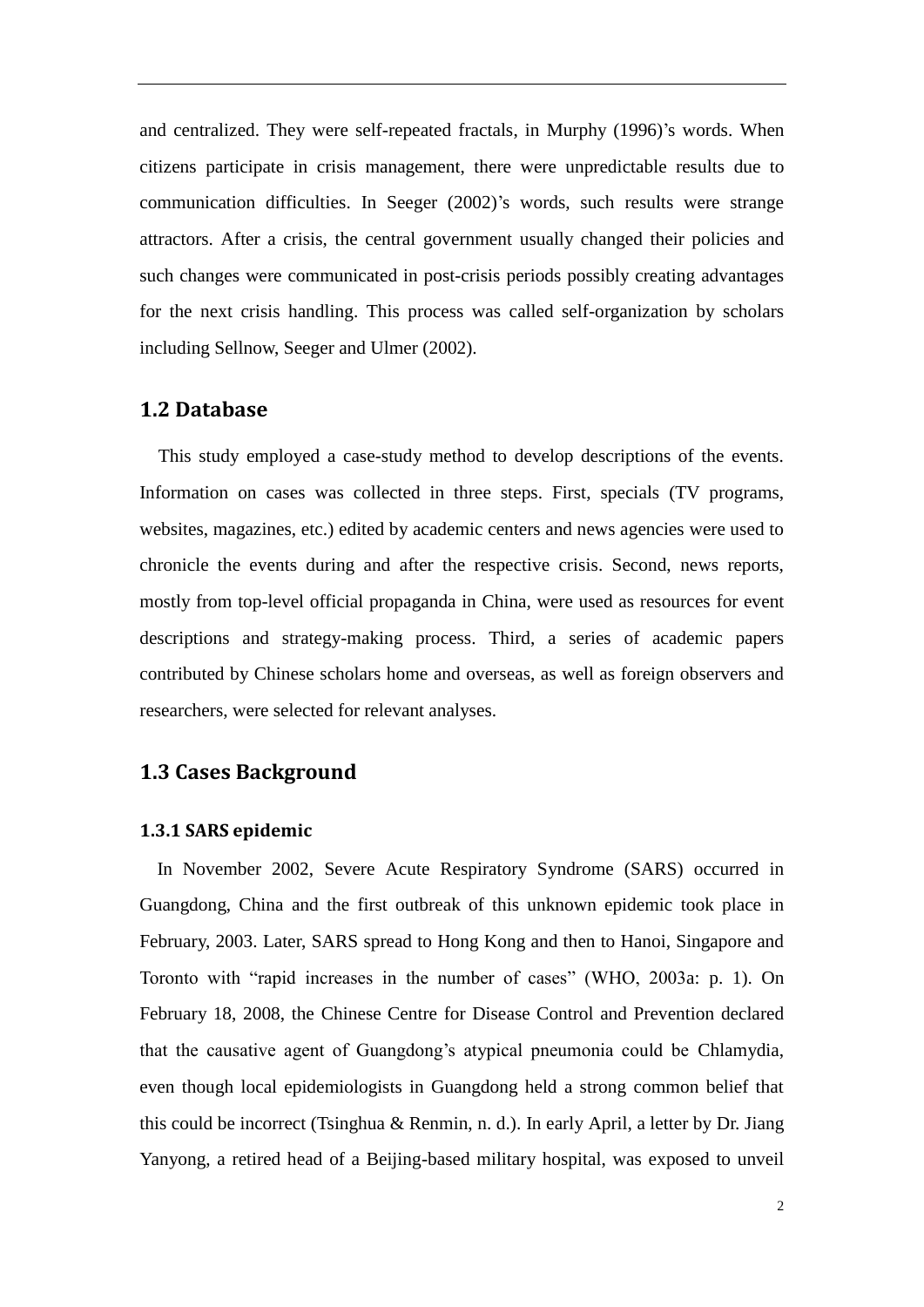the central government's concealment on the epidemical transmission (Pottinger & Hutzler, 2003; Rosenthal, 2003). However, the central government of China did not tell the real numbers of SARS probable case and death till April 20, 2003 (Tsinghua & Renmin, n. d.). The last probable case in China was reported to the WHO on June 3, 2003, and the WHO's global advisory of not to travel to Beijing, the last "epidemical center" in China, was dismissed on June 24. According to the WHO's summary based on data as of the December 31, 2003, the total number of probable SARS cases reached 8,096, where 774 ended in death. In China, the total number reached 5,327 where 349 of the affected died (WHO, 2003b).

#### **1.3.2 Wenchuan Earthquake**

 At 14:28 on May 12, 2008, an earthquake measuring 8.0 on the Richter scale jolted Wenchuan (Sichuan), China, affecting 10 provinces "covering an area of 500, 000 square km (UN, 2008: p. 1)." At 16:40 on the same day, Primer Wen Jiabao flew to the quake-damaged zone to take charge of this crisis. In the two weeks after the Wenchuan earthquake, 130,000 military troops, police and other forces dispatched and engaged in the rescue and relief work. Numerous Chinese citizens participated in the crisis communication including informal and supplementary news reporting besides rescue and relief following. At 14:28 on May 19, exactly one week after the devastating earthquake, China held a nation-wide, 3-minute period of mourning for victims in this natural disaster. "The earthquake left 88,000 people dead or missing and over  $370,000$  injured (UN, 2008: p. 1)." On September 04, 2008, the Chinese government confirmed that the total economic losses (direct) reached RMB845.1 billion (Xinhua, 2008d), which was about NOK701.6 billion<sup>1</sup>. From 2009, May 12 has become the "Day of Disaster Prevention" in China (GOV, 2009a).

-

<sup>&</sup>lt;sup>1</sup> The exchange rate was about  $1CNY=0.8303NOK$  on  $04/09/2008$ . <http://finance.yahoo.com/currency-converter#from=CNY;to=NOK;amt=8451>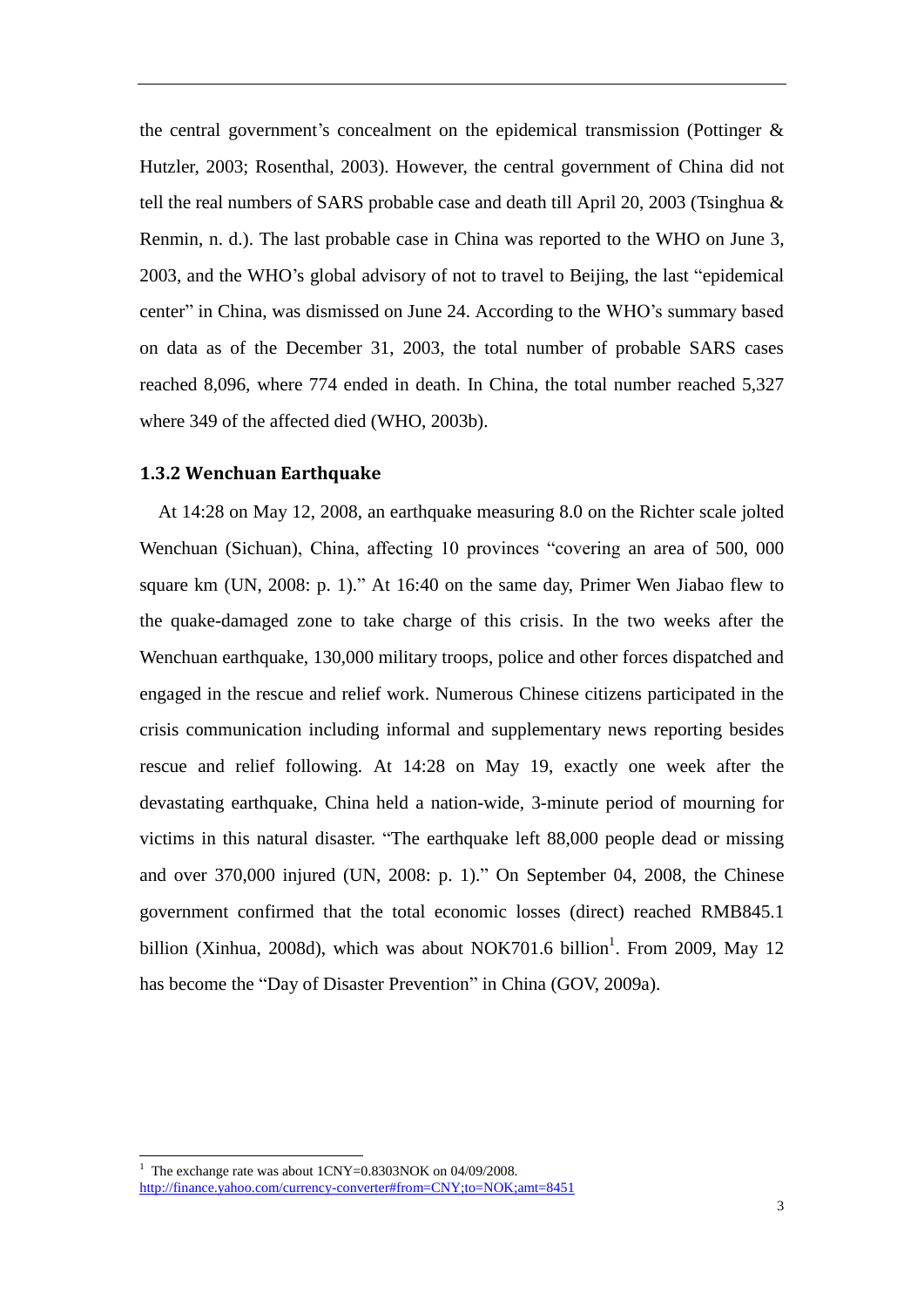### **2. Theoretical Fundaments**

### **2.1 Definition of Crisis and Crisis Communication**

#### **2.1.1 What is Crisis?**

Crisis is generally considered to be big troubles arising in an unthinkable or unpreventable way (Lerbinger, 1997). To be exact, a crisis is an event that greatly affects the normal internal system of an organization. And during a crisis, ―fundamental principles of implicated subjects are questioned, altered, or even protected by newly created tacit defense mechanisms" (Elliott & Charlebois, 2007: p. 320). This means, during a crisis, "a decisive change is pending" (Winter  $&$  Steger, 1998: p. 32). Furthermore, "no active mechanisms within an organization or industry can be employed to regain its former condition, processes, or structure" (Elliott  $\&$ Charlebois, 2007: p. 320). In Coombs (2007a)' words, a crisis "can seriously impact an organization's performance and generate negative outcomes"  $(p. 2-3)$ .

### **2.1.2 What is Crisis Communication?**

In accordance with Fearn-Banks (1996), crisis communication is "the communication between the organization and its publics prior to, during, and after the negative occurrence" and "the communication is designed to minimize damage to the image of the organization"  $(p, 2)$ . Crisis communication is of vital importance because "an immediate response is necessary" due to the "looming threat" and situations which are "inherently uncertain" (Ulmer, Seeger & Sellnow, 2007: p. 130). In a public crisis like a natural disaster, crisis communication enables the public to get important information on how to respond to crisis so that the loss could be reduced to a level as low as possible. Furthermore, effective crisis communication could create "positive opinions among publics‖ (Sturges, 1994: p. 298) to the government and shape a risk perception with adequate information in a manageable way. In my opinion, proper crisis communication also evokes proactive participation from the public to overcome difficulties, together with the government.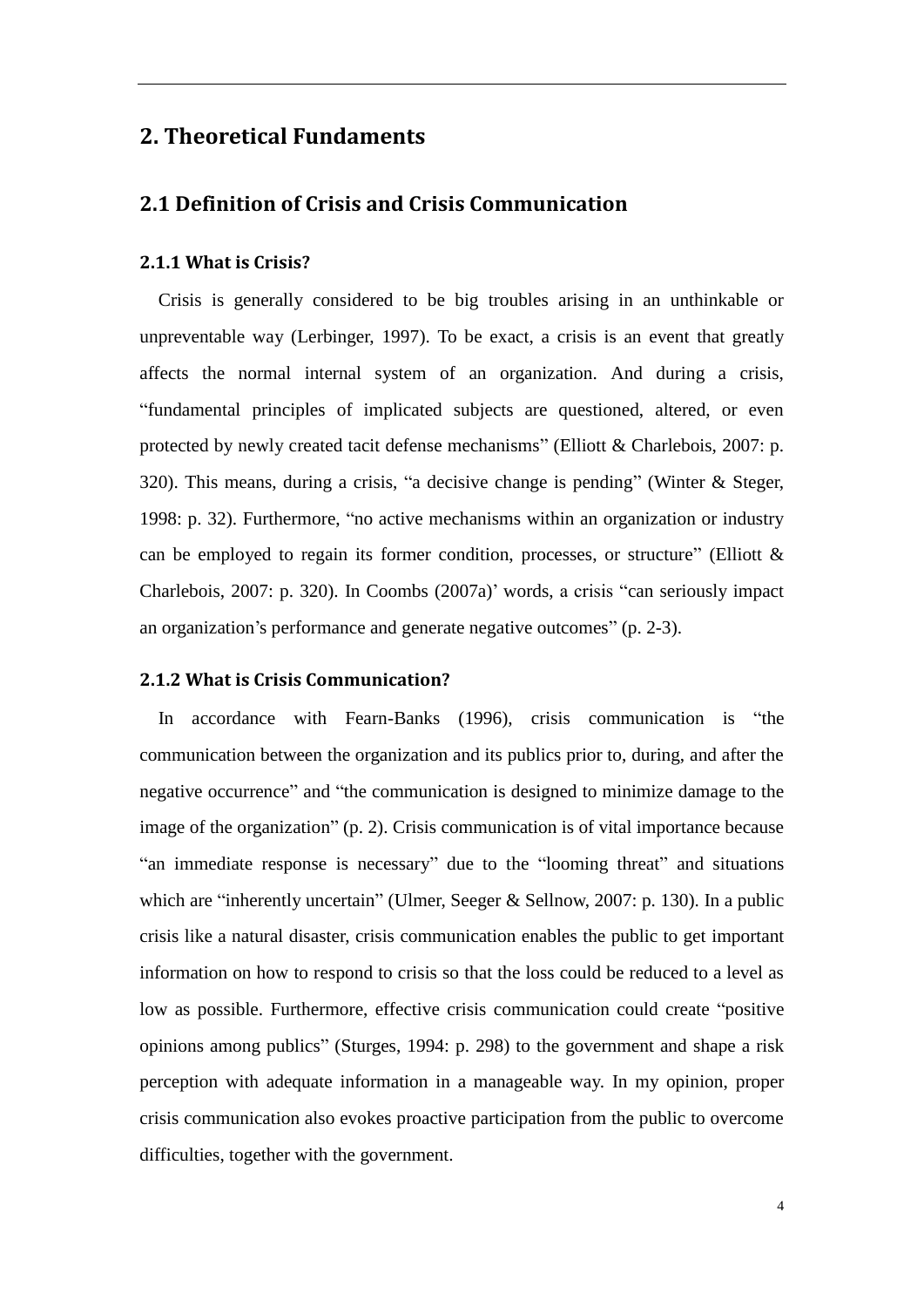#### **2.1.3 Three Stages of Crisis**

 Crisis communication in fact is an ongoing circle which is not limited in the crisis period. In his book *Ongoing Crisis Communication: Planning, Managing and Responding*, Coombs (2007a) divided a crisis period into 3 stages named pre-crisis, crisis event and post-crisis. Pre-crisis means signal detection, crisis prevention and crisis preparation. Crisis event "begins with a trigger event that marks the beginning of the crisis" (p. 19) and consists of crisis recognition and response. Post-crisis is about what should be done when a crisis comes to an end. In this stage, it should be confirmed that the crisis is really over and the organization's crisis management efforts leave the public positive impressions while the organization starts better preparing for the next unexpected crisis. Finally, the post-crisis phase is actually "involved in the pre-crisis phase of crisis management" (Coombs, 2007a: p. 163). In this thesis, the stages of crisis event and post-crisis are highlighted. Crisis communication contents and crisis response in these two stages are specially selected to analyze the government's crisis communicative strategies.

#### **2.1.4 The Trend of Crisis Communication**

According to Lee (2005)'s in-depth literature review, the research of crisis communication initiated from 1980s has gone through two stages. One is identification and analysis of crisis response strategies in particular crises (Allen &Caillouet, 1994; Coombs & Schmidt, 2000) and the other is the matching of characteristics of crises with crisis-response strategy selection (Coombs & Holladay, 1996, 2001). In these two stages, the research of crisis communication limits its focus of theoretical framing on a very narrow separated unit of business and organizations (Coombs & Schmidt, 2000; Coombs, 2004, 2007a; Arpan & Roskos-Ewoldsen, 2005). Many theories concentrate on the communication between organizations and stakeholders where the government is generalized as some part of the latter. What is worse, the theoretical framework is heavily western-view-based. The field of crisis communication has been emerging since 1980s but it is still fragmented without a systematic framework in theory (Falkheimer & Heide, 2006; Lee, 2005). In this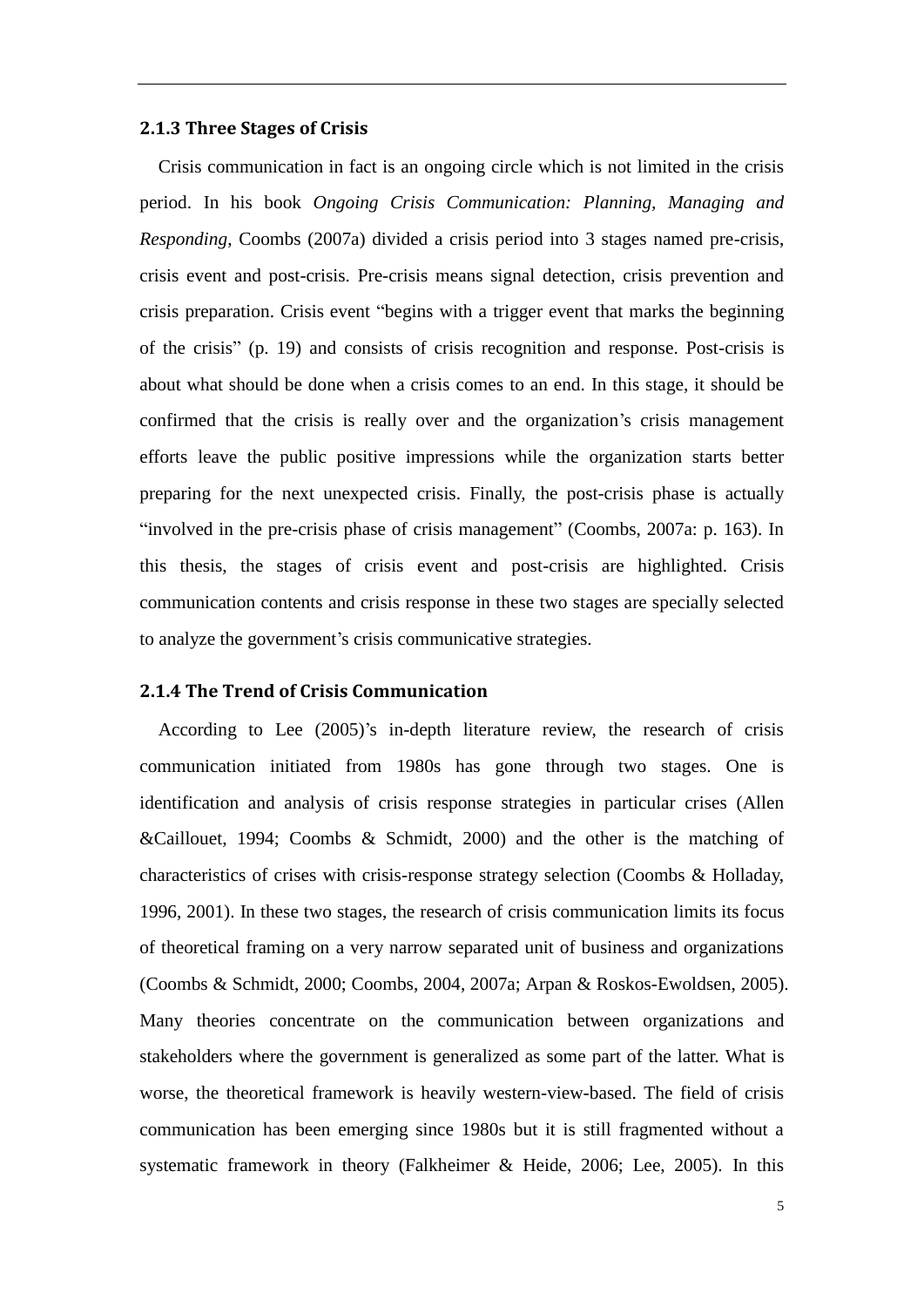section, a few theoretical contributions in different phases of crisis communication history are selected, presented and integrated in a cohesive way in order to lay a fundamental theoretical background for case studies in the third section.

### **2.2 Crisis Attributions and Response**

#### **2.2.1 Attribution Theory**

Attribution theory is connected to crises because attributions are made on the cause of a crisis and crisis responsibility is assessed (Coombs, 2007b). Crises are unexpected, unplanned and usually considered as terribly negative. However, a crisis might not be unexpected because it might be partly caused or dampened by certain preventable factors more or less. Therefore, people are eager to find out causes of a crisis (Weiner, 1985, 1986) and a crisis situation is thus evaluated. Based on such responsibility attribution, crisis response strategies are decided and adopted. Attribution theory therefore is linked to crises (Bradford & Garrett, 1995; Jorgensen, 1994, 1996; Stockmyer, 1996; Coombs, 2007b).

Attribution theory guides people to judge on the bases of "dimensions of locus, stability and controllability" (Coombs, 1995: p. 448). Locus means the locus of control. By defining locus, the crisis cause is judged as external or internal to the actor. Stability is regarded with whether or not the cause is coincident, occasional or variable. Controllability discusses about whether or not the cause of the crisis is within the actor's (the crisis-induced party) control (Russell, 1982; McAuley, Duncan & Russell, 1992; Coombs, 1995). For instance, if the actor's locus is internal while the controllability and stability are both high, then the attribution of the actor to the crisis is high. Once the actor's attribution to the crisis is perceived by the public to be high, it is commonly believed that the actor is largely responsible for the crisis because the crisis could be eliminated by the actor before breaking out. The actor is thus heavily accused, criticized and even punished.

#### **2.2.2 Affecting Factors on Responsibility Attributions of a Crisis**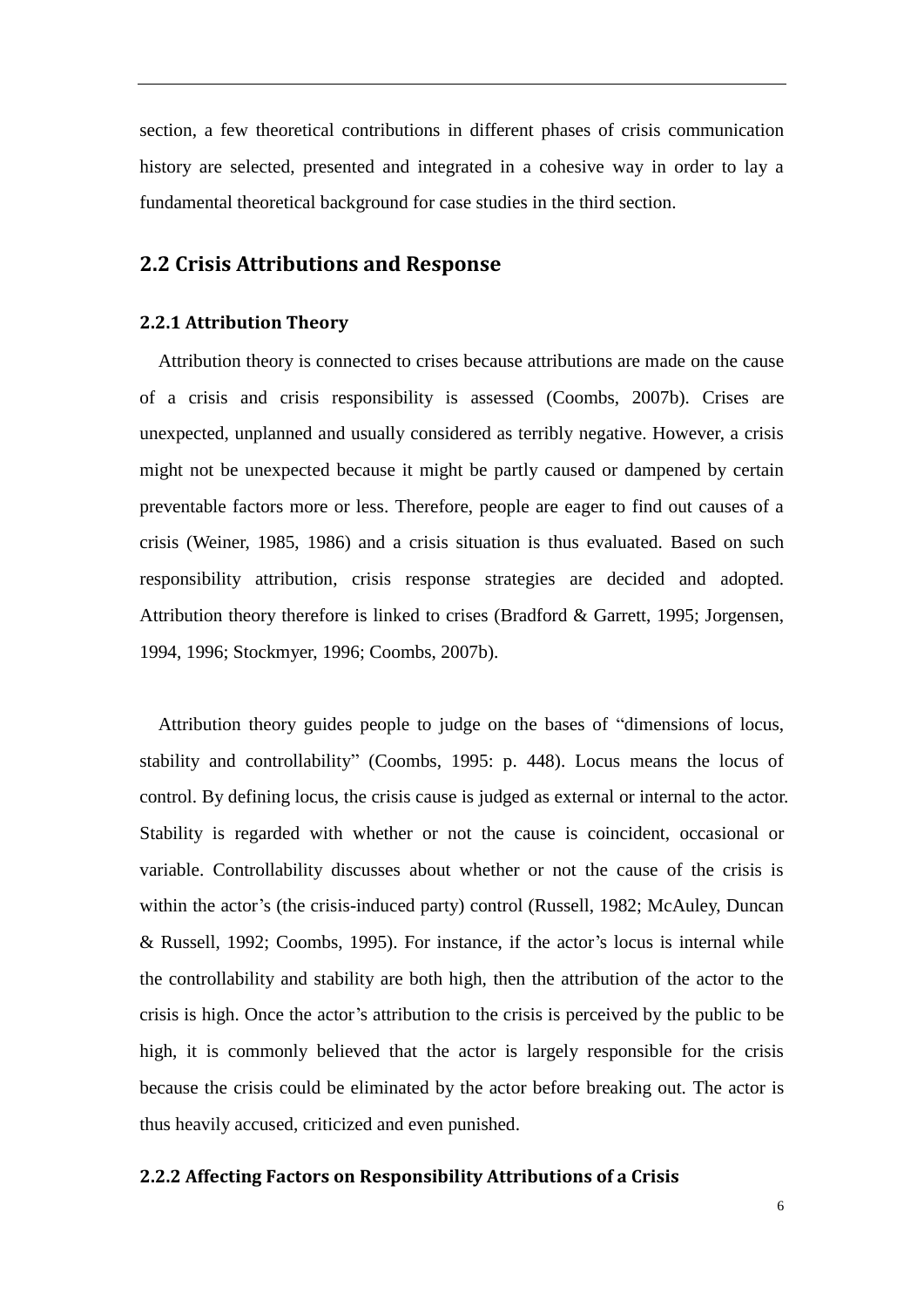The responsibility attributions of a crisis are affected by four factors—crisis type, veracity of evidence, damage and performance history.

Coombs (1995) created a crisis type matrix by introducing external-internal and intentional-unintentional dimensions.

|          | Unintentional          | Intentional    |
|----------|------------------------|----------------|
| External | Ambiguity <sup>2</sup> | Terrorism      |
| Internal | Accidents              | Transgressions |

*Table 1: Crisis type matrix (Coombs, 1995: p. 455)*

According to Coombs & Holladay (1996), ambiguity happens when an organization believes that its actions are appropriate while some external agents claim the opposite and challenge the appropriation. The standards for the action evaluation is ambiguous thus it is possible for each of the two sides to claim that they are right. Accidents are both uncontrollable and unstable. They are unintentional happenings during normal operations; no matter whether they are acts of God, like the Wenchuan earthquake, or human-induced errors such as SARS' accidental introduction from Guangdong to Hong Kong by a doctor infected by his patient (WHO, 2003a). Terrorism relates to intentional designs which directly or indirectly aim at harming an organization. It is beyond the organization's control or prevention and it is initiated and caused by an external force. Transgressions are committed when an organization takes internal actions even though it is well known that such actions would leave the public at risk (Coombs, 1995). In this case, the locus is internal and actions are controllable.

Veracity of evidence is about the proof of a crisis event's occurrence (Coombs, 1995). The public learn about the crisis from information and evidence collecting,

<u>.</u>

<sup>&</sup>lt;sup>2</sup> In the original matrix, this was called "faux pas". In order to stick to English, here I change it into "ambiguity" according to Coombs & Holladay (1996)'s explanation saying that "a faux pas is ambiguous as to whether or not a crisis exists" (p. 285).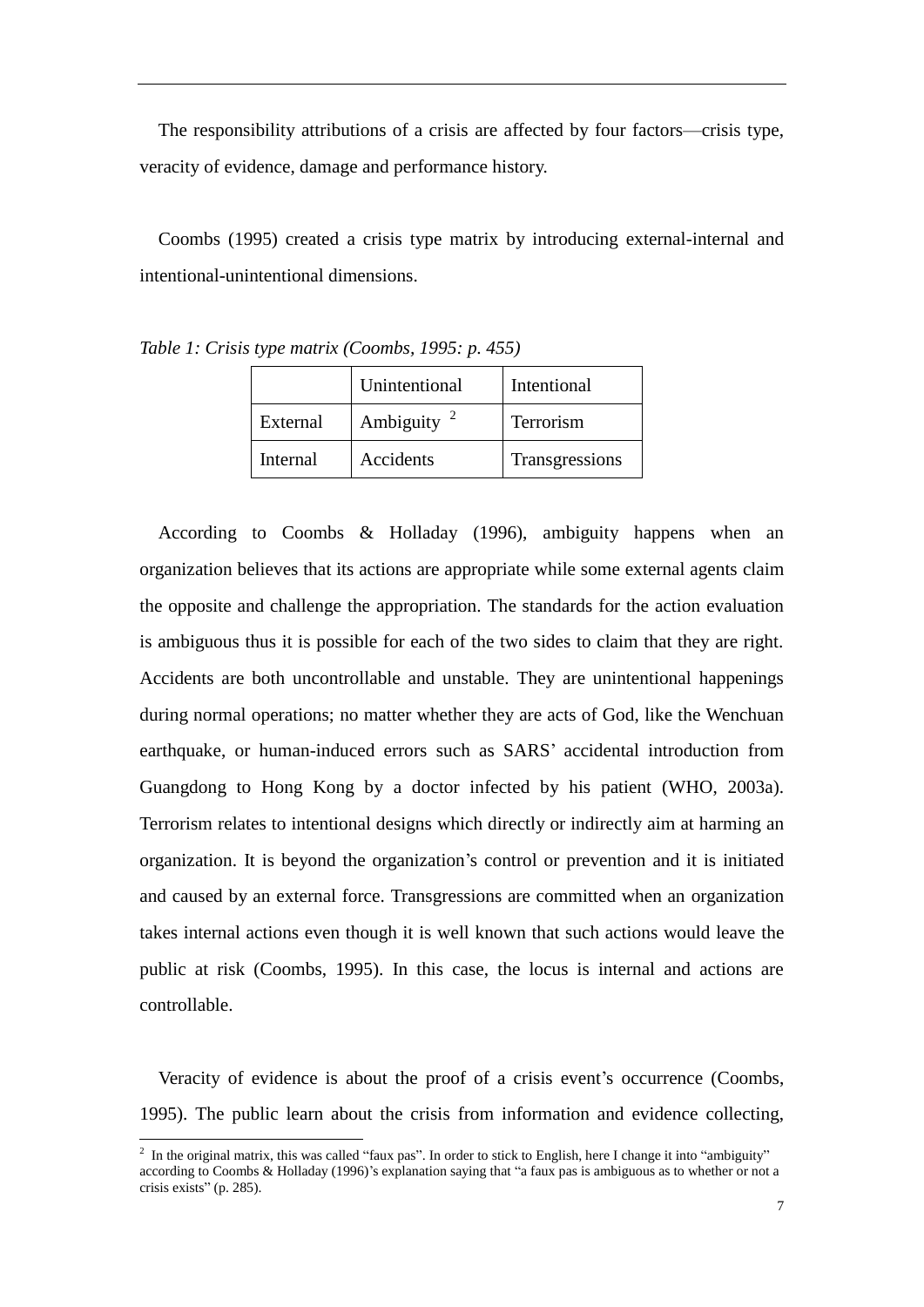selecting and analyzing. However, evidence could be true, incorrect or ambiguous. Then it is vital for the organization involved to tell and share the truth with the public. In the lack of veracity of evidence, rumors mounted up fast. They could be true or false but it is hard to tell or stop them because it is learned by the public as a substitute of true evidence which is concealed or undiscovered (Zhou, 2003). For example, rumors spread at the beginning of SARS outbreaks not only because of the fear from the public on the unknown epidemic but also due to the governmental denial and concealment of the truth.

Damage includes: deaths, property loss, environmental harm, etc. The more severe the damage is, the more inclined the public are to blame the organization involved in the crisis because psychologically, people hold others (e.g. the organization) more responsible for negative actions than for positive ones (Griffin, 1994). In times of crisis, the public is grouped into victims and non-victims and the former "want some forms of closure to a crisis" while the latter "want assurances that the crisis will not affect other groups, especially themselves" (Coombs, 1995: p. 459). However, I would like to point out here that non-victims not only want the crisis not to affect themselves so that their self-interest would not be harmed, but they also expect "some forms of closure" to the crisis and are willing to help the victim group out of difficulties by employing such means as donation and charity. For example, in the aftermath of the Wenchuan earthquake, the Chinese people and international community gave assistance to those unknown hit by the natural disaster.

An organization's performance in history is declared as an influential factor in a crisis. It is commonly believed that if an organization holds a positive performance record in history, it could gains forgiveness from the public more easily than another with an infamous historical record instead (Barton, 1993; Coombs, 1995; Griffin, Babin & Attaway, 1991). If an organization is infamous for a negative performance history, then during a crisis, it encounters hardship to gain support or regain confidence and trustworthiness from the public because historically it is not "good".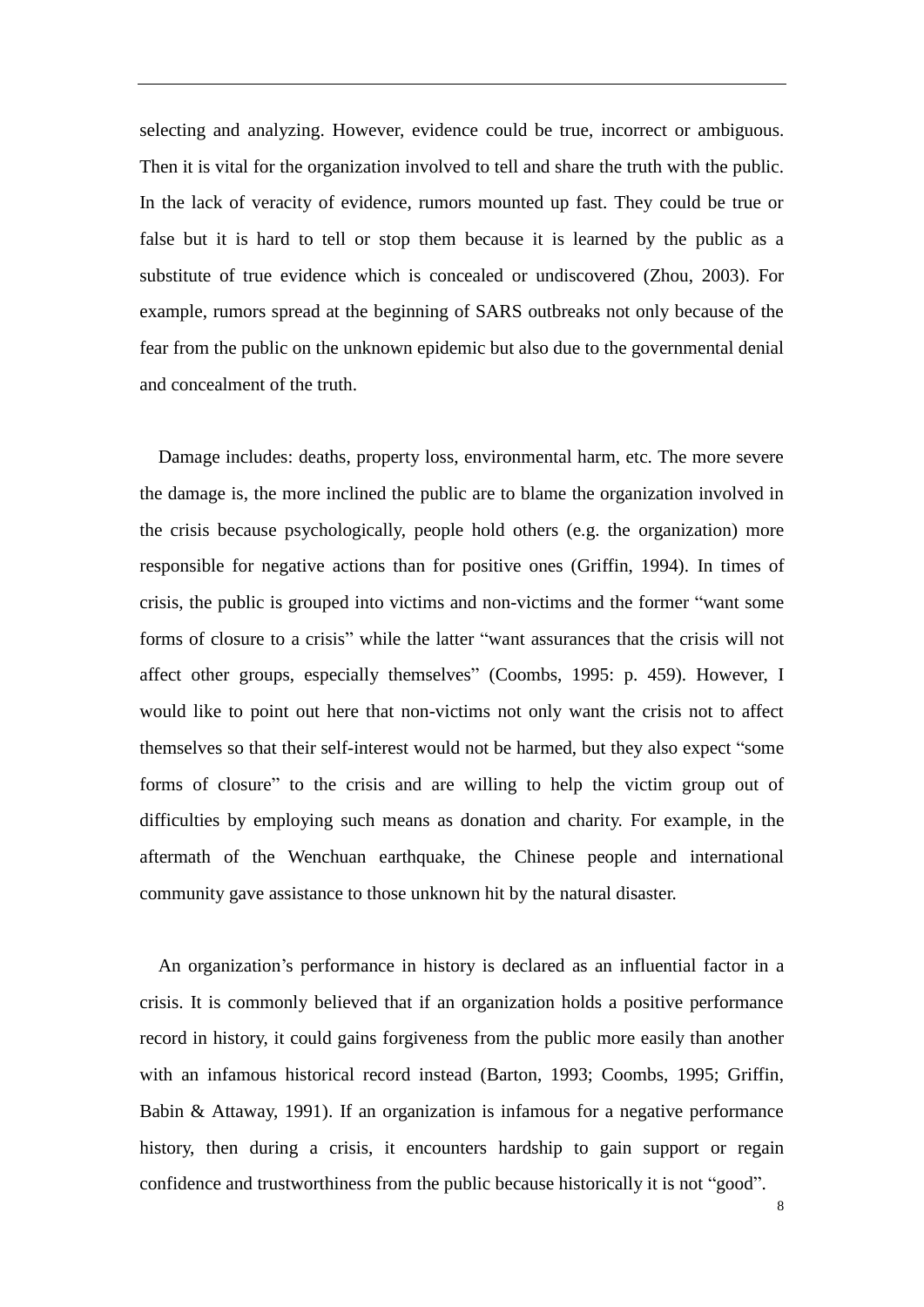#### **2.2.3 SCCT: Further Specifications on Crisis Types and Performance History**

Scholars are quite interested to prove that there is a connection between crisis types, performance histories and reputation-protected communication efforts. Situational Crisis Communication Theory (SCCT) is then driven upon experimental methods and social-psychological theory. It specially focuses on two affecting factors on responsibility attributions—crisis type and performance history. SCCT initiates an examination on the crisis situation to "assess the reputational threat of a crisis" (Coombs, 2007b: p. 137). SCCT claims that different crisis types produce specific degrees of crisis responsibility which could also be estimated. The "specific degrees" of crisis responsibility" of an organization are in fact the attributions of organizational responsibility. When examining the crisis type, crisis responsibility and reputational threat could be assessed and posited. Coombs (2007b) claimed that three crisis clusters could be identified, 1) victim cluster like natural disasters; 2) accidental cluster such as technical-error accidents; and 3) intentional cluster including organizational misdeed. In accordance with these identifications, the crisis type of transgression is probably the most unforgivable among the four crisis types because it is not only within the intentional cluster but also internally caused.

After the threat is assessed, factors of consistency and distinctiveness are analyzed by checking "whether or not an organization has had a similar crisis in the past" and "how well or poorly an organization has treated stakeholders in other contexts" (Coombs, 2007b: p. 137). If an organization consistently has similar events or problems, then the consistency is high. Adversely, if an organization acts differently from before, then the consistency is low. When an organization has a negative reputation for treating stakeholders badly, then the distinctiveness is considered to be low. And the distinctiveness is high when an organization owns a reputational record on the relation with stakeholders. All these cause-and-effects are also valid when they are applied to the relation between a government and the public. Coombs (2007b) supposed that "either low distinctiveness or high consistency will intensify attributions of crisis responsibility thereby indirectly affecting the reputational threat"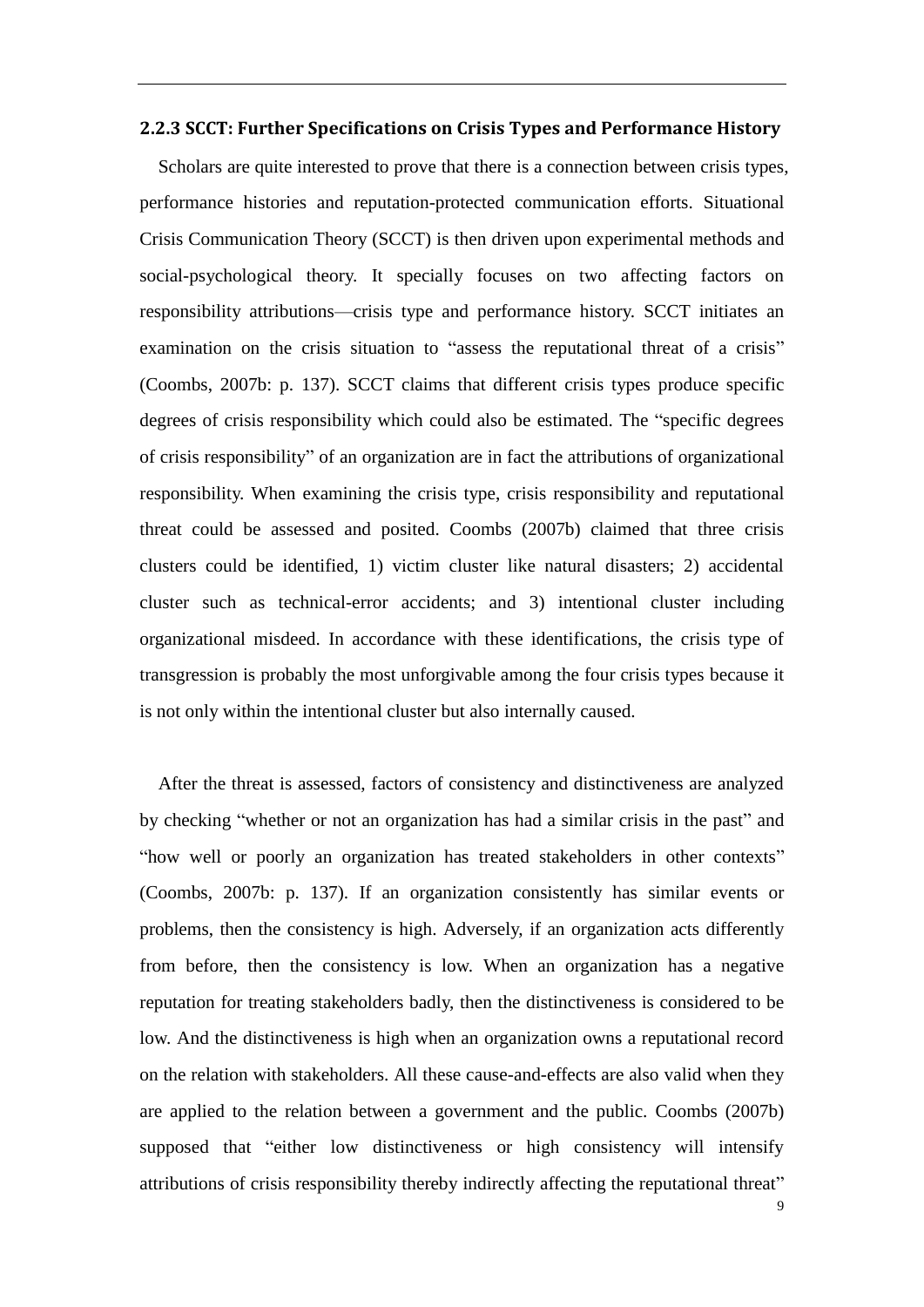(p. 137). If the perception of an organization's responsibility attribution is high, then the perceived impact on the organization's reputation is also high, but in negative terms (Coombs, 2004).

Founded on the attribution theory, crisis-response strategies have been discussed, learned, proposed, developed and categorized by various scholars including Benoit (1995, 1997) and Huang, Lin and Su (2005).

### **2.3 Communication and Attributions of Responsibility**

#### **2.3.1 Image Restoration Theory**

 The image restoration theory is built on an assumption that communication is a "goal-directed activity" with maintaining a positive reputation as one of its central aims (Benoit, 1995: p. 63). On the one hand, when communicating, people present messages with certain purposes, for example, to inform and/or to persuade; and they choose the way, which they believe or suppose, that can maximize the achievements of their goals. This explains the "goal-directed". On the other hand, a positive reputation is highly necessary for an organization. From the internal aspect of an organization, a positive reputation contributes to a benign self-image and the attainment of such self-image has been postulated as one of the "important motivational variables throughout the history of psychology" (Snyder, Higgins  $\&$ Stucky, 1983: p. 29). In an organization's crisis communication, a positive reputation is a strong weapon of defense for it to empower and shape its image, credibility among and influence upon the public. Therefore, internally and externally, a positive reputation has certain nudging or seductive impact on the public's decision makings on advocating, ignoring or objecting the organization's activities. In other words, a positive image may win potential positive behavior (Coombs, 1999) from publics who are willing to devote support the positively-imaged organization.

The image restoration theory is related to responsibility attribution theory and "the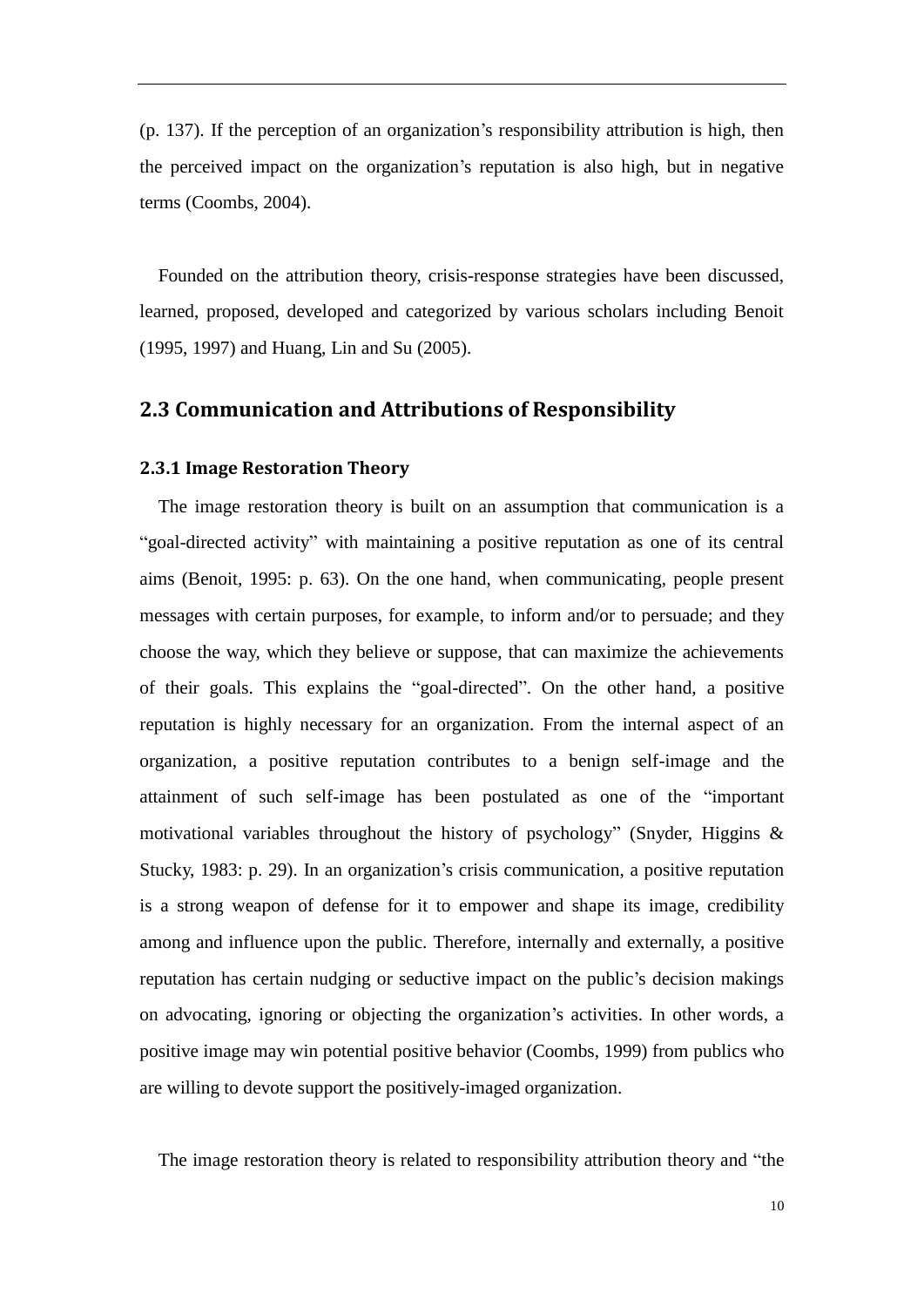core [of this theory] is a set of image restoration strategies" which "can be used to rebuild the damage a crisis inflicts on an organization's reputation'' (Coombs  $\&$ Schmidt, 2000: p. 165). Benoit (1995) grouped out five main strategies named 1) denial; 2) evading of responsibility; 3) reducing offensiveness of event; 4) corrective actions and 5) mortification. A bunch of scholars and researchers examined on crisis-hit organizations' narratives and deeds, then followed, developed and discussed on Benoit's five image restoration strategies, which later were enlarged and renamed as crisis-response strategies (Allen & Caillouet, 1994; Hearit 1994, 1997; Marcus & Goodman, 1991; Coombs 1998; Coombs & Schmidt, 2000). Huang et al. (2005) summarized a typology within which crisis response strategies are redefined as crisis communicative strategies (CCSs) and regrouped them again into 5 types. The authors explored a cultural implication (Chinese context) of such new factors as diversion and ambiguity. Therefore, I adopt their strategy categorization and will further explain the crisis communication strategies with their categories instead of Benoit's and accordingly compare the applications and relevancies of them in the two cases of the SARS epidemic and the Wenchuan earthquake. The theory of CCSs is used as a means to identify and exam which strategies were used in certain situations and to compare those different phenomena resulted in different situations.

#### **2.3.2 Crisis Communicative Strategies**

Using Huang et al.'s model (2005), I introduce their five main strategies here, 1) *Denial*; 2) *Excuse*; 3) *Justification*; 4) *Concession*; and 5) *Diversion*.

 According to Huang et al. (2005), *Denial* is a claim which denies the existence of the event/accusation in question. These scholars focus on *simple denial* only but I agree with Benoit (1997) that another sub-strategy of *shift the blame* should be categorized into this category as well. Benoit (1997) defines this sub-category as "arguing that another person or organization is actually responsible for the offensive act‖ (p. 180). This is also called *scapegoating* by Coombs (2007a).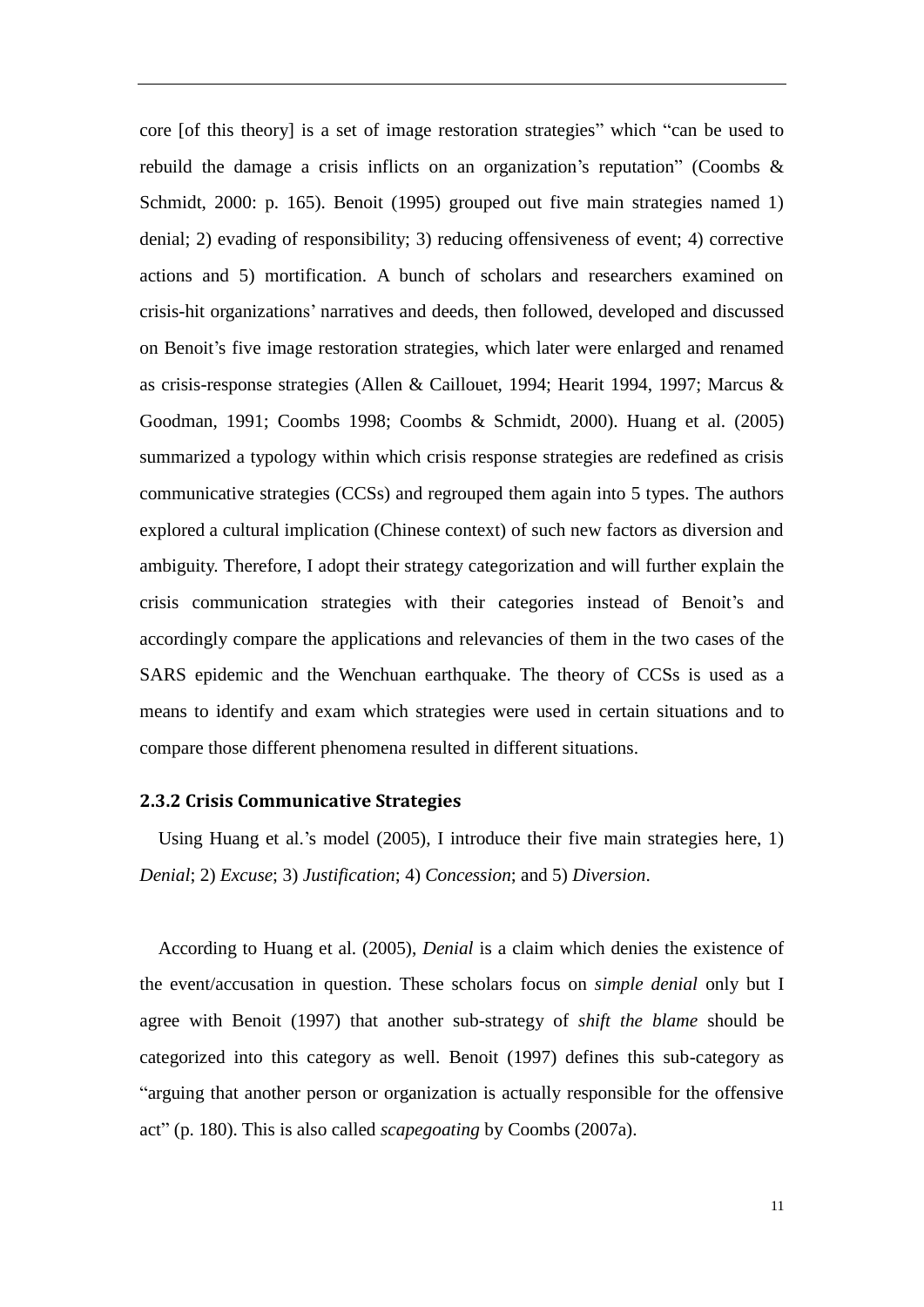In the strategy of *Excuse*, the accused person or organization claims that he/she/it should not be responsible for the crisis because of uncontrollable factors. One of the sub-strategies in this category is *defeasibility*, which is a "statement that claims that the actor [person or organization] did not have the knowledge, ability or control to avoid committing the offensive act" (Huang et al., 2005: p. 234). Besides defeasibility, *provocation* which says that the accused offensive act was a reasonable counterattack to the accuser's offenses and *good intention* which says that the questioned event happens with good intentions are also categorized into the crisis communication strategy of *Excuse*.

 *Justification* implies that the standards used to evaluate the consequences of the event in question are not reasonable or appropriate, though the accused person/organization (the crisis-induced actor) might be partly responsible for the event. It includes such sub-strategies as *bolstering*, *minimization*, *suffering*, *attacking accuser(s)* and *reframing*. To bolster is to stress good traits and performance of the accused in the past (Benoit, 1997); to minimize is to persuade others that the act is not that offensive as it has been supposed to be; to suffer means the accused person/organization considers herself/himself/themselves as "an unfair victim of some malicious, outside entity" (Coombs, 1995: p. 453); to attack accuser(s) is to confront the accuser(s) who claim that the accused is to blame for the act/crisis; to reframe means "reframing the facets within the same issue but in a larger and more favorable, at least comparatively, context" (Huang et al., 2005: p. 234). This is also named "transcendence" by Benoit (1997: p. 181).

 When apply the strategy of *Concession*, the accused admit his/her/their commitment to the event in question, confess and be willing to remediate and change. If the accused person/organization agrees on the occurrence of the crisis and apologizes for it asking for forgiveness, then this communication strategy is defined as *apology*, or *the admission of fault*. A further step could be done by compensating victims with money, goods and services to counter off their passive feelings towards

12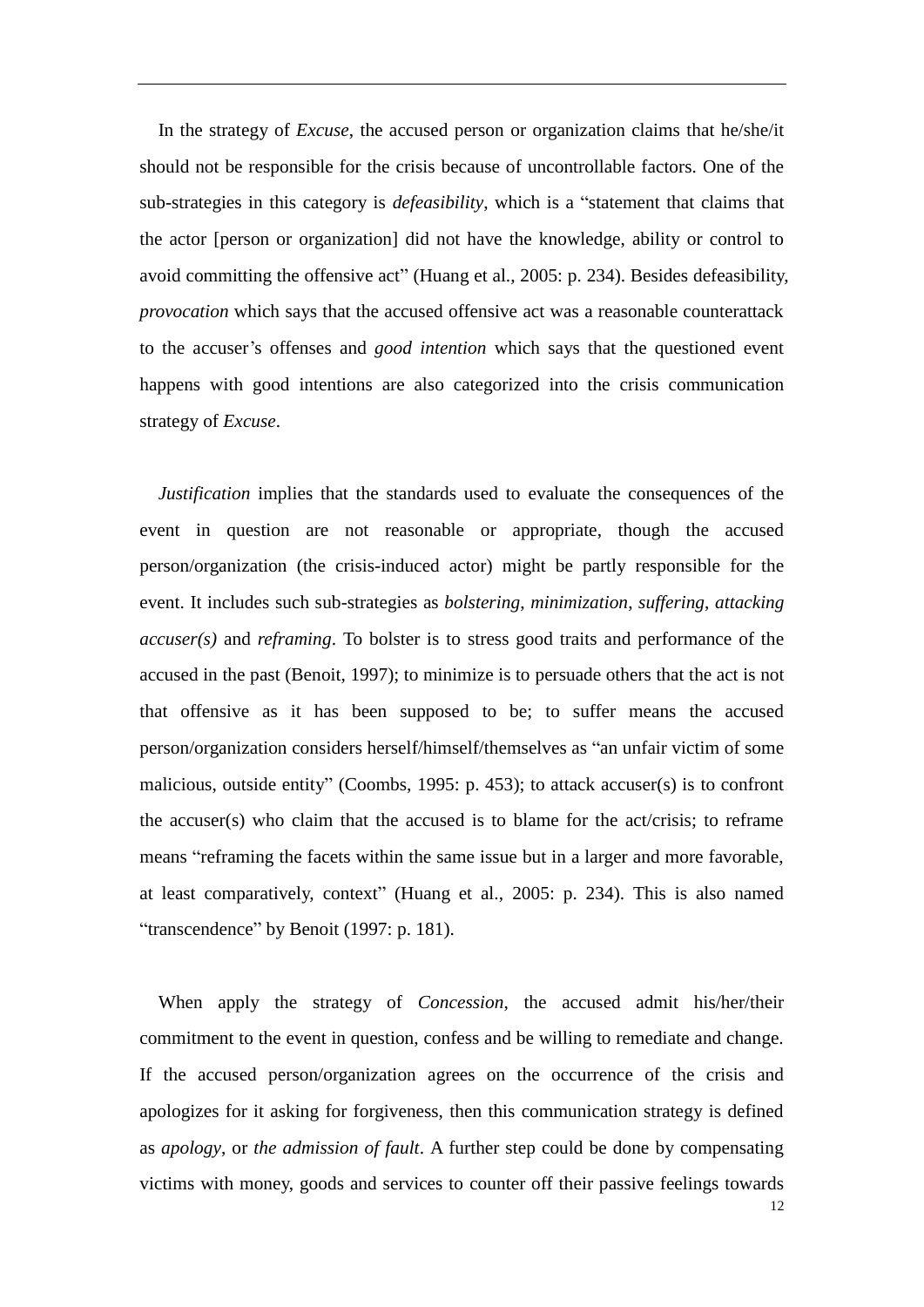the accused. This is called *compensation*. The accused person/organization could adopt a third step by committing to repair the damage and restore the image or to prevent a repeat of the crisis. Such step is named *corrective or proactive works*. If the commitment consists of altering the organization's policy, then it is sub-grouped as *changing public policy*. Furthermore, *instructive information* which means people are taught to react when the crisis recurs is a practical step of corrective or proactive works. The last sub-group of the *Concession* strategy in Huang et al.'s category (2005) is *adaptive information* which cares about psychological influences of the crisis on people and educates people to mentally adapt to the crisis. However, personally I suppose another step of *internal scapegoating* could also be added in the category. It originally means transferring the blame from the entire group to an internal subgroup of the accused (Brinson & Benoit, 1999). In this sub-strategy, the entity incompletely admits the commitment to a crisis by apologizing and correcting certain company rules concerned and policies but claiming at the same time that only some people in the group make the mistake and that the whole organization itself is not responsible for the mistake.

 The final category of communicative strategies is *Diversion*. This group is characterized by "creating a different issue or temporarily easing public anger by showing regards (while not apologizing)" (Huang et al., 2005: p. 235). The accused person/organization might state sympathy with no direct apology involved. Sentences like "It is a great pity that..." are typical for such strategy. This is sub-grouped as *showing regards/sympathy*. Another subgroup called *building a new agenda* can switch or reduce public focus and media concentration on the crisis by creating a new issue which, in most cases, is little related to the current crisis. *Differentiating* tries to differentiate the act in crisis from other actions which are considered similar but more severe; then, comparatively, the crisis in question seems not that bad as estimated before.

To conclude, a table principally based on Huang et al. (2005)'s categorization is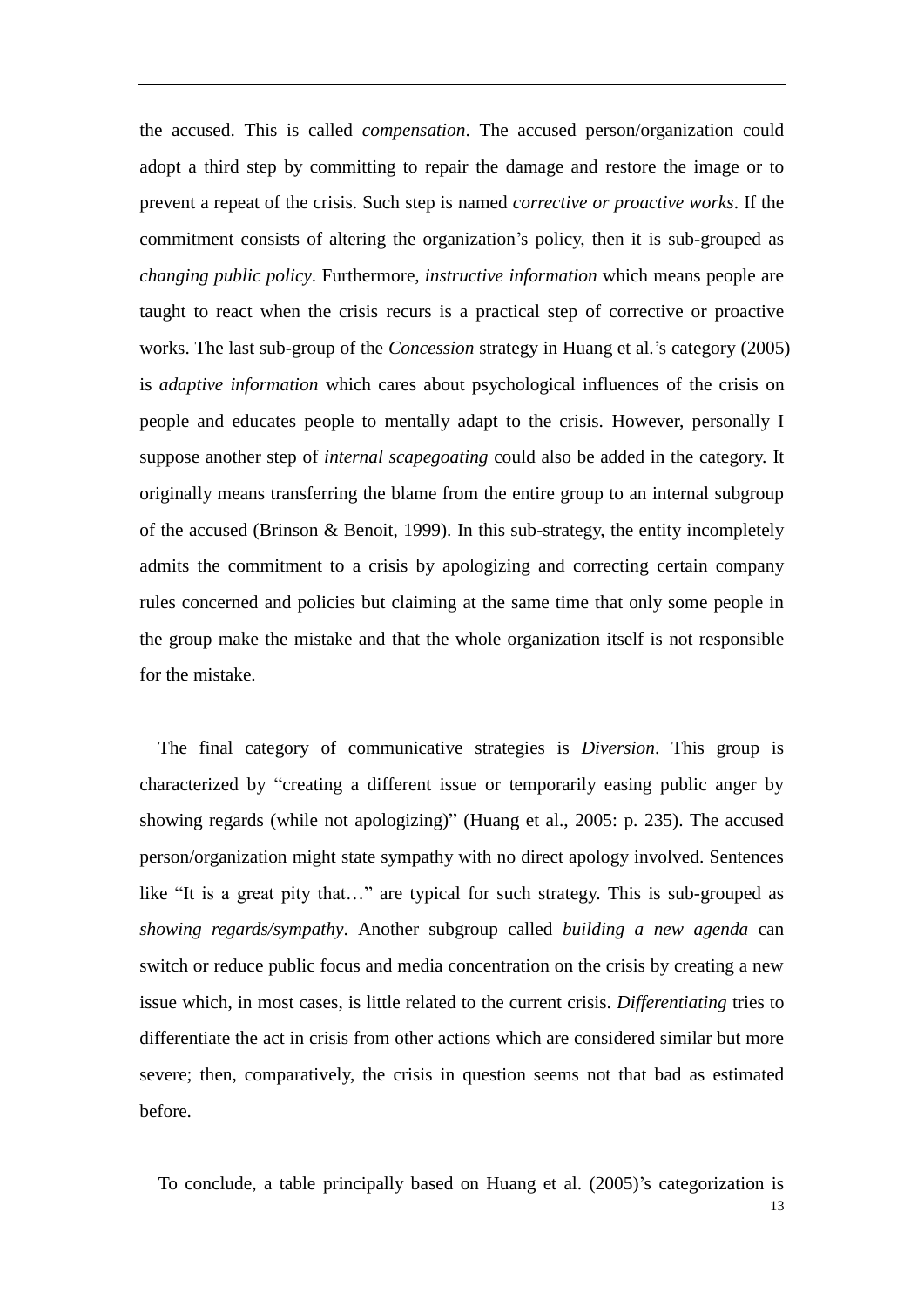used here to summarize all crisis communicative strategies explained above.

| No.            | <b>Strategy Types</b> | <b>Sub-strategies</b>                                                                                                                                                                       |  |
|----------------|-----------------------|---------------------------------------------------------------------------------------------------------------------------------------------------------------------------------------------|--|
| 1              | Denial                | Simple denial; shift the blame (scapegoating)                                                                                                                                               |  |
| $\overline{2}$ | Excuse                | De-feasibility; good intentions; provocation                                                                                                                                                |  |
| 3              | <i>Justification</i>  | Attack accuser; bolstering, minimization, suffering;<br>reframing (transcendence)                                                                                                           |  |
| $\overline{4}$ | Concession            | Apology/admission of fault; compensation; corrective or<br>proactive works; changing organization public policy;<br>instructive information; adaptive information; internal<br>scapegoating |  |
| 5              | <i>implication</i> )  | <i>Diversion</i> (cultural Building a new agenda; differentiating; showing<br>regards/sympathy                                                                                              |  |

*Table Two: Crisis Communicative Strategies (CCSs)*

 Finally, I must criticize here that from attribution theory to crisis communicative strategies, theories are developed one-sidedly for the purpose of protecting an in-crisis organization's interest. Attribution theory tells organizations how to assess their respective responsibilities in different crises and it "serves as the basis for explaining the relationships between crisis-response strategies and crisis situations" (Coombs, 1995: p.448). Communicative strategies are developed to guide the accused to "protect the image of organizations" (Huang, et al., 2005: p. 229). The destination of these strategies is to protect the self-interest of the accused (Xu, 2003). The interest of the others, including victims, is subordinate to that of the organization and serves as a means to fulfill the pursuit of the self-interest of the accused organization. However, crisis communication should serve more than image protection for and self-interest of an organization, especially in a public crisis. The end of crisis communication should be reduction of loss and protection of the interest of the whole society, including the organization and the public.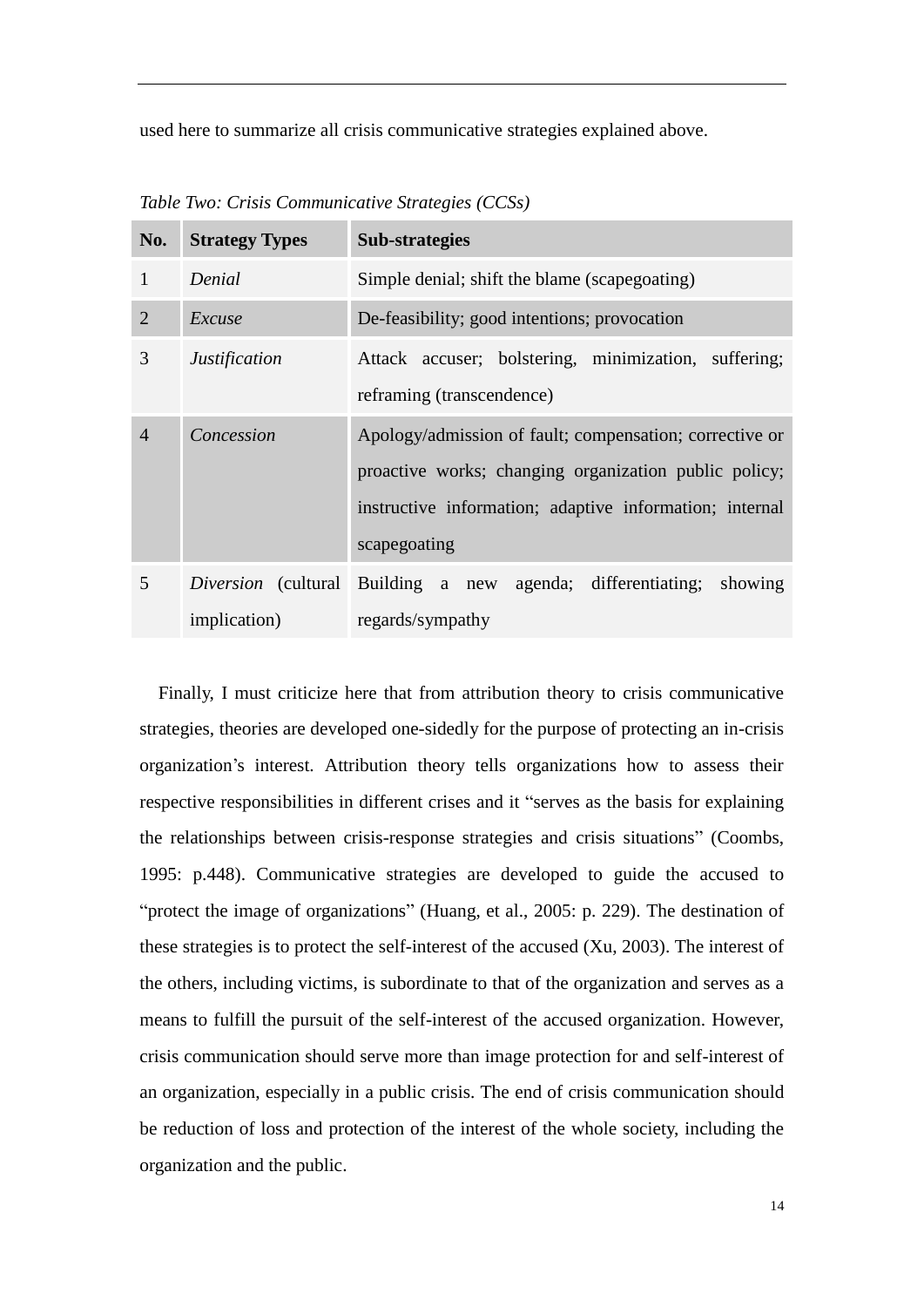### **2.4 Discourse of Renewal in Crisis Communication**

 The discourse of renewal means rhetorically, an organization chooses and structures a reality in which a crisis response is focused on positively motivating individuals to rebuild the crisis-hit organization into a new and more advanced one. In the discourse of renewal, a crisis is an opportunity and "an integral part of an organization's lifecycle" (Ulmer & Sellnow, 2002: p. 365). Four characteristics of the discourse of renewal in crisis communication are explicated by Perelman and Olbrechts-Tyteca (1969) as follows, provisional communication, prospective outlook, optimistic focus and effective leadership.

 Provisional communication stresses on rebuilding and focuses on the whole affected community rather than just favors a few (e.g. the organization itself). By representing the interest of a bigger group and involving in a larger extent of issues, provisional communication wins more advocates and compassion and stands longer in the test of time.

 Furthermore, renewal discourse exhibits perspective arguments and persuasions on future actions which are assumed and modeled in a positive manner. This discourse explains "what will happen and how the organization will move forward" (Ulmer et al., 2007: p. 132). It is immediate and it comes out before a complete solution is on the table, but a "blueprint" in the communication discourse of renewal encourages certain particular types of acts and thinks as the organization estimates, or even more constructive.

 An optimistic focus enables an organization to recognize and seize opportunities. It is believed that crisis could produce opportunity while introducing devastation. Chinese memorize this belief by making up the Chinese characters of crisis, weiji, with danger (wei) and opportunity (ji). Many scholars emphasize the terror of crises and study on how to escape from the following damages but others also describe and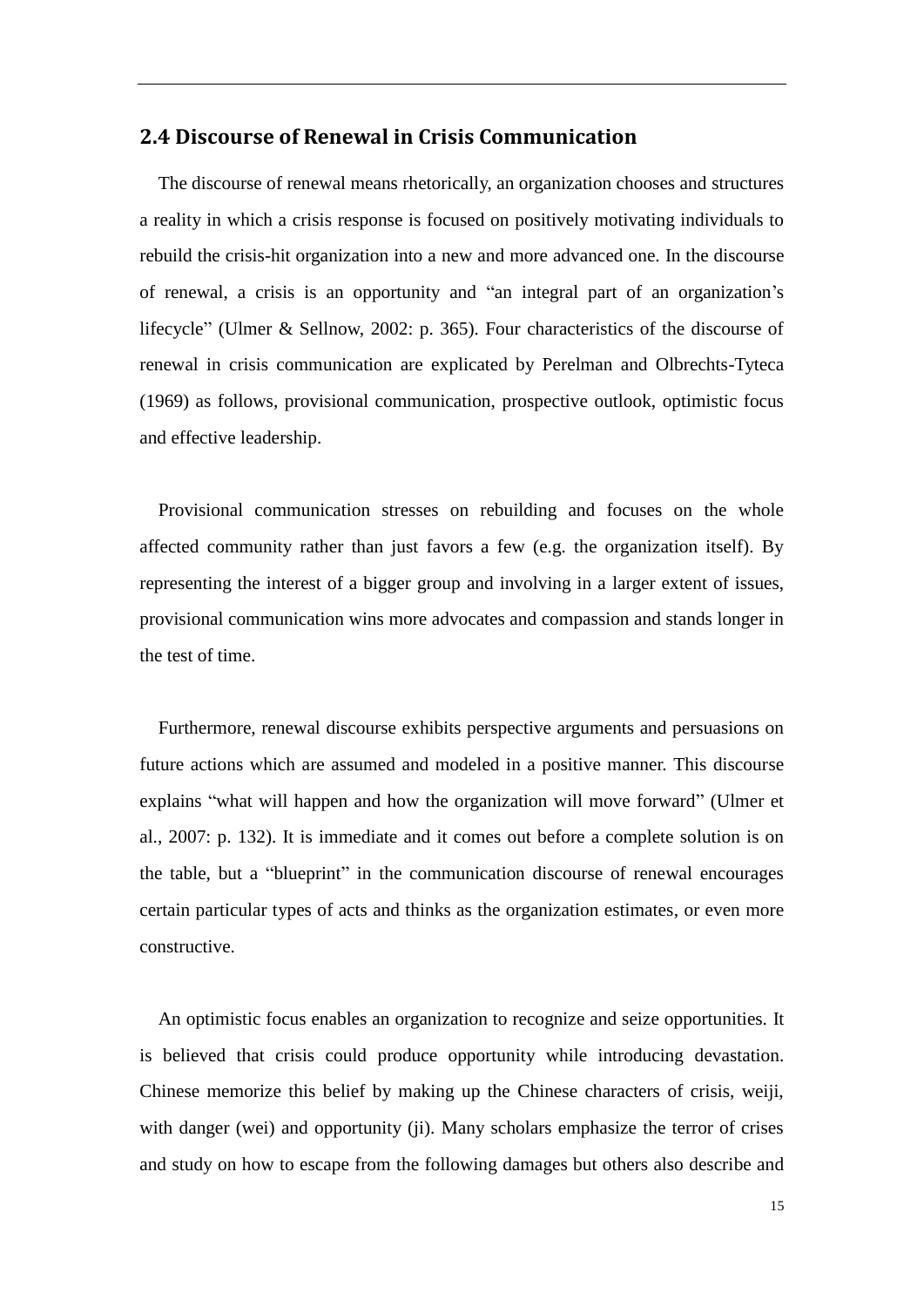search on crisis-created chances (Ulmer & Sellnow, 2002; Seeger, 2002; Comfort, Sungu, Johnson & Dunn, 2001).

 The renewal-discoursed crisis communication also relies tightly on leaders' prestige. Such communication encourages people to walk from the materialistic ruins and psychological shadow during the crisis event to the optimistic orientation to a post-crisis future. Thus leaders must utilize their reputation to inspire confidence on possible renewal realization they deliver in the discourse of renewal. They also instruct exemplary behavior for people to follow so that such behavior would be adopted (Perelman & Olbrechts-Tyteca, 1969; Ulmer et al., 2007).

 In what cases the discourse of renewal could be built up? A massive destruction could bring needs of renewal. For example, a natural disaster provides context and space for renewal because buildings are destroyed and latent problems, such as system shortcomings, are exposed. Nevertheless, a renewal discourse needs more to become established after a disaster. Two types of commitments are needed. The commitment from the non-victim party (the public or the unhurt part of the public) supports the victim party (the crisis-trapped people) to rebuild. Victims need to reconstruct and they would finish the reconstruction more quickly and more efficiently on condition that supplementary aids from non-victims could be pooled and channeled to them. The other commitment is about corrective and proactive changes from the victim party. The victim party should communicate to the non-victim party promising that it would reduce damage, rebuild the ruined and correct crisis-inducing problems in which manners meanwhile acting quickly to illustrate the determination and fulfill promises it presents in the previous communication. Core value is another basis for renewal in crisis communication (Ulmer & Sellnow, 2002). During a crisis, causations are questioned, preventions are discussed and previous practices are altered. All these ultimately point out a unified "core value" such as humanity and patriotism. This value could be shaped rhetorically by the victim party to guide the non-victim party's behavior and to increase the

16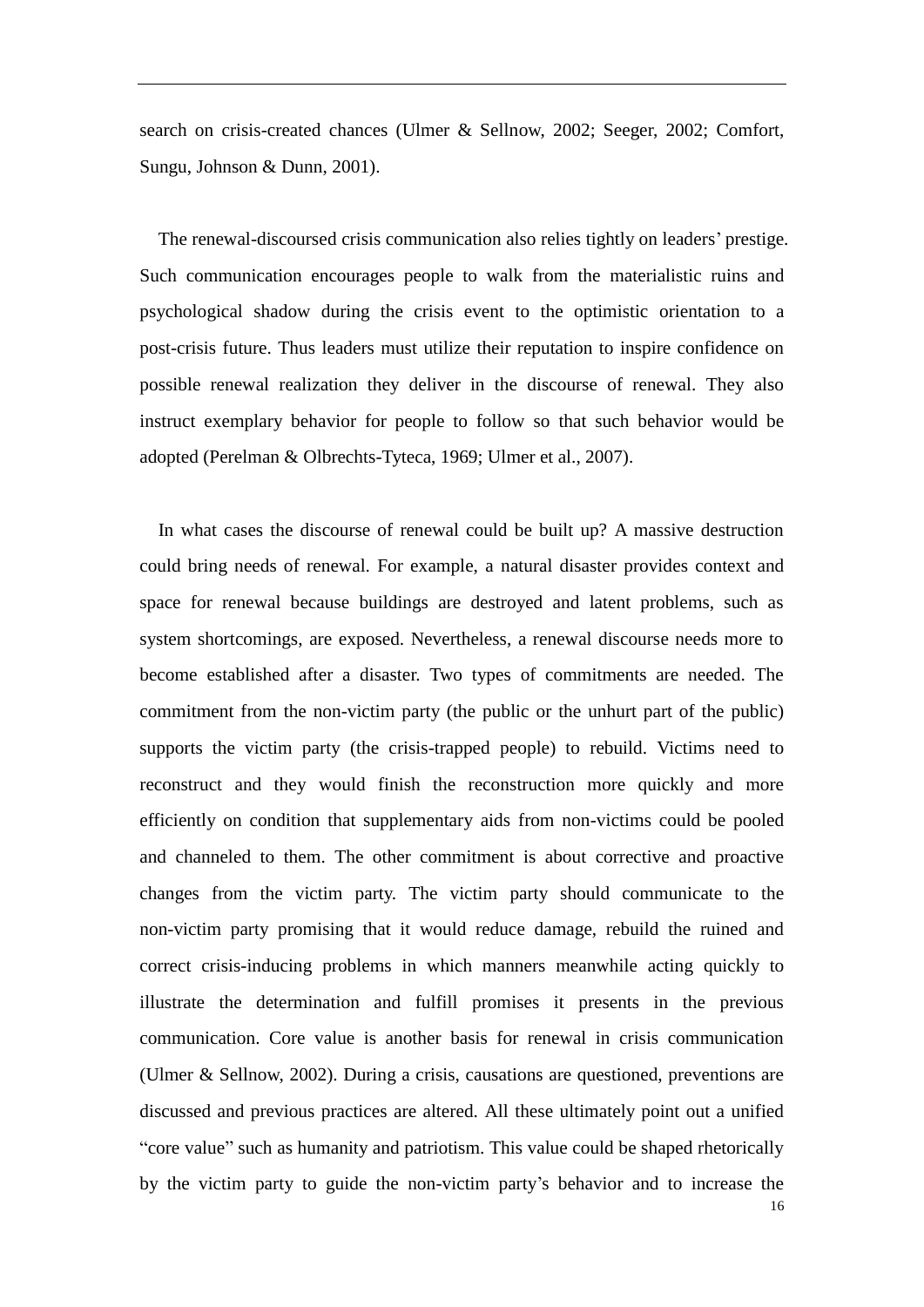commitment from them.

 Concerning the discourse of renewal, the four characters of provisional communication, prospective outlook, optimistic focus and effective leadership proposed by Perelman & Olbrechts-Tyteca (1969) are used as standards. And then based on Ulmer et al. (2007)'s three conditions on building up the discourse, the two cases are examined and compared.

#### **2.5 Multi-voices in Crisis Communication**

 The idea of multi-voices in crisis communication comes from postmodernism. In arguments of Lyotard (1984) and Berquist (1993), postmodernism discredited and abandoned standardizations and universalizations. It suggested multiple narratives. Seeger, Sellnow and Ulmer (1998) went further by suggesting that postmodern crisis communication emphasized competing narratives. Venette, Sellnow and Lang (2003) proposed to examine crisis communicative strategies as different competing narratives from the media and the organization in question. In a Chinese context, it might become examinations on crisis communicative strategies as different competing narratives from "the official narrative of the government and rumors among the public". Tyler (2005) further explained that a crisis often disrupted "the dominant narrative about itself that an organization attempts to maintain" and it might "open that official narrative up to public contest" (p. 567). Crisis communication should not merely focus on how to quickly regain control because the whole process was not linear, tidy or step-by-step. Variables in a crisis usually might produce unexpected and chaotic turning points. Martin (1990) and Hazen (1993) recommended that voices of the disempowered and marginalized should be listened. Benoit and Czerwinski (1997) also advocated that other constituencies' participations in crisis communication might increase the effectiveness in image repair efforts.

When a crisis breaks out, various mixtures of truth, lies, assumptions and hypotheses are in abundance. In some cases, the official stories might be described as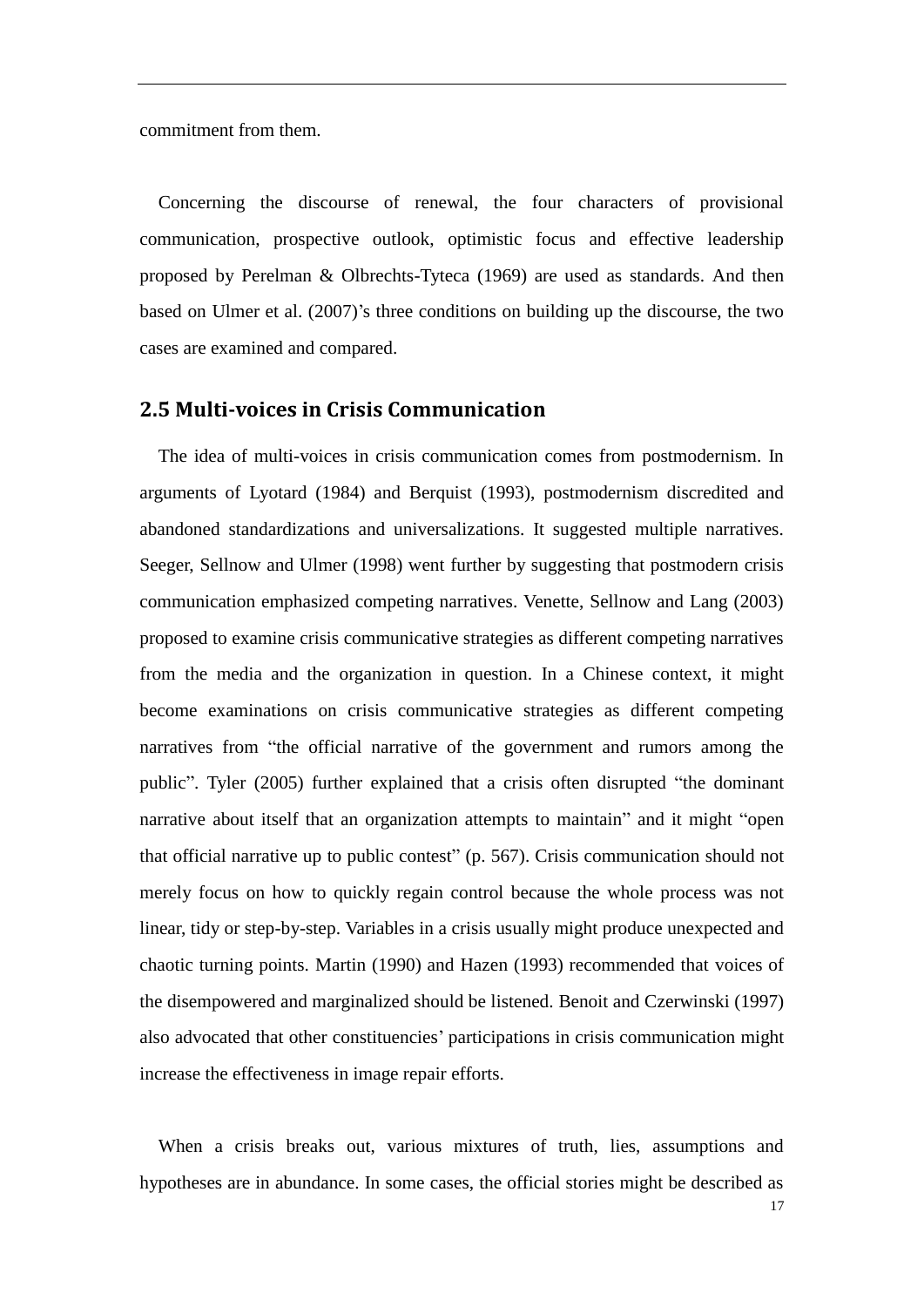―merely the viewpoint of some dominant groups in society and should not be privileged over another viewpoint" (Holtzhausen, 2000: p. 96). The view point of some dominant groups is just part of the truth and voices from the grassroots in different ethnics, classes and regions should not be marginalized or dismissed. In other cases, it is not abnormal in a country that those in power always determine what is true, even though they might not always know what really exists and happens. Meanwhile, the grassroots could not involve in the truth-shaping decision, but they might have access to approach and collect different fragments of factual information and to publish and exchange "truths" they discovered. Then, the mismatch and discrepancy between formal announcements (the single official story) and informal communications (whisperings, gossips, rumors, etc.) as a result are born. In certain extreme cases, the dominate groups might lie to the public and the latter might have to find the truth by themselves. No matter which case the reality is in, gossips, whisperings and rumors spread through the network of those unable to voice their opinions to the right places and those in irrelevant positions where there is no access to accurate information. Thus, it is irrational for the most powerful people to consistently tell from the beginning to the end the single story they decide as true. The extremely dominant position of the one story should be decentralized. Alternative truths could be available from such informal communications as today's web-blog and mobile text messages. Therefore, multi-voices should not be suppressed in crisis communication.

 However, I should admit that this multi-voices theory is also ideal. In this approach, it is impossible for the communicator to allow all voices presented and then make up and take charge of the final story-telling where all voices coexist. For instance, in the internet communication case, it is not possible to control such a crisis communication if the multi audiences are unqualified in caring for their own information security (including telling, judging and weighing) and incompetent on knowledge shaping (Bucher, 2002). In short, multi-voiced response created opportunities "for dissent, for opening up debate without forcing consensus" and for changes (Holtzhausen, 2000: p.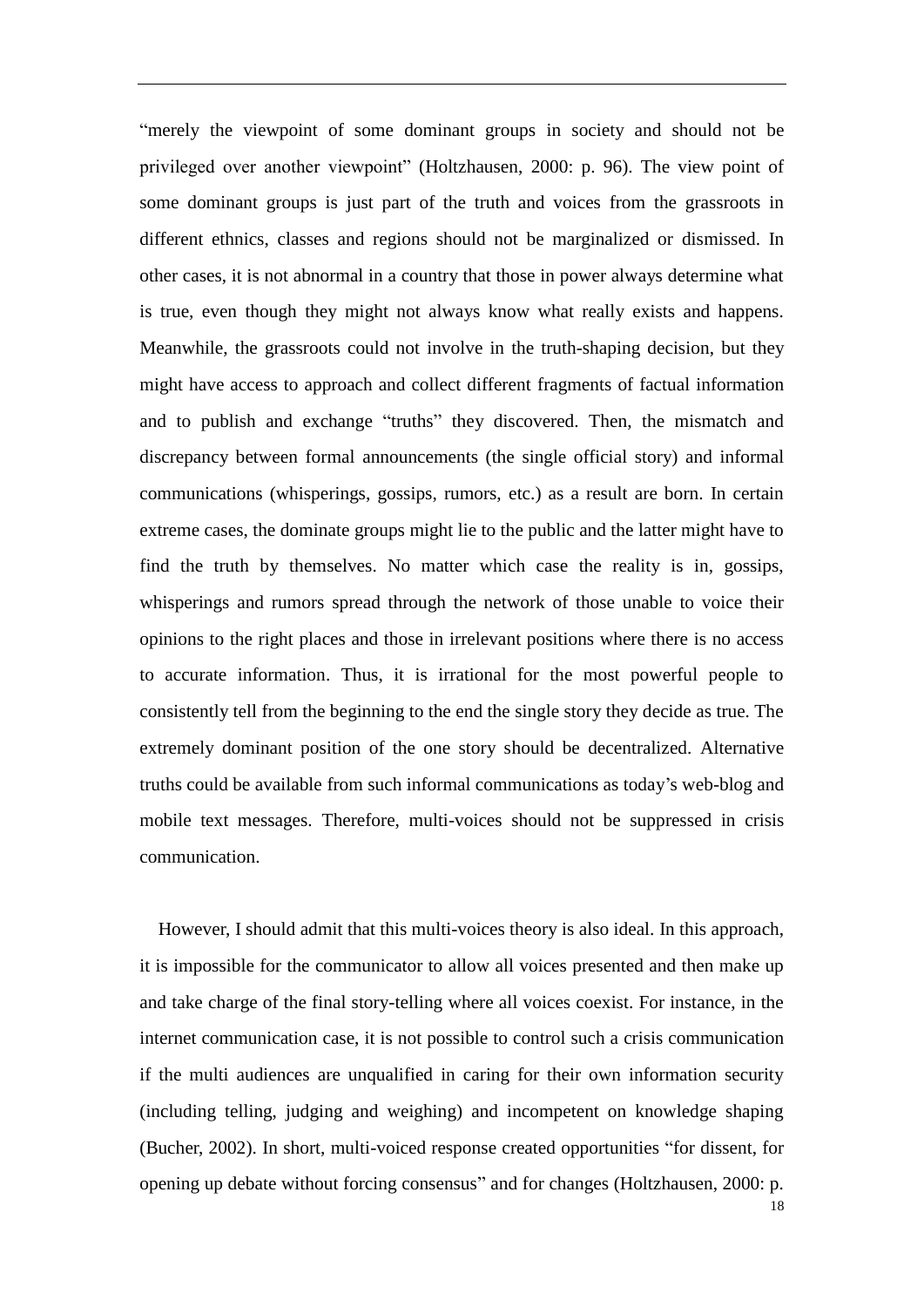105) but the scale of multi-voices had better be narrowed down to a certain extent so that what would be said could be under control to overcome instead of worsening a crisis.

### **2.6 Crisis Communication in a Complex Context and Chaos**

### **Theory**

What I have illustrated before on crisis communication theories and strategies are only on micro scales. They are studies from particular cases and the communication is supposed to be bilateral in the relationship between the crisis-induced party and the public (as a whole). Many scholars advocate crisis response strategies as the effective solutions to maintain an organization's positive image during and after a crisis (Benoit, 1997; Coombs 1995, 2000; Hearit, 1995). However, what should be taken into account during crisis communication is not just bilateral relation between communicators and message receivers but also the broad system these two parties are in. A strategy might work well in one context but fail in another. Borrowing Holtzhausen (2000)'s words, crisis communication "needs to be understood and examined in a broader social, cultural and political context rather than in a narrowly defined organizational function" (p. 95). Therefore I step further to a macro extent of crisis communication by introducing key concepts of chaos theory including fractals, strange attractors and self-organizations.

Certainly "chaos" here does not mean random disorder. Chaos Theory believes that system behavior is usually unpredictable; components' interactions are unexpected and not linear; the established operations might become undependable during a crisis. However, a corresponding radical "paralysis" of a normal system could be renewed and reemerged in a better order "through natural self-organizing processes" (Seeger, 2002: p. 329). No single spot of a series of chaotic events is predictable or conventional but if the whole series is viewed over an extended history, then it is quite possible to deduce the hiding order and rules (Murphy, 1996: p. 96). In other words,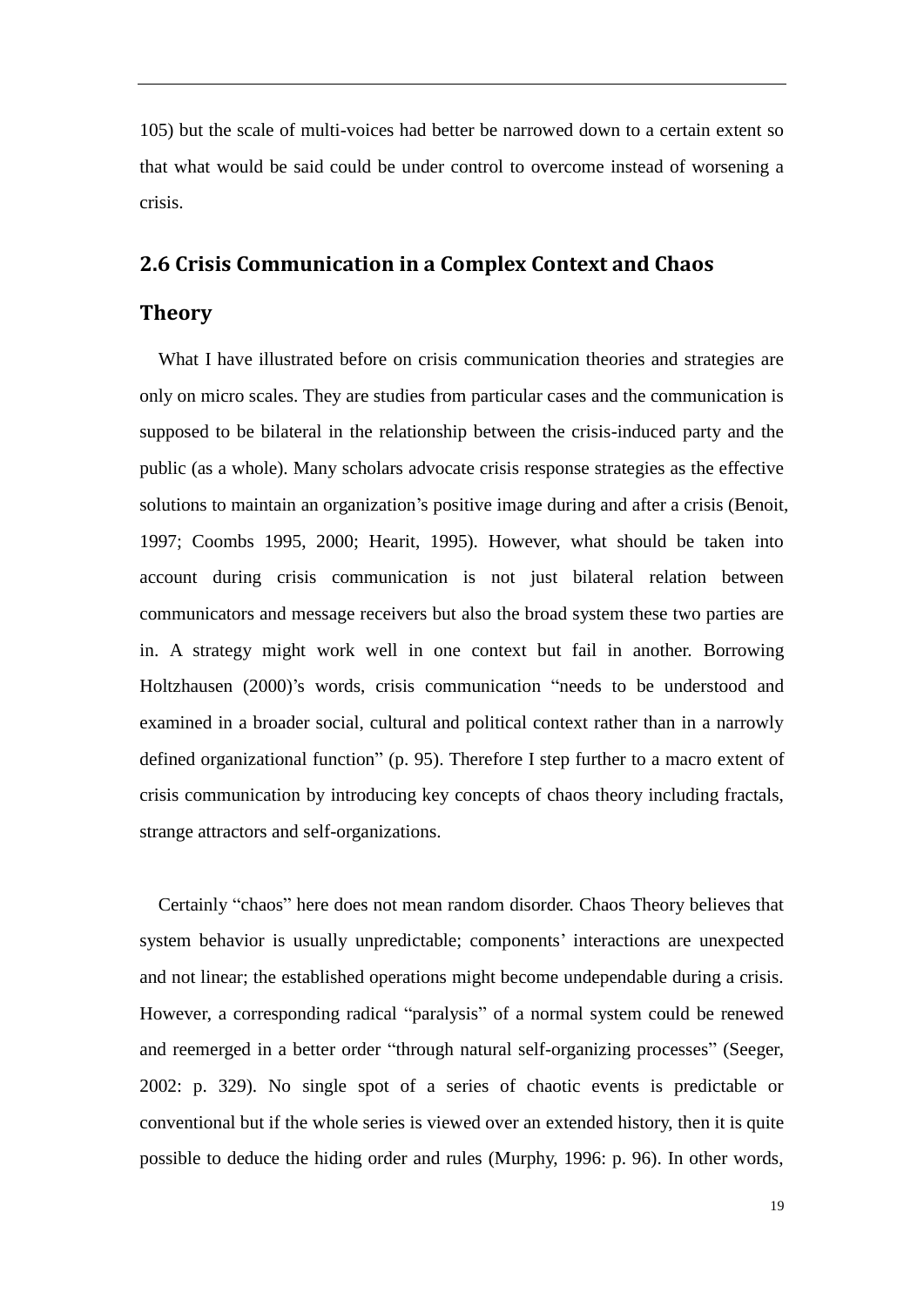chaos theory attempts to "understand the seemingly random behavior exhibited by a simple deterministic system consisting of only a few variables or interacting components" (Comfort et al., 2001: p. 445). Or it could be even said that chaos theory guides people to understand the seemingly random behavior, assuming that there is a deterministic system within which variables exists and give birth to unexpected outcomes when they interact internally. In Kiel (1994: p. 7)'s word, chaos "may be the necessary precursor of a higher level of order".

Chaos theory offers no standards, but supposes that if general trends and broad patterns are examined within a more extended time frame, then the behavior of chaotic system seems more predictable. The chaotic behavior is aperiodic and dynamic but it is bounded in a deterministic system (Kaplan & Glass, 1995). The chaotic context is seemingly unpredictable but "on successive iterations", the context "remains within a finite range" (Mathews, White  $& Long, 1999$ : p. 445). Similarly, crisis is unpredictable, but if it is put into a broad system in an extended period, then it might become predictable. Three key concepts of chaos theory as fractal, strange attractor and self-organization are presented here.

 Fractals are forms with similar characteristics found across various scales with different "relative degrees of complexity" of the same object (Murphy, 1996: p. 100). Fractals are patterns and features that naturally occur and self-repeat. These self-similarities can serve as a function to discover certain constant forms and can be link up to become an order of a chaotic system. Fractals could be summarized into categories and standards to find "the common" across various levels, places, scales and phenomena. Fractals manifest self-similarities and patterns in the face of apparent chaos and "determining fractals, then, requires an inclusive and broad perspective" (Sellnow et al., 2002: p. 273).

20 Strange attractors stress on orders and forms within chaos. Attractors are strange to people because the relevant outcomes are always unpredictable as they "do not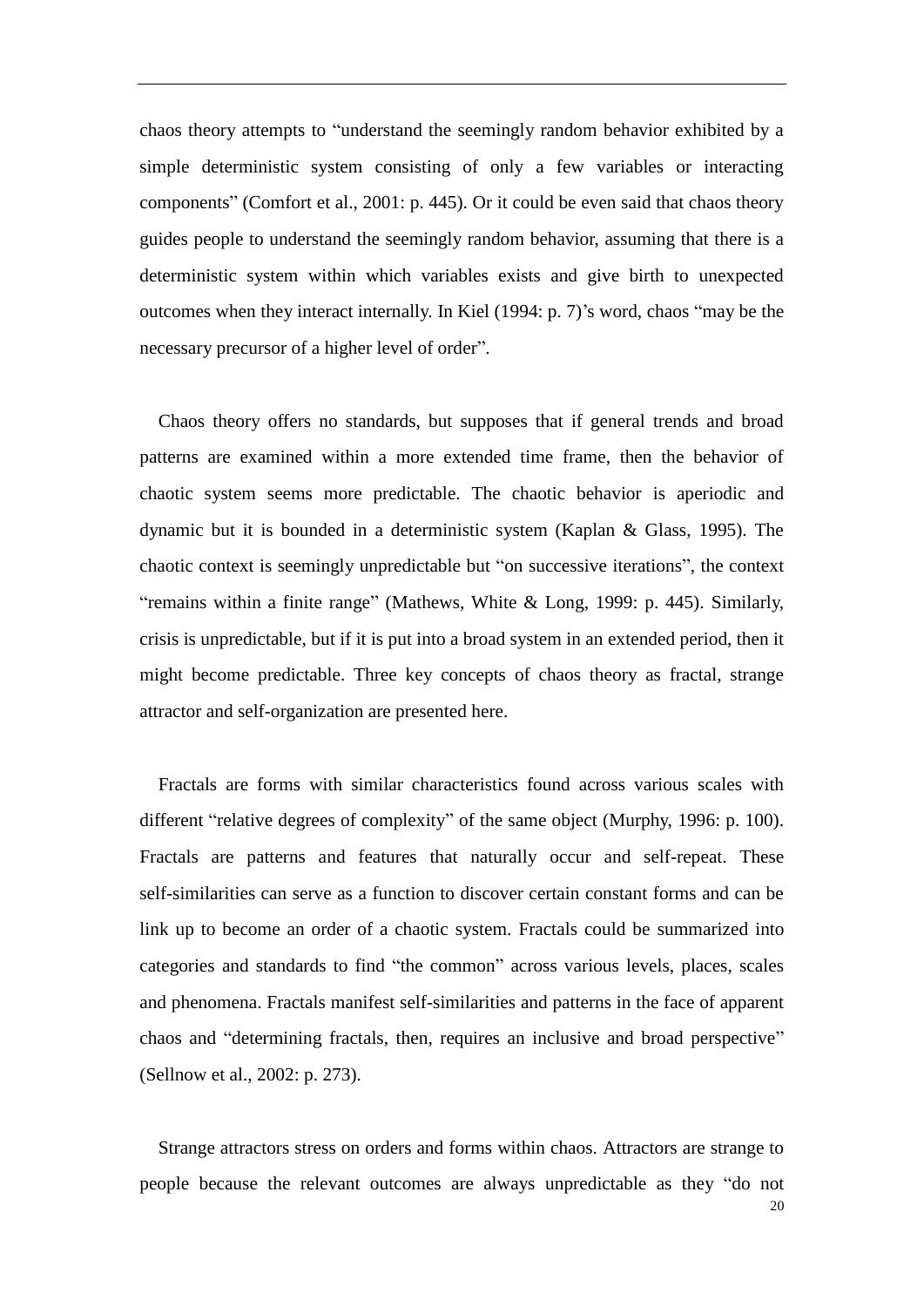operate from a fixed point or in linear ways and may create seemingly contradictory and paradoxical forces" (Seeger, 2002: p. 334). However, strange attractors are always within vast but bounded macro dimensions. They are the underlying orders according to which people again and again reconstruct their systems at post-evolution stages. Furthermore, a strange attractor actually could be treated as a curve of bunches of fractals, repeated self-similarities, assuming that these diverse "fractals" are governed with the related "attractor" but the result of the co-bursts of fractals is always unpredictable. Strange attractors "take the form of general and fundamental social assumptions, values, first principles, conflicting tensions and needs, or oppositional paradoxes to which a social system naturally and continually returns‖ (Sellnow et al, 2002: p. 273).

 The most interesting feature of chaos theory is the concept of self organization. Loye  $& Eisler (1987)$  believed that chaotic situations "generate their own new forms from inner guidelines rather than the imposition of form from outside" (p. 56). Kauffman (1995) argued that new order would be built up upon internal guidelines and principles of the old order of the complex system which was in chaos during the crisis. These guidelines and principles drive and force the system to adapt to the chaotic situation, "leading systems to higher levels of complexity and order following the collapse or bifurcation of a lower order system" (Seeger, 2002: p. 333). Fractals repeat and strange attractors bring unexpected results and by self-organizing, a new and upgraded order is reemerged. Self-organization could be fulfilled when a crisis brings chaos.

 Chaos theory could be applied to find out what kinds of crisis communication repeat themselves, what changes on crisis communication exist after crises and possibly, what principles rule these repetitions and changes. An extended time series and a perspective broader than the organizational one are needed for such application.

### **2.7 Summary of theories**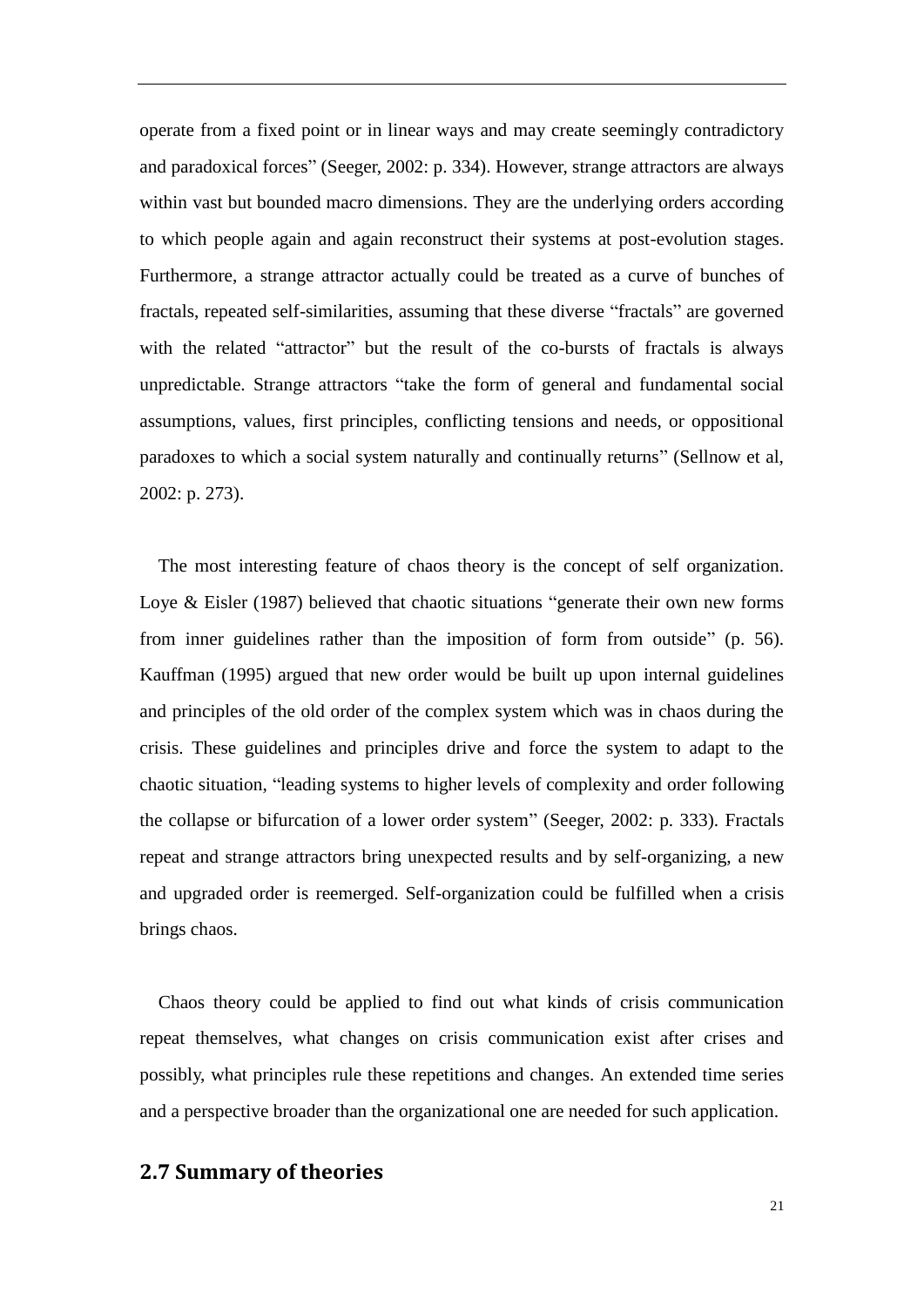To sum up, after explanations on principal theories of attribution of responsibility to crisis, ongoing character of crisis and the impacts on and responses to crisis, the section of fundamental theories introduces crisis communication strategies which flourished in 1990s and further evolved in the  $21<sup>st</sup>$  century. Multi-voices are claimed to be of great importance to informational needs and truth discovery in crisis communication during the crisis event. The communication discourse of renewal is also highlighted to explain how to examine whether or not an optimistic post-crisis communication exists. Chaos theory follows to analyze the existence of implicit principles for crisis communication at a broad level in extended time series. I choose to analyze crisis communication in a governmental context focusing on the central government of China and compare the communication differences involving these two cases in a time period from 2003 to 2009. Both of the two cases in this thesis were related to public emergencies, thus the crisis communications were not limited in certain communities; instead, they required different responses from different sectors at different locations. Therefore, it would be better to apply chaos theory to discover the crisis communication rules and principles.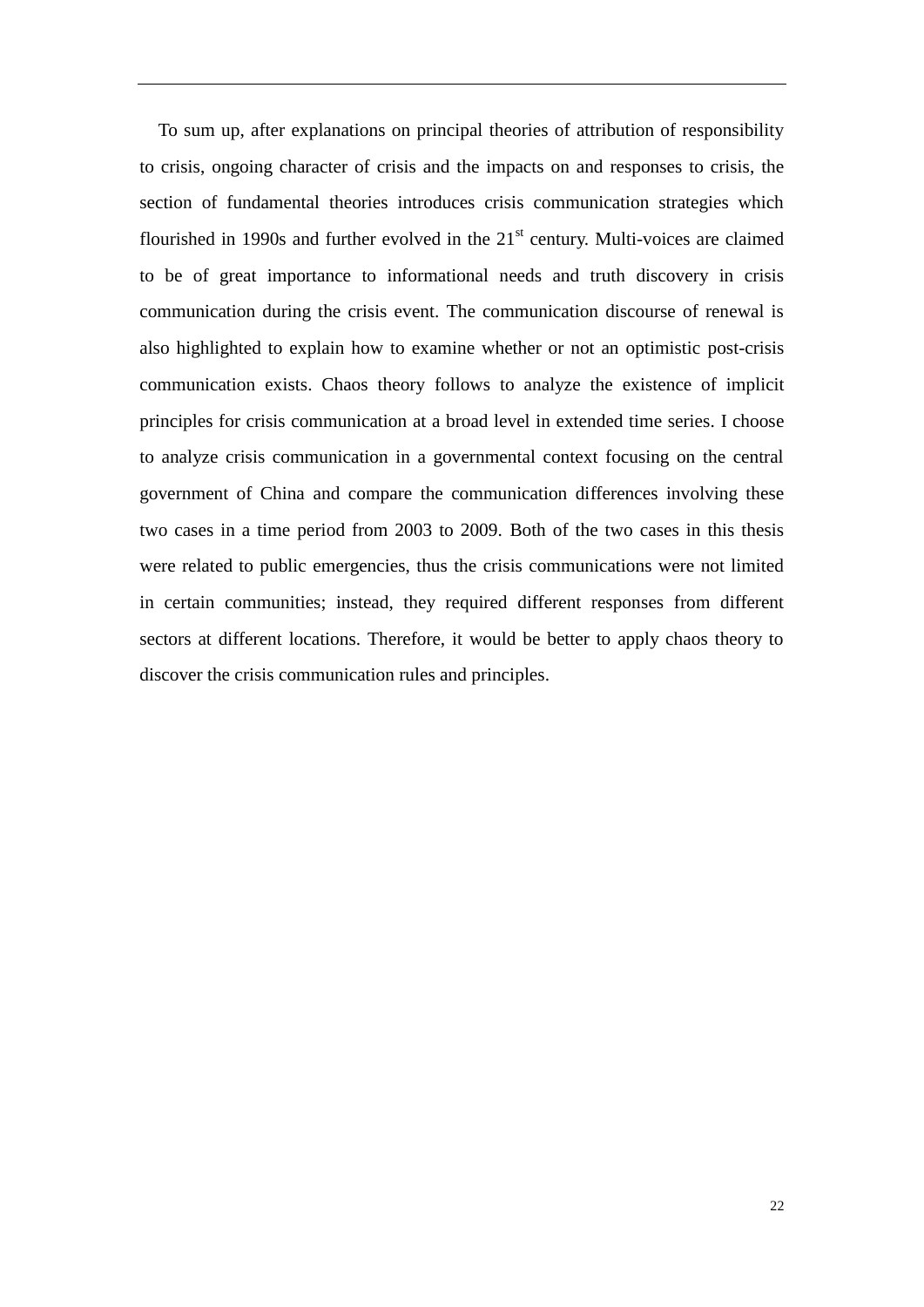### **3. The SARS Crisis**

### **3.1 The Responsibility Attributions of the Government to the**

### **SARS Crises**

 According to Attribution Theory, at the beginning of t the SARS epidemic, the locus of control was "external" to the Chinese government because the crisis cause (causal agent of the epidemic) was carried from exotic animals to human beings. And the stability of this crisis was "low" as the cause was coincident and variable. The crisis was due to certain transformed coronavirus transferred originally from masked palm civets to humans (Shi & Hu, 2008), thus the controllability was "low", too. Therefore, the government's attribution to the crisis could be perceived as "low" at this stage. This epidemic crisis was an accident because it was uncontrollable and unstable. Nevertheless, the Chinese central government tried to cover up the outbreak of SARS in February and March in order to maintain the stability of the society and to guarantee the normal running of the National People's Congress and the Chinese People's Political Consultative Conference (Jian, n. d.; Chen, 2008). This internal action was taken even though it is well known that such actions would leave publics in risk. "Poor access to information on disease outbreaks fuels panic, limits appropriate responses and has a negative economic, social and political impact" (UN, 2003: p. 1). At this point, the initial epidemic crisis was partly twisted from a complete accident into a transgression. The cover-up was intentional and it was from according to the internal order. Therefore, the crisis type of the SARS epidemic in China was a combination of "Accident" and "Transgression".

|          | Unintentional   | Intentional          |
|----------|-----------------|----------------------|
| External | Ambiguity       | Terrorism            |
| Internal | <b>ACCIDENT</b> | <b>TRANSGRESSION</b> |

*Table 3: Crisis type of the SARS Crisis*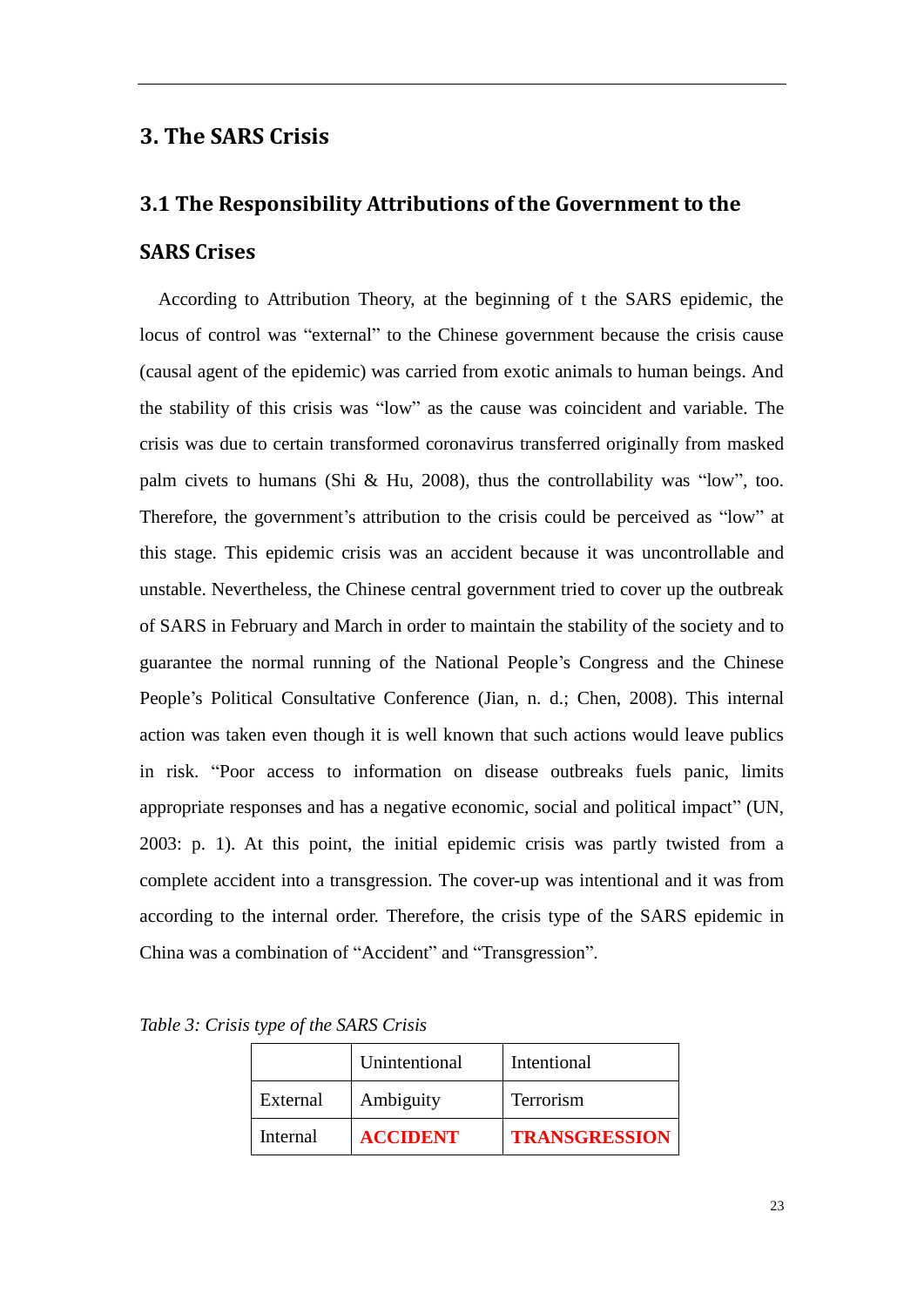The veracity of evidence in this crisis was quite poor and inaccurate. The causal agent of SARS was not finally confirmed until April 16, 2003 (Tsinghua & Renmin, 2004). As per the internal instruction from the Central Propaganda Division in February (Chen, 2008), the regional governments first denied that there was an unknown disease spreading. As a result, rumors grew up and exaggerated (Zhou, 2003). Later when the epidemic extended to Beijing, the central government still denied the severity of SARS till April 20, 2003. The intentional and continuous cover-ups of SARS probable cases and death numbers did not bring social stability as the Party and the central government expected. Oppositely, fear was accumulated and it seemed that people feared because of their fear more than the disease itself (Li, 2006). From April 20, 2003, facts and practical works were published day by day and the public gradually trusted the government instead of information from personal and informal channels.

 In the 7 months from November, 2002, to June, 2003, SARS claimed 349 lives in China (WHO, 2003b). In total, the domestic economic loss was uncountable. The crisis also powerfully forced the legislation on national information openness to reform (Chen, 2008).

 Historically, the Chinese government was greatly infamous for covering up and concealing information and evidence during crises. In other words, the crisis communication performance of the Chinese government historically was authoritarian and negative. When SARS was covered up as other crises in history in a repeated way, the public were "more likely to attribute responsibility to" the government (Coombs & Holladay, 1996: p. 282). Consequentially, people might criticize the Chinese government even more than they deserved due to their negative performance record.

 To sum up, the crisis responsibility attribution of SARS to the Chinese government was high. First, this crisis was located in both the categories of "Accidents" and ―Transgressions‖. Such a cross-type position was in parallel with an intersection of

24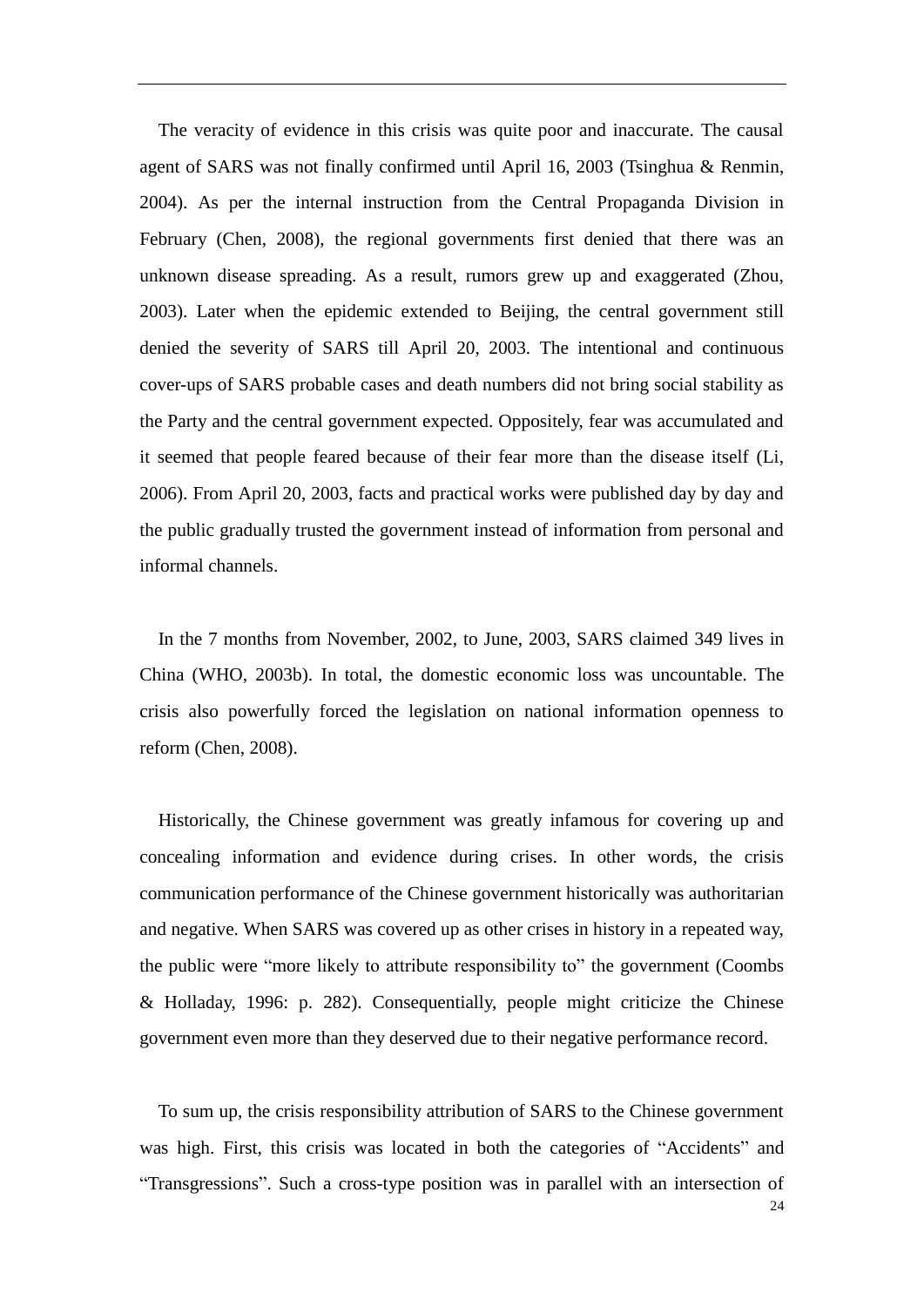the victim cluster, including disease and the intentional cluster consisting of governmental misdeeds, in accordance with Situational Crisis Communication Theory (SCCT). Then, the veracity of evidence was low and damage concerned was grave. Third, the crisis consistency was high because in the past, the central government had been used to not reporting negative news or for delaying the reporting in public (Chen, 2008). Additionally, every time it came to negative news including disasters, diseases and security, the principle adopted by the Chinese government was to strictly control the open reports on such facts as the number of deaths (He, 2004). Thus the distinctiveness of the governmental performance history was low. Put in Coombs (2007b)'s words, the low distinctiveness plus the high consistency in performance history increased the reputational threat the Chinese government faced.

#### **3.2 The Central Government's Crisis Communicative Strategies**

25 As analyzed above, the SARS crisis was not only a public epidemic disaster but also a "full-blown political crisis" (Fewsmith, 2003: p. 250). The crisis responsibility attribution to the Chinese government was high. At the early stage of this crisis, the central government of China was heavily criticized mostly in indirect and informal ways because the mass media became mute under the press of the central government. Furthermore, communication in China via the mass media on significant events was first under strict control in accordance with certain so-called "principles and rules of propagandas‖. Sources of public news and information were strictly limited to the ―standard reports‖ (tong gao) from the central propaganda agents like the Xinhua News Agency (He, 2004). In addition, direct and open governmental response at the state's level about the national wide SARS infection started from April 2 (Jian, n. d.). And on April 8, the published email signed by Dr. Jiang Yanyong, a retired head of a military hospital, criticized and revealed that the Ministry of Health (MoH) of China concealed the real situation of SARS spread thus turned a pure epidemic crisis into an epidemic-and-political one. The dismissals of the Minister of Health (Zhang Wenkang) and Beijing Mayor (Meng Xuenong) on April 20, 2003, marked a significant change of the central government's crisis communicative strategies. In accordance with all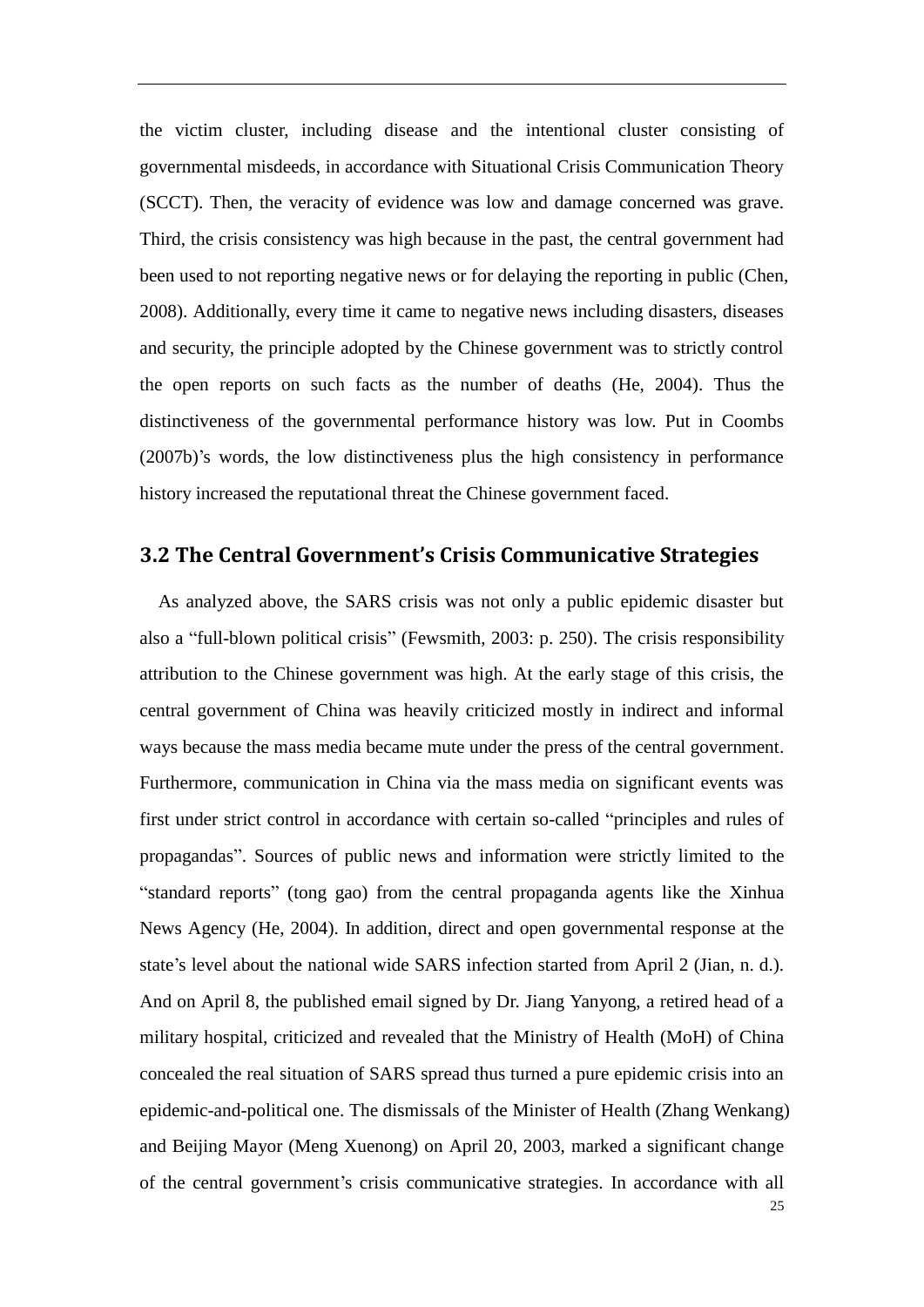these turning points of the development of the SARS crisis, I choose to analyze and categorize the central government's crisis communicative strategies (CCSs) from April to June, 2003, based on Huang et al (2005).' categories and the SARS-related news summary special edited by Tsinghua University and Renmin University in China.

 From Appendix One (see page 54-57) on crisis communicative strategies, it is found that the central government employed strategies of *Denial, Justification, Concession* and *Diversion*, including nine sub-strategies of *simple denial, fact twisting, reframing, compensation, corrective or proactive works, changing public policies, instructive information* and *internal scapegoating*. New strategies such as *building a new agenda* and *setting exemplary figures/deeds* could also be found in the People's War.

 The use of *simple denial* was concentrated at the beginning of April from different resources to confirm that SARS did not spread further. On April 3, 2003, the Minister of Health (Zhang Wenkang) strongly confirmed that it was safe to travel and stay in China. On the next day, some top leader in the National Tourism Administration claimed that no tourist in China was infected by SARS. Ironically, such denials were meanwhile in contrast against the serious considerations of the disease from the highest level of the government (Fewsmith, 2003). For example, on April 2, 2003, Premier Wen Jiabao chaired a State Council executive meeting discussing the control and prevention of SARS in China (Tai & Sun, 2007). According to He (2004)'s standards on judging implicit meanings from the non-open official media news in China, if attentions and concerns to the event from the highest level of the central government was explicitly expressed, then the related event was extremely grave. In short, the central government employed the sub-strategy of *simple denial* in an inconsistent way.

The strategy of *Excuse* was not used in the central government's crisis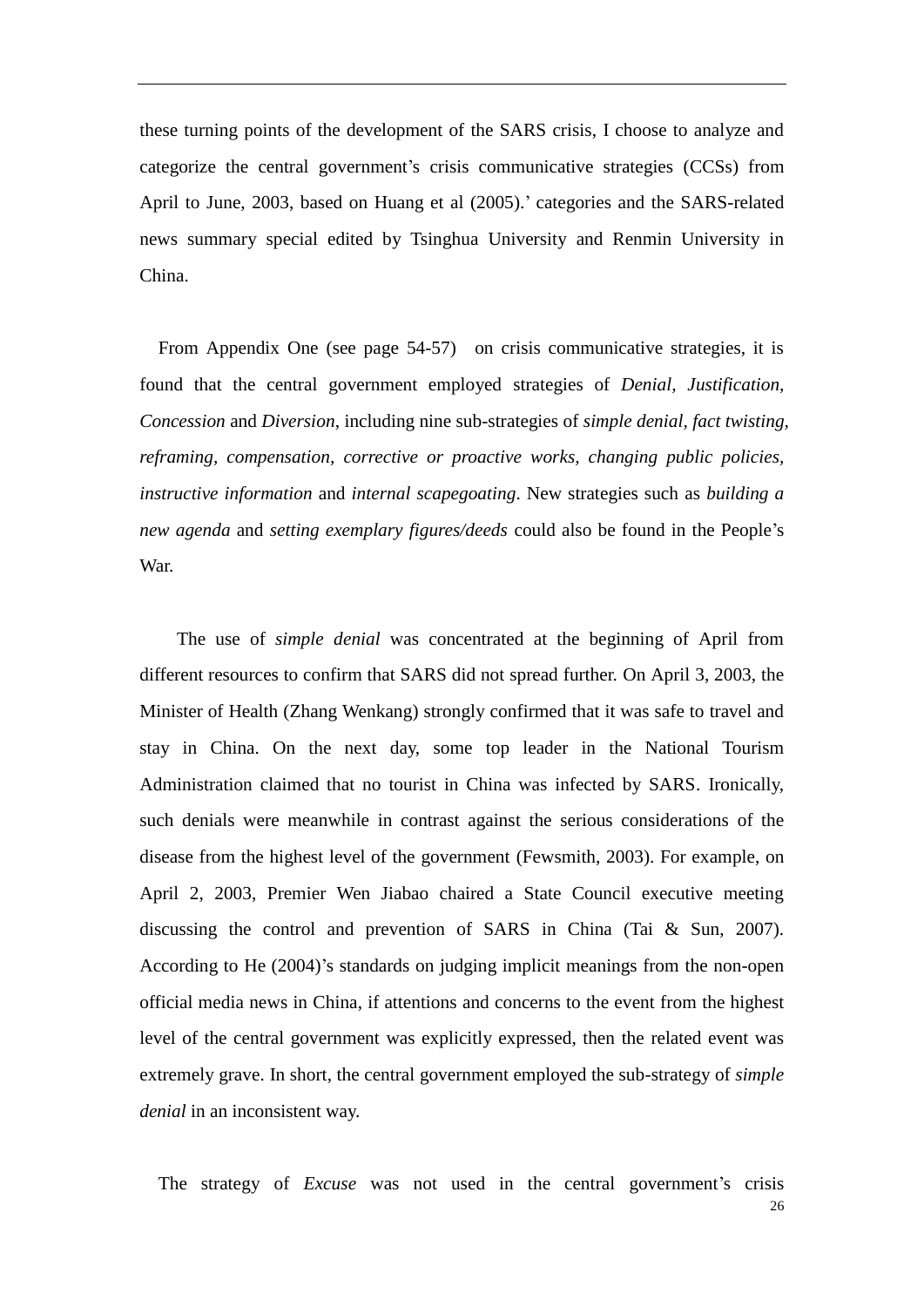communication. Although the whole world was unable to know the causal agent of the disease till mid April, the Chinese government never admitted their defeasibility and vulnerability against SARS. Instead, in the first half of April, it was confidently repeated by the Chinese government that SARS was "under an effective control", even before the world's confirmation on the causal agent on April 16, 2003 (Tsinghua & Renmin, n. d.). On the one hand, the avoidance of the use of defeasibility might avoid reducing people's confidence on overcome the new disease; on the other hand, such exaggeration might produce little accountability on the information from the government.

*Fact twisting* was not included in my previous presentation on Huang et al. (2005)'s crisis communicative strategies but it existed in the governmental crisis communication in China for the purposing of minimizing the negative effect of unpredicted crises. However, this was different from the sub-strategy of *minimization*. Fact twisting tried to minimize the apparent harm of the disease through offering incorrect numbers smaller than what really existed. Meanwhile, the truth was reserved for and circulated within the government internally. Differently, basing on the correct figures, *minimization* would suggest that the real damage of the crisis was not as large as expected by using other standards to evaluate the impact and claiming that the previous standards are inappropriate (Huang et al., 2005). The differences between these two strategies were 1) the correct information was uncovered; and 2) the arguments were based on the same facts but from different angles.

The Chinese government did not employ the sub-strategy of *apology* though it was obvious that the government should be partly responsible for the expanded outbreak of SARS in April, as per the discussion on its responsibility attribution in the previous subsection. Governmental apology has been a political promise to reconcile social conflicts but it seldom happens in China because in an authoritarian regime, apology is believed to be a face-losing and power-infecting practice (Xu, 2003). Thus it is not "Chinese" to expect direct and open words of "We are wrong" and "Please forgive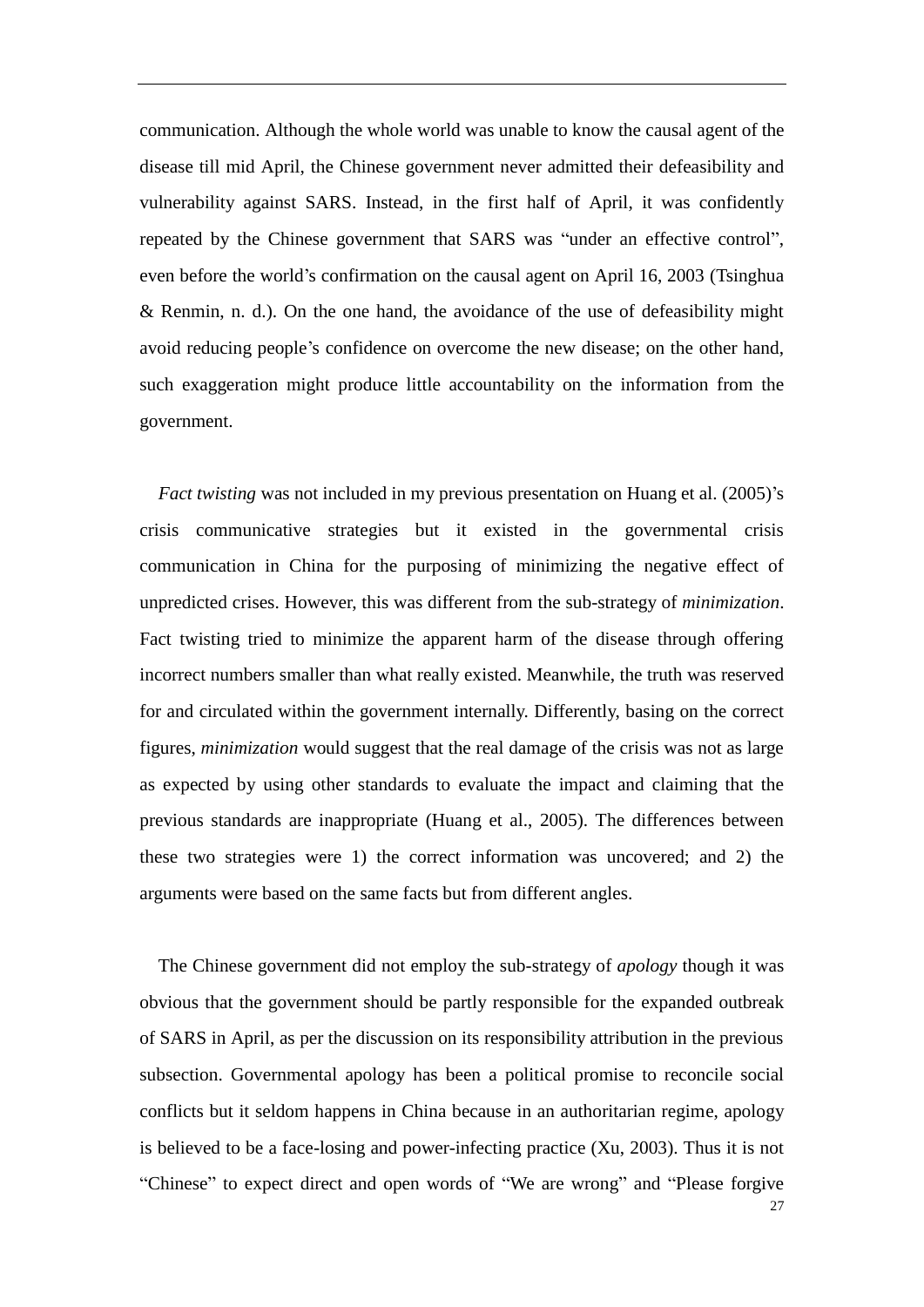us..." from the central government.

 It was commonly believed that April 20, 2003, was a significant turning point of the SARS crisis. From this day, the central government began upgrading correct figures on SARS probable cases and deaths; and more importantly, Deputy Minister of Health, Gao Qiang, admitted in a press conference in the State Council that there were imperfections and weak links existed in the work of the Ministry of Health (MoH). This was treated as an implicit "admittance of fault"; however, still no open apology was done by the government. Gao also corrected the numbers of probable cases from 1435 (up to April 15) to 1807 (up to April 18). He reframed the sudden change and significant increase of numbers by reasoning as follows, 1) time was needed to confirm and sum up numbers reported from different administrative levels; 2) hospitals hardly had any internal communication and information resources integration; and 3) the MoH was not well prepared for urgent response to public health emergencies (Xinhua, 2003a). Then, in his conclusion, the government did not try to cover up SARS spread on purpose. In my conclusion, the Chinese government was good at using *reframing* to substitute *apology*.

On the same day, the Minister of Health became the first and the highest-level officer dismissed for his incapability and misdeeds in the SARS control and prevention. The individuals in charge became scapegoats for the crisis (Chen, 2008). In Brinson and Benoit (1999)'s words, the blame was transferred to "a subgroup of the accused" (p. 483). This removal of top government member "was a means to restore the public trust" to the government (Zhou, n. d.). This was an application of *internal scapegoating*, which claimed that only some people in the government made mistakes.

28 Meanwhile, President Hu Jintao clearly pointed out that the crux to win the fight against disease was to fully utilize science and technologies, again on April 20 (People, 2003). The communication sub-strategy of *building a new agenda* in the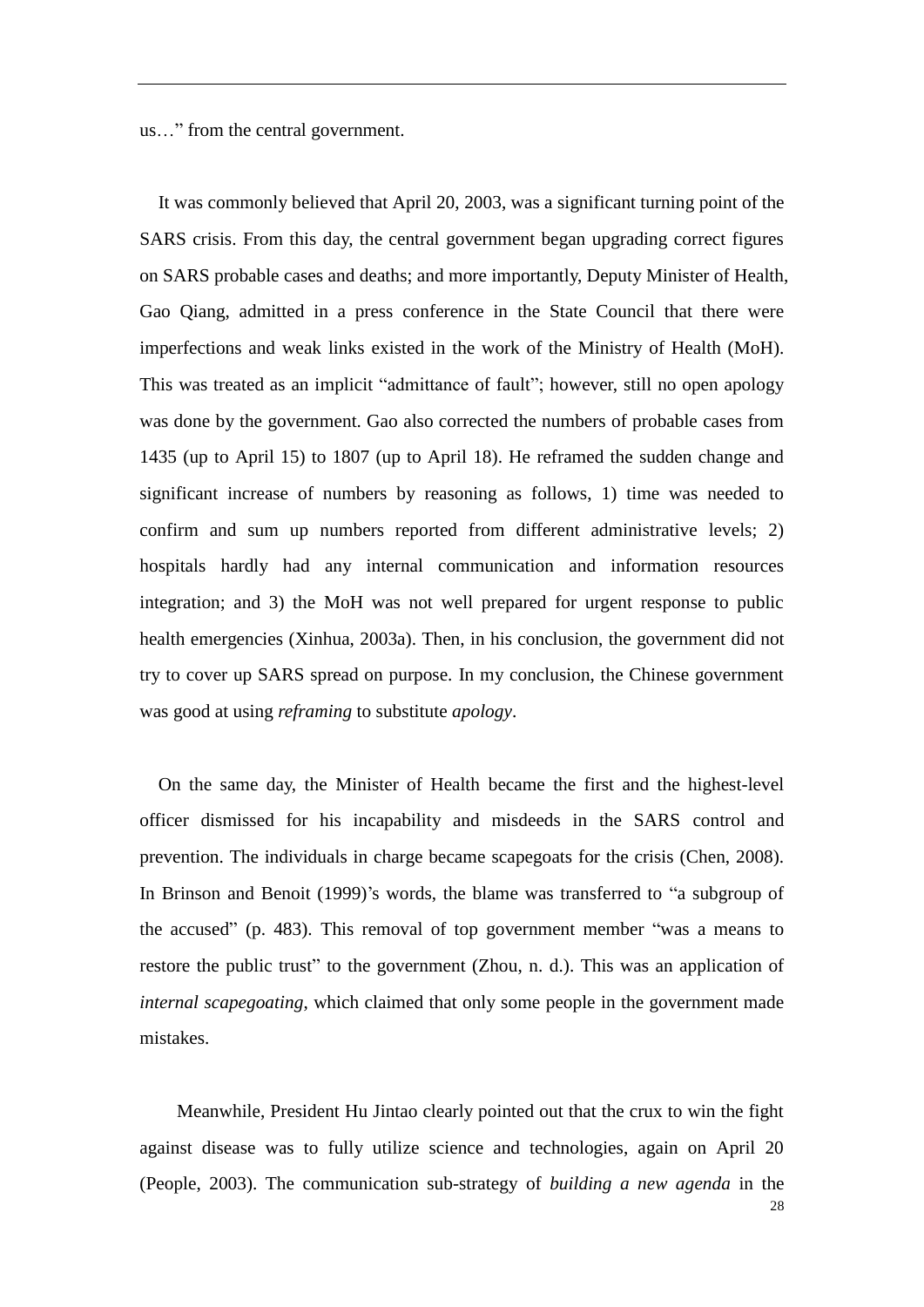category of *Diversion* was applied, but to a different extent. Originally, building a new agenda was to "create a new issue in order to switch or distract the media focus or public attention" (Huang et al., 2005: p. 235). In reality, Hu Jintao built a new focus on the vital role of science and technologies in the control and prevention of SARS. The previous critical focus on political misdeeds on the SARS control and prevention might be reduced or switched, though the issue of "SARS outbreak had expanded" did not change. From late April 2003, Hu called for a nation-wide "People's War against SARS" by "urging a patriotic campaign to wage a 'People's War' against the disease (Tai & Sun, 2007; Bezlova, 2003; Hu, 2003). Many medical workers and other people in the frontier of this War were propagated as exemplary figures and their deeds were highlighted as well to concentrate common attentions to all people's enemy (SARS) and to raise common confidence in winning the War (Hu, 2003). By doing so, the focus of the issue of "the SARS control and prevention" was successfully shifted to a war between all the Chinese and the disease. In this case, the central government was the leader and an in-grouper of the big group of "all the Chinese". Therefore, the central government led people to fight hard against people's enemy which produced harms and deaths, so the central government was certainly not to blame.

Corrective or proactive works from the central government had been frequently instructed and enforced since April 2, 2003. From Appendix One (see page 73-76), it was clearly found that this crisis communicative strategy was heavily employed all over April. Such works were centrally directed by the State Council and ordered from various departments at the state's level to numerous sub-departments and units all over the country. For example, on April 2, 2008, the control of SARS was seriously considered by the State Council as "the very important among those important" in the hygiene work. On April 17 and 18, related state and regional departments and units were required to well prepare for medicine production, storage and supply in the market to prevent the SARS spread. And for the first in the history of the People's Republic of China, Vice Premier (Wu Yi) was appointed as the director to fight against a disease on April 23, 2008 (Tsinghua & Renmin, n. d.). Undoubtedly, these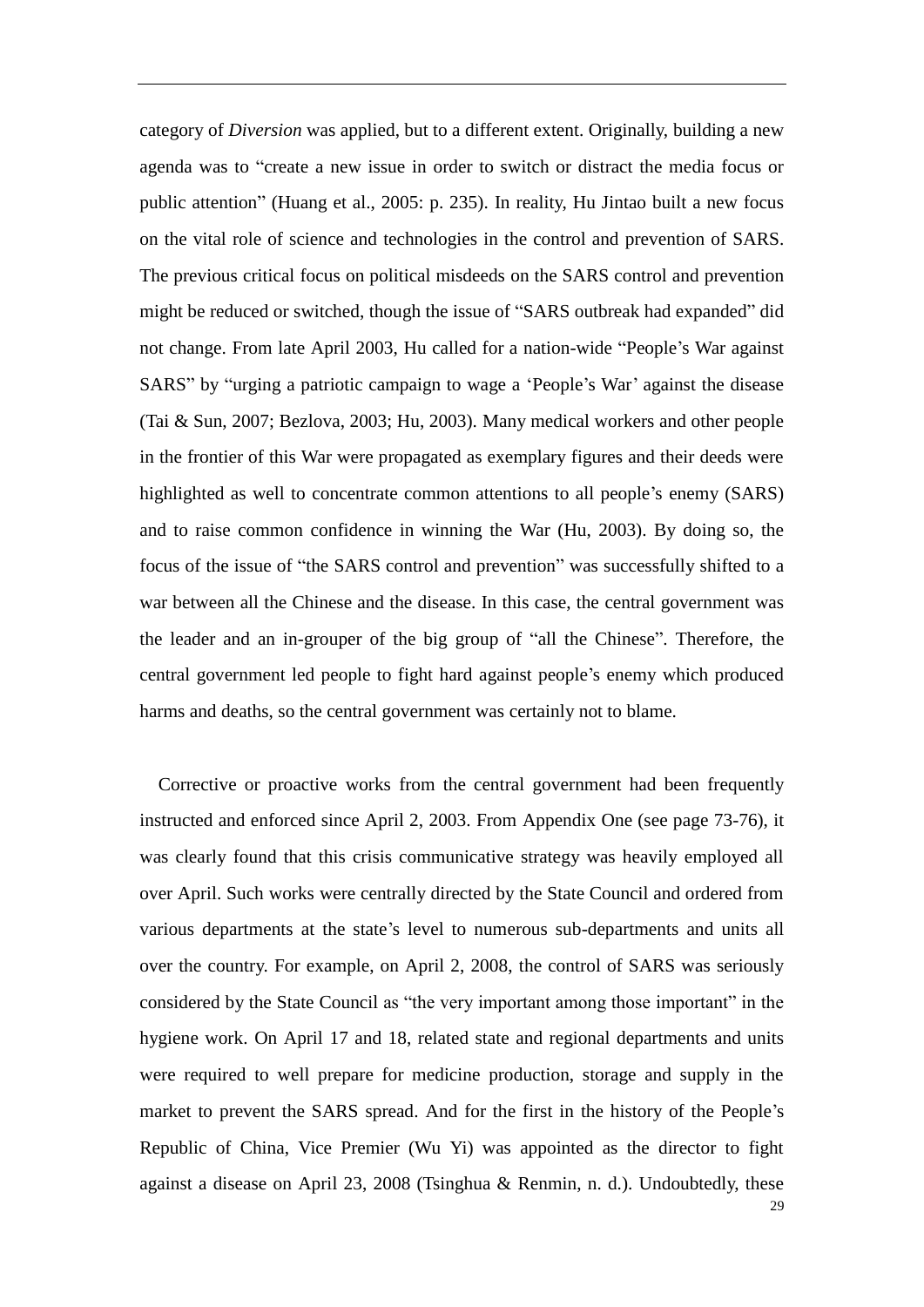works devoted huge to control and finally diminish SARS in China.

Compensations were offered to victims of SARS. Funds for constructions on central and regional centers for disease control and prevention were distributed to a number of regions with a special attention to those undeveloped. Certain groups of SARS-infected patients could receive treatments concerned for free. Insurance was open to the SARS-affected insured. Taxes were reduced for heavily SARS-hit industries and business sections. Monetary lending standards were loosened by the Central Bank as well.

Instructive Information was also published during the crisis. The Chinese Center for Disease Control and Prevention (CCDC) and the MoH respectively published proposals, methods and diagnostic reference and so forth for medical works and other citizen groups. Laws and regulations concerned were explained and broadcasted to help people understand what they could and should do.

The strategy of Changing Public Policy was also adopted by the central government. SARS was included in the legitimate category of regulatory infective diseases management by the MoH on April 14, 2008. From then on, legal reference to the treatment of SARS was established. More importantly and significantly, the State Council published the *Regulation on the Urgent Handling of Public Health Emergencies* on May 12, 2008, starting the reform on China's public health sector.

To conclude, the five crisis communicative strategies were all used except for Excuse. The central government favored a secretive and authoritarian way of crisis communication but they became open and transparent after April 20, 2008. Meanwhile, no apology was delivered in public for the government's mistakes. However, a large number of corrective and proactive works were carried out to prevent and control SARS. And the government took the advantage of authoritarianism to stabilize the whole society by controlling the media.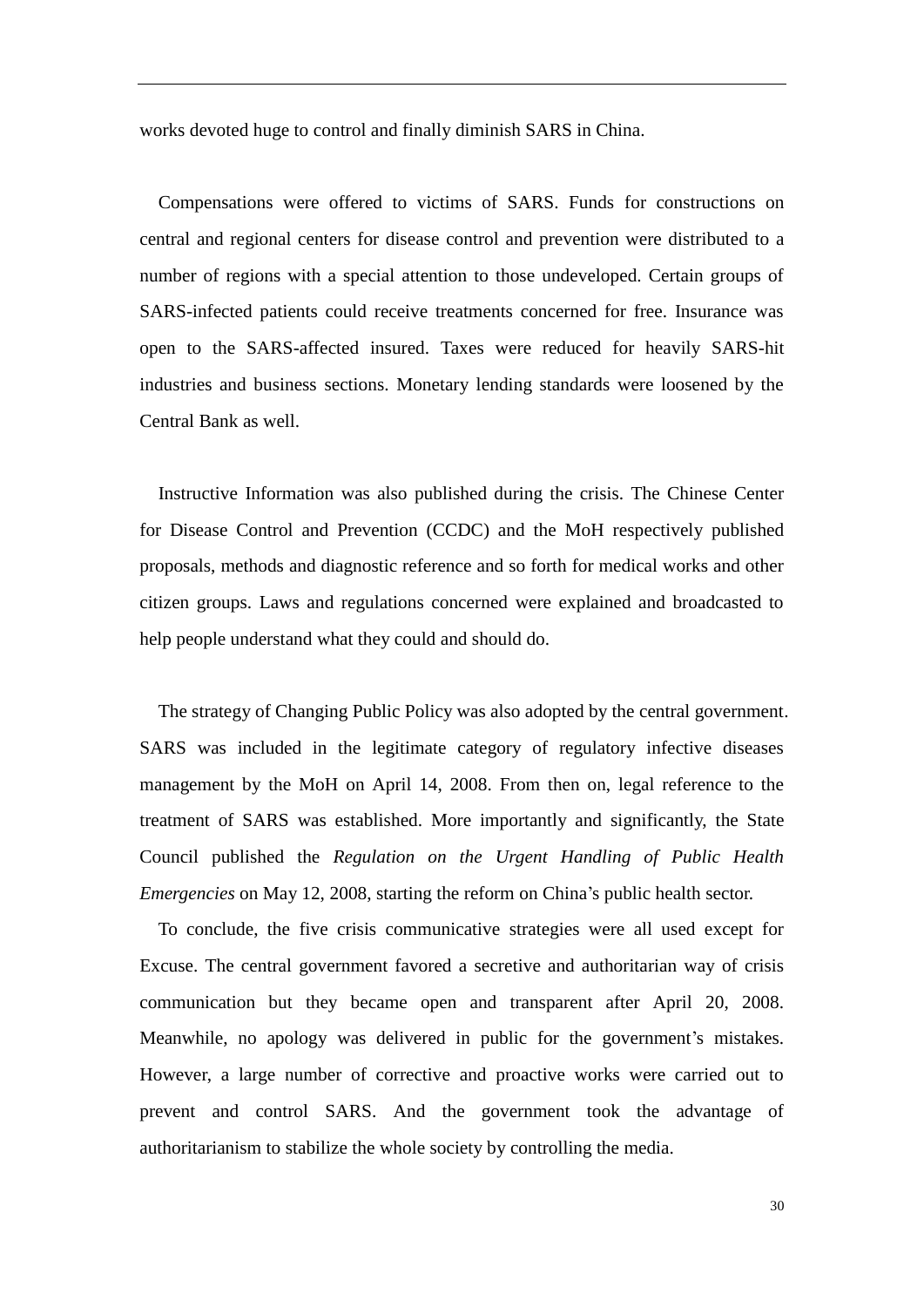### **3.3 The Discourse of Renewal**

 Analyses start from the central government's post-crisis communication after Jiang Yanyong exposed the official concealment on SARS probable cases. The SARS crisis peaked then as a result of the increase of SARS threat and the critics on governmental concealment on real information.

 On April 13, 2003, Wen Jiabao reaffirmed and rebuilt the importance of the SARS control and prevention in a State Council executive meeting by pointed out that the prevention and control of SARS was related to the mass' interest, concerned with the macro stability of Chinese's economic development and in connection with the country's interest and international image (Xinhua, 2003b). At this moment, the SARS control and prevention served for the interest of the country and all citizens in China. Right on the next day, President Hu Jintao double confirmed Wen's saying. As noted above, a "People's War against SARS" was called then by Hu Jintao to evoke patriotism. Such communications were provisional but not strategic. They were immediate responses to the crisis for timely protecting or restoring the government's image and for temporarily but strongly handling and diminishing the disease.

 Concerning the prospective outlook in positive manners in the crisis communication, the central government was good at doing so via propaganda. For example, the government-controlled mainstream media at the state's level, especially the CCTV, intensively "created a united and harmonious social environment" (Hu,  $2003<sup>3</sup>$ ). Various TV specials were produced to enable people to learn the most upgraded information; and to build a national wide common sense of the war against SARS thus to "turn people's negative feeling of fear to the worship of anti-SARS medical workers" (Hu, 2003). The central government heavily emphasized the efforts and confidence to win the war in meetings at the highest level as aforementioned.

-

 $3$  No exact page existed in the web edition.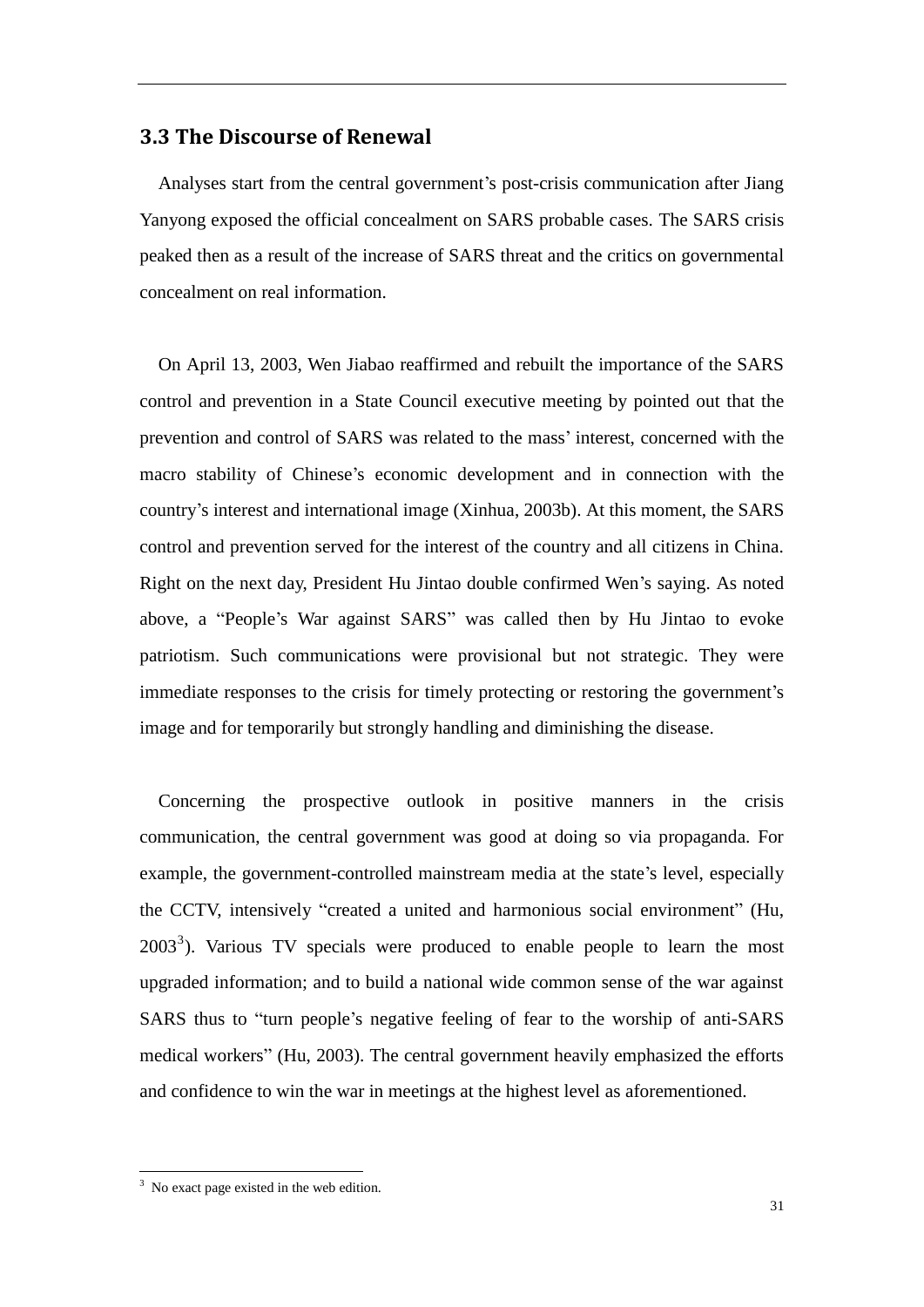The optimistic focus concentrates on "the ability of the organization to reconstitute itself by capitalizing on the opportunities embedded within the crisis" (Ulmer et al. 2007: p. 132). Unfortunately, then central government was so simple-minded and one-sided in winning the People's War against SARS that the crisis communication indicated little on opportunities behind SARS. They did not treat the crisis as something normal in their life cycle of the governance. In Chen (2008)'s words, ―traditional Chinese government often saw crisis as something undesirable and something to be minimized or concealed" (p. 46). What is worse, the government did a lot to better the response system to public health emergencies including efforts shown in Appendix One (see page 73-76). However, when communicated with the public, for example, in the press conference introducing the *Regulation on the Urgent Handling of Public Health Emergencies*, the central government did not relate SARS as a turning point and a chance of pushing this upgrade of the national hygiene system (Tsinghua & Renmin, n. d.). Adversely, the public recognized opportunities brought by SARS. A survey<sup>4</sup> carried out in late May, 2003, by Nanjing University covering five cities consisting Beijing, Shanghai, Guangzhou, Chongqing and Nanjing showed that 74.1% of the interviewees in the five cities saw chances behind the crisis, including people's behavior changes, hygiene knowledge promotion, reviews and research on public relations and the media reform. Unfortunately, this public fountain of power was not listened or utilized by the central government.

The fourth and last character of the discourse of renewal is that leaders "possess a certain prestige" (Perelman & Olbrechts-Tyteca, 1969: p. 363). Hu Jintao had been marked as a decisive politician with an image of people-first before the SARS crisis and Wen Jiabao was said to be greatly cautious and highly responsible with events in charge (Li, 2001). After becoming the top leaders in China, they promoted the policy of "putting people first (yi ren wei ben)" (Chen, 2008: p. 38). Wu Yi had been characterized as a tough negotiator and she instructed sword laws when charging the SARS prevention and control (Tsinghua & Renmin, n. d.). During this crisis,

-

<sup>4</sup> *Crisis brings us to become mature: the 2nd report on SARS based on surveys from 5 cities in China* (2003).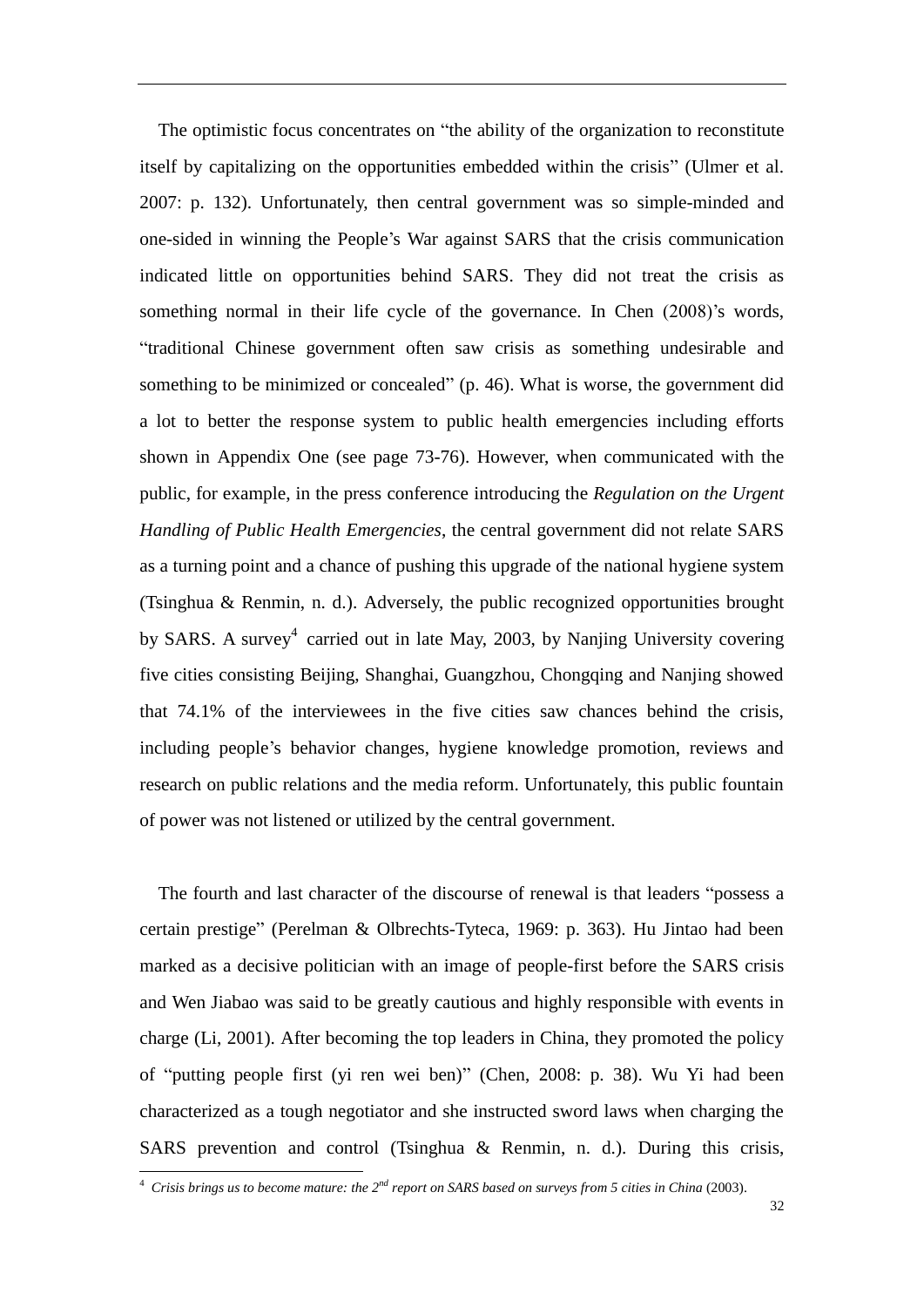especially in April and May, the collective leadership guided by Hu Jintao and Wen Jiabao at the highest level and with Wu Yi as the acting director showed these leaders' strict and strong determinations and power to run a national war.

 Three conditions are needed to form a discourse of renewal. First, there should be a massive destruction. Certainly SARS produced some. Then a reestablishment of confidence via corrective actions was done by the central government as analyzed above in the characters of the discourse and communicative strategies in the crisis communication. Finally, mutual commitments to prevent and control SARS between the public and the government were necessary. Nevertheless, commitments from the government to the public were delivered but not the reverse. The public recognized opportunities embedded within the SARS crisis, but their recognitions were marginalized when the core value of "to unite and fight against SARS national wide and to win the war" (Hu, 2003) in the "People's War against SARS" was over-centered. Again in the aforementioned survey (before SARS faded away), the majority of citizens were willing to commit to voluntary works for SARS control and prevention. The percentage of this willing group among all interviewees reached 85.3%, much higher than the 6.4% of the unwilling. However, on the one hand, the central government just kept "fighting, alone" (Jian, n. d.); on the other hand, there is a lack of effective organizations for these potential volunteers to fulfill their commitments (Tsinghua & Renmin, 2003). To sum up, in the SARS crisis, the central government failed in building a discourse of renewal; or to be more precise, they did not realize to do so.

### **3.4 Multi-voices in Crisis Communication**

 Crisis communication should not be unilateral as there are at least two sides (parties) in the communication progress. However, it seemed that crisis communication in the Chinese context was carried out in a single direction instead of in the way of mutual information exchange. The central government dominated the communication narrative.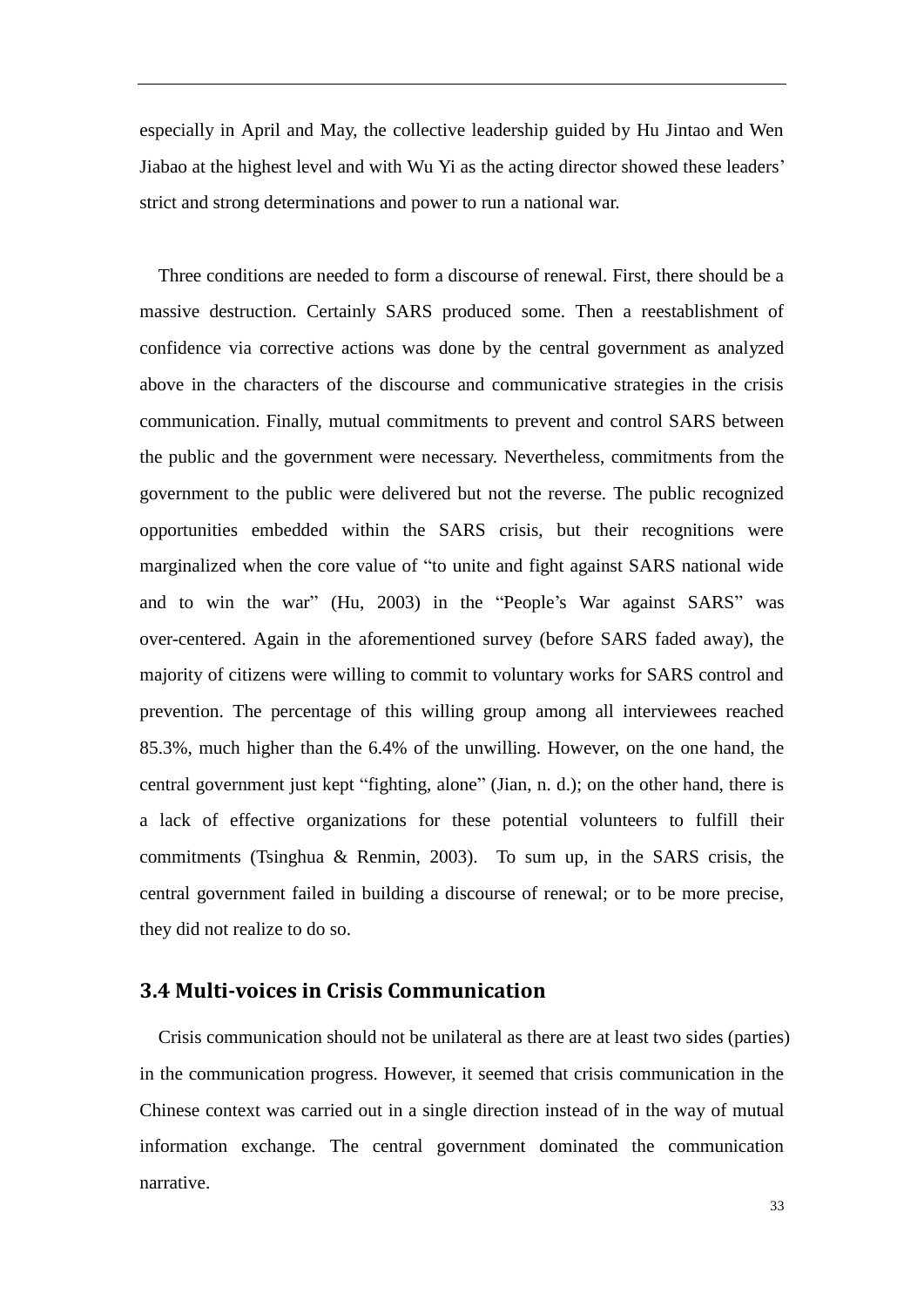From the end of February to March, 2003, the Chinese government monopolized the media and made it mute on SARS (Jian, n. d.). This absence of honest communication from the central government created "a vacuum" that tended to "be filled by rumor and gossip" (Bergquist, 1993: p. 128). Official announcements and informal communication then mismatched. The hidden fact then generated many stories in different visions. As SARS was easily transmissible and unknown, the public was terrified and their fear reversely increased their desire and motivation to know what was really happening. To them, personal experience, self-observations and information exchanges between friends and acquaintances were more credible and accountable than official resources (Zhou, 2003). Thus, rumors, either true or false, spread supported by such modern communication means as text messages and the internet. Gossips also became an alternative mode of communication and an important way of information gathering. People just followed "their instinct" (Chen, 2008: p. 46). All these non-official communication weakened the persuasiveness and effectiveness of the official one to the public.

In fact, the public had different narratives but most of them were disempowered. For example, professional views were marginalized. In an economic conference chaired by Premier Wen Jiabao, Wu Jinglian, a Chinese economist, heavily criticized on the MoH's non-transparent information and news blocks (Lou, 2003). Dr. Jiang Yanyong from a military hospital in Beijing disclosed the MoH's lie on SARS by email to CCTV Channel-4 but the media in China still kept silent (Tsinghua & Renmin, n. d.; Pottinger & Hutzler, 2003). Dr. Zhong Nanshan, head of the Advisory Group of Guangdong SARS Control and Prevention also criticized such saying as "effective control". In this famous SARS fighter's view, a disease could not be controlled before the causal agent was found out (Tsinghua & Renmin, n. d.). Sadly, such voices from the public were all disempowered. The central government of China still kept their single voice insisting that SARS was under their effective control and delayed their honest communication until April 20, 2003.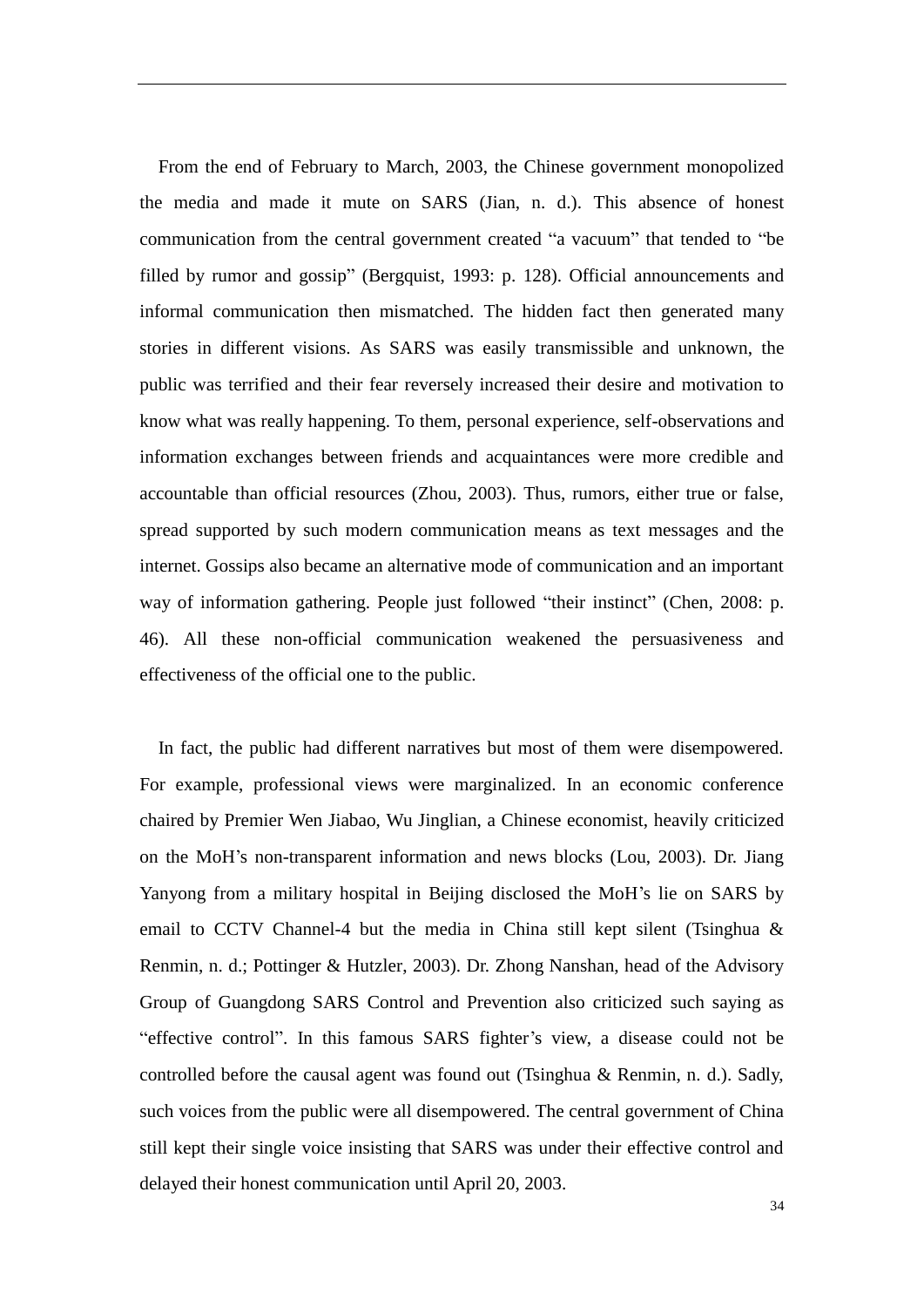## **3.5 Summary of the SARS Case**

To sum up, in the SARS crisis, the central government of China failed in openly and honestly communicating with the public in a timely manner. Multi-voices from the public were marginalized. Truth was covered up at the beginning; and at the later stage, the central government had to devote tremendous corrective and proactive works to reconstruct damages, reduce further loss and restore their image and accountability. The government called for a "people's war" against SARS and succeeded but they did not utilize the power and willingness of the public. Thus the government continued their tradition of fighting alone and no discourse of renewal during the crisis communication was successfully founded.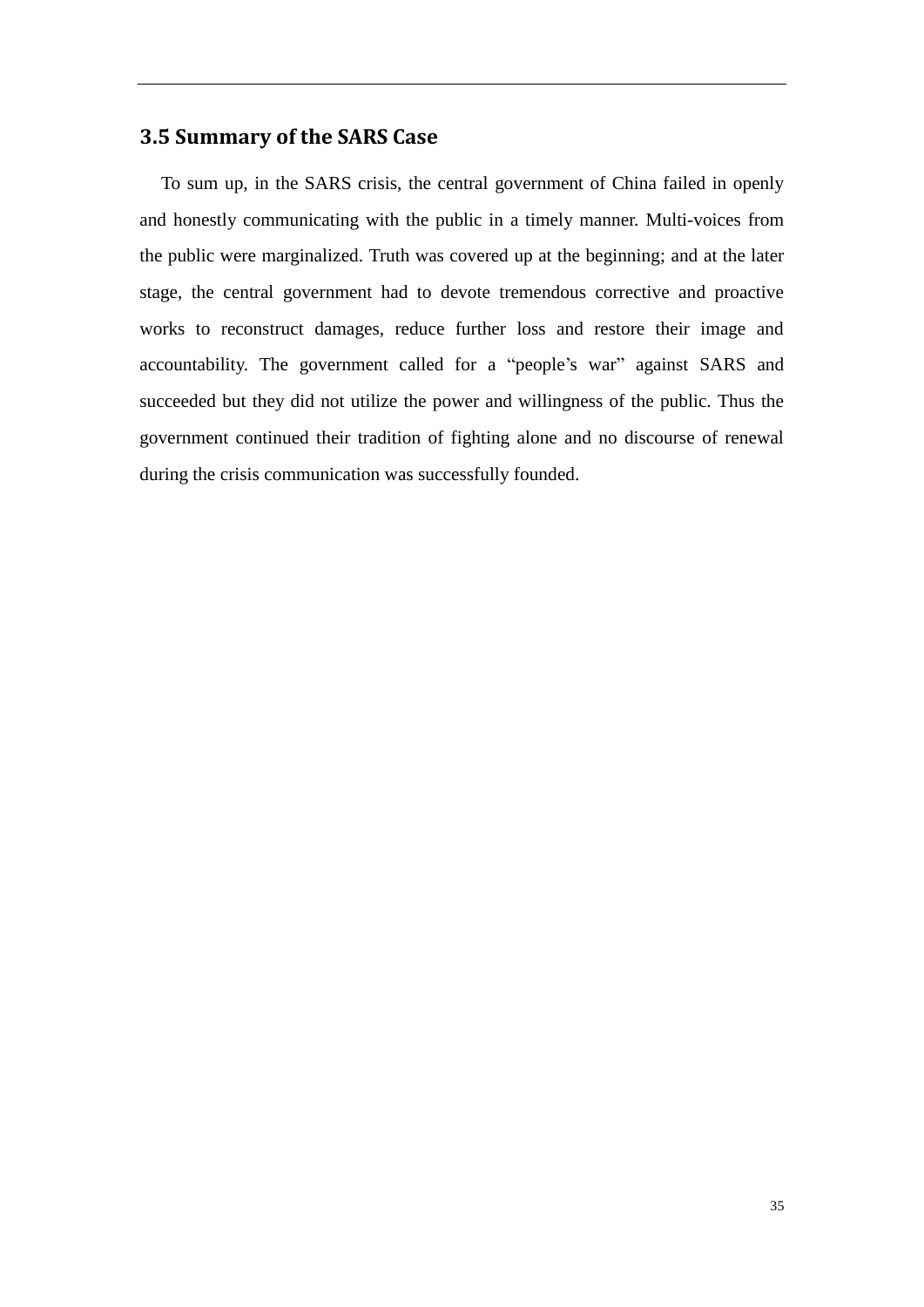## **4. The Wenchuan Earthquake**

## **4.1. Responsibility Attribution of the Government in the**

## **Wenchuan Event**

 Again the three dimensions of locus, stability and controllability are used here. In the Wenchuan earthquake, the locus was external because the government did not produce or promote this disaster intentionally. The external control of the crisis was high because few in the world could always correctly anticipate the movements of the earthquake. When the government claimed that they were not capable to foresee such a disaster, it would be understandable for the public because earthquakes were beyond man's control. In short, the crisis type of the Earthquake was Accident. And the corresponding crisis type it belonged to, in Coombs (2007b)'s standards, was victim cluster. In general, the government was not to blame and no apology was needed for an earthquake.



*Figure 1: Crisis type of the Wenchuan earthquake*

<u>.</u>

 Surprisingly, the veracity of evidence during the Wenchuan earthquake event was much higher than that in the SARS crisis. First, an 8.0-degree earthquake could not be hidden away from the public. Second, modern communication means enabled the public to exchange information and monitor news reports. For example, netizens<sup>5</sup> communicated on the earthquake less than one minute after it happened (Qu, Wu  $\&$ 

<sup>&</sup>lt;sup>5</sup> In general definition, netizens are people who use the internet minimal one hour per week (on average). Actually, many of them in China spend much long time than that to get, release and exchange (online) information, opinions, knowledge, etc.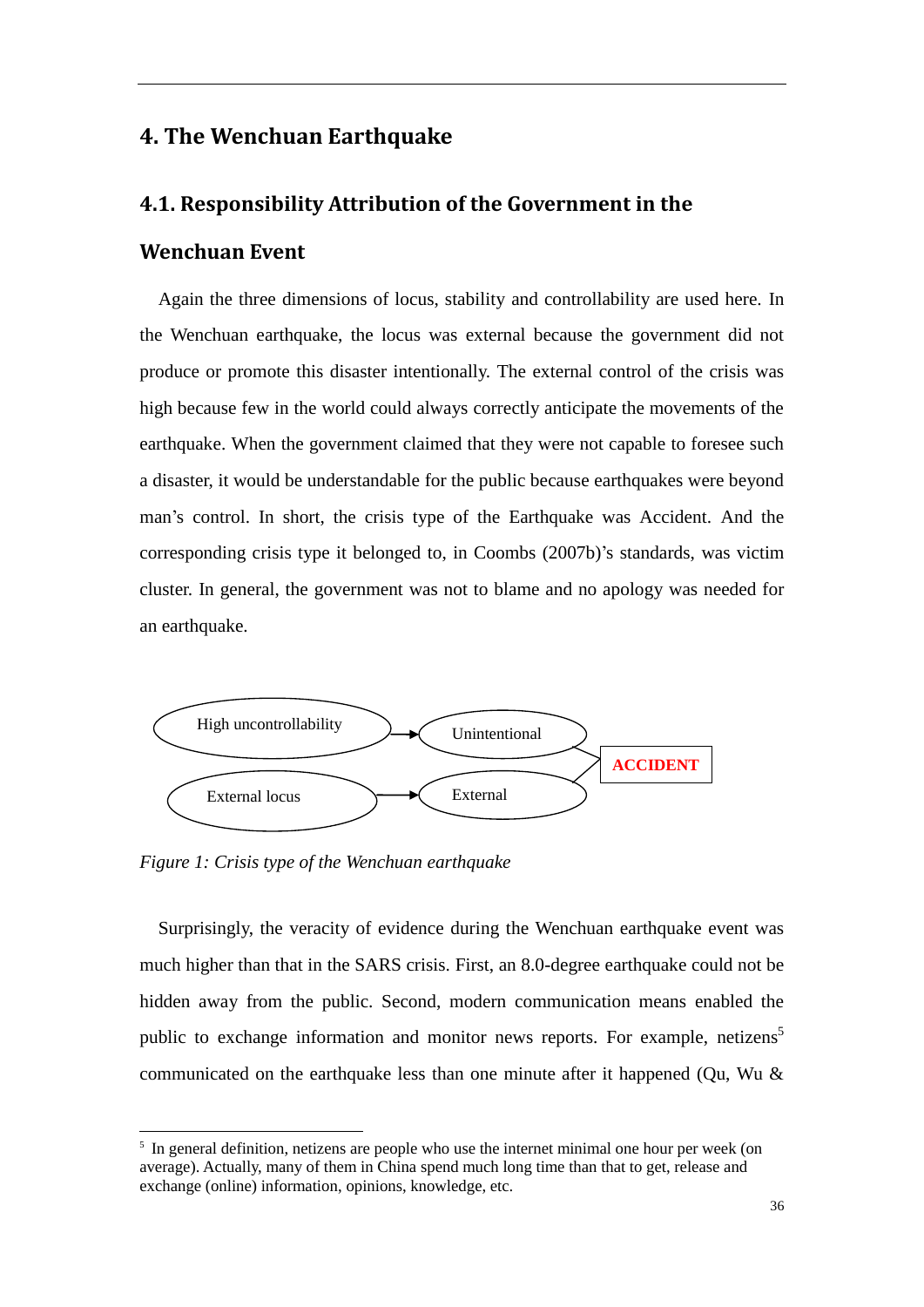Wang, 2009). More importantly, the Chinese government instructed news agencies including the Xinhua News Agency and the CCTV, to update relevant information around the clock; and the State Council held press conferences on a daily basis from May 13, 2008 for more than two weeks. All these assured an open and transparent flow of timely and real information.

 The damage was grave, much more terrible than the SARS crisis. By midday of June 16, 2008, the death toll in the Wenchuan earthquake reached 69,146 with another 17,516 registered as missing (CCTV, 2008a).

Concerning the government's performance, the stability was "low" as the government responded openly, immediately and positively after the earthquake, which was kind of unexpected and surprising, compared with their history of dealing with crisis. Furthermore, the public's right to know was belittled for so long a time that they did not expect such an openness and transparency (Dong, 2008). Such an expressive and positive contrast make the public more likely to evaluate high the government's efforts and less likely to attribute responsibility to the government (Peng, 2008). There had been similar crises in the past like the Tangshan earthquake in 1976 and the death toll of 240,000 was known only at the end of 1979 (Dong, 2008). The government did not handle the Wenchuan earthquake as before in other previous disasters by concealing or degrading the loss and death toll. The openness, timeliness and transparency they showed made a sudden inconsistency in the government's crisis history. Thus the consistency was "low". And the distinctiveness—historically, how the government has treated the public in other contexts—was more or less the same as that of the SARS crisis five years before during. For instances, in 2003, the government concealed SARS at the early stage of the crisis; in 2005, they again covered up the water-head pollution of Songhua River in the northeast (Liu, 2007). As a result, the perception on the government's openness and honesty was low. Thus both the distinctiveness and the consistency were low, according to situational crisis communication theory. In this case, the responsibility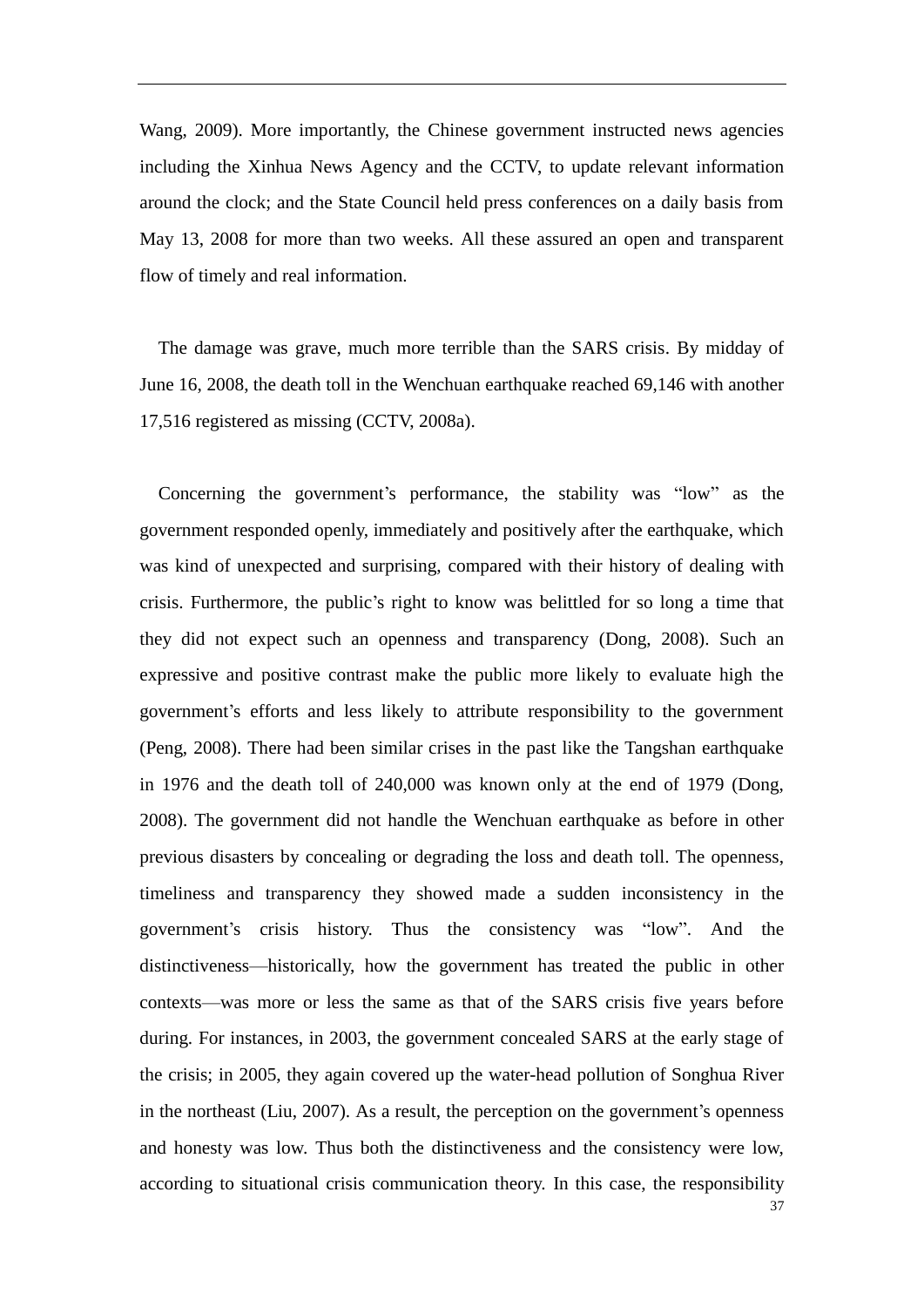attribution and reputation threat might be low because the low consistency could possibly counter off the low distinctiveness in performance history.

## **4. 2 The Central Government's Crisis Communicative Strategies**

### **in the Wenchuan Event**

 The Xinhua News Agency (2008a) delivered the first official news flashes less than 20 minutes after the Wenchuan earthquake and continued reporting governmental responses nonstop. In the rest 9 hours and 32 minutes of May 12, 2008, the following were updated one by one in a timely manner.

| Table 4: Responses from the central government on the Wenchuan earthquake in |  |  |
|------------------------------------------------------------------------------|--|--|
| 10 hours $(CCTV, 2008b)$                                                     |  |  |

| <b>Time</b> | <b>Events</b>                                                                                                                                      |
|-------------|----------------------------------------------------------------------------------------------------------------------------------------------------|
| 14:54       | The Richter scale of $7.86$ of the Wenchuan earthquake was confirmed.                                                                              |
| 15:55       | President Hu Jintao required saving as much life as possible.                                                                                      |
| 16:40       | Premier Wen Jiabao departed from Beijing to the quake-hit zone. Wen held<br>an on-flight meeting stressing the importance of calmness, confidence, |
|             | courage and strong leadership.                                                                                                                     |
| 18:49       | Troops of more than 6,000 from Sichuan urgently headed for Wenchuan.                                                                               |
| 19:40       | The Red Cross of China transferred goods and materials of RMB780, 000                                                                              |
|             | $(NOK563, 927)^7$ to the quake-hit zone.                                                                                                           |
| 20:00       | Wen reached Dujianyan (Sichuan). Later, Hu in Beijing established the                                                                              |
|             | Headquarter for Earthquake Rescue and Relief with Wen as the director.                                                                             |
| 22:00       | Wen went to hospitals and schools in Dujiangyan and paid condolence to                                                                             |
|             | student victims with three bows.                                                                                                                   |
| 23:15       | First-class national response system to diastral emergencies started running.                                                                      |

 $6$  On May 18, 2008, the scale was revised to 8.0.

<u>.</u>

[http://news.xinhuanet.com/newscenter/2008-05/18/content\\_8200610.htm](http://news.xinhuanet.com/newscenter/2008-05/18/content_8200610.htm)

<sup>7</sup> <http://finance.yahoo.com/currency-converter#from=CNY;to=NOK;amt=780> (1RMB=0.723NOK)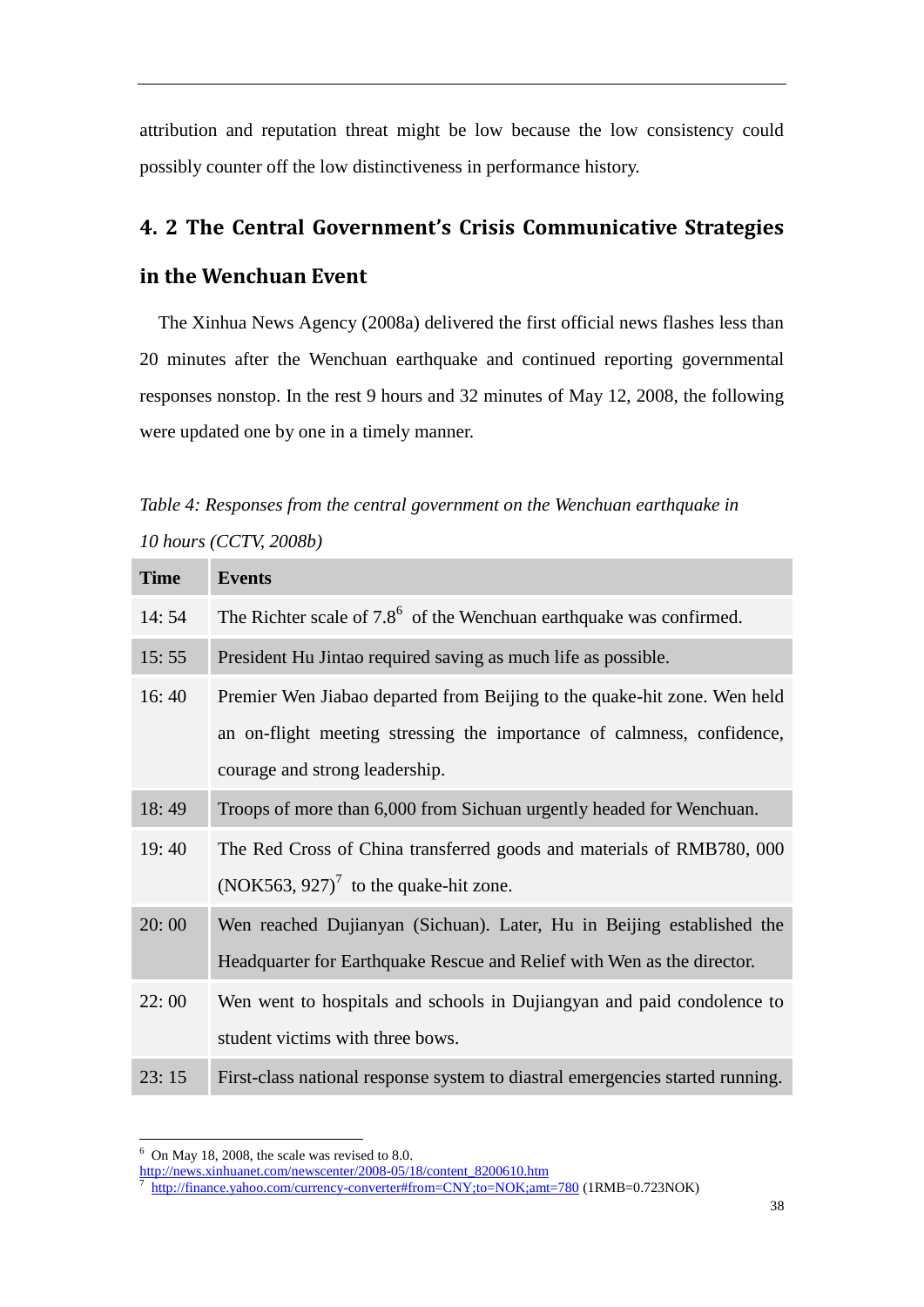# 23: 45 Wen held an in-tent rescue and relief meeting and emphasized that the top priority was to save life as soon as possible.

 This time, the Chinese government disclosed the disaster and their corresponding reactions by implying the fastest and most proactive crisis communication. This initiation on crisis communication fitted Dillenschneider & Hyde (1985)'s principles of "tell it fast" and "tell it all". Such initiation allowed the government to "set the tone for coverage of the crisis" and to become persuasive (Arpan  $\&$  Roskos-Ewoldsen, 2005: p. 426). And the low-distinctiveness perception on the central government was broken from this moment. In the next paragraphs, the central government's crisis communicative strategies would be analyzed to examine how they "told it all".

 *Defeasibility* was employed time and again by the central government in press conferences held by the State Council. For instance, when asked if the China Earthquake Administration concealed the early warning in order to assure stability for the coming Olympic Games, according to certain rumor, the government answered the question with difficulties of quake anticipation (Xinhua, 2008e). In another case, when the relief speed was doubted, post-quake cautiousness, after-shock preventions and road blocks were stressed (China, 2008d). When the military was questioned on the inefficiency and poor relief equipments (though their efforts were appreciated), the difficulty of transporting professional gigantic equipments due to road blocks was explained (State Council, 2008b). All these could be found in Appendix Two (see page 77-79)

 However, the government not only showed their defeasibility to the natural disaster, which might decrease the public's confidence to them, but also reframed the government's work limits in a larger and more favorable context. On May 18, 2008, when asked if China had its own professional and specific force for disaster relief instead of relying on the military force, the government answered that the People's Liberation Army (PLA) had been equipped and trained for disaster relief purpose.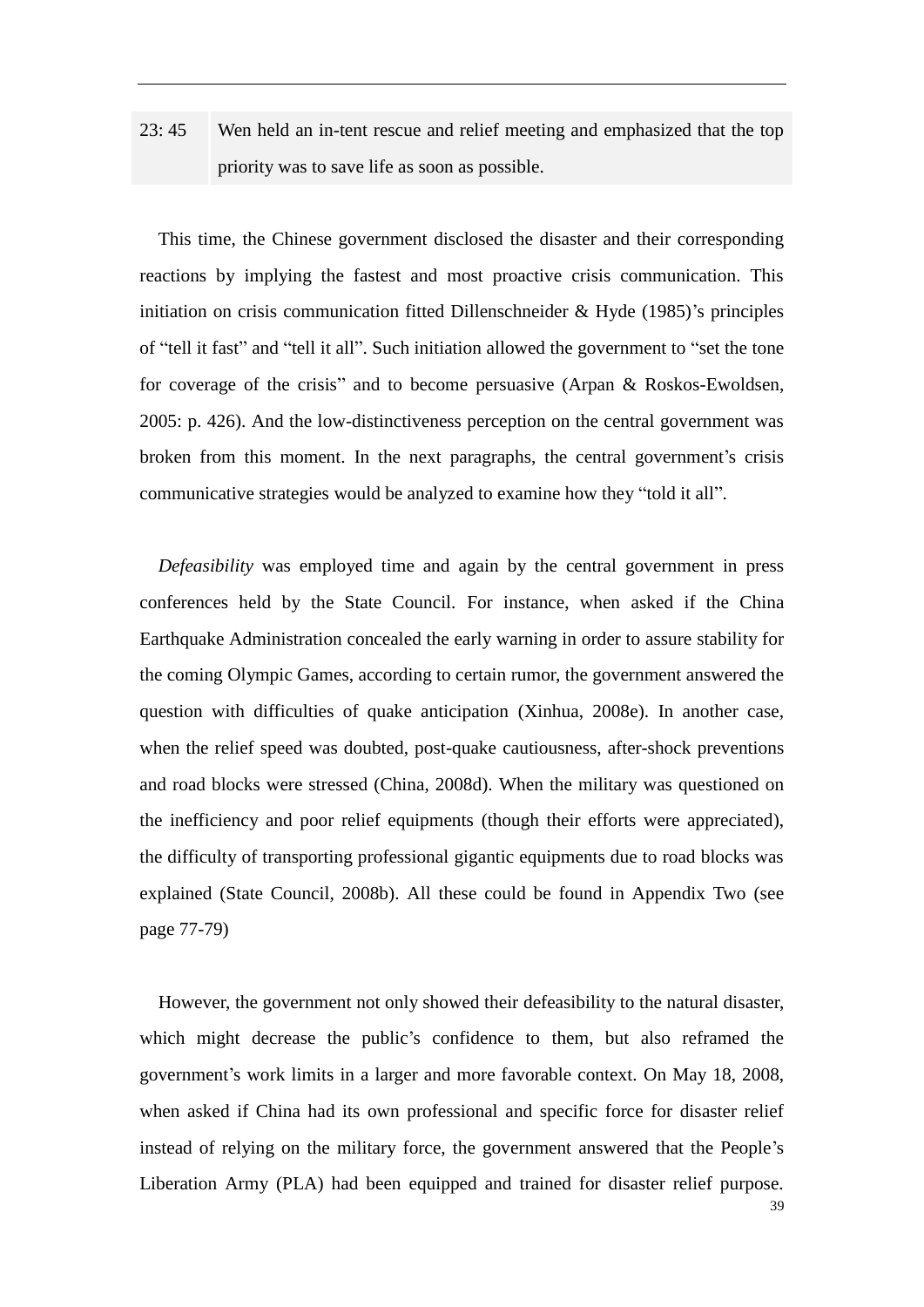Soldiers' digging victims out with bloody hands and parachuting without precise weather information or ground guides were both exemplified to reframe the disadvantage concerning the lack of high-tech equipments (State Council, 2008b). Furthermore, when critics came, the government employed the sub-strategy of *excuse* as well. Some people suspected that many schools were damaged heavily because of jerry-built constructions. Then in the governmental answer, student-focus media reports, life-saving relief efforts made by the government and the severity of the earthquake were all emphasized (China, 2008a).

40 The willingness for remediation, rectification and proactive works were expressed in the crisis communication. The strategy of *concession* was heavily employed. In Huang et al. (2005)'s categories, such sub-strategies belong to the category of *concession* where the organization caused the event and apologized for the crisis, but here I should point out that in the Wenchuan event, the government had no responsibility to apologize for the cause of the disaster and of course they carried out proactive works without apologizing. Lots of proactive works were done. It was also a must for the government to compensate victims, help them to solve urgent post-quake difficulties and rebuild the quake-hit zone. According to the press conference on May 15, 2008, the government admitted that no burden of medical treatments should be loaded on victims and the government should be responsible for helping victims getting good medical services. Besides goods, materials and medical services, special allowances were distributed to victims. Instructive information was printed and distributed to the quake-hit zone to disseminate basic knowledge on assuring the safeties of water heads and drinking water, etc. Adaptive Information was used too to intervene in the quake-induced psychological impact and other passive feelings victims encountered (State Council, 2008c). On the press conference dated May 23, 2008, a series of works on adaptive information were reported. According to the report, the placatory mental intervention to victims had reached 200,000 person-times after the quake. The central government's policies were changed correspondingly too (State Council, 2008a). *The Law of the People's Republic of China on Precautions*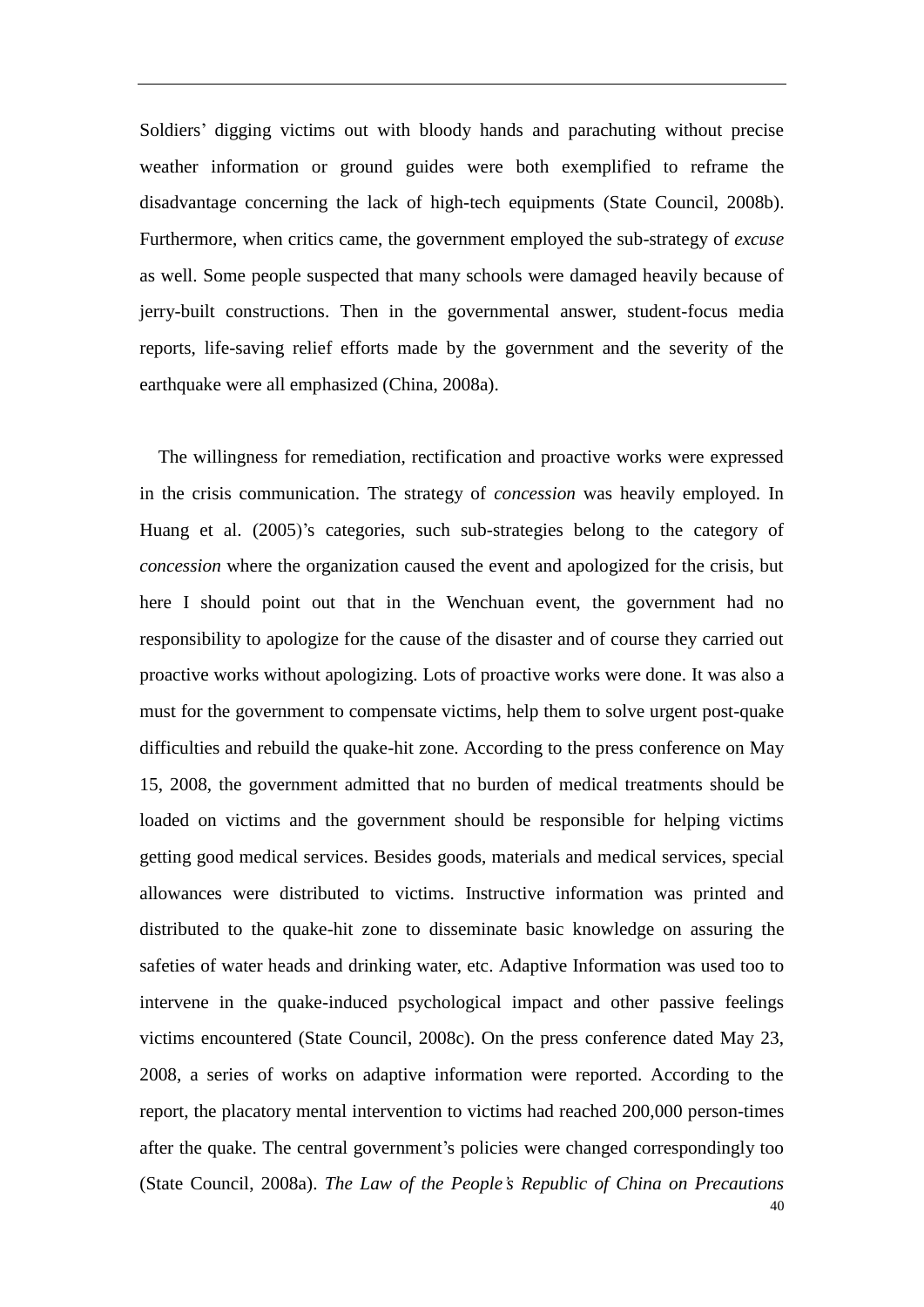*against Earthquakes and Relief of Disaster* was revised and approved in December 2008 (Xinhua, 2008b). May 12 has become the Hazard Prevention and Mitigation Day in China since 2009, approved by the State Council (GOV, 2009a).

 The central government was also good at propagating exemplary doings. Medical workers walked tens of miles to heavily ruined regions for relief work when other transportation means were stopped. And this was stressed when the Minister of Health (Gao Qiang) held the  $3<sup>rd</sup>$  press conference of the State Council on May 15, 2008 to exemplify medical workers' royalty to the country and people and to show reliability of medical workers national wide (State Council, 2008c). Soldiers struggled for forty hours plus to dig out an 11-year-old girl. And this was listed as a vivid example by the Ministry of National Defense on May 18, 2008, to illustrate how hard the military was rescuing people (State Council, 2008b). This was new to Huang et al. (2005)'s model because the government was emphasizing their "current" (not former) positive records and good doings to demonstrate that they were doing hard to relieve victims. And this was more than "proactive works" because the government set up exemplary figures, guided by certain political purpose, and propagated their deeds in order to establish certain models (dian xing) for people to follow all over the nations (Feng, 2007). Therefore, I called such communicative strategy *setting exemplary figures/deeds*.

*Diversion* was employed. Shoddily built schools were so highlighted by many common people that this issue were discussed and tracked on the internet with special attention and focus. The central government responded with the sub-strategy of *showing regards/sympathy* by saying that they were "terribly heart-broken for the injuries and deaths of students" and the in-question would be investigated in the next step (China, 2008a). In this case, the government at the same time employed another typical Chinese sub-strategy which I personally named *future orientation*. It stated promises for blurred changes in the unknown future. Information got from such communication was always ambiguous and the actual effect could be either positive or negative due to such ambiguity and sometimes these promises waned as time went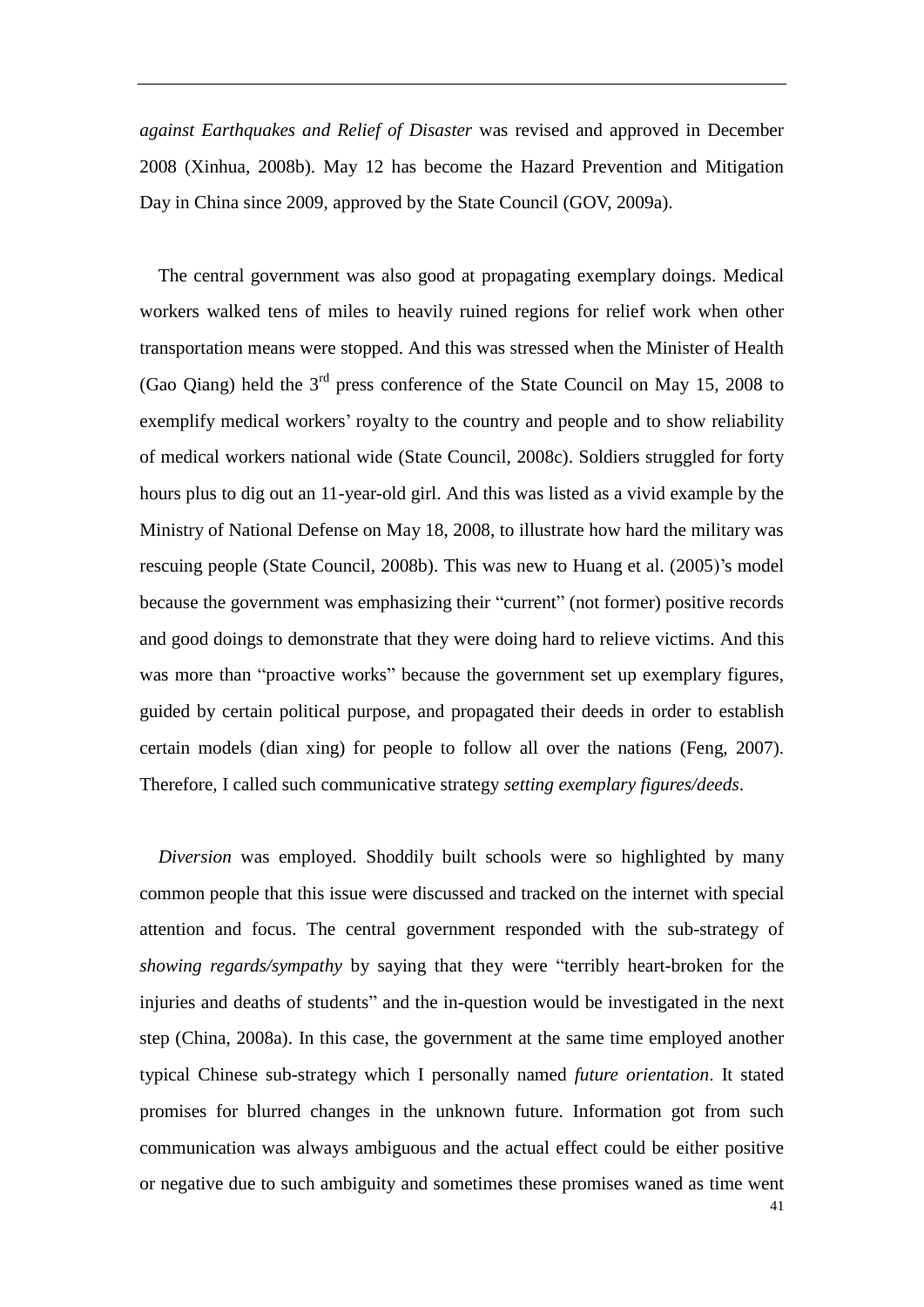by (Wu, 2004). People, both victims and non-victims looked for guarantees, but some promises from the government sounded so blurring that people doubted whether justice could come. However, such promises sounded acceptable and reasonable in such a culture with low uncertainty avoidance (Gudykunst  $&$  Ting-Toomey, 1988) as the Chinese one, thus furious people calmed down even though promises were ambiguous. Promises were made to temporarily decrease people's anger and time finally killed dissatisfactions and protections. On June 23, 2008, the State Council held the 28<sup>th</sup> press conference to report related investigations and tracking after the Wenchuan earthquake. School destructions were described as "too complicated to give any conclusion" and it was promised that if corruptions were found, punish would be imposed by law (Xinhua, 2008c). When chasing the promise fulfillment on jerry-built schools one year after the Wenchuan earthquake, it was learned that the central government did not unveil any official report concerned but admitted that it was of huge difficulty to conclude specific attributions of all possible causes each (GOV, 2009b).

### **4.3 The Discourse of Renewal in the Wenchuan Event**

 In the Wenchuan crisis communication, the government presented a provisional concept of "one big family" to evoke patriotism thus the interest of the quake-hit zone became the interest of China, the big family. When Premier Wen Jiabao visited victims in Beichuan on May 14, 2008, he told the locals that "your families are our families; your children are our children" (China, 2008c). In the State Council's press conferences (China, 2008a; 2008d), the concept of "big family" was also stressed by repeating "one side in trouble, all sides help" (yi fang you nan, ba fang zhi yuan). In the family culture of China, in-groupers should take care of others (Gudykunst & Ting-Toomey, 1988). Therefore, such presentations connected victims and non-victims together tightly. As Coombs (1995) indicated, victims expected a closure to a crisis; but non-victims did not stop at the point he assumed—"the crisis will not affect other groups, especially themselves"  $(p. 459)$ . As other members of the big family, non-victims were willing to help victims to quickly return to their normal life.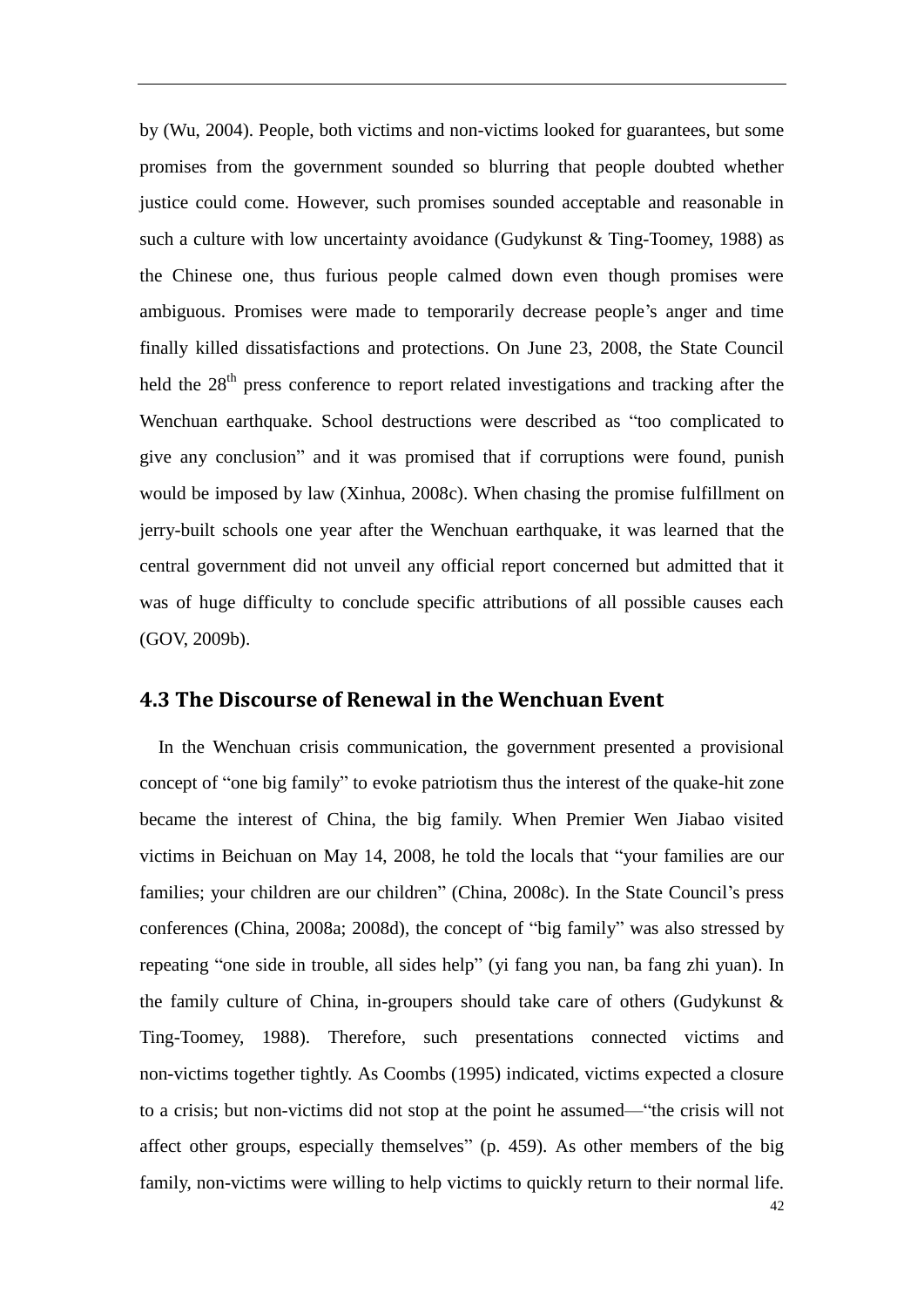Many people stood in queues to donate blood, money and goods to unknown victims; others voluntarily flew, draw and walked from various directions to the diastral region to help strangers.

 A prospective outlook was positively installed from the beginning of this natural disaster. Before Premier Wen Jiabao arrived in Sichuan, he already stressed on the importance of confidence. On May 21, 2008, when the main focus turned from rescuing to rebuilding, the State Council anticipated that expected economic growth in 2008 would not be impeded due to the Wenchuan earthquake (China, 2008e). From May 23, 2008, "rising from tribulations" (duo nan xing bang) became a nation-wide hot word after Wen Jiabao wrote it down on a blackboard in the Beichuan Middle School (People, 2008b).

 A leader's individual prestige was quite influential and strong in the Wenchuan earthquake. Compare to the collective leadership in the SARS crisis, the prominent and individual leadership of Wen Jiabao stood out in the crisis communication after the earthquake. As a highest-level leader, Wen won a people-first image in previous disease and diastral events. After the quake, he took charge of the rescue and relief work on the spot and became a pop-start premier (Patil, 2008). In anti-disaster rescue and relief reports, he was the state-level leader who had been propagated most frequently and his historically consistent image of "people-first" was unprecedentedly strengthened (Zhang, 2008).

43 However, the central government still stressed in public little on opportunities the disaster brought together with damages. In the aftermath of the earthquake, crisis communication of the central government and corresponding media reports guided by governmental signals shifted gradually from rescue, relief and humanitarianism to allocation and rebuilding (Zhou, 2008). People reviewed the disaster and proposed possible opportunities found but the central government seldom directly, positively and strongly confirmed or initiated any guidelines or thoughts on chances born in the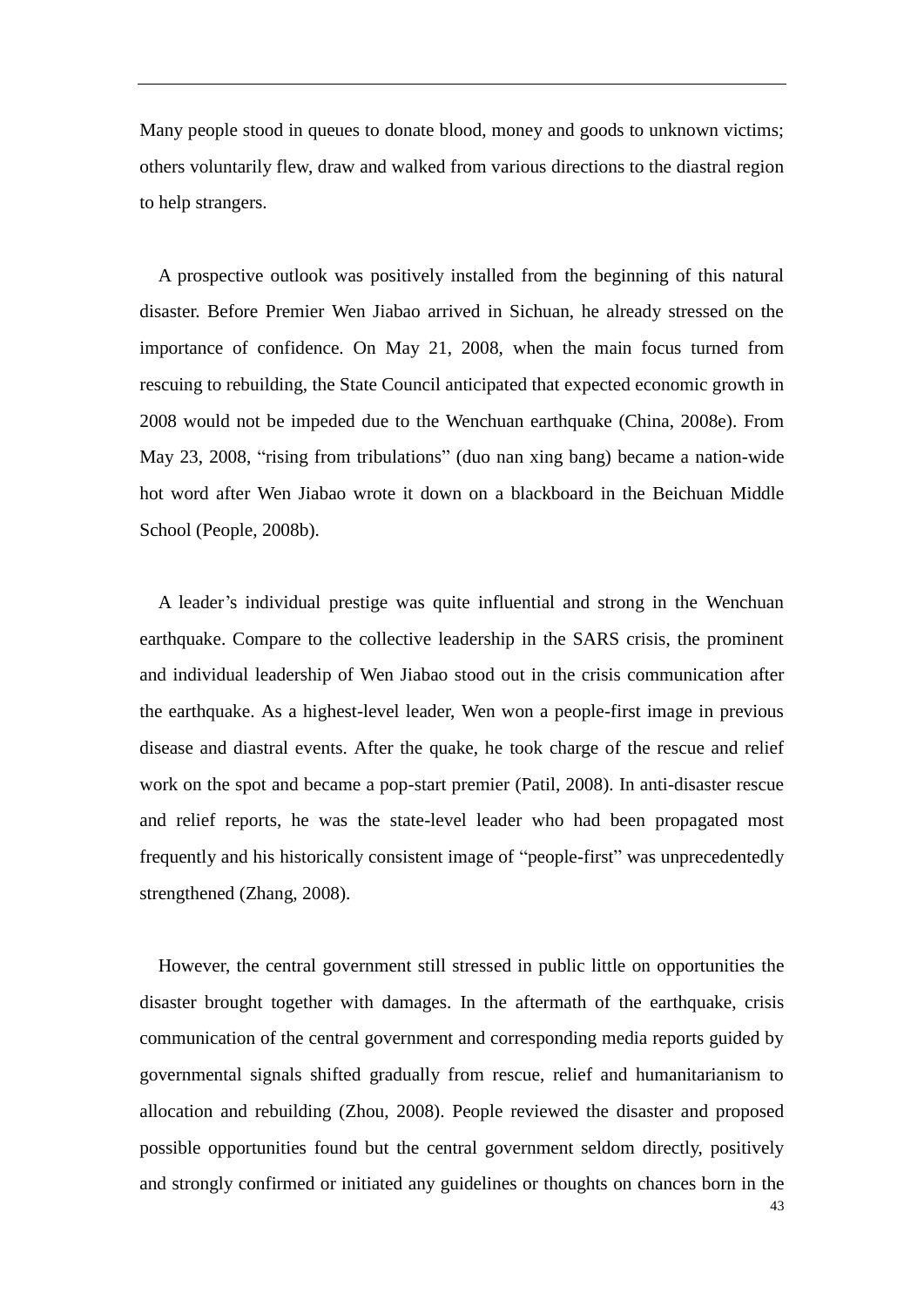Wenchuan earthquake. In the  $30<sup>th</sup>$  press conference on the Wenchuan Earthquake, the Sichuan provincial government came to the State Council to report their rebuilding works. Positively, this local government strengthened such roles as economic aids and supports from the central government for building a strategic position of Sichuan in the future development plan of western China (China, 2008f). Scholars advocated these viewpoints too besides pointing out that the Wenchuan disaster enabled the Chinese government to restore a positive self-image (Qin, 2008; Zhang, 2008). However, such voices were not echoed by leaders on the top level. In President Hu Jintao's speech in the first anniversary of the Wenchuan earthquake, he reviewed efforts done and promoted future rebuilding plan but did not refer to any opportunities born from the earthquake (Xinhua, 2009).

 Therefore, three of the four characters of the discourse of renewal were found out in the Wenchuan crisis communication but the central government still paid less-than-enough attention in their crisis communication to express and advocate their recognition on opportunities.

Then it is time to check the three conditions of mutual commitments between the central government and the public and the existence of core values. As discussed above, the central government proactively and sufficiently carried out rescue and relief works in a timely manner. This time they no longer kept struggling alone. Donations from the public were called on. Citizens proactively participated in various non-governmental organizations (NGOs) to delicate to quake relief, post-quake psychotherapies to victims, etc (*Caijing*, 2008). The central government was in fact collecting the social power to repair the quake-hit zone, under the political slogan of "one big family". Thus the commitments between these two parties (the government and the public) were indeed bilateral. Furthermore, traditional core values of "one side in trouble, all sides help out" (yi fang you nan, ba fang zhi yuan), "time is life" and "putting people first" (yi ren wei ben) were all well repeated and propagated (Zhao, 2008).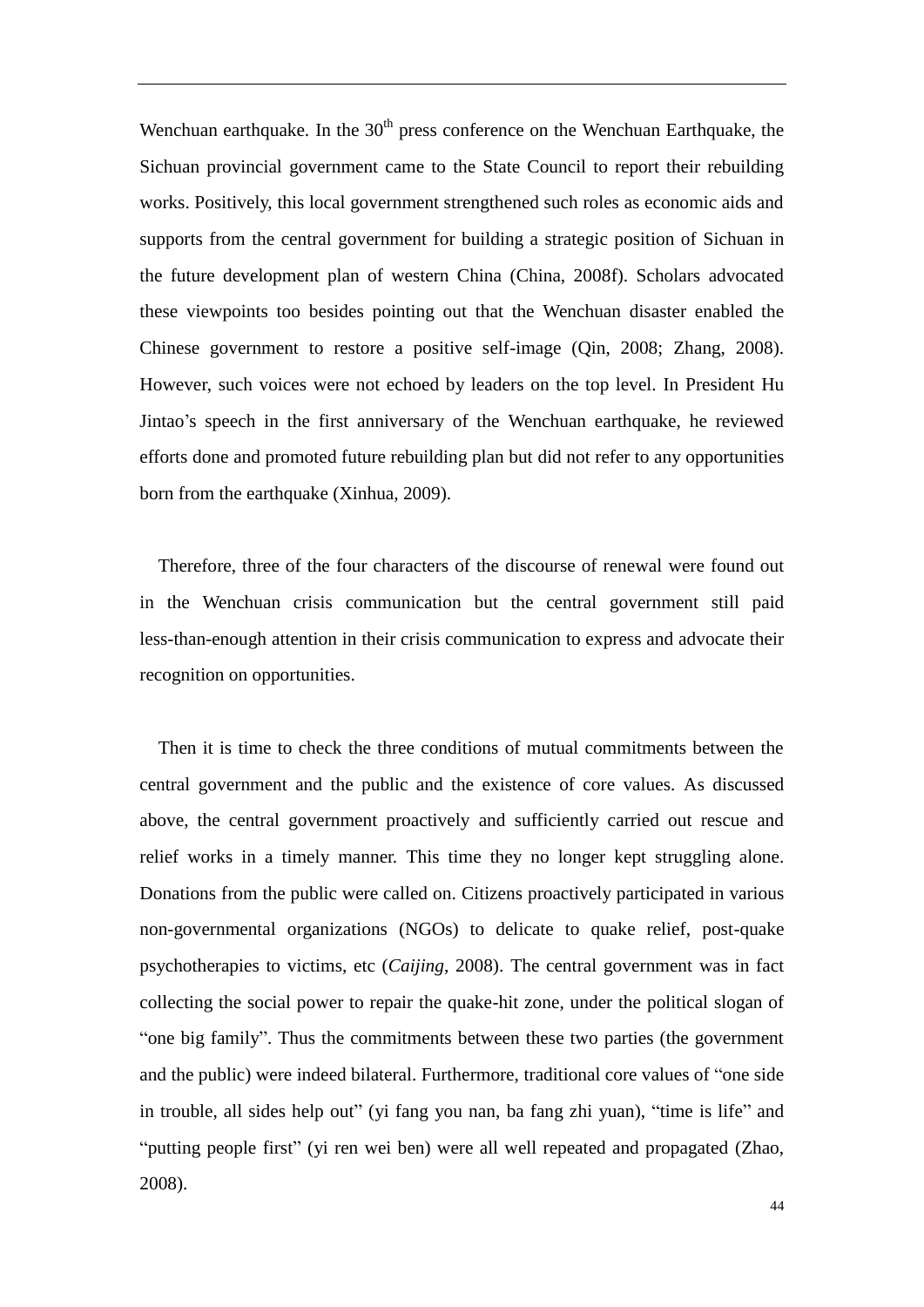### **4.4 Multi-voices in Crisis Communication in the Wenchuan Event**

 Multi-voices were risen up and exchanged more frequently and more strongly in the Wenchuan event than before. As Tyler (2005) said, the power elite within the government "usually determined whose truths counted as truth" (p. 568). This was quite true in an authoritarian country like China where the government illustrated whatever they would like to show to the outsiders via the government-controlled media (He, 2004). However, in the Wenchuan event, the government built up a humanitarian, open and transparent image. Thus during the Wenchuan event, voices from the grassroots were quite often listened and answered instead of being suppressed by authorities. Alternative truths emerged through informal communication, especially the online one. The internet was positioned as a platform for the common people to monitor official rescue and relief works (Zhou, 2008) and to talk with authorities (Yang & Liang, 2008). The internet continuously initiated hot topics and triggered heavy discussions thus gained attentions from traditional media including television which reported such topics afterwards (Zhou, 2008).

For example, after salvation tents appeared in Chengdu, citizens initiated informal investigations, information collections and summing-ups online to expose this possible embezzlement (Wu et al., 2009). On May 23, 2008, the central government formally and positively responded to suspicions on such embezzlement in the State Council's press conference (State Council, 2008a). Exactly one month later, the State Council (China, 2008b) reported that up to June 20, 2008, 1,178 illegal or rule-broken cases had been uncovered by common people and most of the 1,007 investigated cases were related to embezzlements of salvation material including tents. The central government further confirmed that they would seriously consider and follow clues from the common people and exposures from the media on corruptions and other illegal issues in post-crisis relief and rebuilding projects.

Due to the sudden openness in consensus and communication, the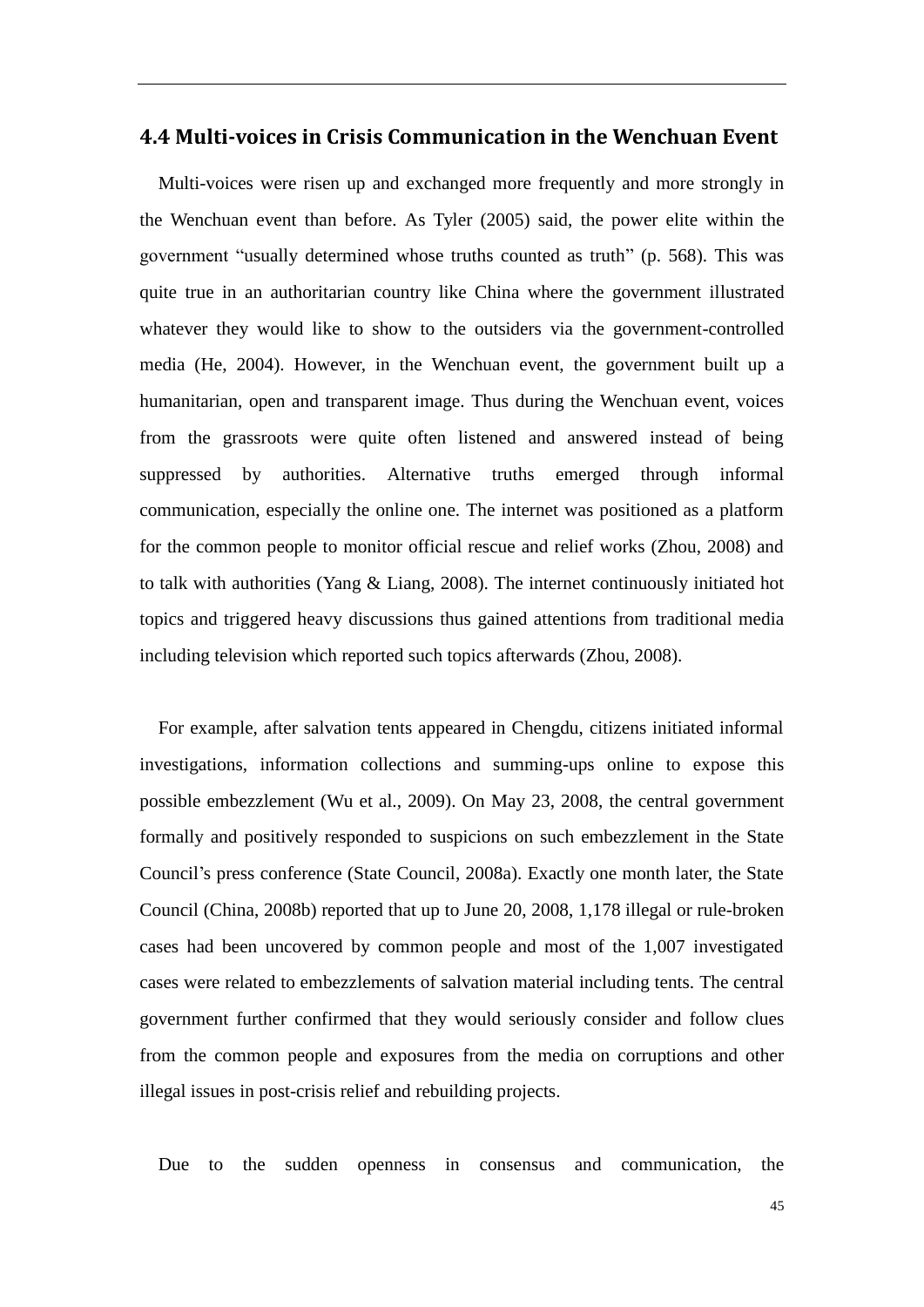mainstream-media-dominated information channel was enlarged into an integrated channel shared by the mainstream media, grass-root journalists and the common people (Yang & Liang, 2008). Web blogs of commentaries, forefront flashes via SMS, relief work following and online dear-ones searching flourished. On the one hand, the government and the public communicated effectively and mutually thus people's right to know was greatly satisfied (Peng, 2008). On the other hand, public opinion via the internet attracted more and more serious attentions from the officials. On June 20, 2008, President Hu Jintao communicated online with netizens through a web forum when he visited the head quarter of *People's Daily* (People, 2008a).

### **4. 5 Summary of the Wenchuan Case**

To conclude, in the aftermath of the Wenchuan earthquake, the central government practiced crisis communication in an open and transparent way by not only telling fast but also telling all (Dong, 2008). Lots of proactive works were done properly and sometimes such efforts were propagated with certain political purpose. Still the central government left the public ambiguous promises which might not be fulfilled. Concerning the discourse of renewal, opportunities behind the crisis were not advocated by leaders at the highest level, neither. However, commitments between the two parties, the central government and the public, flew mutually and multi-voices from the grassroots were more encouraged than before.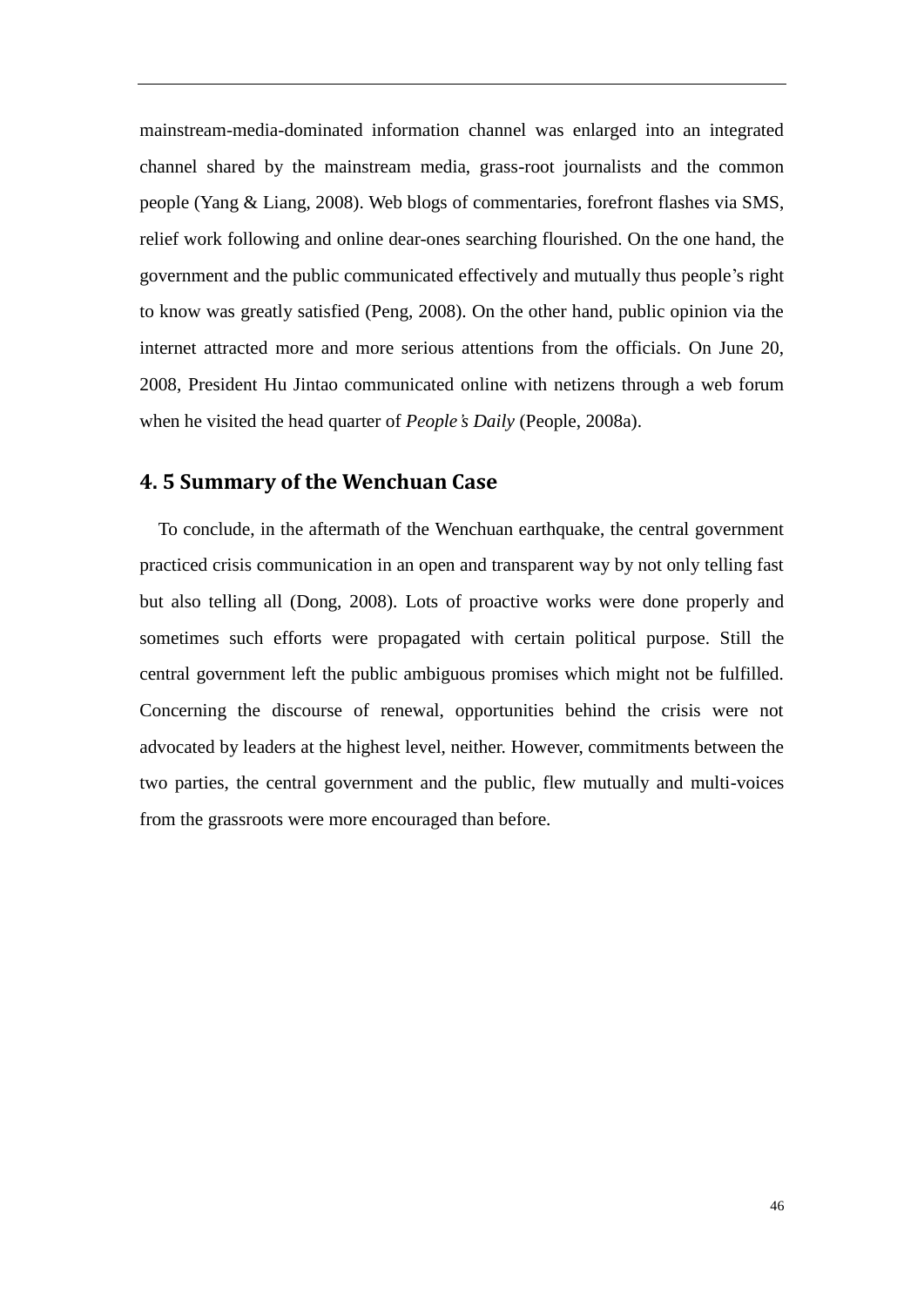## **5. Cross-case Studies**

#### **5.1 Cross-case comparison**

#### **5.1.1 Responsibility Attributions of the Government**

 The SARS crisis was an epidemical event combining a transgression from the central government at the early stage. It was worsened by the government's cover-up in a historically consistent manner. As a result, the governmental behavior were lowly distinctive. Even though later the central government of China became open in information delivery and struggled to repair their image, their performance in the SARS crisis were still critically exemplified as an extreme of incorrect crisis communication (Peng, 2008) in academic studies.

The Wenchuan earthquake was another story. It was a natural disaster causing grave damages to Sichuan but enabling the central government to restore their image through open and transparent crisis communication in a timely manner (Zhang, 2008). Such responses were opposite to the central government's reactions in any similar crisis in history thus made an inconsistent point the performance record. Though their distinctiveness in history had been low, the central government's inconsistent responses became a milestone to switch the distinctiveness from low to high.

#### **5.1.2 Crisis Communicative Strategies**

 When compared with crisis communicative strategies (CCSs) of the central government in these two cases, it was learned that no apology at the state's level had ever existed. And some new strategies with typical Chinese characteristics in political terms were discovered.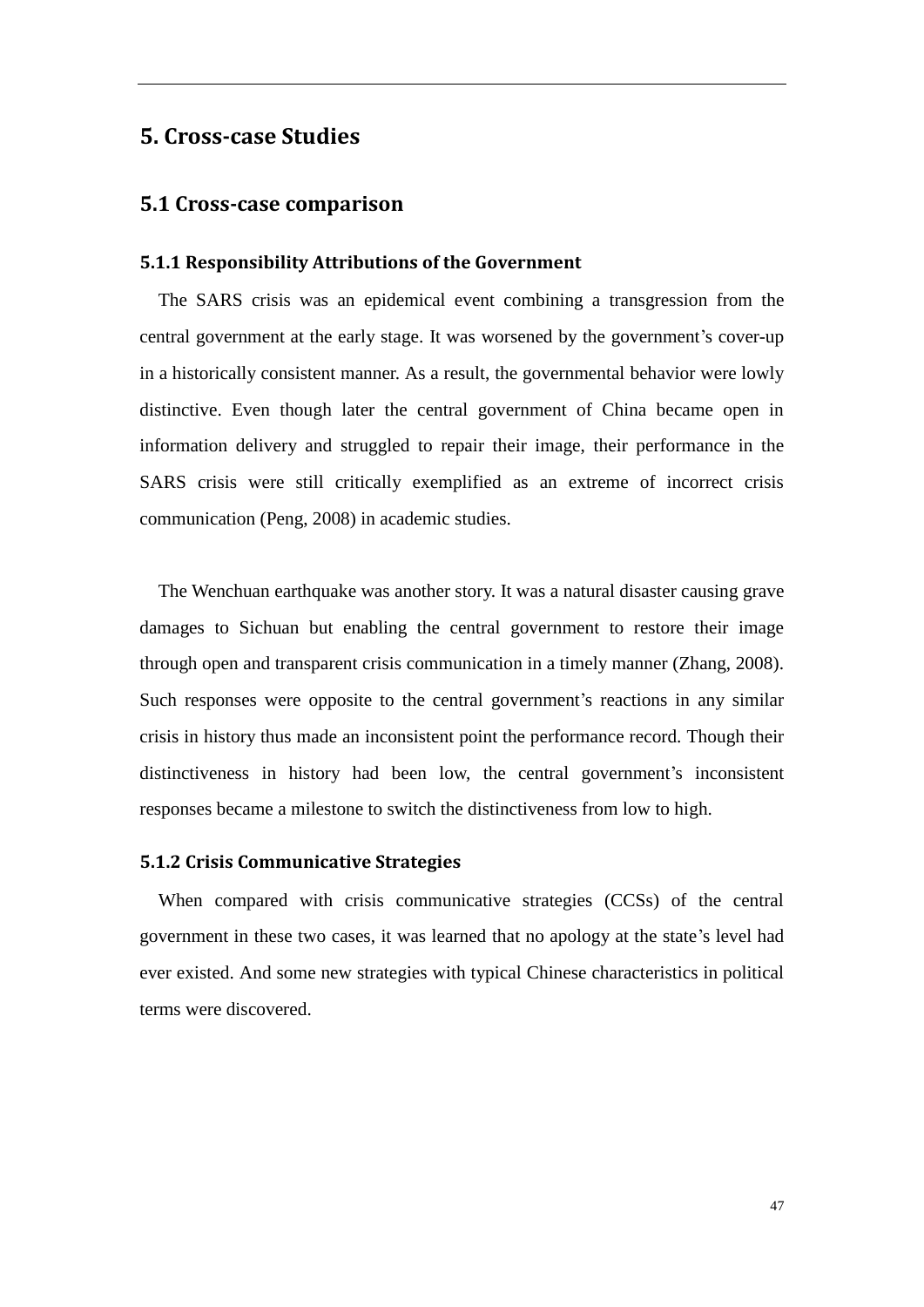*Table 5: CCSs employed in the two cases*

| <b>CCSs</b>                            |                                 | <b>SARS</b> | Wenchuan earthquake |
|----------------------------------------|---------------------------------|-------------|---------------------|
| Denial                                 | Simple Denial                   | $\sqrt{}$   |                     |
| Justification                          | <b>Bolstering</b>               |             | $\sqrt{*}$          |
|                                        | Reframing                       | $\sqrt{}$   |                     |
|                                        | Defeasibility                   |             | $\sqrt{}$           |
| Concession                             | Corrective/Proactive Works      | $\sqrt{}$   | $\sqrt{}$           |
|                                        | Compensation                    | $\sqrt{}$   | $\sqrt{}$           |
|                                        | <b>Instructive Information</b>  | $\sqrt{}$   |                     |
|                                        | Adaptive Information            |             | $\sqrt{}$           |
|                                        | <b>Internal Scapegoating</b>    | $\sqrt{}$   |                     |
|                                        | <b>Changing Public Policies</b> | $\sqrt{}$   | $\sqrt{}$           |
| Diversion                              | <b>Building a New Focus</b>     | $\sqrt{}$   |                     |
|                                        | Showing Regards/Sympathies      |             | $\sqrt{}$           |
|                                        | <b>Future Orientation</b>       |             |                     |
| <b>Fact Twisting</b>                   |                                 | $\sqrt{}$   |                     |
| <b>Setting Exemplary Deeds/Figures</b> |                                 | $\sqrt{}$   |                     |

 I should lay certain special attention here to the use of sub-strategy of bolstering in the Wenchuan case. The central government's efforts on the ongoing rescue and relief were bolstered and pinpointed so that these efforts could be spotlighted and appreciated even more. This was different from stressing good traits and performance of the accused in the past (see page 12). First, the central government was not accused by the public. Second, the government was bolstering their efforts during the current event, not in the past.

 Highlighted strategies in the bottom of Table 5 were quite typical in the mainland China and they were new to the category model made by Huang et al. (2005) in Taiwan. In the SARS crisis, facts were twisted because real figures were circulated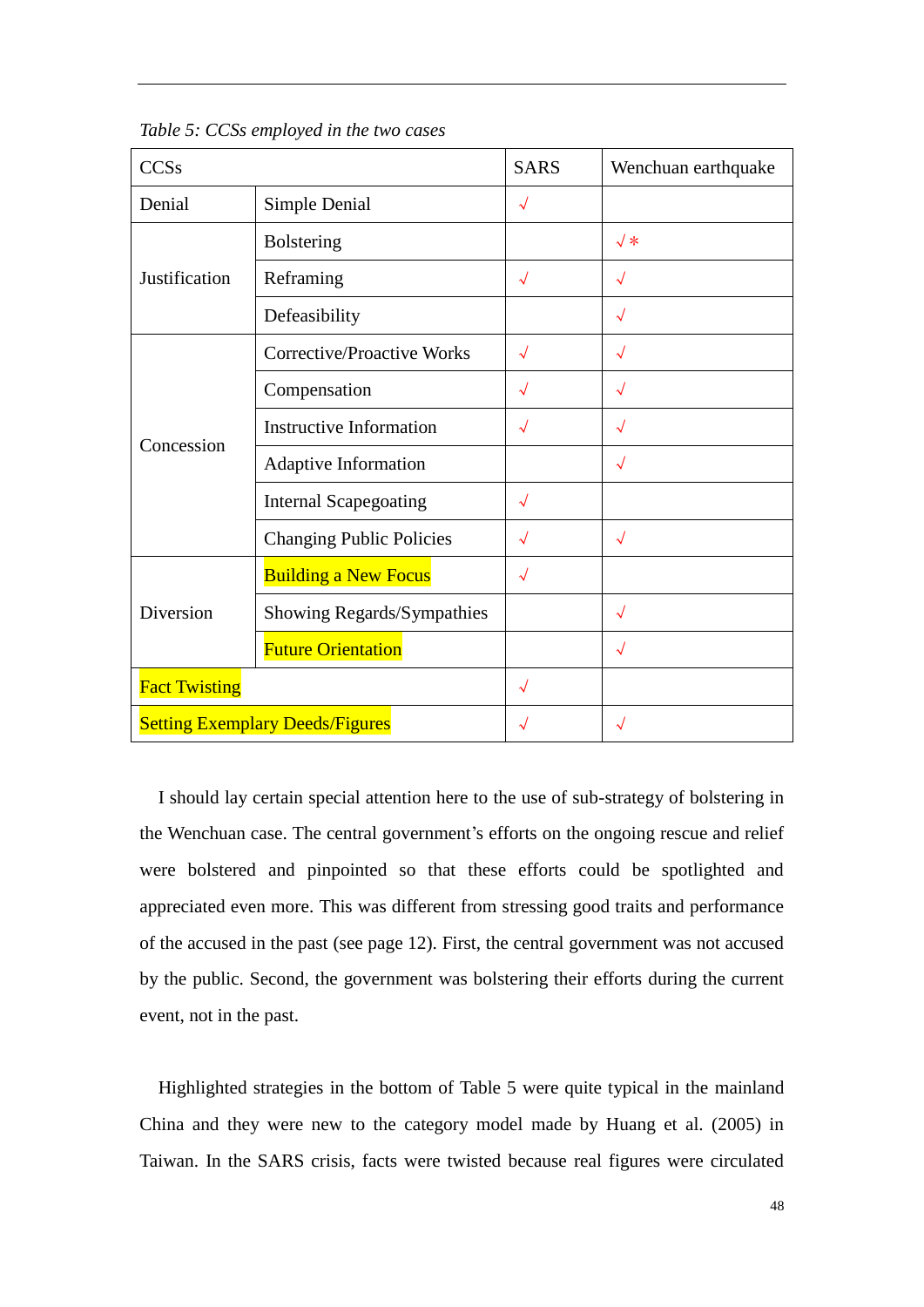internally within the government. They were able to do so via their control on the mainstream media (He, 2004; Jian, n. d.). After such misdeeds were exposed, the central government did not create a new issue but just shifted the focus on misdeeds to new focuses including the importance of science and technology and the nation's fight against SARS, people's enemy.

In the Wenchuan event, the central government gained praise from their focuses including openness and transparency (Zhang, 2008). And they did not plan to shift such focuses when they encountered critics on misdeeds like local embezzlements thus there was no *simple denial*. Instead, the central government made ambiguous promises, like the shoddy-built school issue, and those accused faded away from the public's attention as time went by as the government claimed that it was too complicated to give any conclusion (Xinhua, 2008c). Therefore, the sub-strategy of *future orientation* was found in the strategy category of *Diversion*.

 The last new strategy of *setting exemplary deeds/figures* (shu dian xing) employed in both cases was in fact commonly used in the communication between the government and the public in China. Feng (2007) explained in his article that such strategy was about to strongly and effectively arouse, control and integrate the mass to serve better for the political power elites. Exemplary deeds and figures were selected, exposed and promoted politically to teach the mass what and how to follow.

#### **5.1.3 The Discourse of Renewal**

 In both cases, crisis communication was provisionally concentrated on government-led nation-wide corrective and proactive works. For example, a people's war was initiated in the SARS crisis and the tradition of "one big family" was promoted and practiced in the emergent responses to the Wenchuan earthquake disaster. Leaderships were both effective too. Leaders at the highest level took charge—Wu Yi (Vice Premier) was the acting head of the anti-SARS control and prevention while Wen Jiabao (Premier) directed the Wenchuan rescue and relief work.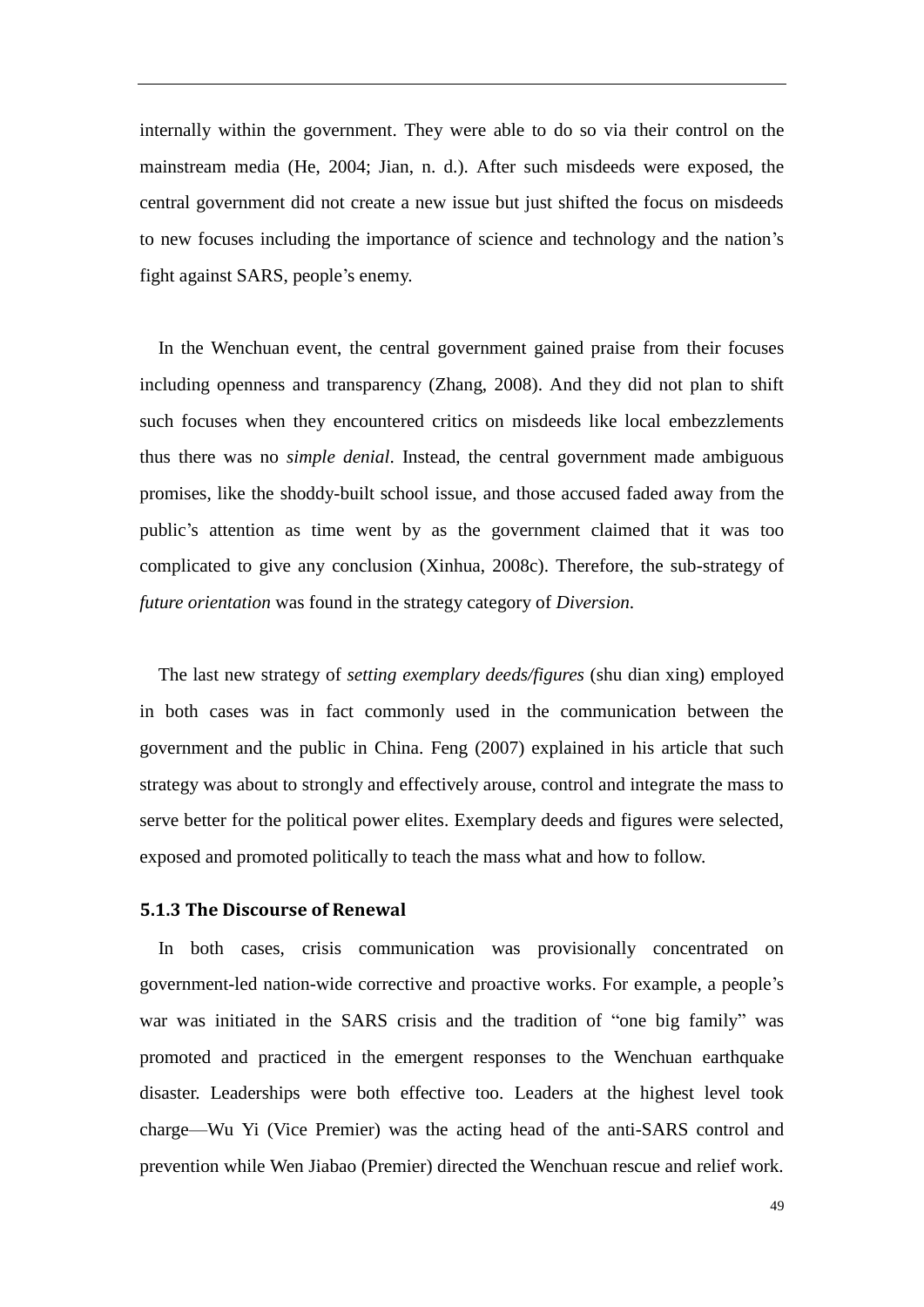Both of them employed prestige and successfully dealt with crisis respectively.

 Unfortunately, the discourse of renewal in crisis communication was not constructed successfully in any of the two cases. The central government, especially leaders at the highest level, did not communicate with the public pinpointing opportunities brought by crises. Though confidence in overcoming crisis (short-term future) was propagated in both cases (Hu, 2003; China, 2008e), opportunities brought by the two crises including updating regulations and better preparing for a next crisis were not officially advocated by these leaders.

Nevertheless, improvements could be found in comparison. In the Wenchuan aftermath, the Chinese government did not work alone anymore; instead, they called upon and got social commitments from the public. Furthermore, while leaders at the highest level still paid less than enough attention to opportunity recognition in their crisis communication, local government brought this issue to the public when acting as the representative of the State Council to report rebuilding efforts.

#### **5.1.4 Multi-voices in Crisis Communication**

 As aforementioned, in the SARS crisis, truth was concealed and multi-voices were suppressed. The central government fought alone without integrating other social resources such as NGOs, instead of advocating for voluntary works or listening to the public's willingness to help. In other words, the central government's lonely voice dominated the crisis communication process (Peng, 2008).

However, in the Wenchuan event, open communication were encouraged by the government and supported by modern communication technologies. Rumors like earthquake anticipation cover-up, aftershocks, explosion of some chemical plant in a water-head and reservoir's collapse were spread informally but the Chinese government fought back with timely truth communication (Zhao, 2009; Peng, 2008). More importantly, the grassroots became a force of monitoring governmental works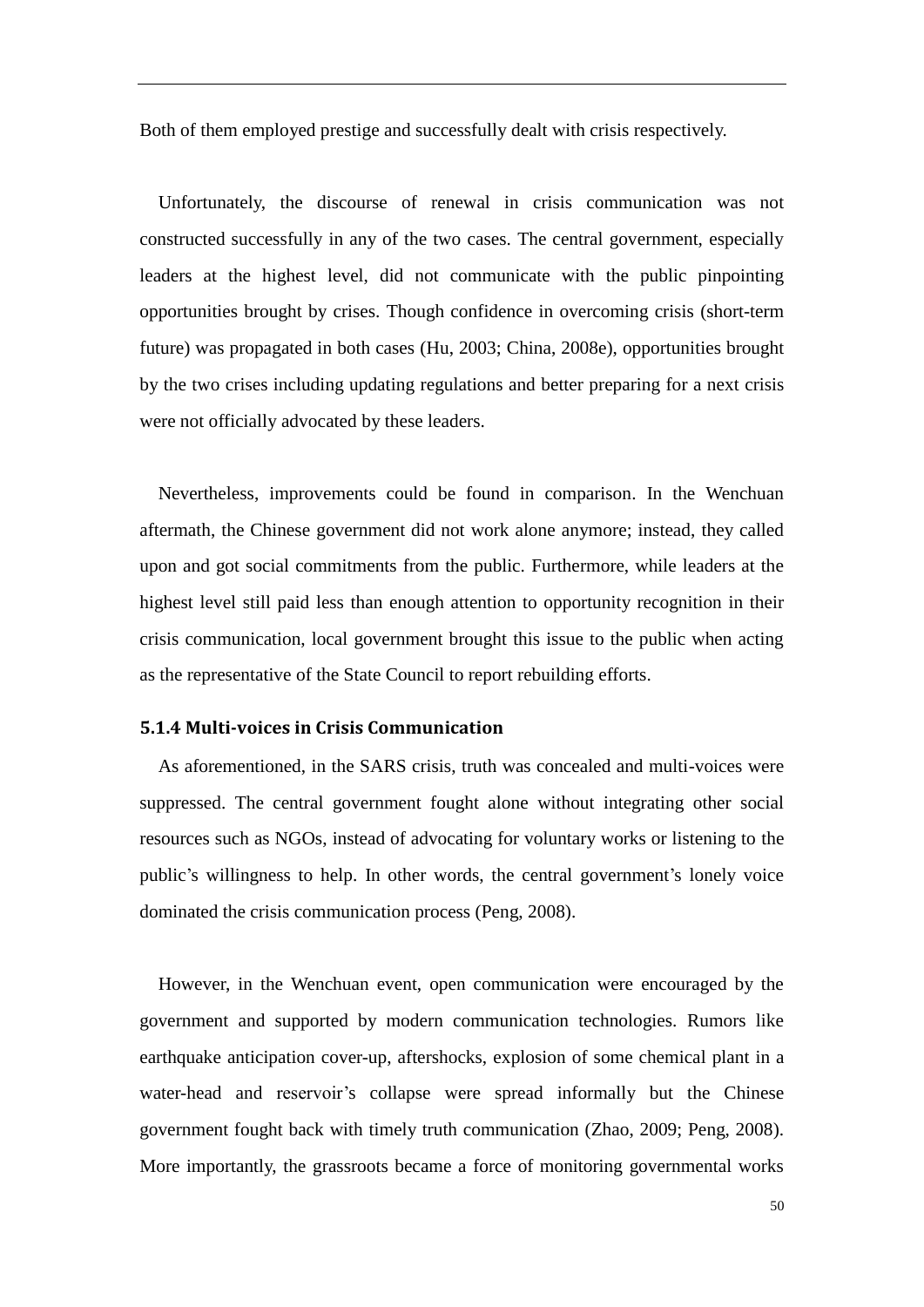(Qu et al., 2009) and a flexible citizen-participating information channel (Yang, 2008; Yang & Liang, 2008) supplementary to the traditional media. The former disempowered could voice their opinions and they were no longer completely marginalized. In short, abundant information was exchanged and discussed between the government and the public but incorrect messages like false rumors also grew with the freedom of communication (Peng, 2008).

## **5.2 Bounded Chaos in Crises**

#### **5.2.1 Fractals**

 Reviewing the two cases again in general, it is found that the central government has consistently been in a head position where direct controls and guides on crisis were straightly transferred from the central to the local. Power elites from the highest level of the government were used to provisionally take charge of the crisis management concerned. About the Wenchuan rescue and relief, Z. Zhou (2008) from the Singapore-based *United Morning Post* indicated that seemingly, the disaster relief system could not run systematically and effectively without power elites from the central government taking charge on the spot. Similarly, during the SARS crisis, after the central government decided to adopt and fulfill open and transparent crisis communication policies, it was the Vice Premier, Wu Yi, in power to carry out the SARS control and prevention work. Monitoring groups under the State Council were appointed to a number of regions to assure that locals were precisely enforcing instructions from the central government (Tsinghua & Renmin, n. d.).

Additionally, in the system of so called "democratic centralism" (ju guo zhi), the authoritarian central government centralized resources national wide and distributed them respectively to crisis-hit sectors and regions as quickly as possible (Ye, 2008). For instances, based on this centralistic system, a "People's War" was called in the SARS crisis and a traditional concept of "one big family" was recalled to serve the crisis communication after the Wenchuan earthquake. During the two crises, the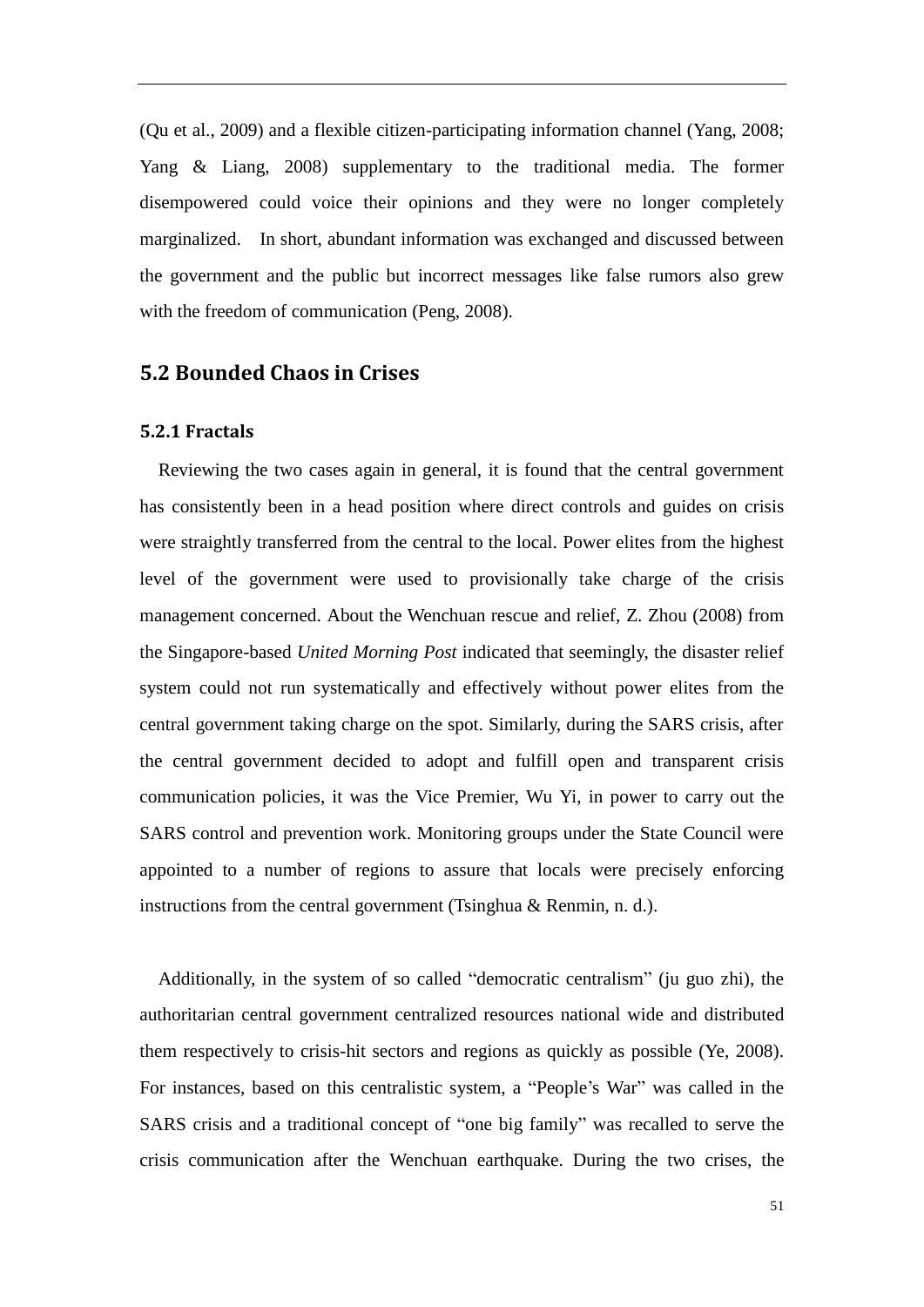central government performed in a significantly effective manner concerning finance pooling, macro readjustments, control and administration (Cai, 2008). For example, in less than 45 hours, up to 100,000 soldiers, policemen and other forces had been pooled for the rescue and relief work in the quake-hit zone, according to Premier Wen Jiabao (CCTV, 2008b). It seemed that the government was an omnipotent leader (Chen, 2008) and when this leader instructed from the upper to the lower levels, everything could work effectively. Comfort et al. (2001) claimed that natural disasters presented "an extraordinary difficult context for inter-organizational and inter-jurisdictional coordination" (p. 145); but in China, as long as the central government ordered, there was no extraordinary difficulty.

Such centralized communication instructions (fractals) from top to bottom "naturally" happened in crises in a repeated way. More detailed self-repeated fractals about this top-to-bottom centralized crisis communication could be illustrated in government-controlled mass media behavior. In crisis communication, the central government decided what the mainstream media should report identically (He, 2004; Chen, 2008). When the government concealed the spread of SARS, the mass media then voiced little and ambiguously on the real severity of the epidemic though the public were anxious about the unknown disease (Jian, n. d.). When the government led the "People's War against SARS", the media overstressed so much the terror of SARS and the necessity to fight against it that common people were fear of SARS in an irrational way (Li, 2006). In the Wenchuan aftermath, when the central government responded quickly and openly to restore a benign and credible image, the media as a result rushed to positively report humanitarianism and the concept of "people-first" but they cared less than enough on negative psychological impacts they brought to victims when they repeatedly asked victims to recall the massive destruction (Zhou, 2008).

To conclude, crisis communication in China was decided by the authoritarian government. Instead of legitimated systems or social supervisions or ethics, it was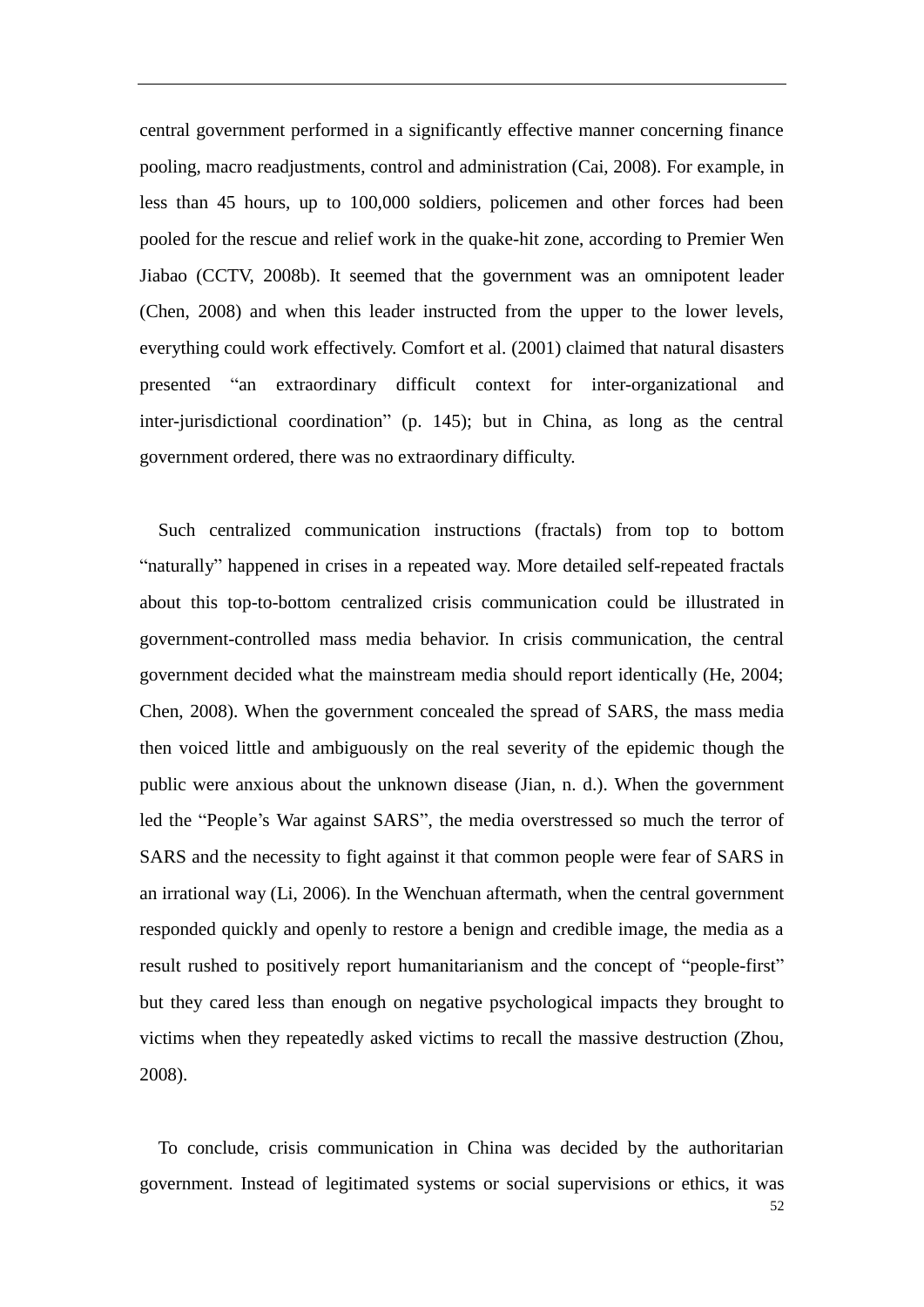elites in power who decided what, how and when to say and to do to handle a crisis, on political purpose. In other words, the government-led crisis communication was repeated influenced by the authoritarian political system. When learning external organizations like NGOs rather than the political body (the government), it was also understood that crisis communication were limited by the political system.

#### **5.2.2 Strange Attractors**

As studied before, in the Wenchuan disaster, the central government called for social commitments including donation, philanthropy and voluntary work. The public thus responded to the central government with their commitments to earthquake-hit regions and victims. In reality, participation by citizens and non-governmental organizations (NGOs) as a supplementary power to the predominant governmental relief was of great importance to the success of anti-quake rescue and relief; and such participation was comparatively more mobile and flexible than the governmental one (*Caijing*, 2008; Lan, 2008).

However, in the chaotic aftermath, volunteers not only contributed positively but also produced unexpected mess to the rescue and relief work. For example, some volunteers randomly brought badly-needed materials to quake-hit districts, but these materials could not reach those needed them most besides sometimes increased resource redundancies in labor and material aspects. Others enthusiastically draw to diastral regions but made traffic jams even worse. Quite a few volunteers arrived at destructive places but they were too inexperienced to contribute anything helpful (Lan, 2008). In another case, some volunteers were not allowed to carry out their work as they did not get any relevant license from bureaus or associates concerned (*Caijing*, 2008). In other words, positive estimations sometimes unpredictably turned to be negative facts.

 I have to say that such failures were closely related to the authoritarian political philosophy and reality in China. Ding (2008) pointed out from the angle of legitimacy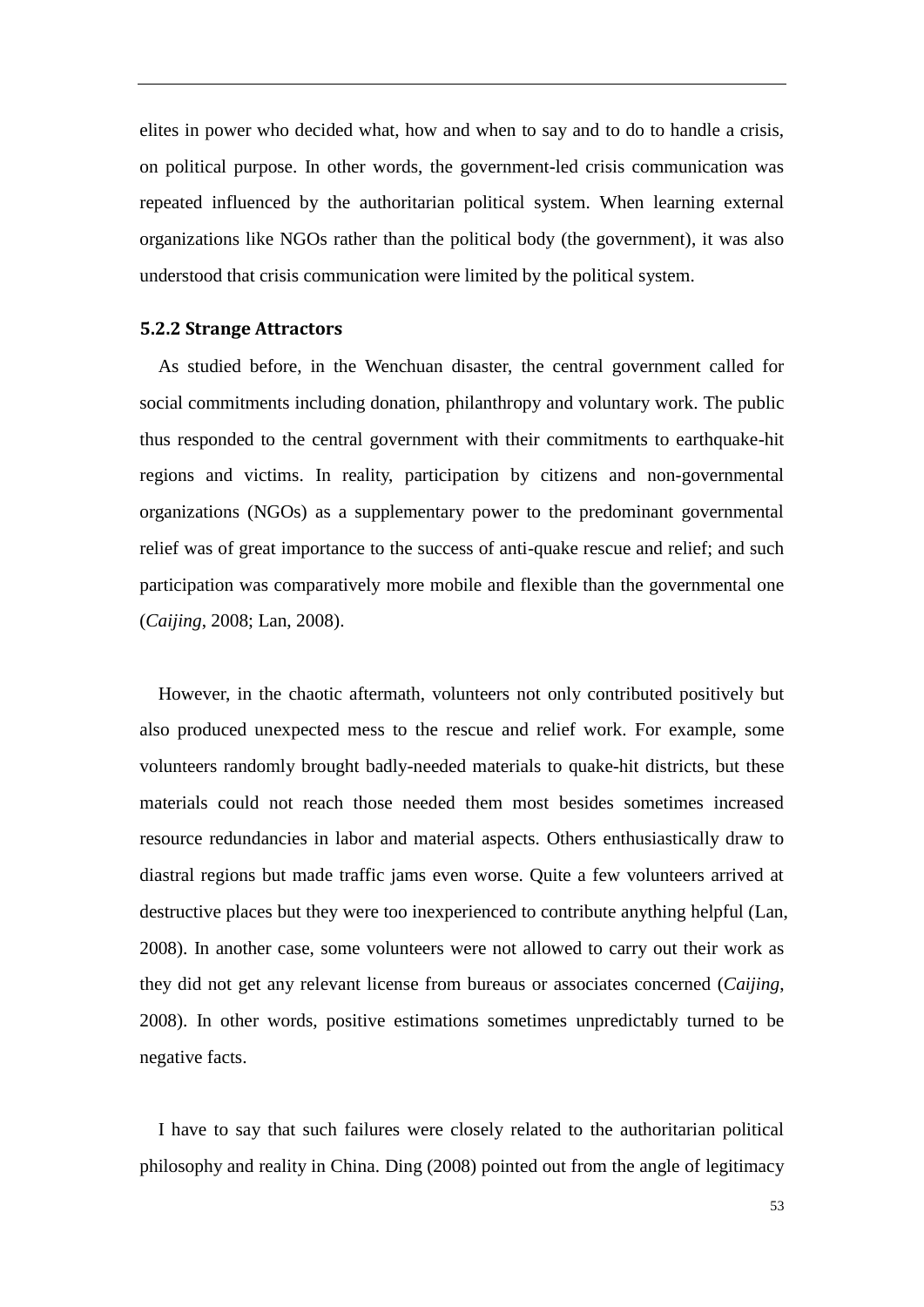that, in practice, the government's recognition to NGOs and trainings on volunteers were too little to meet urgent needs in disasters though relevant national regulations had called for organizing well-prepared volunteer groups. The Chinese government actually left little room and few channel for NGOs and volunteers in their emergency response system when disasters really happened (Lan, 2008). More fundamentally, Jia, head of the NGO Research Center in Tsinghua University, unveiled that such unexpected dilemmas were due to current governmental system because the Chinese government was still pretty cautious about the degree of freedom owned by citizens and they carefully watched all powers out of governmental system (*Caijing*, 2008). For a long time, Chinese NGOs had been looking for recognition and appreciation from the government, but "the information was always mismatched and the government did not understand us", according to some volunteer from a Chinese NGO (*Caijing*, 2008).

#### **5.2.3 Self-organization**

 New stability is always born from chaos and an upgraded order is newly emerged. A chaotic period could be "necessary for a new adaptive stability to be achieved" (Bü tz, 1997, p. 14). In the case by case studies before, it is quite obvious that upgraded orders have been emerged after crises. In late April, 2003, Gao Qiang, leader of the Ministry of Health (MoH), admitted during the SARS crisis that the work of the MoH was imperfect and relatively weak (Xinhua, 2003a). After the government decided to strongly fight against SARS, in mid May, 2003, the State Council approved *the Regulation on the Urgent Handling of Public Health Emergencies* to deal with SARS and other urgent cases in the future (GOV, 2003). The establishment of China's response system to public health emergencies started from then on. In the aftermath of the Wenchuan earthquake, on May 15, 2008, the MoH introduced their urgent responses to this disaster from national pooling of medical workers and necessities to infectious disease control and prevention. As they promised, no disease broke out in the destructive region. Similar system upgrades due to the Wenchuan earthquake also happened (State Council, 2008c). *The Law of the People's Republic of China on*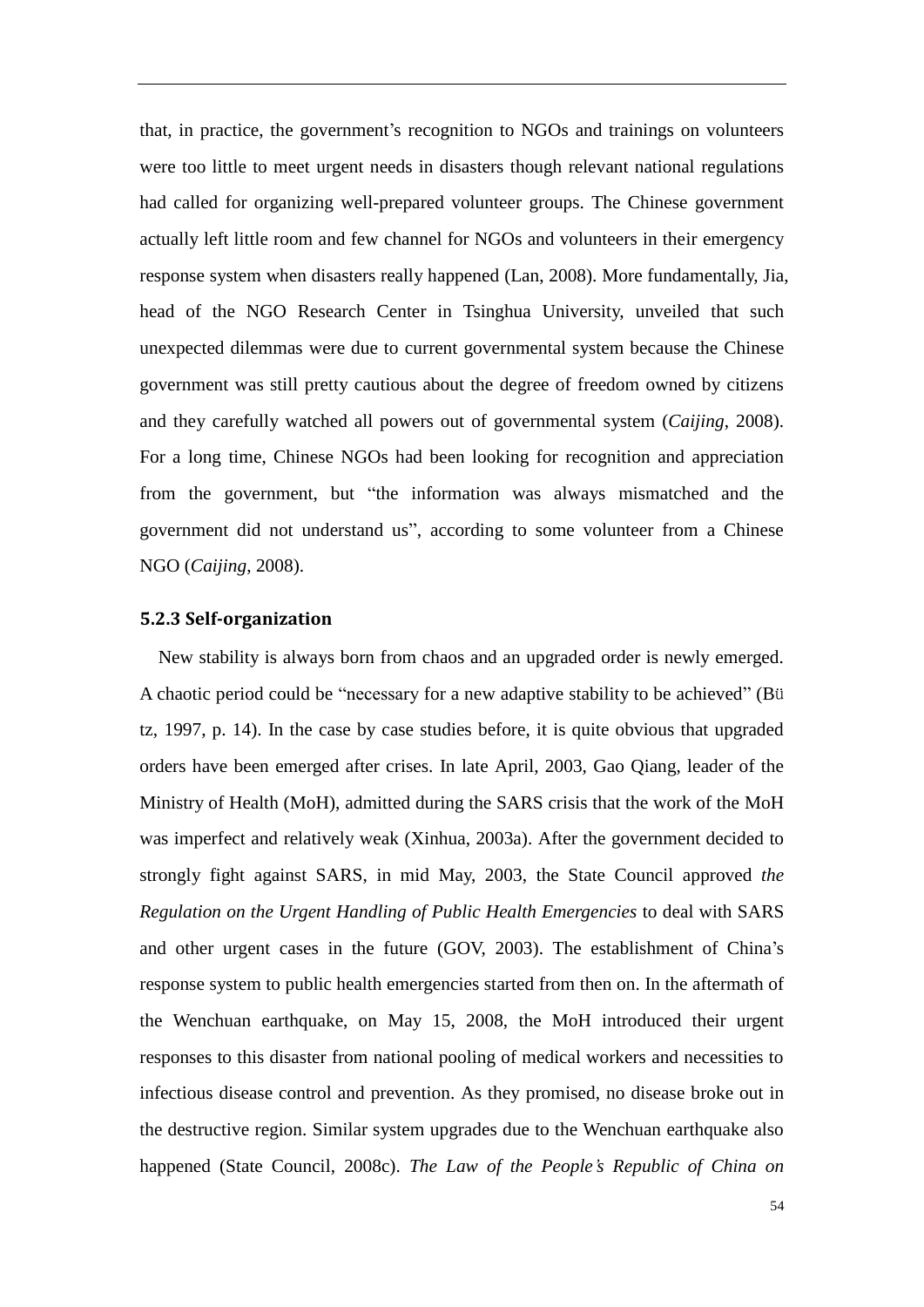*Precautions against Earthquakes and Relief of Disaster* was revised and approved in December 2008 (Xinhua, 2008b). Without the earthquake in 2008, the previous outdated one established in 1997 might still hold its position till some day a second disaster occurred.

The Wenchuan earthquake also offered an opportunity for cooperation and coordination between the government and the public, as aforementioned. From the cross-case comparison, it was understood that such mutual commitments were an obvious improvement in multi-voices and discourse of renewal for crisis communication. However, from the NGO and volunteer case, it was learned that such cooperation was bounded by systematic limits (*Caijing*, 2008). In a workshop synthesis organized by the UN and the Ministry of Commerce of China (2008), NGOs and grassroots organizations gained a position in the reconstruction structure and management system. Nevertheless, in *the Overall Planning for Post-Wenchuan Earthquake Restoration and Reconstruction* (State Council, 2008d), the word "volunteers" only appeared in one sentence—"...provide dormitories for temporary cadres, volunteers for education and medical care, etc." (p. 45).

In whatever case, it was always true that new orders were confirmed in order to deal with current chaos and handle some unexpected similar crisis in the future. All updates in the three instances were forms of self-organization that permanently supplant the country's previous emergency response systems and rules. New orders were solidified and suited much better than the previous ones (Kauffman, 1993) to respond to needs of the nation and the people, but limited by political bounds.

### **5.3 Summary of Cross-case Comparison**

 It was found that the central government did a better work in the Wenchuan case by telling the truth quickly and comprehensively. A series of crisis communicative strategies were compared to show how differently the government behaved in the two cases. Multi-voices from the public were also better adopted by the central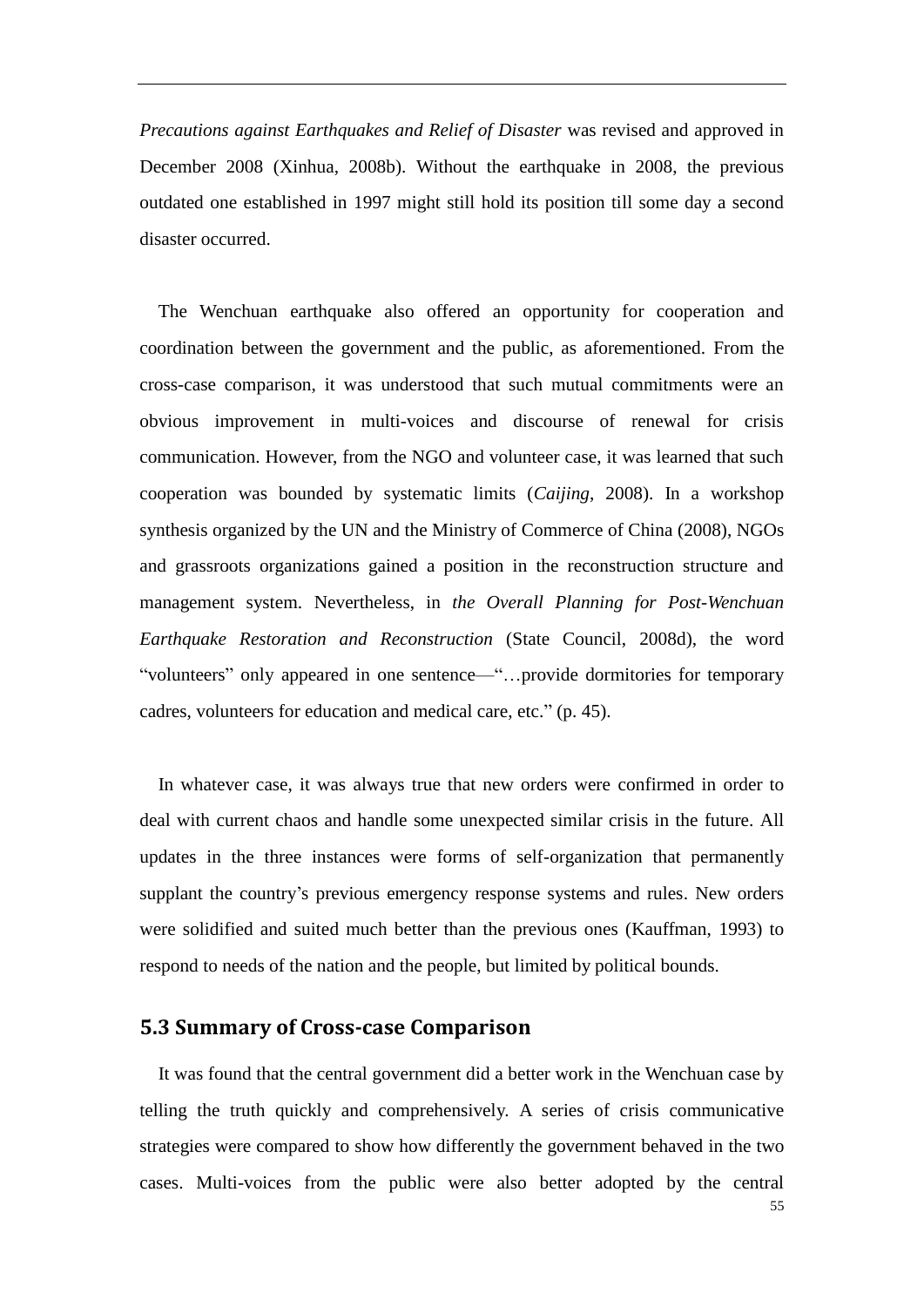government. However, the government successively failed in creating a discourse of renewal in the aftermath of crisis and fully seizing opportunities. By studying self-repeated governmental behavior, unexpected results made by implicit rules and national policy changes, it is understood that the authoritarian political system might possibly bound such aspects as governmental practices, mutual commitments and upgrades of policies and regulations.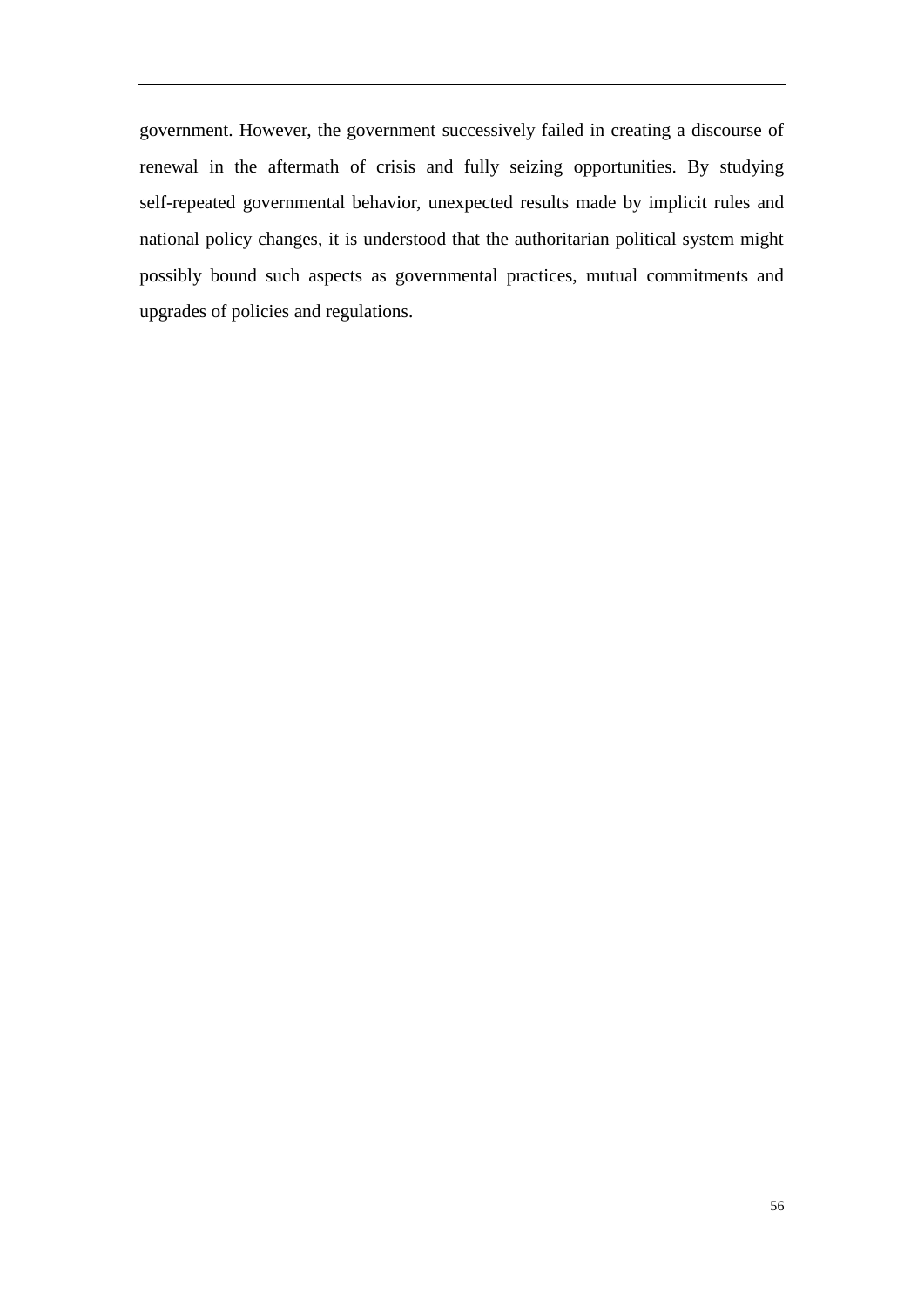## **6. Conclusion**

 The thesis presented attribution theory to illustrate how responsibility was attributed to actors, especially the accused, in a crisis. Crisis types and performance history were specially spotlighted in the responsibility attribution and the importance of reputation was then highlighted. Later, crisis communicative strategies relating to reputation and image restoration were explained through Huang et al. (2005)'s model which contained an emphasis on a Chinese context. The discourse of renewal was added to stress that a crisis brought damages but it could also give birth to opportunities. Theory about multi-voices in crisis communication was introduced because at least two parties (the government and the public) were interacting with each other in crisis communication. Thus it would be better to include what reactions the public had than to just unilaterally examine what the government did. Chaos theory was added to explain that examinations on crisis communication should not limit on an organizational/governmental level and attentions should be paid to a broad extent where the crisis happened and actors (both parties) were involved in. Looking at more than one crisis over a long time was useful to discover implicit bounded patterns and principles, according to chaos theory.

Therefore, in the two separate case studies, strategies, multi-voices and discourse of renewal in crisis communication carried out by the central government of China were all analyzed one by one. Interestingly, it was learned that in China, the central government used such strategies as *fact twisting* which offered false information to the public; *future orientation* which contained ambiguous promises and *building a new focus* which shifted the public' focus from the misdeed to another in the same issue. Multi-voices once were suppressed in the SARS crisis but it seemed that they were allowed in the Wenchuan event. In the SARS crisis, the government worked hard but alone to eliminate the disease while in the Wenchuan event, they called and utilized citizens' commitments. However, the central government failed to establish a discourse of renewal in the two cases because leaders at the highest level usually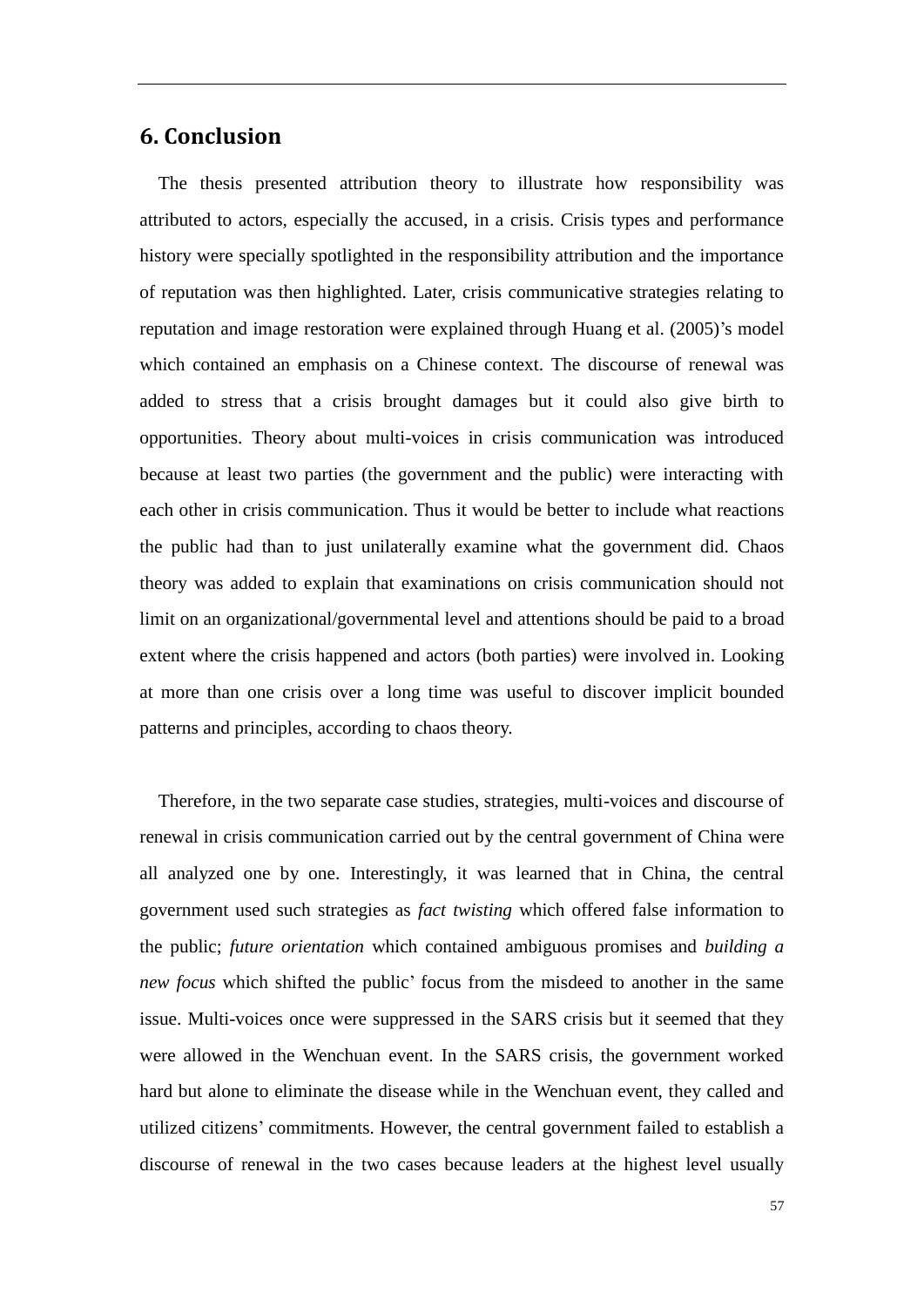omitted emphasis on opportunities brought by crisis.

Self-repeated patterns (fractals), unexpected result produced by certain principles (strange attractors) and self-upgrade on rules and systems (self-organization) during and after a crisis event were all discussed in the cross-case comparison. The central government usually centralized nation-wide resources to manage crisis and they always powerfully directed crisis communication. Participation of NGOs and volunteers was constrained and this could be counted as negative effects of the governmental system. Governmental policies were usually upgraded in post-crisis periods and such improvements might reduce loss in a next crisis in the future. Crises enabled some disorganized systems to "spontaneously solidify into a higher degree of order" (Sellnow, et al. 2002: p. 272) in the chaotic environment. In short, when studying crisis communication in a cross-case manner, it was found that the authoritarian politics in China influenced the governmental crisis communication practices and changes. As Huang (2004) criticized, the pattern of the Chinese government's response was "shaped by the institutional dynamics of the country's political system" (p. 130).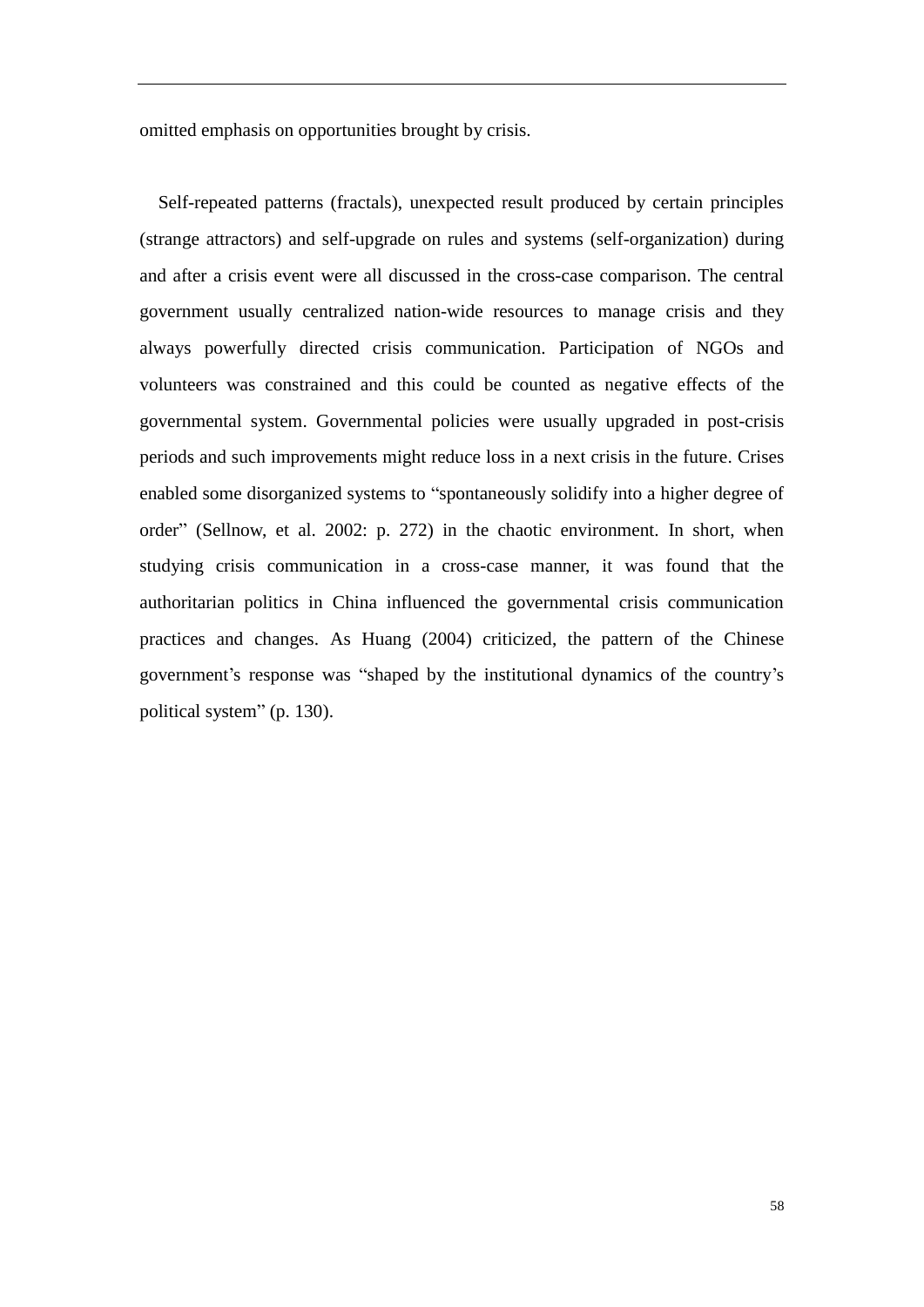## **7. Discussion**

 In this thesis, the central government of China was chosen as the main actor to analyze crisis communication in the SARS crisis and the Wenchuan earthquake because the central government kept playing a predominant role in the communication process due to authoritarianism and the traditional orientation of omnipotent government in China (Chen, 2008). Accordingly, news reports were selected mostly from government-controlled propaganda representatives (main news agencies) to study how the government communicated with the public during and after crises. Case studies were fulfilled in a pattern-matching way (Yin, 2009), based on the theoretical part.

This thesis was a good start trying to examine how much western crisis communication theories were relevant in a Chinese context by studying specific practices such as crisis communicative strategies, the discourse of renewal and the public's multi-voices which interacted with communication practices from the central government. Additionally, guided by chaos theory, crisis communication in the two cases was studied with a broader view over an extended time to find rules which bounded crisis communication practices.

 As aforementioned, the study here was limited in the sense that the presented crisis communication practices were mainly from governmental propaganda. Such concentration on information sources, on one hand, enabled me to examine governmental reactions to a specific extent; on the other hand, meant that study here were limited and some facts might be ignored.

Future research could alternatively examine crisis communication practices from some other aspects through information from other agencies, for example, governmental reactions reported by international news agencies. Information from other actors like volunteers, victims and specific local governments could be collected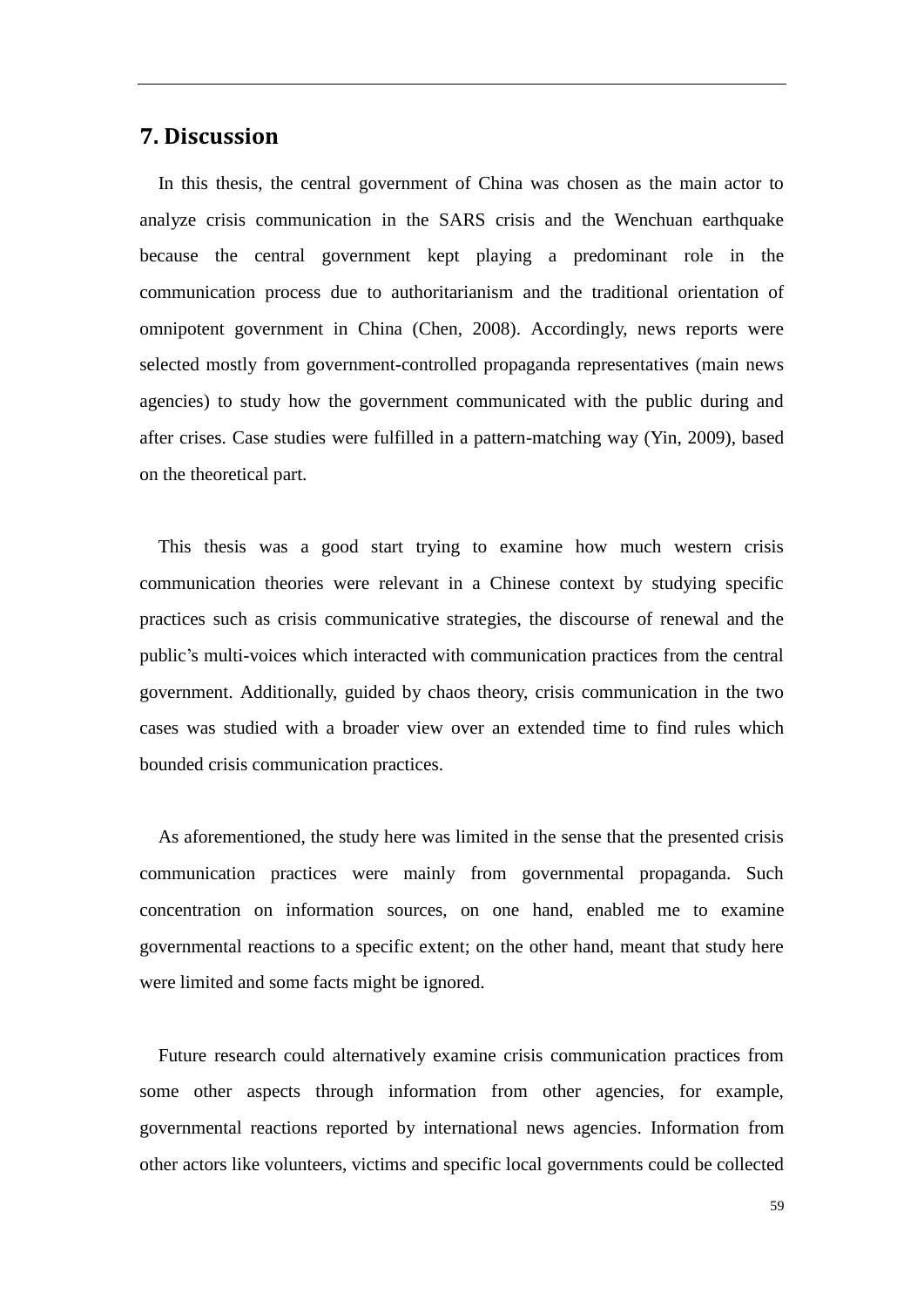as well to review what crisis communication by the government, from different angles. Studying on why the Chinese government could overcome a crisis without apologizing for their misdeeds might be also interesting.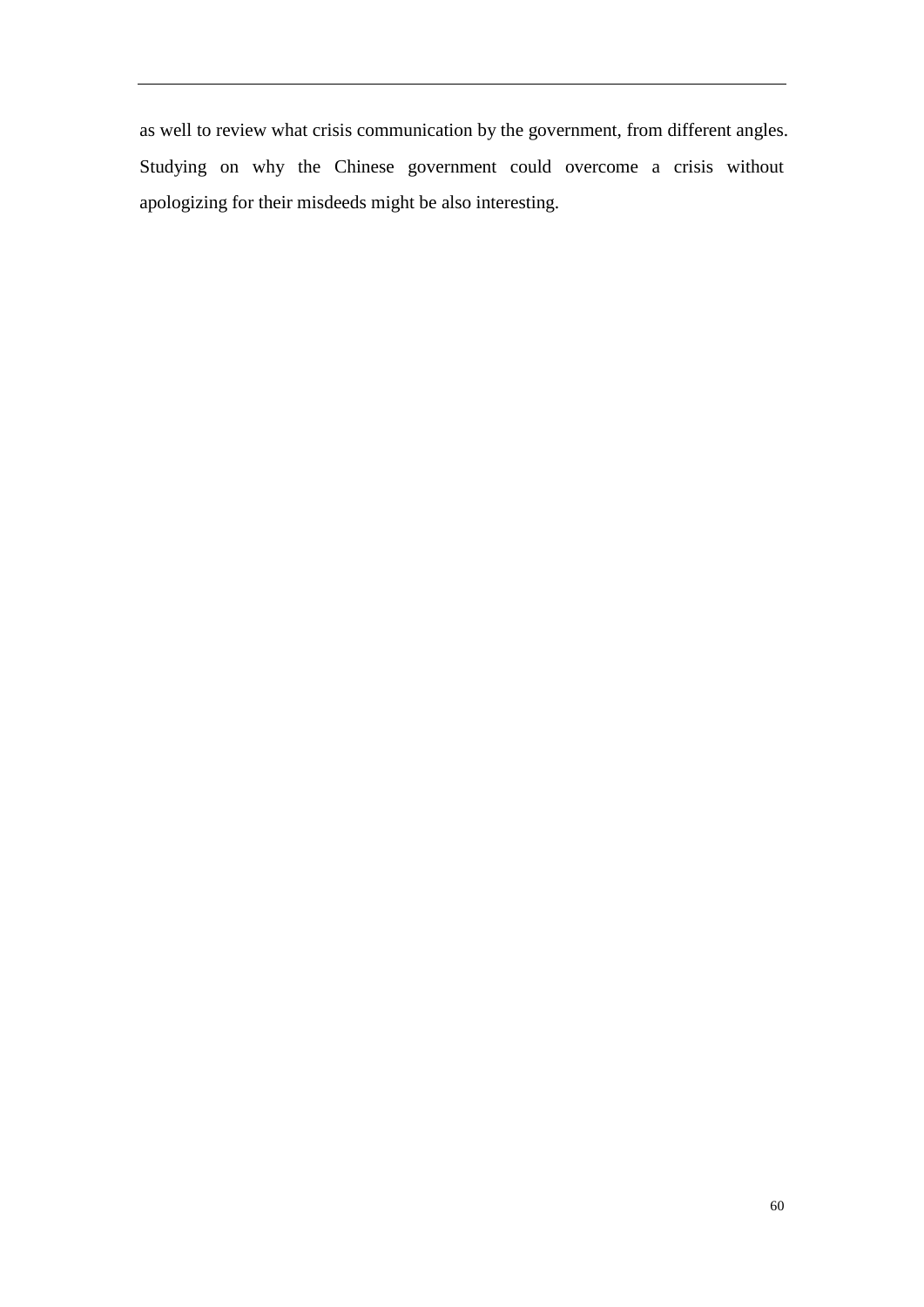### **References**

Allen, M. W., & Caillouet, R. H. (1994). Legitimating endeavors: impression management strategies used by organizations in crisis. Communication Monographs, 61, 1, p44-62.

Arpan, L. M., & Roskos-Ewoldsen, D. R. (2005). Stealing thunder: analysis of the effects of proactive disclosure of crisis information. *Public Relations Review*, *31*, p425–433.

Barton L. (1993). *Crisis in Organizations: Managing and Communicating in the Heat of Chaos*. Cincinnati, OH: College Divisions South-Western Publishing.

Benoit, W. L. (1995). *Accounts, Excuses, and Apologies: A Theory of Image Restoration.* Albany: State University of New York Press.

Benoit, W. L. (1997). Image repair discourse and crisis communication. *Public Relations Review*, *23*, p177–186.

Benoit, W. L., & Czerwinski, A. (1997). A critical analysis of US Air's image repair discourse. *Business Communication Quarterly*, *60*, p38–57.

Bergquist, W. (1993). *The Postmodern Organization: Mastering the Art of Irreversible Change*. San Francisco: Jossey-Bass.

Bezlova, A. (2003) ‗*Health – China: anti-SARS drive no less than a People's War*', inter-press service, 2 May.

Bradford, J. L., & Garrett, D. E. (1995). The effectiveness of corporate communicative responses to accusations of unethical behavior. *Journal of Business Ethics*, *14*, p875–892.

Brinson, S. L., & Benoit, W. L. (1999). The tarnished star: restoring Texaco's damaged public image. *Management Communication Quarterly*, 4, p483–510.

Burcher, H., (2002). Crisis communication and the internet: risk and trust in a global media. *First Monday*, Volume 7, No. 4. Latest viewed on 18/06/2009. < [http://131.193.153.231/www/issues/issue7\\_4/bucher/index.html>](http://131.193.153.231/www/issues/issue7_4/bucher/index.html)

Bütz, M. R. (1997). *Chaos and Complexity*. Washington, DC: Taylor & Fancis.

Caijing (group contributors of the magazine), (2008). China was shocked: a special on the 5.12 Wenchuan earthquake. *Caijing,* vol. 212 on 26 May, 2008. Latest viewed [<http://www.caijing.com.cn/20080524/64920.shtml>](http://www.caijing.com.cn/20080524/64920.shtml). (in Chinese)

Cai, Yongfei. (2008). *Explanations on centralism*. Latest view on 20/05/2009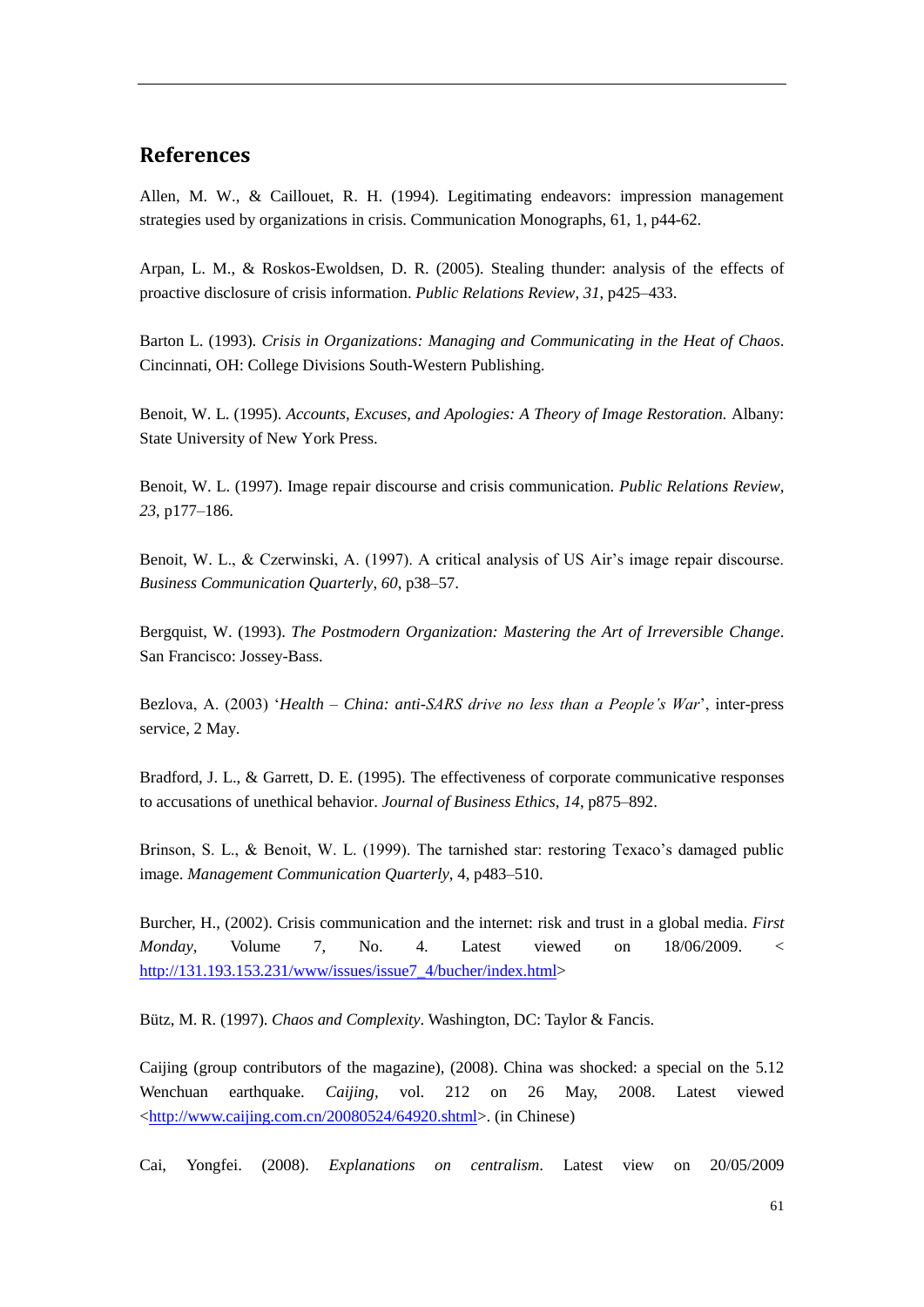[<http://trans.wenweipo.com/gb/paper.wenweipo.com/2008/06/13/WW0806130005.htm>](http://trans.wenweipo.com/gb/paper.wenweipo.com/2008/06/13/WW0806130005.htm) (in Chinese)

CCTV. (2008a). *New flash: death number in the Wenchuan earthquake reached 69,146*. June 10, 2008. Latest viewed on 20/05/2009 [<http://news.cctv.com/china/20080610/107698.shtml>](http://news.cctv.com/china/20080610/107698.shtml) (in Chinese)

CCTV. (2008b). *China is going through severe test: memorabilia of the first 72 hours after the Wenchuan earthquake*. May 15, 2008. Latest viewed on 20/05/2009 [<http://news.cctv.com/china/20080515/110378.shtml>](http://news.cctv.com/china/20080515/110378.shtml) (in Chinese)

Chen, L. (2008). Open information system and crisis communication in China. *Chinese Journal of Communication*, Vol. 1, No. 1, April 2008, p. 38-54.

China (2008a). *The 4th press conference on the Wenchuan earthquake disaster and anti-quake rescue and relief works*. May 16, 2008. Latest viewed on 20/05/2009. [<http://www.china.com.cn/zhibo/2008-05/16/content\\_15263582.htm?show=t>](http://www.china.com.cn/zhibo/2008-05/16/content_15263582.htm?show=t) (in Chinese)

China. (2008b). *The 28th press conference on the Wenchuan earthquake disaster and anti-quake rescue and relief works*. June 23, 2008. Latest viewed on 20/05/2009. [<http://www.china.com.cn/zhibo/2008-06/23/content\\_15860658.htm?show=t>](http://www.china.com.cn/zhibo/2008-06/23/content_15860658.htm?show=t) (in Chinese)

China. (2008c). *Wen Jiaobao reached Beichuan to direct the rescue and relief work; he stressed that human life was the first priority*. May 14, 2008. Latest viewed on 20/05/2009. < [http://www.china.com.cn/news/txt/2008-05/14/content\\_15224125.htm>](http://www.china.com.cn/news/txt/2008-05/14/content_15224125.htm) (in Chinese)

China. (2008d). *The 2nd press conference on the Wenchuan earthquake disaster and anti-quake rescue and relief works*. May 14, 2008. Latest viewed 20/05/2009.  $\langle$ http://211.167.236.240/html/guofang/wenzizhibo/2008/0514/1507.html> (in Chinese)

China. (2008e). *The 9th press conference on the Wenchuan earthquake disaster and anti-quake rescue and relief works*. May 21, 2008. Latest viewed 20/05/2009. [<http://211.167.236.240/html/guofang/wenzizhibo/2008/0521/1579.html>](http://211.167.236.240/html/guofang/wenzizhibo/2008/0521/1579.html) (in Chinese)

China. (2008e). *The 30th press conference on the Wenchuan earthquake disaster and anti-quake rescue and relief works*. July 8, 2008. Latest viewed 18/06/2009. [<http://www.china.com.cn/zhibo/2008-07/08/content\\_15957120.htm?show=t>](http://www.china.com.cn/zhibo/2008-07/08/content_15957120.htm?show=t) (in Chineses)

Comfort L. K., Sungu, Y., Johnson D. & Dunn, M. (2001). Complex systems in crisis: anticipation and resilience in dynamic environments. *Journal of Contingencies and Crisis Management*, 9, 3, p144-157

Coombs, W. T. (1995). Choosing the right words: the development of guidelines for the selection of the "appropriate" crisis response strategies. *Management Communication Quarterly*, 8,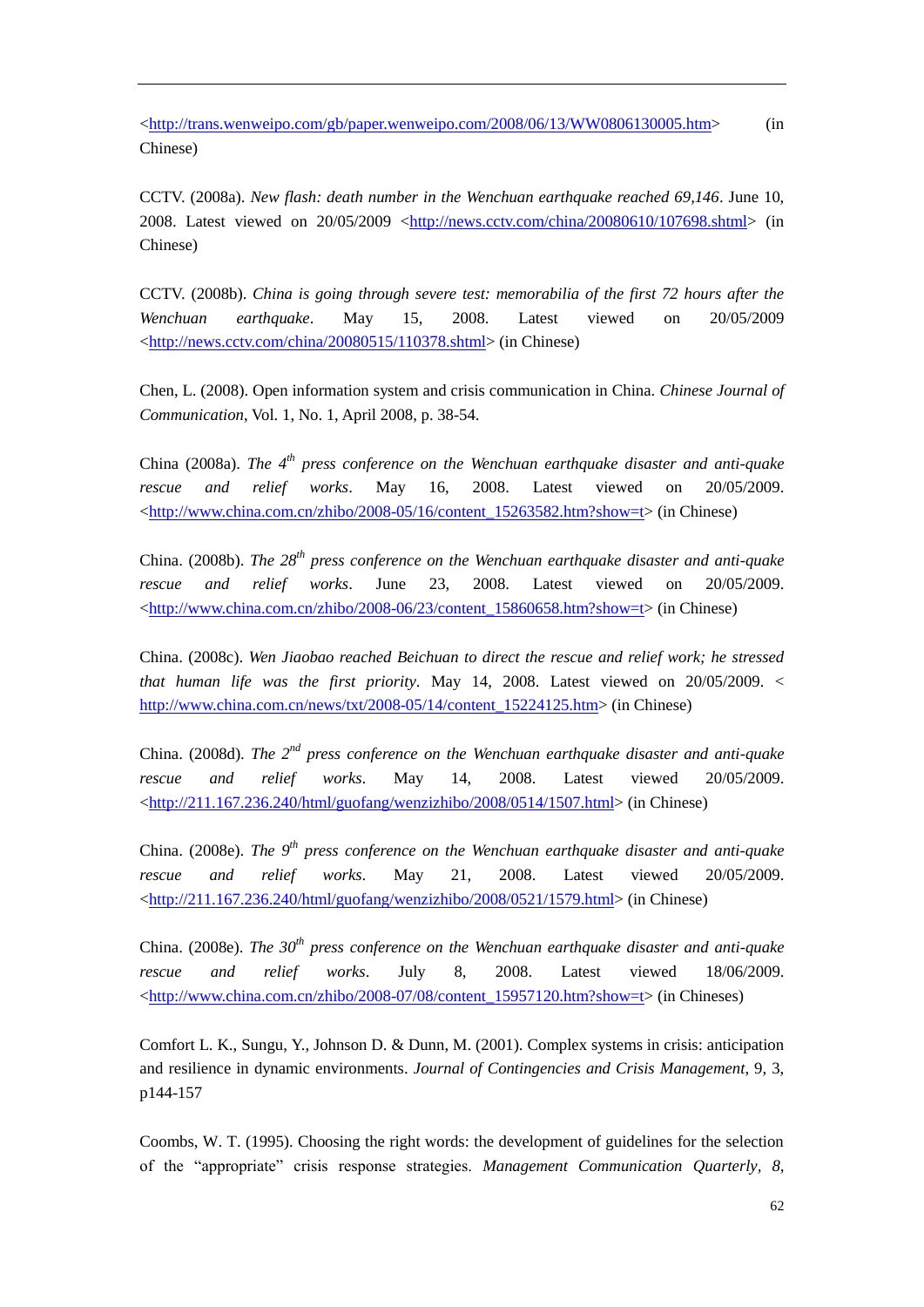p447–476.

Coombs, W. T. (1998). An analytic framework for crisis situations: better responses from a better understanding of the situation. *Journal of Public Relations Research,* 10, p177–192.

Coombs, W. T. (1999). Information and compassion in crisis responses: a test of their effects. *Journal of Public Relations Research*, *11*, p125–142.

Coombs, W. T. & Schmidt, L. (2000). An empirical analysis of image restoration: Texaco's racism crisis. *Journal of Public Relations Research, 12*, 2, p163–178.

Coombs, W. T. (2004). Impact of past crises on current crisis communications: insights from situational crisis communication theory. *Journal of Business Communication*, *41*, p265–289.

Coombs, W. T. (2007a). *Ongoing Crisis Communication: Planning, Managing and Responding (2nd Ed.)*. Sage Publications, Inc.

Coombs, (2007b). Attribution theory as a guide for post-crisis communication research. *Public Relations Review,* 33, p135-139

Coombs, W. T., & Holladay, S. J. (1996). Communication and attributions in a crisis: an experimental study of crisis communication. *Journal of Public Relations Research*, 8, p279–295.

Coombs,W. T., & Holladay, S. J. (2001). An extended examination of the crisis situation: a fusion of the relational management and symbolic approaches. *Journal of Public Relations Research*, *13*, p321–340.

*Crisis brings us to become mature: the 2nd report on SARS based on surveys from 5 cities in China* (2003). Group survey and report headed by Wang, Yanwen & Zhou, Xiaohong. The University Service Center for China Studies, the Chinese University of Hong Kong, Hong Kong. Latest viewed 11/05/2009. [<http://www.usc.cuhk.edu.hk/webmanager/wkfiles/2613\\_1\\_paper.doc>](http://www.usc.cuhk.edu.hk/webmanager/wkfiles/2613_1_paper.doc). The original source at [<http://www.social-policy.info/899.htm>](http://www.social-policy.info/899.htm) was no longer available.

Coombs, W. T. & Schmidt, L. (2000). An empirical analysis of image restoration: Texaco's racism crisis. *Journal of Public Relations Research, 12*, 2, 163–178.

Dillenschneider, R., & Hyde, R. (1985, January–February). Crisis communications: planning for the unplanned. *Business Horizons*, p35–38

Ding, Yuanzhu. (2008). National emergency response system: a review on the Wenchuan earthquake. Kan Shou Dang Xiao, vol. 7, 2008. (in Chinese)

Dong, Tiance (2008). Between control and openness: basic standards and measures in crisis communication—experiences and reflections on Wenchuan earthquake media news reports.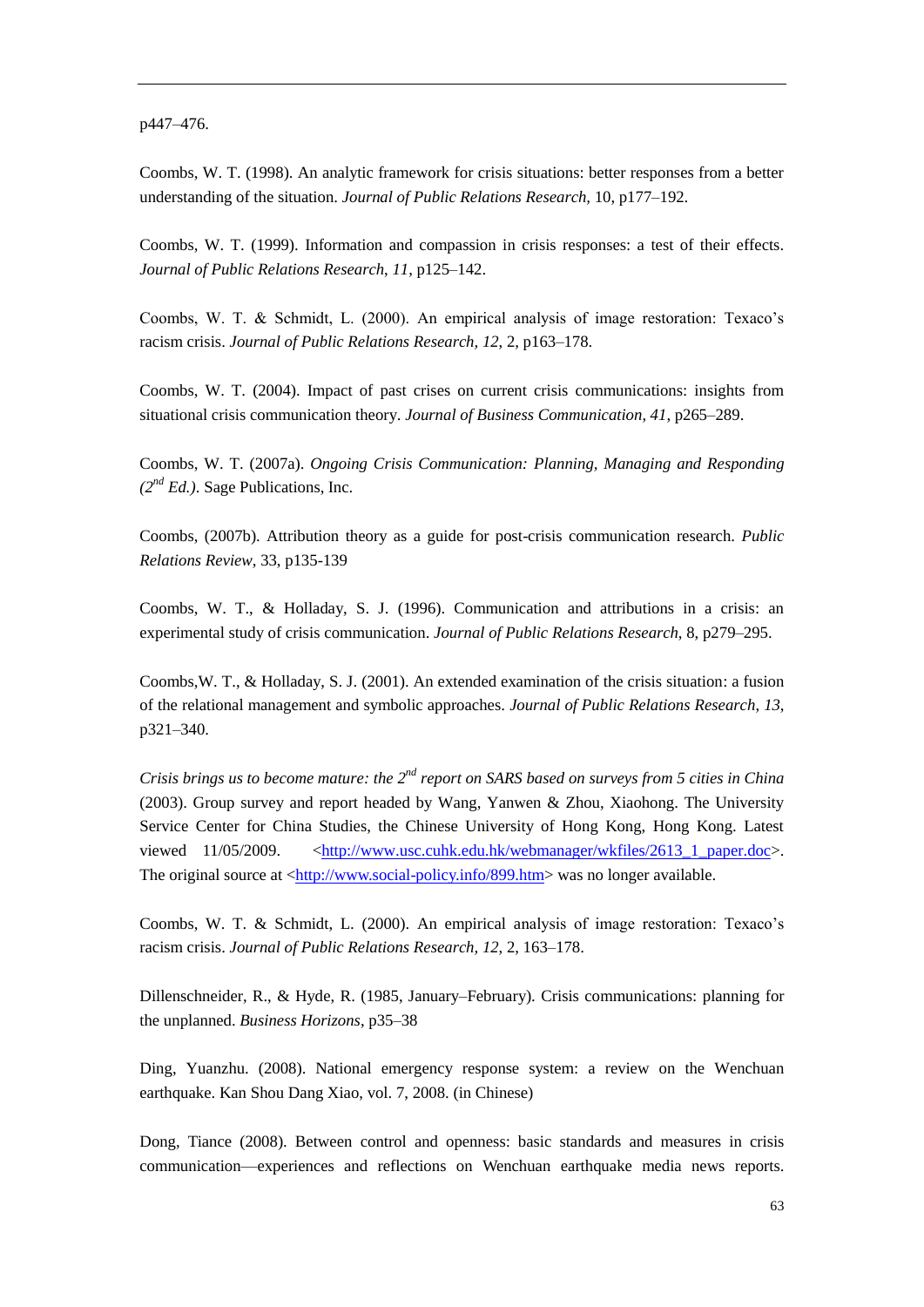*Lingnan News Explore*, Vol. 4, 2008. (zai kai fang yu kong zhi zhi jian: wei ji chuan bo de ji ben zhun ze he chi du—Wenchuan da di zheng xin wen bao dao de jing yan he qi di. *Lingnan Xin Wen*)

Elliott,s G. & Charlebois, S. (2007). How Mosaic-Esterhazy applied a crisis communication strategy when it suddenly had the world's attention. *Public Relations Review* 33, p319-325

Falkheimer, J. & Heide, M. (2006). Multicultural crisis communication: towards a social construtionist perspective. *Journal of Contingencies and Crisis Management*, 14, 4, Dec. 2006, p180-189

Fearn-Banks, K. (1996). *Crisis Communications: A Casebook Approach*. Mahwah, NJ: Erlbaum Associates.

Feng, shizheng. (2007). A discussion on "Dianxing" in the Chinese society. *Sociology Perspective*. 11 May, 2007. Latest viewed 18/05/2009, [<http://www.sociologyol.org/yanjiubankuai/xueshuredian/jitixingdongyushehuiyundong/2007-06-](http://www.sociologyol.org/yanjiubankuai/xueshuredian/jitixingdongyushehuiyundong/2007-06-25/2632.html) [25/2632.html>](http://www.sociologyol.org/yanjiubankuai/xueshuredian/jitixingdongyushehuiyundong/2007-06-25/2632.html). (in Chinese)

Fewsmith, J. (2003). China and the politics of SARS. *Current History*. September 2003, p. 250-255.

GOV. (2003). *The Regulation on the Urgent Handling of Public Health Emergencies.* May 12, 2003. Latest viewed 17/06/2009. [<http://english.gov.cn/zwgk/2005-05/20/content\\_145.htm>](http://english.gov.cn/zwgk/2005-05/20/content_145.htm) (in Chinese)

GOV. (2009a). *Authorized by the State Council, May 12 becomes the Hazard Prevention and Mitigation Day in China*. March 2, 2009. Latest viewed 20/05/2009. [<http://www.gov.cn/jrzg/2009-03/02/content\\_1248489.htm>](http://www.gov.cn/jrzg/2009-03/02/content_1248489.htm) (in Chinese)

GOV. (2009b). *Now it is difficult to decide which link is the main cause of building collapse in the Wenchuan earthquake*. May 8, 2009. Latest viewed on 20/05/2009. [<http://www.gov.cn/wszb/zhibo324/content\\_1308257.htm>](http://www.gov.cn/wszb/zhibo324/content_1308257.htm) (in Chinese)

Griffin, E. (1994). *A First Look at Communication Theory* (2<sup>nd</sup> Ed.). St Louis McGraw-Hill.

Griffin, M., Babin, B. J. & Attaway, J. S. (1991). An empirical investigation of the impact of negative public publicity on consumer attitudes and intentions. *Advances in Consumer Research* 18, p334-341.

Gudykunst, W. B. & Ting-Toomey, S. (1988). Culture and affective communication. *The American Behavioral Scientist* (1986-1994), Jan/Feb. 1988, 31, 3, p384-399.

Hazen, M. A. (1993). Towards polyphonic organization. *Journal of Organizational Change*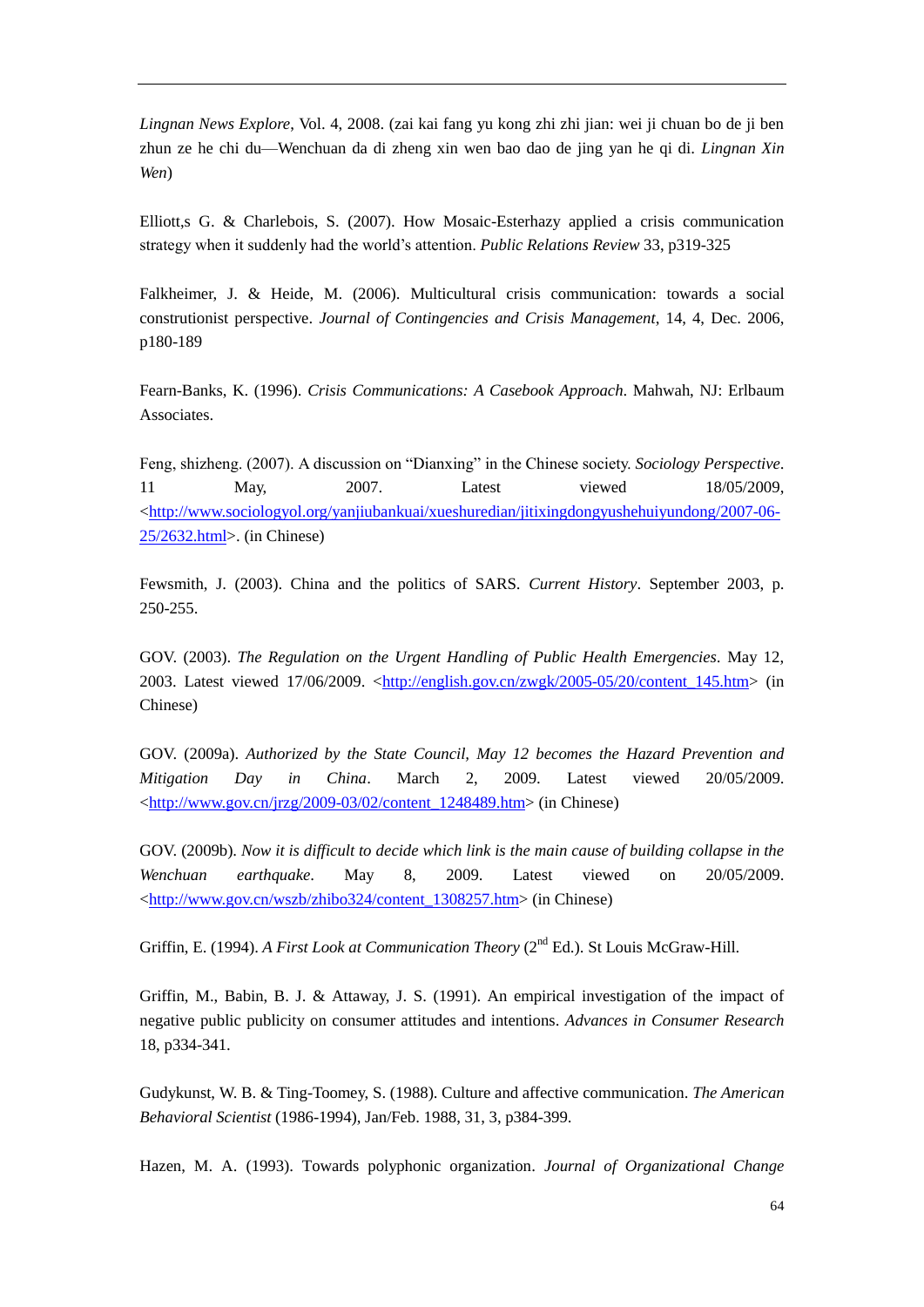*Management*, *6*, p15–26.

He, Qinglian, (2004). How does the Chinese government control the media: a report on the human rights in China (part one). *Modern China Studies*, vol. 86, no. 3, 2004. Latest viewed 11/05/2009. [<http://www.chinayj.net/StubArticle.asp?issue=040304&total=86>](http://www.chinayj.net/StubArticle.asp?issue=040304&total=86). Princeton, USA. (in Chinese)

Hearit, K. M. (1994). Apologies and public relations crisis at Chrysler, Toshiba, and Volvo. *Public Relations Review*, *20*, 2, p113-125.

Hearit, K. M. (1995). "Mistakes were made": organizations, apologia and crises of social legitimacy. *Communication Studies*, 46, p1–17.

Hearit, K. M. (1997). On the use of transcendence as an apologia strategy: the case of Johnson Controls and its fetal protection policy. *Public Relations Review*, *23*, 3, p217-231.

Holtzhausen, D. R. (2000). Postmodern values in public relations. *Journal of Public Relations Research*, *12*, p93–114.

Hu, Fengying. (2003). The national interest orientation of the media reform in China: from CCTV's live broadcast on the war in Iraq to the media control in the SARS prevention and control in China. *21st century (web edition)*. 14, May 2003. Latest viewed 11/05/2009, [<http://www.cuhk.edu.hk/ics/21c/supplem/essay/0304067.htm>](http://www.cuhk.edu.hk/ics/21c/supplem/essay/0304067.htm) (in Chinese)

Huang, Y. (2004) 'The SARS Epidemic and its Aftermath in China:A Political Perspective', in S. Knobler, A. Mahmoud, S. Lemon,A. Mack, L. Sivitz and K. Oberholtzer (eds) *Learning from SARS: Preparing for the Next Disease Outbreak,* pp. 116–36.Washington, DC: National Academies Press.

Huang, Y., Lin, Y. & Su, S. (2005). Crisis communication strategies in Taiwan: category, continuum and cultural implication. *Public Relations Review,* 31, p229-238.

Jian, Quan, no date. *China's public policy paradigm shift: a case study on SARS*. The University Service Center for China Studies, the Chinese University of Hong Kong, Hong Kong. Latest viewed 11/05/2009. [<http://www.usc.cuhk.edu.hk/wk\\_wzdetails.asp?id=3267>](http://www.usc.cuhk.edu.hk/wk_wzdetails.asp?id=3267). The original source on [<http://www.cc.org.cn/newcc/browwenzhang.php?articleid=1152>](http://www.cc.org.cn/newcc/browwenzhang.php?articleid=1152) no longer available. (in Chinese)

Jorgensen, B. K. (1994). Consumer reaction to company-related disasters: the effect of multiple versus single explanations. *Advances in Consumer Research*, *21*, p348–352.

Jorgensen, B. K. (1996). Components of consumer reaction to company-related mishaps: a structural equation model approach. *Advances in Consumer Research*, *23*, p346–351.

Kaplan, D. & Glass, L. (1995) *Understanding Nonlinear Dynamics*. Berlin: Springer Verlag,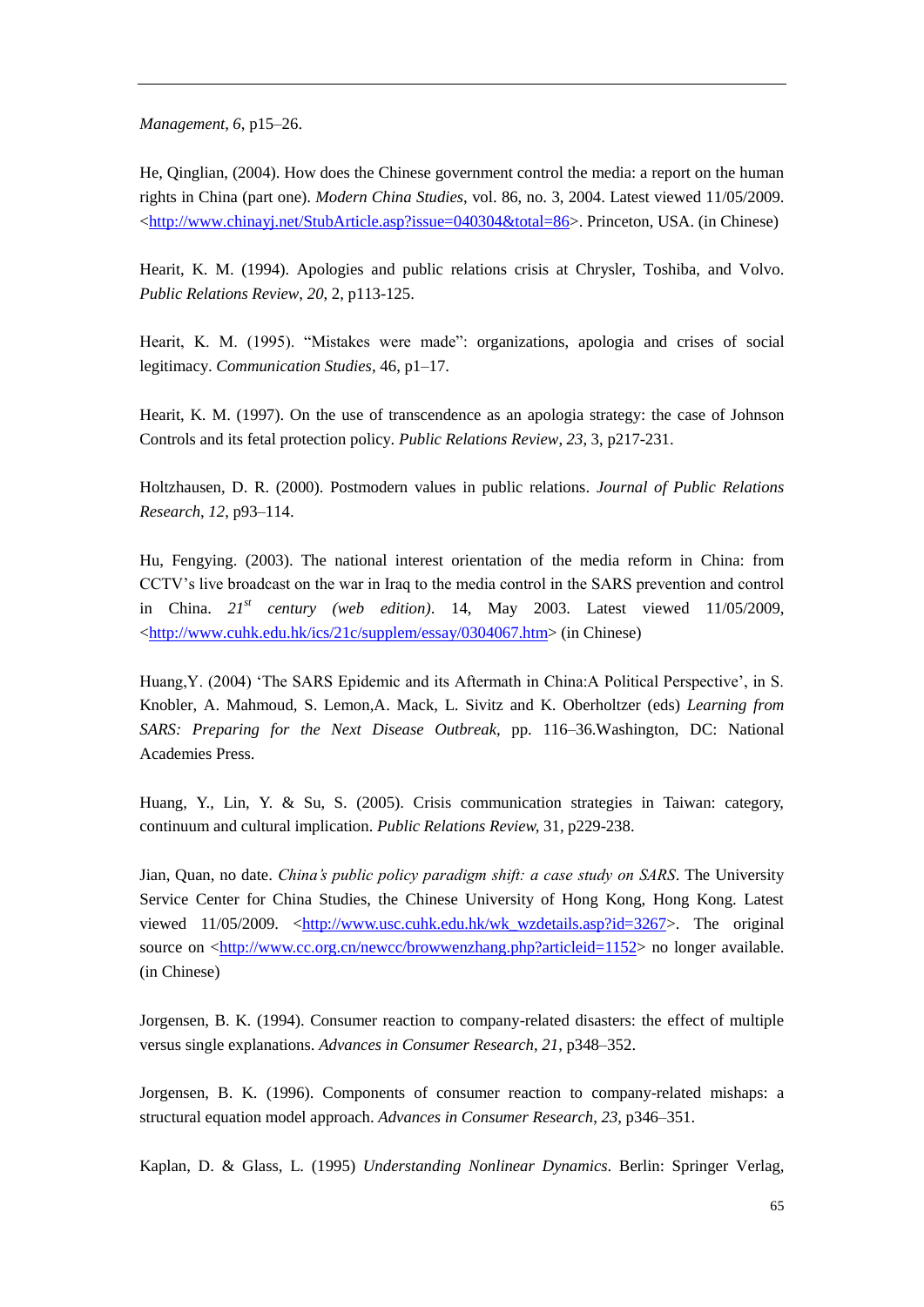1995.

Kauffman, S. A. (1993). *Origins of Order: Self-organization and the Nature of History*. New York: Oxford University Press.

Kauffmann, S. A. (1995). *At home in the Universe: the Search for Laws of Self-organization and Complexity*. Oxford University Press, New York.

Kiel, L. D. (1994). *Managing Chaos and Complexity in Government*, Josey-Bass, San Francisco, 1994.

Lan, Yuxin. (2008). Summarization on documents related to the Wenchuan earthquake. *China non-profitable review*, vol. 3, 2008. Sociological Documents Press. (Wenchuan di zheng wen xian zong shu, *Fei Ying Li PingLun*)

Lee, B. K. (2005), Crisis, culture, community. in Kalbfleisch (Ed.), *Communication Yearbook 29*, Lawrence Erlbaum, Mahwah, NJ, p275–309.

Lerbinger, O. (1997). *Crisis Manager: Facing Risk and Responsibility*. Lawrence Erlbaum Associates, Publishers.

Li, Cheng, (2001). *China's leaders: the new generation*. Rowman & Littlefield Publishers Inc. Li, Xiguang, (2006). *Did the fear come from virus? Or the media?* Tsinghua International Center of Communication Studies, China. Latest viewed 11/05/2009. [<http://www.media.tsinghua.edu.cn/data/2006/0226/article\\_178.html>](http://www.media.tsinghua.edu.cn/data/2006/0226/article_178.html) (in Chinese)

Liu, Shaoqin. (2007). Information control and media responses in crisis management. *Journal of Shandong Youth Administrative Cadres College*, vol. 130, No. 6, 2007, p. 147-149. (Wei ji guan li zhong de xin xi kong zhi yu mei ti ying dui. *Shangdong Qing Nian Guang Li Gan Bu Xue Yuan Xue Bao*)

Lou, Yi. (2003). From Wu Jinglian to Jiang Yanyong. *Caijing*, No. 519, June 9, 2003. Latest viewed 20/05/2009.

[<http://www.tsinghua.edu.cn/docsn/shxx/site/chinac/liudb/sars/lanmu/qingkuang/5pi/wujinglian.h](http://www.tsinghua.edu.cn/docsn/shxx/site/chinac/liudb/sars/lanmu/qingkuang/5pi/wujinglian.htm) [tm>](http://www.tsinghua.edu.cn/docsn/shxx/site/chinac/liudb/sars/lanmu/qingkuang/5pi/wujinglian.htm) (in Chinese)

Loye, D. & Eisler, R. (1987). Chaos and transformation: implications of nonequilibrium theory for social science and society. *Behavioral Science* 32, p53-65

Lyotard, J. -F. (1984). *The Postmodern Condition: A report on Knowledge* (G. Bennington & B. Massouri, Trans.). Minneapolis, MN: University of Minnesota Press. (Original work published in 1979).

Marcus, A. A., & Goodman, R. S. (1991). Victims and shareholders: the dilemmas of presenting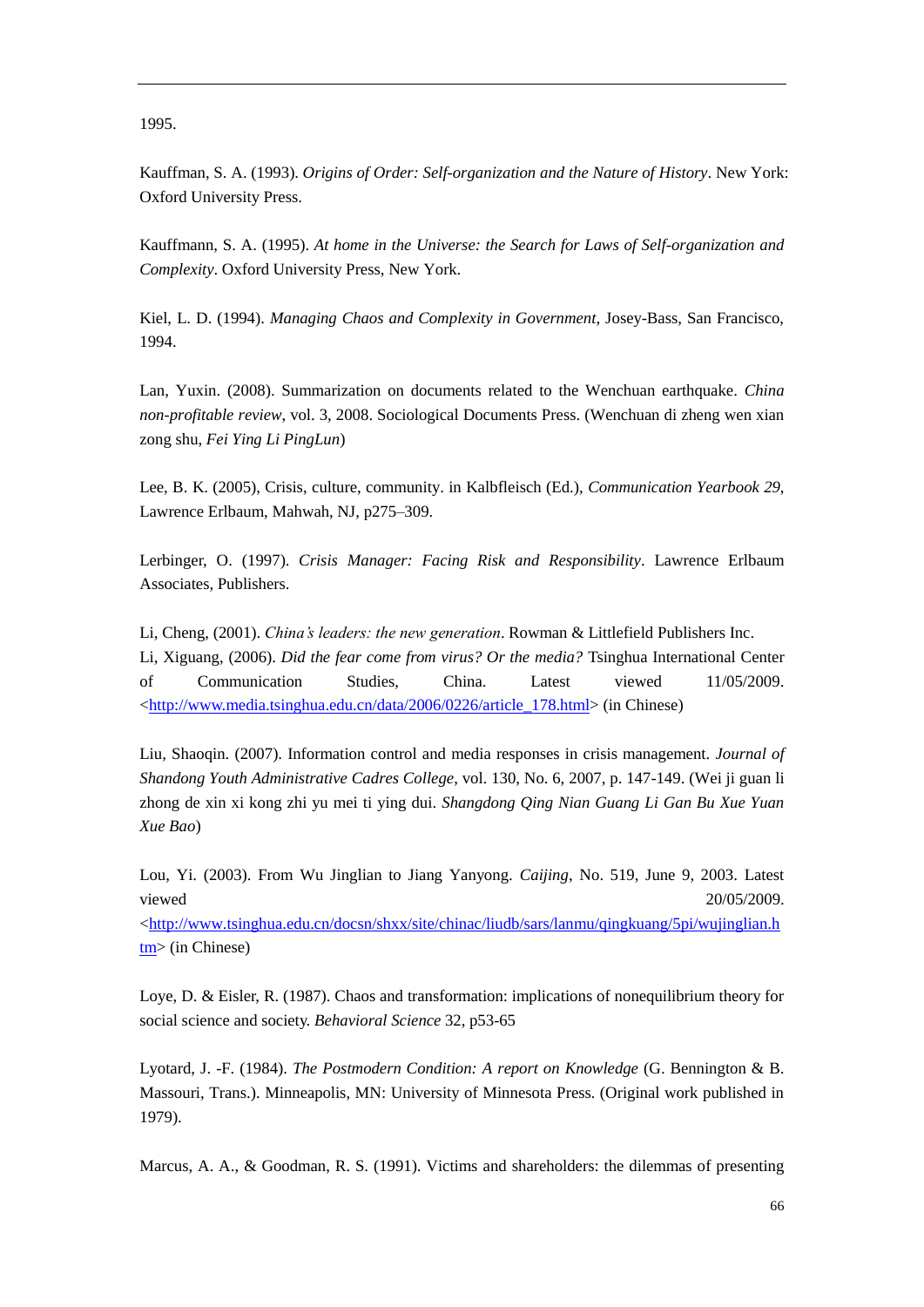corporate policy during a crisis. *Academy of Management Journal*, 34, 2, p281-305.

Martin, J. (1990). Deconstructing organizational taboos: the suppression of gender conflict in organizations. *Organization Science*, *1*, p339–359.

Matthews, K. M., White, M. C. & Long, R. G. (1999). Why study the complexity sciences in the social sciences? *Human Relations*, 25, p439-461.

McAuley, E., Duncan, T. E. & Russell, D. W. (1992). Measuring causal atrributions: the revised causal dimension scale (CDII). *Personality and Social Psychology Bulletin*, 18, p. 566-573.

Murphy, P. (1996). Chaos theory as a model for managing issues and crises. *Public Relations Review*, 22, 2, p95-113.

Patil, R. (2008). In tough times, a pop-star Premier. *MaClatchy-Tribune Business News*. Nov. 28, 2008. Washington.

Peng, Jian. (2008). To handle crisis: how to communicate and manage governmental information. *Journal of Southwest Minority University (sociological edition)*, vol. 204, No. 8, 2008, p. 159-162. (Ying dui zhong da wei ji: zheng fu xin xi ru he chuan bo he guan li)

People, (2003a). Hu Jintao visited Academy of the Military Medical Science and the Chinese Academy of Science. Last view on  $20/05/2009$ [<http://www.people.com.cn/GB/shizheng/16/20030420/976409.html>](http://www.people.com.cn/GB/shizheng/16/20030420/976409.html) (in Chinese)

People. (2008a). *The Party Secretary General Hu Jintao chatted with netizens online via Qiangguo Forum on People Web*. June 20, 2008. Latest viewed on 20/05/2009. [<http://politics.people.com.cn/GB/7406621.html>](http://politics.people.com.cn/GB/7406621.html) (in Chinese)

People. (2008b). *Wen Jiabao encouraged students in Beichuan Middle School and wrote down ―rising from tribulations‖*. May 23, 2008. Latest viewed on 20/05/2009. [<http://edu.people.com.cn/GB/7288768.html>](http://edu.people.com.cn/GB/7288768.html) (in Chinese)

Perelman, C. H. & Olbrechts-Tyteca, L. (1969). *The New Rhetoric: A Treatise on Argumentation*. Notre Dame, IN: University of Notre Dame Press.

Pottinger, M. & Hutzler, C. (2003). New idea on SARS emerge, and doctor questions Chinese data. *Wall Street Journal (eastern ed.)*. New York, N. Y.: April 9, 2003. pg. A. 10.

Qin, Geng. (2008). The Wenchuan earthquake's economic influences and countermeasures. *Economy of China*, dated 30 July, 2008. Latest viewed on 18/05/2009 [<http://www.economyofchina.net/info.asp?id=482&typename=%E5%AF%B0%E2%82%AC%E9](http://www.economyofchina.net/info.asp?id=482&typename=%E5%AF%B0%E2%82%AC%E9%8D%92%E5%A9%84%E5%A3%92%E7%BB%8B) [%8D%92%E5%A9%84%E5%A3%92%E7%BB%8B>](http://www.economyofchina.net/info.asp?id=482&typename=%E5%AF%B0%E2%82%AC%E9%8D%92%E5%A9%84%E5%A3%92%E7%BB%8B). (in Chinese)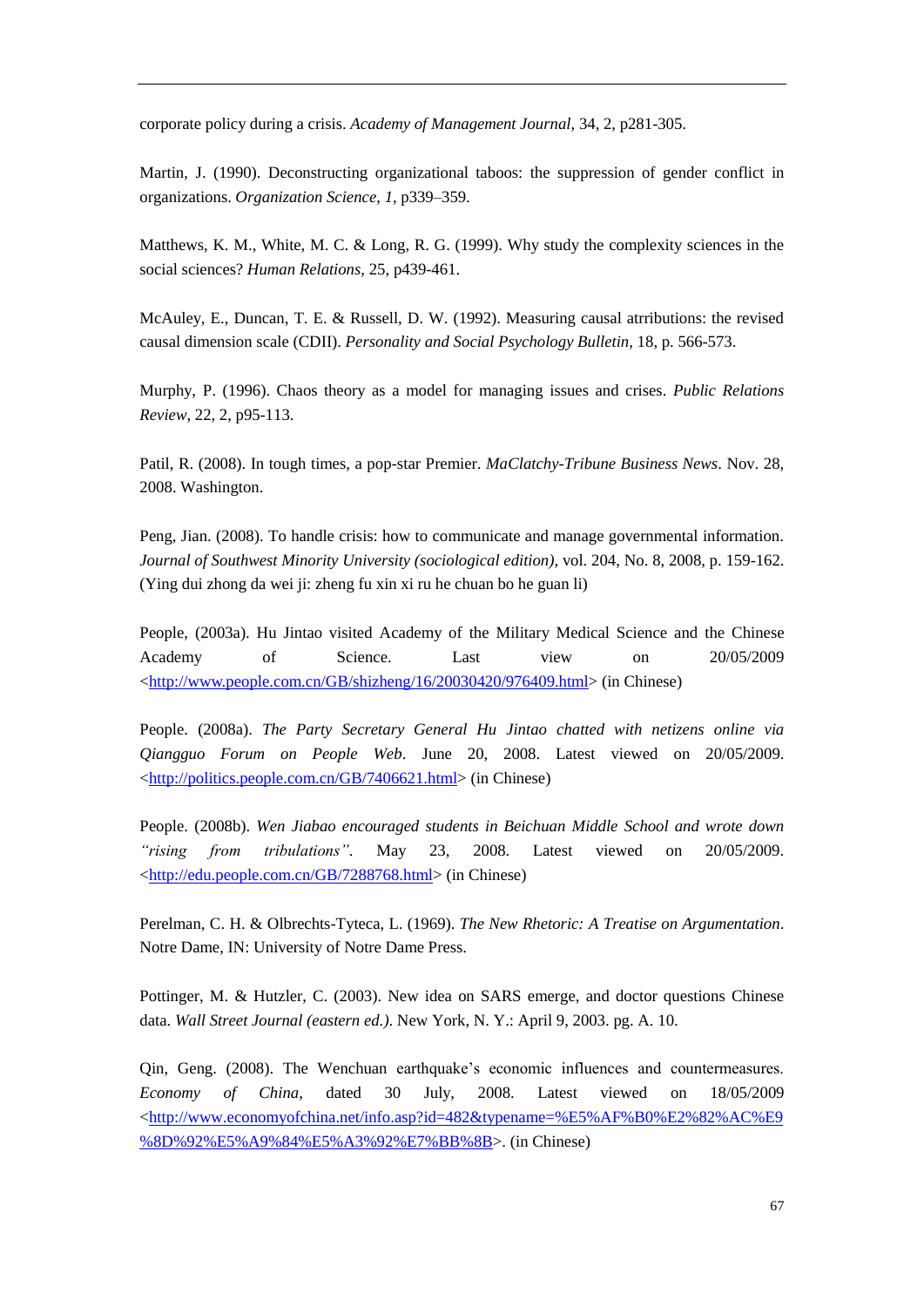Qu, Yan. Wu, Fei. & Wang, Xiaoqing. (2009). *Online community response to major disaster: a Study of Tianya Forum in the 2008 Sichuan earthquake*, pre-print version. Reserved in the Scholar Google Database. Latest viewed 18/05/2009. [<http://scholar.google.com/scholar?q=Online+community+response+to+major+disaster%3A+a+S](http://scholar.google.com/scholar?q=Online+community+response+to+major+disaster%3A+a+Study+of+Tianya+Forum+in+the+2008+Sichuan+earthquake&hl=zh-CN&lr=&btnG=%E6%90%9C%E7%B4%A2&lr) [tudy+of+Tianya+Forum+in+the+2008+Sichuan+earthquake&hl=zh-CN&lr=&btnG=%E6%90%9](http://scholar.google.com/scholar?q=Online+community+response+to+major+disaster%3A+a+Study+of+Tianya+Forum+in+the+2008+Sichuan+earthquake&hl=zh-CN&lr=&btnG=%E6%90%9C%E7%B4%A2&lr) [C%E7%B4%A2&lr>](http://scholar.google.com/scholar?q=Online+community+response+to+major+disaster%3A+a+Study+of+Tianya+Forum+in+the+2008+Sichuan+earthquake&hl=zh-CN&lr=&btnG=%E6%90%9C%E7%B4%A2&lr).

Rosenthal, E. (2003). A Beijing doctor questions data on illness. *New York Times*, late edition (east coast). New York N. Y.: April 10, 2003. p. A. 8.

Russell, D. (1982). The causal dimension scale: a measure of how individuals perceive causes. *Journal of Personality and Social Psychology*, 42, p 1137-1145.

Seeger, M. W. (2002). Chaos and crisis: propositions for a general theory of crisis communication. *Public Relations Review*, 28, p329-337.

Seeger, M. W., Sellnow, T. L., & Ulmer, R. R. (1998). Communication, organization, and crisis. In M. E. Roloff (Ed.), *Communication Yearbook 21*. Thousand Oaks, CA: Sage Publications Inc, p231-276

Snyder, C. R., Higgins, R. L. & Stucky, R. J. (1983). *Excuses: Masquerades in Search of Grace*. New York: John Wiley & Sons.

Sellnow, T. L., Seeger, M. W., & Ulmer, R. R. (2002). Chaos theory, informational needs and natural disasters. *Journal of Applied Communication Research*, vol. 30, No. 4, November 2002, p. 269-292.

Shi, Zhengli & Hu, Zhihong (2008). A review of studies on animal reservoirs of the SARS coronavirus. *Virus Research*. April 2008, vol. 133, No. 1 p. 74-87.

State Council. (2008a). *The 13th press conference on the Wenchuan earthquake disaster and anti-quake rescue and relief work.* May 23, 2008. Latest viewed on 20/05/2009. [<http://211.167.236.240/html/guofang/wenzizhibo/2008/0523/1630.html>](http://211.167.236.240/html/guofang/wenzizhibo/2008/0523/1630.html) (in Chinese)

State Council. (2008b). *The 6<sup>th</sup> press conference on the Wenchuan earthquake disaster and anti-quake rescue and relief work.* May 18, 2008. Latest viewed on 16/06/2009. < [http://211.167.236.240/html/guofang/wenzizhibo/2008/0519/1547.html>](http://211.167.236.240/html/guofang/wenzizhibo/2008/0519/1547.html) (in Chinese)

State Council. (2008c). *The 3<sup>rd</sup> press conference on the Wenchuan earthquake disaster and anti-quake rescue and relief work.* May 15, 2008. Latest viewed on 16/06/2009. < [http://211.167.236.240/html/guofang/wenzizhibo/2008/0515/1521.html>](http://211.167.236.240/html/guofang/wenzizhibo/2008/0515/1521.html) (in Chinese)

State Council. (2008d). *The State Overall Planning for Post-Wenchuan Earthquake Restoration and Reconstruction (September).* September 19, 2008. The State Council of China, Beijing, China.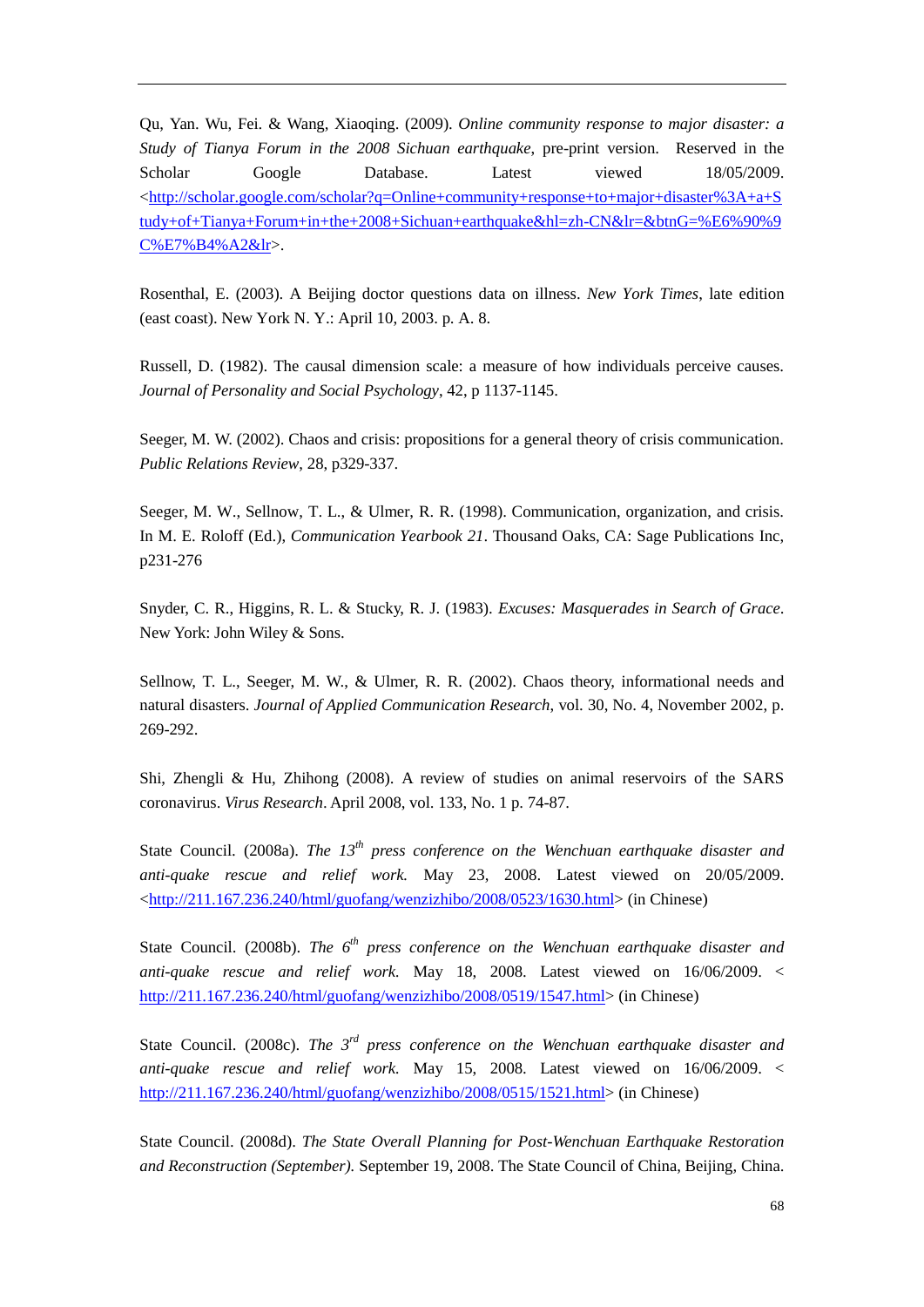Latest viewed on 20/05/2009 [<http://en.ndrc.gov.cn/policyrelease/P020081010622006749250.pdf>](http://en.ndrc.gov.cn/policyrelease/P020081010622006749250.pdf)

Stockmyer, J. (1996). Brands in crisis: Consumer help for deserving victims. *Advances in Consumer Research*, *23*, p429–435.

Sturges, D. L. (1994). Communicating trough crisis: a strategy for organizational survival. *Management Communication Quarterly*: McQ (1986-1998), Feb. 1994, 7, 3, p. 297-316

Tai, Zixue, & Sun, Tao, (2007). Media dependencies in a changing media environment: the case of the 2003 SARS epidemic in China. *New Media & Society*, Vol. 9, 6, p. 987–1009.

Tsinghua & Renmin (n. d.). *The SARS Special*, no date, Modern China Research Center and the Faculty of Public Relations of Tsinghua University and the Center of Laws and Sociology of Renmin University of China, latest viewed 11/05/2009, < [http://www.tsinghua.edu.cn/docsn/shxx/site/chinac/liudb/sars/index.html>](http://www.tsinghua.edu.cn/docsn/shxx/site/chinac/liudb/sars/index.html) (in Chinese)

Tyler, L. (2005). Towards a postmodern understanding of crisis communication. *Public Relations Review*, 31, p561-571.

UN (2003). *Health and development: selected issues: SARS: lessons for public health*. United Nations Economic and Social Council.

UN (2008). *Wenchuan Earthquake—Six Months On: Summary Report of UN Activities*. November 2008. UN Resident Coordinator Office in China & UN Disaster Management Team in China.

UN & the Ministry of Commerce of China. (2008). *International workshop on post-earthquake reconstruction experiences*. 14-15 July, 2008. Beijing, China.

Ulmer, R. R. & Sellnow, T. L. (2002). Crisis management and the discourse of renewal: understanding the potential for positive outcomes of crisis. *Public Relations Review*, 28, p361-365.

Ulmer, R. R., Seeger, M. W. & Sellnow, T. L. (2007). Post-crisis communication and renewal: expanding the parameters of post-crisis discourse. *Public Relations Review*, 33, p130-134.

Venette, S. J., Sellnow, T. L. & Lang, P. A. (2003). Metanarration's role in restructuring perceptions of crisis: NHTSA's failure in the Ford-Firestone crisis. *Journal of Business Communication*; Jul2003, Vol. 40 Issue 3, p219-236.

Wakefield, R. I. (1996). Interdisciplinary theoretical foundations for international public relations in Culbertson, H. M. & Chen, N. (Eds.), *International Public Relations: A comparative analysis*,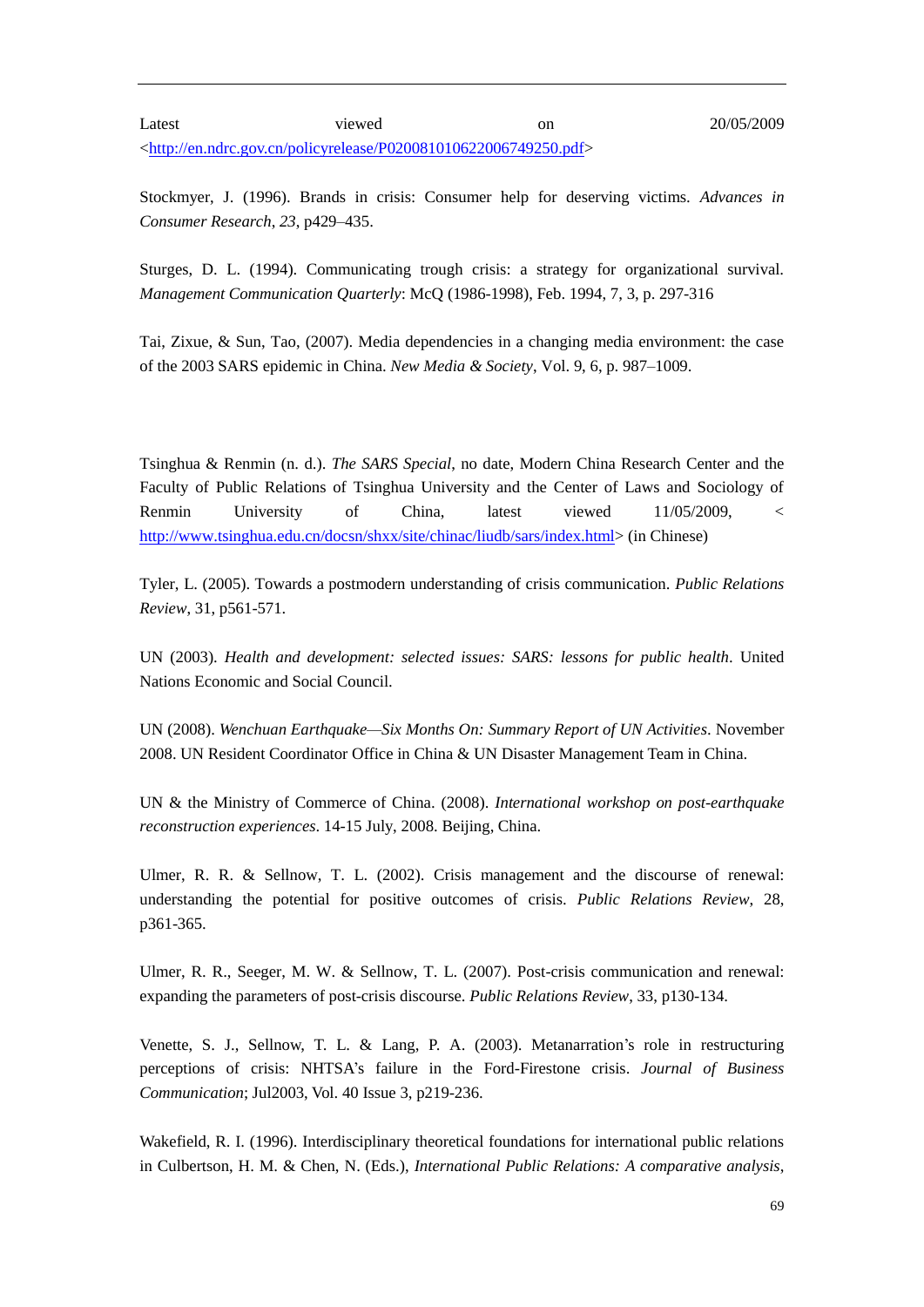Mahwah, NJ: Erlbaum, p17-30.

Weiner, B. (1985). An attributional theory of achievement motivation and emotion. *Psychology Review*, *92*, p548–573.

Weiner, B. (1986). *An Attributional Theory of Motivation and Emotion*. New York, NY: Springer-Verlag.

WHO (2003a). *Severe Acute Respiratory Syndrome (SARS): status of the outbreak and lessons for the immediate future*. May 20, 2003. World Health Organization, Geneva.

WHO, (2003b). *Summary of probable SARS cases with onset of illness from 1 November 2002 to 31 July 2003.* Latest viewed on 10/04/2009. [<http://www.who.int/csr/sars/country/table2004\\_04\\_21/en/>](http://www.who.int/csr/sars/country/table2004_04_21/en/)

Winter, M. & Steger, U. (1998). *Managing outside pressure: strategies for preventing corporate disasters*. Chichester, UK: Wiley.

Wu, Jinmei. (2004). Discussion about monitoring system of governmental accountability. *Truth seeking*, No. 3, 2004, p. 70-72. Jiangxi, China. (Lun zhen fu shou xin jian du ji zhi)

Xinhua. (2003a). Press conference on *SARS probable cases and SARS control and prevention* [<http://www.xinhuanet.com/zhibo/20030420/wz.htm>](http://www.xinhuanet.com/zhibo/20030420/wz.htm)

Xinhua. (2003b). *Wen Jiabao: to uncompromisingly fight against SARS*. Last view on 20/05/2009 [<http://news.xinhuanet.com/zhengfu/2003-04/22/content\\_843193.htm>](http://news.xinhuanet.com/zhengfu/2003-04/22/content_843193.htm) in Chinese

Xinhua. (2008a). 7.8-degree earthquake jolted Wenchuan, Sichuan; 3.9-degree in Tongzhou, Beijing. [<http://news.xinhuanet.com/newscenter/2008-05/12/content\\_8151482.htm>](http://news.xinhuanet.com/newscenter/2008-05/12/content_8151482.htm) in Chinese

Xinhua. (2008b). *Authorized release: The Law of the People's Republic of China on Precautions against Earthquakes and Relief of Disaster.* December 27, 2008. Latest viewed on 20/05/2009. [<http://news.xinhuanet.com/newscenter/2008-12/27/content\\_10568695.htm>](http://news.xinhuanet.com/newscenter/2008-12/27/content_10568695.htm) (in Chinese)

Xinhua. (2008c). *Ma : earthquake increased complexity of causes of collapses of school buildings; If designs or constructions found illegal, punishments will follow according to laws*. June, 23, 2008. Latest viewed on 20/05/2009. [<http://news.xinhuanet.com/politics/2008-06/23/content\\_8424661.htm>](http://news.xinhuanet.com/politics/2008-06/23/content_8424661.htm)(in Chinese)

Xinhua. (2008d). *The direct economic loss due to the Wenchuan earthquake reached RMB845.1 billion*. September 4, 2008. Latest viewed on 20/05/2009. [<http://news.xinhuanet.com/newscenter/2008-09/04/content\\_9769753.htm>](http://news.xinhuanet.com/newscenter/2008-09/04/content_9769753.htm) (in Chinese)

Xinhua. (2008e). *The 1<sup>st</sup> press conference on the Wenchuan earthquake disaster and anti-quake rescue and relief works*. May 13, 2008. <http://www.xinhuanet.com/zhibo/20080513/zhibo.htm>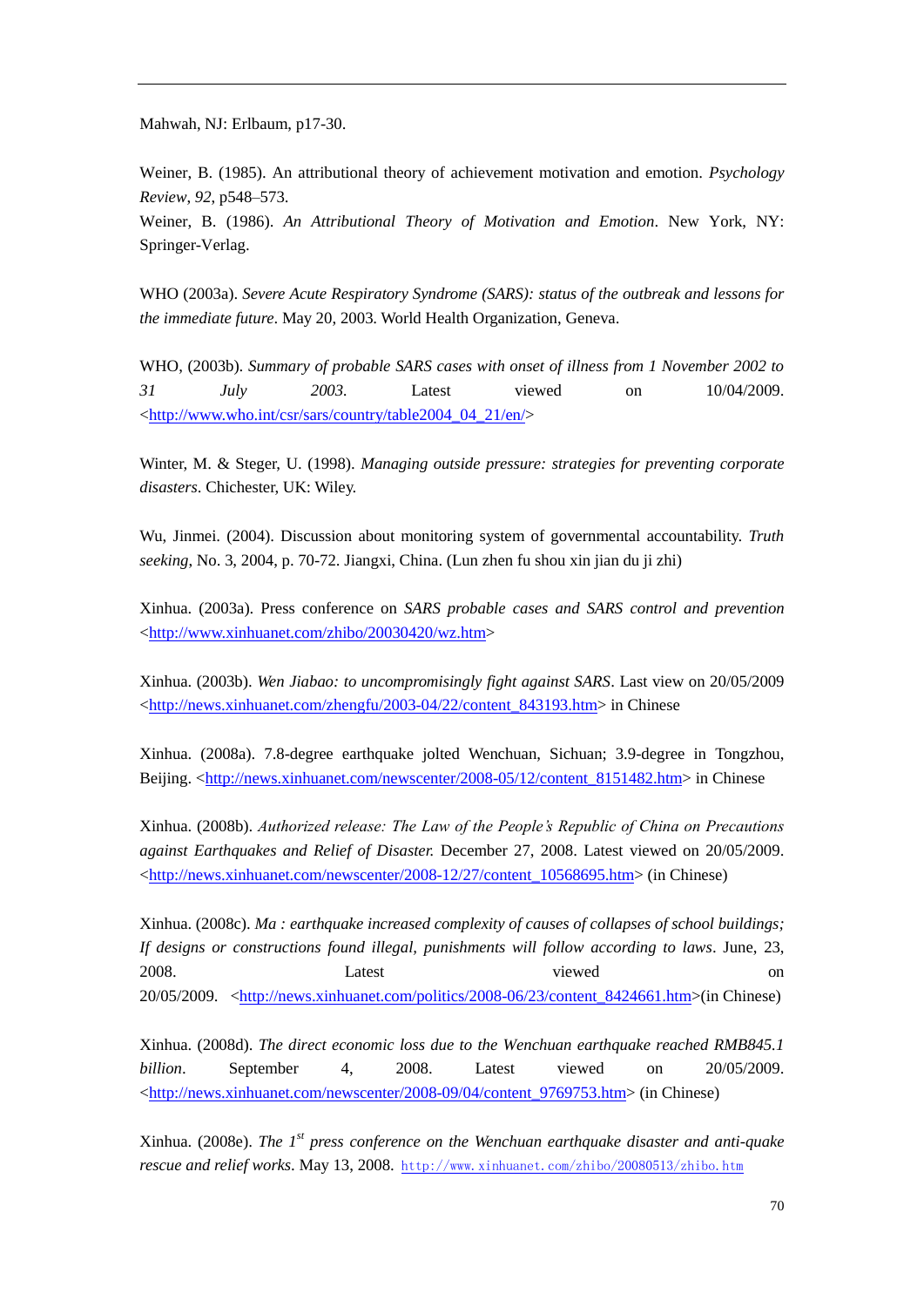Xinhua. (2009). *Hu Jintao's speech for the first anniversary of the Wenchuan earthquake*. Latest viewed on  $18/05/2009 \leq$ http://news.xinhuanet.com/newscenter/2009-05/12/content 11360343.htm> in Chinese

Xu, Ben. (2003). Redress and apology for a nation's unjust deeds. *Modern China Studies*, vol. 80, 1, 2003. Princeton, USA. Latest viewed 11/05/2009, [<http://www.chinayj.net/StubArticle.asp?issue=030104&total=80>](http://www.chinayj.net/StubArticle.asp?issue=030104&total=80). (in Chinese)

Yang, Guanghui. (2008). Participation, share and future—to analyze citizen-participating news reports in the Wenchuan earthquake. *Journalism lover*. October, 2008, No. 10, p. 25-26. (Tan xi Wenchuan di zheng zhong de gong min can yu shi xin wen bao dao. *Xin Wen Ai Hao Zhe*)

Yang, Xiaohong. & Liang, Hao. (2008). Public opinion environment of rational communication media in Wenchuan earthquake. *Journal of Hunan mass media vocational technical college.* Vol. 8, No.5, 2008, p. 44-46. (Cong Wenchuan di zheng kan wu lun gong kai huan jing xia de mei jie li xing chuan bo. *Hunan Da Zong Chuan Mei Zhi Ye Ji Shu Xue Yuan Xue Bao*)

Ye, Duchu. (2008). *Human first and centralism*. Latest viewed on 20/05/2009 [<http://big5.xinhuanet.com/gate/big5/news.xinhuanet.com/theory/2008-05/29/content\\_8273659.ht](http://big5.xinhuanet.com/gate/big5/news.xinhuanet.com/theory/2008-05/29/content_8273659.htm) [m>](http://big5.xinhuanet.com/gate/big5/news.xinhuanet.com/theory/2008-05/29/content_8273659.htm) (in Chinese)

Yin, R. (2009). *Case study research: design and methods (4th ed.)*. Sage Publications, Inc, USA.

Zhang, Aijie. (2008). Political communication in the Wenchuan earthquake. *Communication studies*. Last viewed 18/05/2009. [<http://www.chuanboxue.net/list.asp?unid=4233>](http://www.chuanboxue.net/list.asp?unid=4233). (in Chinese)

Zhao, Yuezhi. (2008). *Back to the Future? Revolutionary Legacies in Ideology, Media Structure*  and Practices. For presentation at the conference on "Adaptive Authoritarianism: China's Party-State Resilience in Historical Perspective". Weatherhead Center for International Affairs and Asia Center, Harvard University.

Zhou, Mi. (no date). *SARS and non-traditional security crisis in China: politics in transaction*. The University Service Center for China Studies, the Chinese University of Hong Kong, Hong Kong. Latest viewed 11/05/2009. [<http://www.usc.cuhk.edu.hk/wk\\_wzdetails.asp?id=5858>](http://www.usc.cuhk.edu.hk/wk_wzdetails.asp?id=5858).

Zhou, Ting. (2008). Quick response and slow sensation: reviews on anti-quake rescue and relief television news. *Broadcasting realm*, No. 4, 2008, p. 38-39. (Fan ying xun shu yu gan jue chi dun—fan si kan zheng jiu zai dian shi bao dao. *Shi Ting Jie*)

Zhou, Zhaocheng. (2008). Premier with Chinese characteristics. *United Morning Post*, Singapore, May 18, 2008. [<http://www.zaobao.com/special/china/scquake/pages/scquake080518n.shtml>](http://www.zaobao.com/special/china/scquake/pages/scquake080518n.shtml)

Zhou, Xiaohong. (2003). The aberration of communication: a sociological analysis on rumors and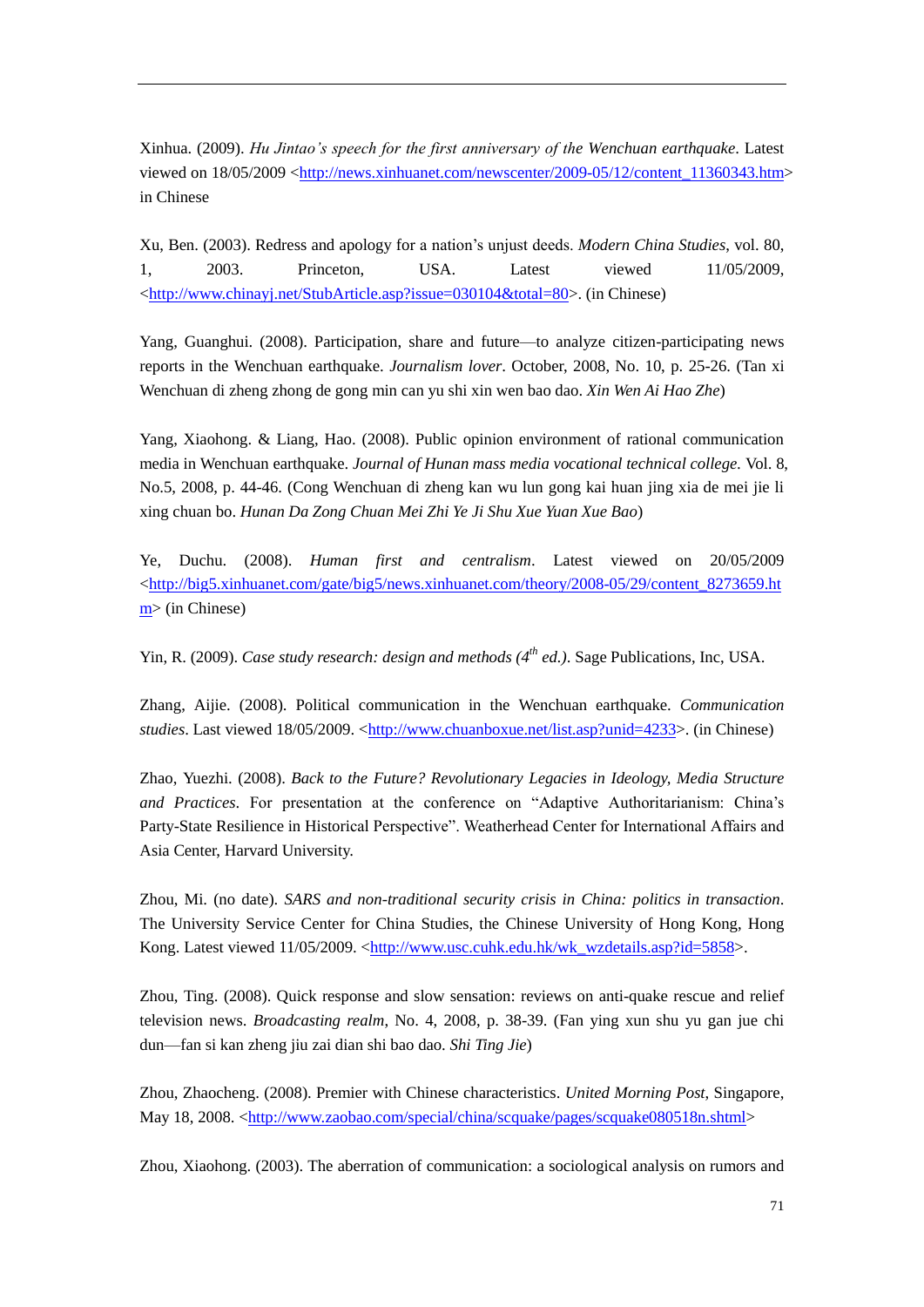gossips on SARS. *Sociological studies*, Vol. 6, 2003. p. 43-54. (Chuan bo de ji bian—dui "SARS" chuan yan de yi zhong shi hui xin li xue fen xi. *She Hui Xue Yan Jiu*)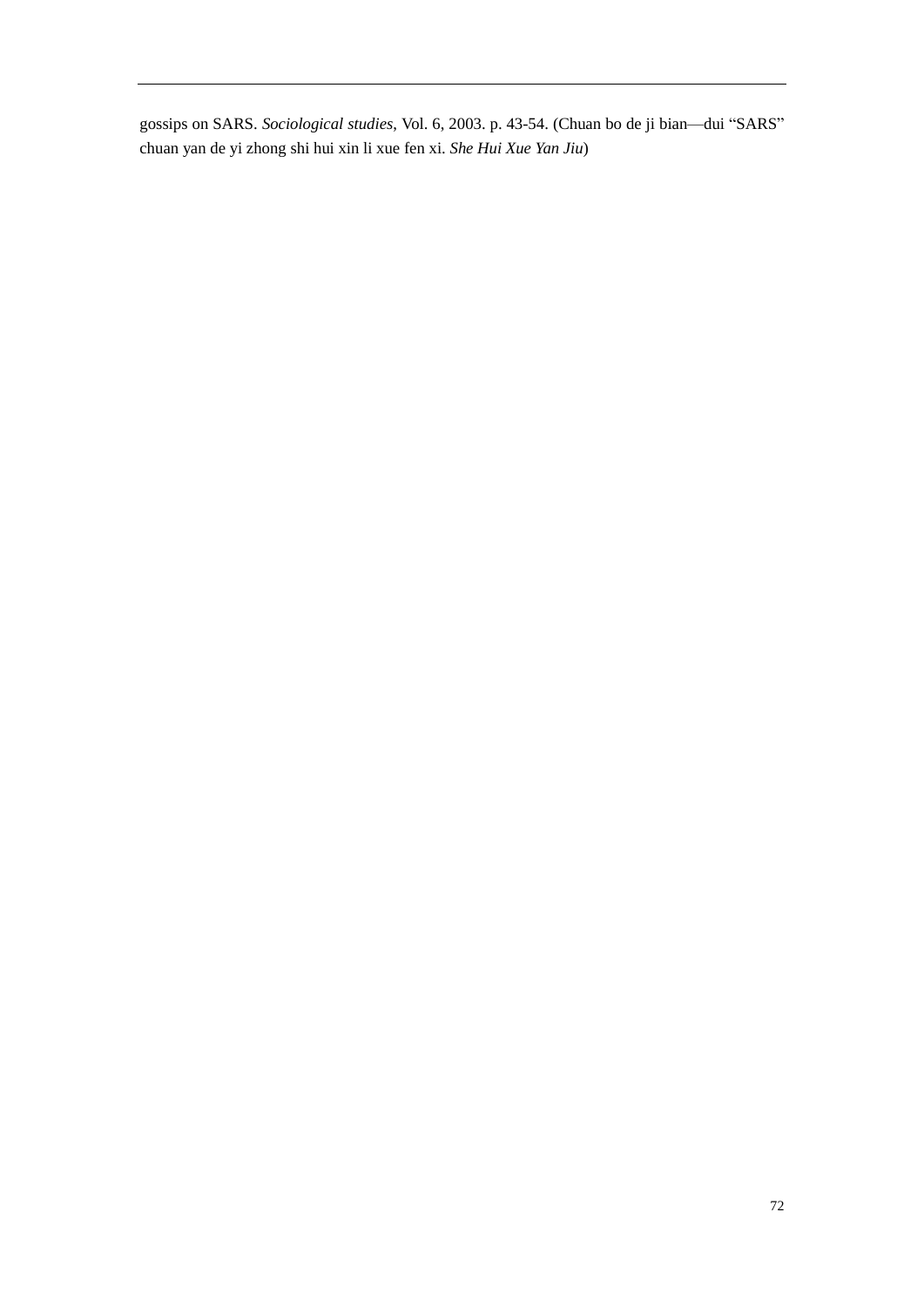# **Appendixes**

## Appendix One: The Crisis Communicative Strategies (CCSs) in the

#### SARS crisis

--Summary based on the chronology in the SARS-special web co-run by Tsinghua University and Renmin University

| <b>CCS</b><br>and<br>types      | Practices                                                         |
|---------------------------------|-------------------------------------------------------------------|
| definitions                     |                                                                   |
| Simple denial: no               | Zhang Wenkang (Minister of Health) strongly confirmed that it     |
| spread<br>$\sigma$ f<br>severe  | was safe to travel and stay in China (03/04).                     |
| SARS.                           | Top leader in the National Tourism Administration claimed that    |
|                                 | no tourist in China was infected by SARS (04/04).                 |
| Fact<br>twisting:               | Zhang revealed in his interview with CCTV that the total          |
| admitted<br>SARS'               | probable SARS cases in China reached 1190 but 934 of them         |
| spread but shrank               | recovered already, while 46 of the 1190 died (02/04).             |
| the severity to a               | The Ministry of Health (MoH) announced that the SARS              |
| much smaller scale              | probable cases in the mainland China reached 1435 and 64 of       |
|                                 | them died $(14/04)$ .                                             |
| Reframing:                      | Deputy minister of the MoH (Gao qiang) officially admitted that   |
| reframed the facets             | imperfections and weak links existed in the work of the MoH       |
| larger<br>and<br>in<br>$\rm{a}$ | and probable case number was corrected from 1435 into 1807        |
| favorable<br>more               | (20/04).                                                          |
| context                         |                                                                   |
| Compensation:                   | (MoF) established the SARS<br>Ministry of Finance<br>The          |
| compensated                     | Prevention and Cure Fund and distributed additional funds for     |
| victims<br>with                 | constructions of central and regional centers for disease control |
| money, goods and                | and prevention (23/04).                                           |
| services<br>fight<br>to         | Personnel from the China Insurance Regulatory Commission          |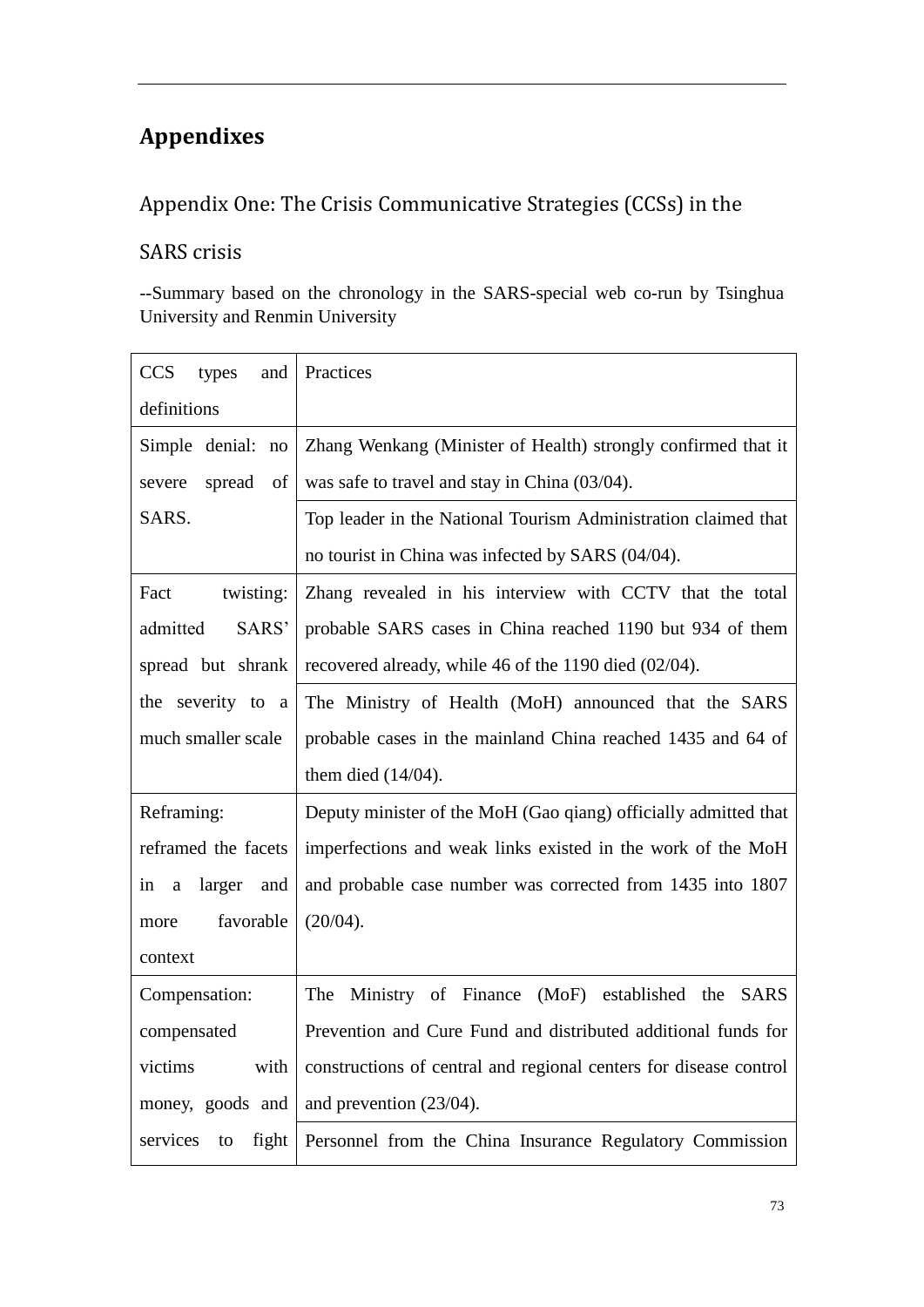| against SARS and     | confirmed that the insured affected by SARS could claim for       |
|----------------------|-------------------------------------------------------------------|
| to counter off their | insurance according to corresponding policy terms (24/04).        |
| loss                 | The MoF and the MoH regulated that SARS-infected peasants         |
|                      | and low-income groups should have medical treatments for free,    |
|                      | paid by the government (29/04).                                   |
|                      | The MoF and the State Administration of Taxation reduced          |
|                      | taxes on industries heavily affected by SARS (10, 11/05).         |
| Corrective<br>or     | The Chinese Centre for Disease Control and Prevention             |
| proactive<br>works:  | (CCDC) published online The Preliminary Plan for SARS             |
| damages<br>repaired  | Control and Prevention (01/04)                                    |
| and restored the     | The prevention and control of SARS was seriously considered       |
| image; prevented a   | by the highest level as "the very important among those           |
| repeat or spread of  | important" in the hygiene work $(02/04)$ .                        |
| the crisis           | The CCDC found and published 7 depressants against SARS           |
|                      | (04/04)                                                           |
|                      | The MoH set up 8 cooperating groups for the SARS prevention       |
|                      | and control $(07/04)$                                             |
|                      | A press conference was held to introduce China's work on the      |
|                      | SARS prevention and control (10/04).                              |
|                      | Various related state-level and regional departments were         |
|                      | required to strictly prevent any further spread of SARS via any   |
|                      | transportation means $(12/04)$ .                                  |
|                      | Premier Wen Jiabao emphasized that fighting against SARS was      |
|                      | directly related to 1) the physical health and life safety of the |
|                      | public; 2) the stable macro environment of the development of     |
|                      | China's opening and reforming; and 3) the nation's interest and   |
|                      | international image (13/04). President Hu Jintao double           |
|                      | confirmed Primer Wen's words on the next day (14/04).             |
|                      | Related state and regional departments and units were required    |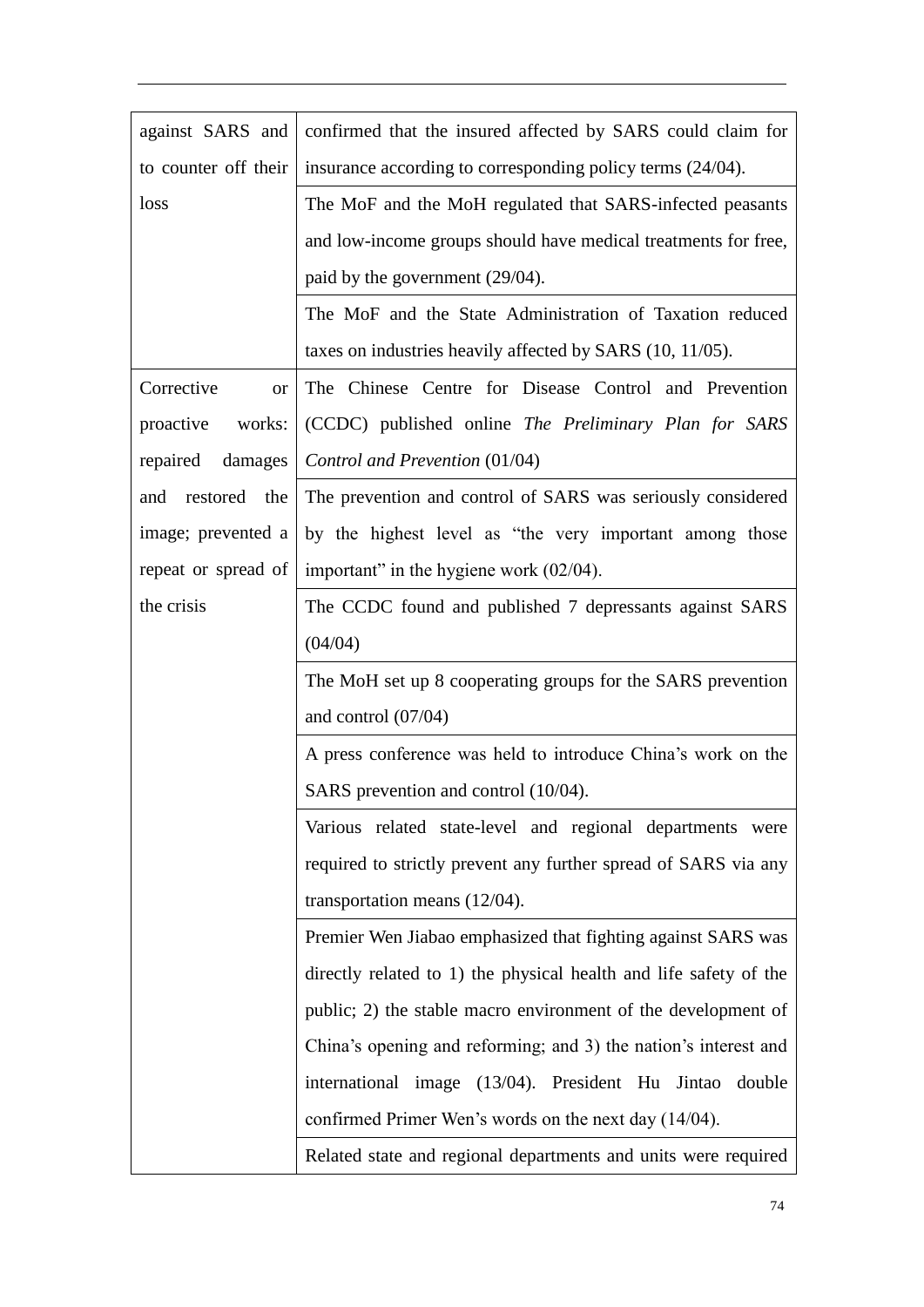|                     | to prepare well for medicine production, storage and supply in    |
|---------------------|-------------------------------------------------------------------|
|                     | the market to prevent the SARS spread (17, 18/04).                |
|                     | The State Administration of Industry and Commerce instructed      |
|                     | various levels of administration units to prevent and punish      |
|                     | illegal or irregular market activities under the name of the SARS |
|                     | prevention and control (19/04).                                   |
|                     | The MoH set up two additional cooperating groups to monitor       |
|                     | and guarantee the SARS prevention and control work (21/04).       |
|                     | The SARS Control and Prevention Headquarter in the State          |
|                     | Council was set up with the vice Premier Wu Yi as the director    |
|                     | (23/04).                                                          |
|                     | The Ministry of Education instructed schools to cancel mid-term   |
|                     | exams and simplify final semester exams as much as possible       |
|                     | (23/04).                                                          |
|                     | The State Bureau of Medical Supervision announced that a new      |
|                     | drug spray was approved and under test for SARS (24/04).          |
|                     | Medical institutions were required to simplify procedures for     |
|                     | treatments to SARS-infected patients (30/04).                     |
| public<br>Changing  | Four principles were established in a State Council Executive     |
| policy: altered the | Committee meeting to upgrade the immediate national response      |
| government's        | system to emergent public hygiene crisis (14/04).                 |
| policies            | SARS was included in the category of regulatory infective         |
|                     | diseases management by the MoH $(14/04)$ .                        |
|                     | The State Council published the Regulation on the Urgent          |
|                     | Handling of Public Health Emergencies (12/05)                     |
| Instructive         | The MoH published recommended remedies for SARS and               |
| information: taught | reference standards for diagnoses confirmation (06/04).           |
| people to react to  | A CDCC representative answered the most concerned questions       |
| the crisis          | on SARS prevention and control (07/04).                           |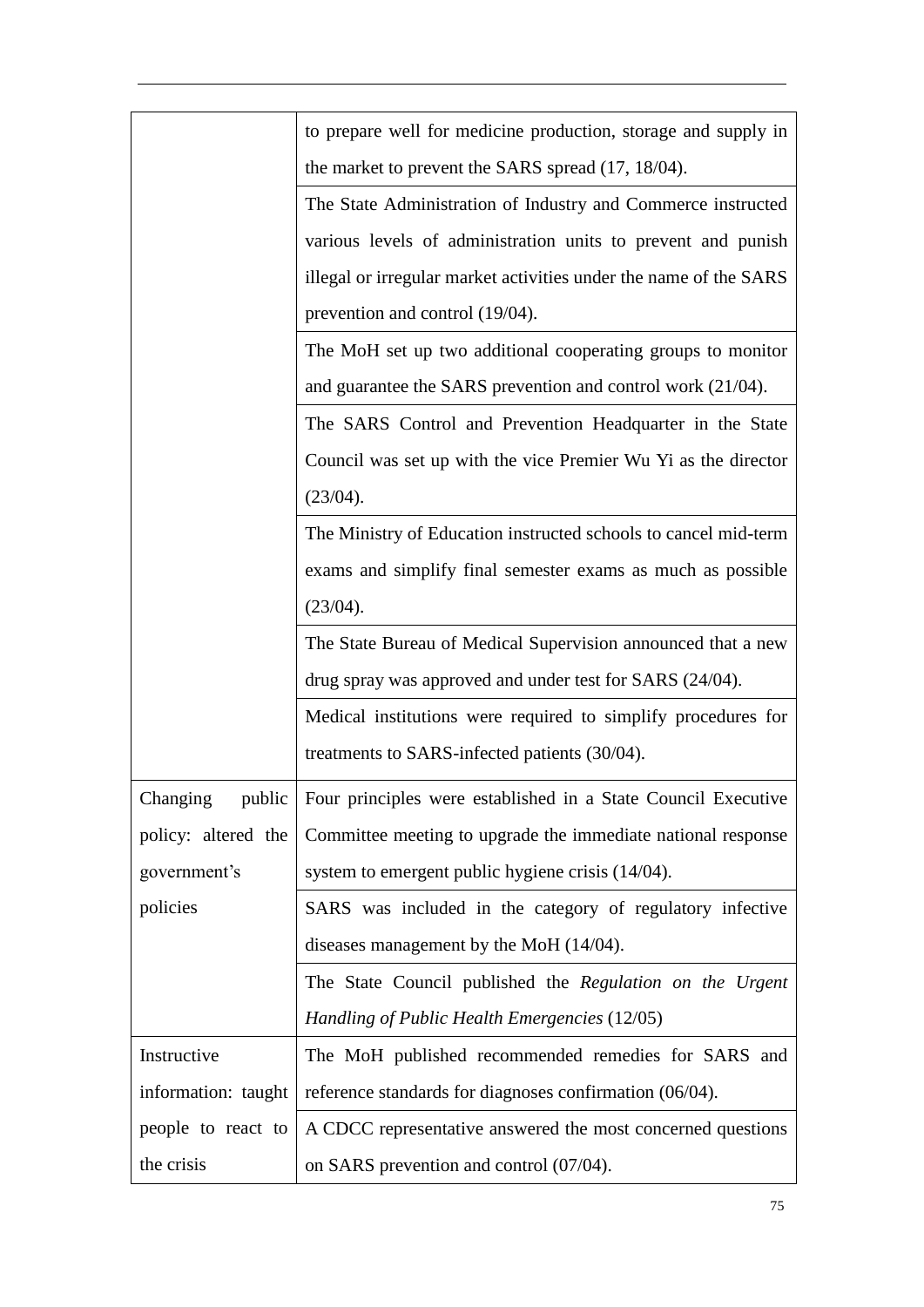|                             | Related personnel explained the Law on the Prevention and        |
|-----------------------------|------------------------------------------------------------------|
|                             | Treatment of Infectious Diseases in the interview from the       |
|                             | Xinhua News Agency (29/04).                                      |
|                             | The MoH instructed procedures and methods to track and           |
|                             | quarantine people in close touch with SARS-infected patients     |
|                             | (01/05).                                                         |
|                             | The MoH published The SARS Prevention and Treatment              |
|                             | Procedure (14/05).                                               |
| Internal                    | The Minister of MoH (Zhang) and the Beijing Mayor (Meng)         |
| scapegoating:               | were dismissed for mismanagement in the SARS prevention and      |
| claimed that only           | control (20/04).                                                 |
| some people in the          |                                                                  |
| government<br>made          |                                                                  |
| mistakes.                   |                                                                  |
| <b>Building</b><br>new<br>a | President Hu Jintao emphasized the vital key role of science and |
| reduced<br>focus:           | technology in the SARS prevention and control (20/04).           |
| publics' focus on           |                                                                  |
| political misdeeds          |                                                                  |
| creating new<br>by          |                                                                  |
| focuses on SARS             |                                                                  |
| prevention<br>and           |                                                                  |
| control.                    |                                                                  |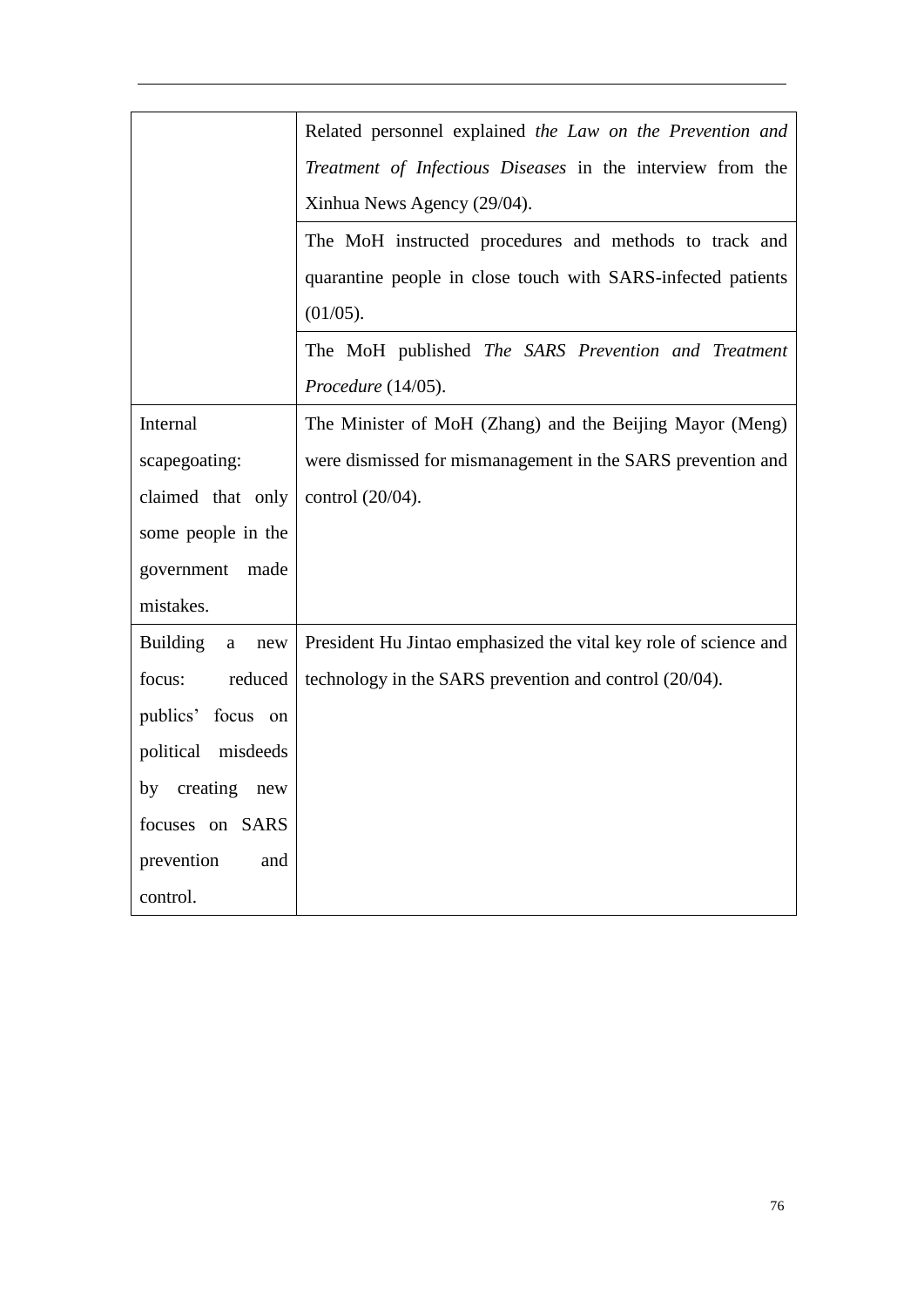## **Appendix Two: The Crisis Communicative Strategies (CCSs) in**

### **the Wenchuan Earthquake**

--summary from press conferences held by the State Council in the first two weeks after the Wenchuan earthquake

| CCSs<br>types<br>and    | Practices                                                       |
|-------------------------|-----------------------------------------------------------------|
| definitions             |                                                                 |
| Defeasibility:          | The difficulty of quake anticipation was emphasized to          |
| claimed<br>that<br>the  | counter off the rumor of "concealing the quake anticipation in  |
| government<br>was       | order to insure the stability for the coming Olympics Games".   |
| constrained<br>do<br>to | Cautiousness and road blocks were stressed.                     |
| better by<br>external   | The difficulty of transporting professional gigantic equipments |
| uncontrollable<br>and   | due to road blocks was explained when the military was          |
| factors                 | questioned on their inefficiency and poor relief equipments     |
|                         | though their efforts were appreciated.                          |
| Reframing:              | When criticized on the safety and quality of school buildings,  |
| described<br>the        | damages of governmental buildings, student-focus media          |
| government's<br>work    | reports and relief and the unprecedented severity of the        |
| limits in a larger and  | earthquake were all emphasized to explain that such critics did |
| favorable<br>more       | not use appropriate standards.                                  |
| context                 | The central government's reluctance on accepting foreign        |
|                         | relief groups was due to the almost blocked transportations.    |
|                         | When asked about the possible human-induced downgrade of        |
|                         | building quality, it was claimed that every country and every   |
|                         | one concerns on qualities of buildings and facilities.          |
|                         | When asked if China had its own professional and specific       |
|                         | forces for disaster relief instead of relying on the military   |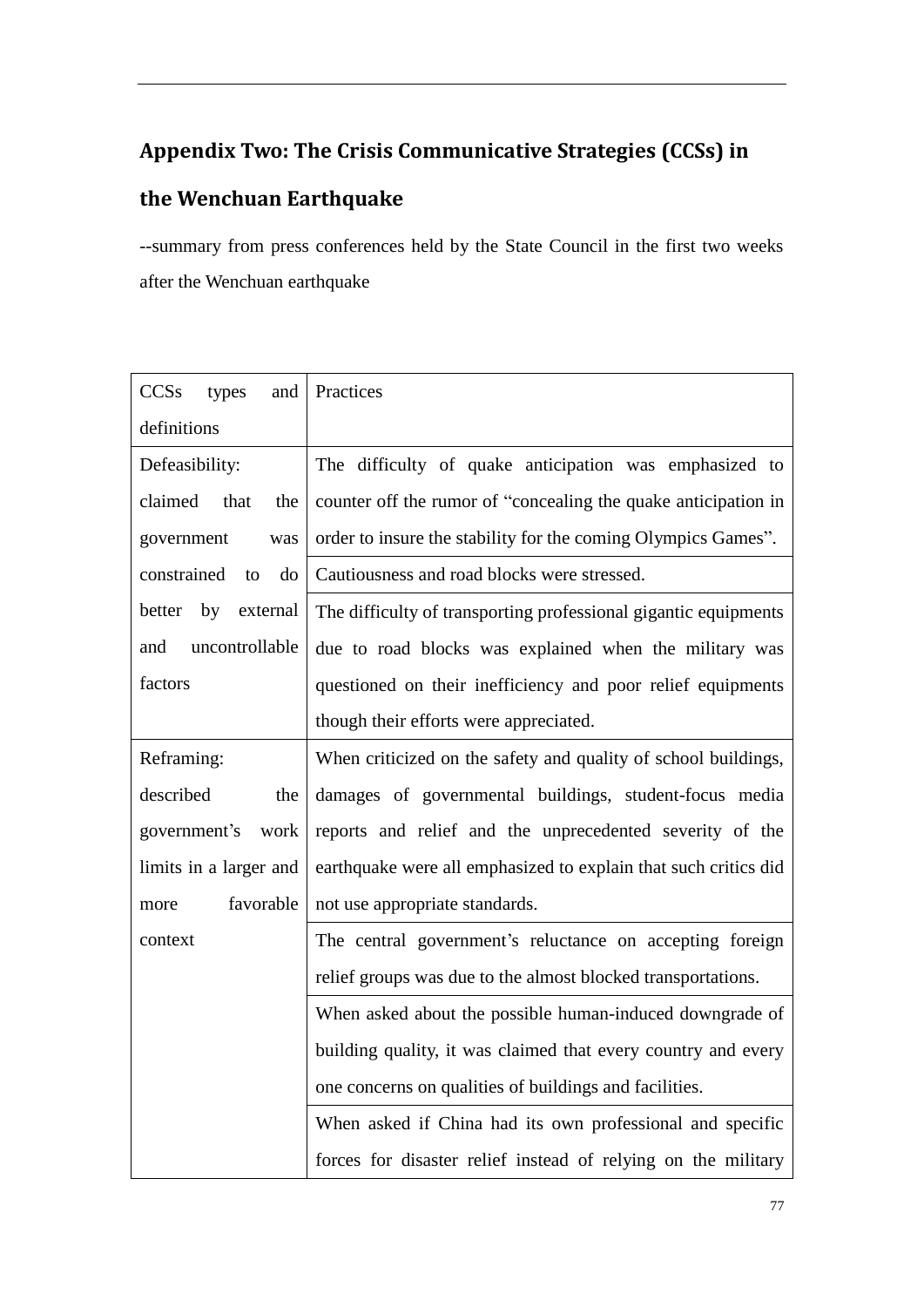|                          | forces, it was answered that the Army had been well equipped  |
|--------------------------|---------------------------------------------------------------|
|                          | and trained for disaster relief purpose                       |
| Compensation:            | It was clearly confirmed that the government would be         |
| compensated victims      | responsible to give sufficient treatments including dealing   |
| with money, goods        | with corpses.                                                 |
| services<br>and<br>to    | No additional burden would be loaded to victims for medical   |
| handle<br>the            | treatments they got from the government.                      |
| post-quake               |                                                               |
| difficulties             |                                                               |
| Changing<br>the          | The Law of the People's Republic of China on Precautions      |
| government's             | against Earthquakes and Relief of Disaster was revised and    |
| policies                 | approved in December, 2008.                                   |
| Adaptive                 | Doctors for mental guidance were included in the disaster     |
| information:             | emergent relief and mental rehabilitation plan would be       |
| interfered<br>the        | carried out in the long run.                                  |
| psychological impact     | Placatory mental interventions were carried out.              |
| the<br>quake<br>of<br>on |                                                               |
| people                   |                                                               |
|                          | Post-quake house<br>safety were tested on the spot<br>by      |
|                          | professionals to assure residents safe shelters to live in.   |
|                          |                                                               |
| Setting<br>exemplary     | Medical workers from Guangdong and Chongqing walked to        |
| figures/deeds:           | Wenchuan for rescue relief work when other transportation     |
| established<br>models    | means were limited.                                           |
| for common people        | Soldiers struggled for forty hours plus to dig out an         |
| to follow                | 11-year-old girl.                                             |
|                          | Soldiers parachuted without precise weather information or    |
|                          | ground guides in order to penetrate in certain deadly-blocked |
|                          | mountainous areas.                                            |